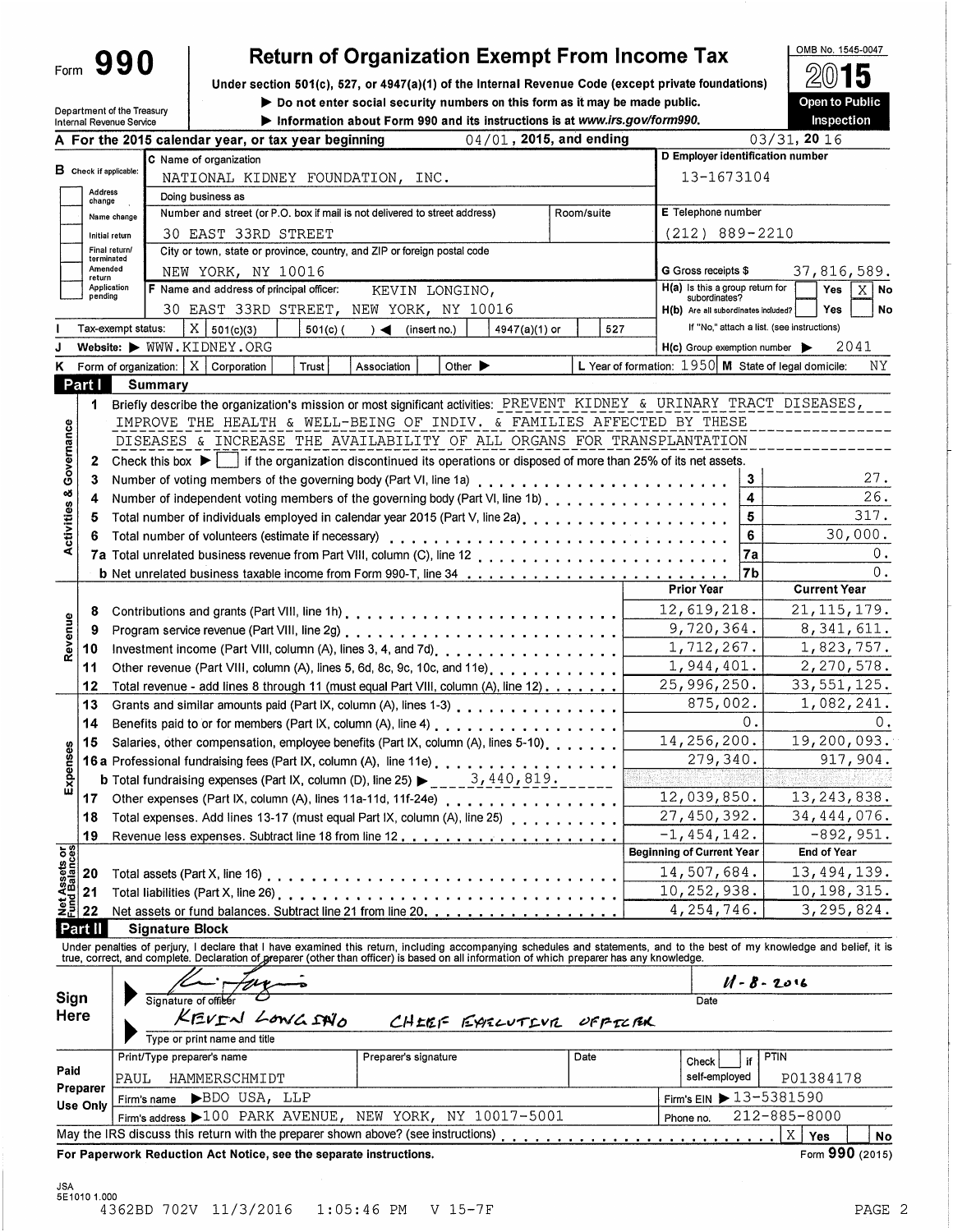|  |  | NATIONAL KIDNEY FOUNDATION, INC |  |
|--|--|---------------------------------|--|
|--|--|---------------------------------|--|

|              | Form 990 (2015)                                                                                                                    | Page 2                     |
|--------------|------------------------------------------------------------------------------------------------------------------------------------|----------------------------|
| Part III     | <b>Statement of Program Service Accomplishments</b>                                                                                |                            |
|              |                                                                                                                                    | X                          |
|              | 1 Briefly describe the organization's mission:<br>ATTACHMENT 1                                                                     |                            |
|              |                                                                                                                                    |                            |
|              |                                                                                                                                    |                            |
|              |                                                                                                                                    |                            |
|              | 2 Did the organization undertake any significant program services during the year which were not listed on the                     |                            |
|              |                                                                                                                                    | $X \mid$ No<br>Yes         |
|              | If "Yes," describe these new services on Schedule O.                                                                               |                            |
|              | 3 Did the organization cease conducting, or make significant changes in how it conducts, any program                               |                            |
|              | If "Yes," describe these changes on Schedule O.                                                                                    | $X \mid N$ o<br><b>Yes</b> |
| 4            | Describe the organization's program service accomplishments for each of its three largest program services, as measured by         |                            |
|              | expenses. Section $501(c)(3)$ and $501(c)(4)$ organizations are required to report the amount of grants and allocations to others, |                            |
|              | the total expenses, and revenue, if any, for each program service reported.                                                        |                            |
|              |                                                                                                                                    |                            |
|              | $9,484,465$ . including grants of \$<br>0. $($ Revenue \$ 4,080,150. $)$<br>4a (Code:<br>) (Expenses \$                            |                            |
|              | PROFESSIONAL EDUCATION (SEE SCHEDULE O)                                                                                            |                            |
|              |                                                                                                                                    |                            |
|              |                                                                                                                                    |                            |
|              |                                                                                                                                    |                            |
|              |                                                                                                                                    |                            |
|              |                                                                                                                                    |                            |
|              |                                                                                                                                    |                            |
|              |                                                                                                                                    |                            |
|              |                                                                                                                                    |                            |
|              |                                                                                                                                    |                            |
|              |                                                                                                                                    |                            |
|              | ) (Expenses \$<br>9,065,252. including grants of \$<br>4b (Code:<br>$_0$ . ) (Revenue \$                                           | $2,360,738.$ )             |
|              | COMMUNITY SERVICES AND ASSISTANCE TO AFFILIATES (SEE SCHEDULE O)                                                                   |                            |
|              |                                                                                                                                    |                            |
|              |                                                                                                                                    |                            |
|              |                                                                                                                                    |                            |
|              |                                                                                                                                    |                            |
|              |                                                                                                                                    |                            |
|              |                                                                                                                                    |                            |
|              |                                                                                                                                    |                            |
|              |                                                                                                                                    |                            |
|              |                                                                                                                                    |                            |
|              |                                                                                                                                    |                            |
|              | ) (Expenses \$ $_{3,815,104}$ , including grants of \$ $_{497,928}$ ) (Revenue \$ $_{1,370,179}$ )<br>4c (Code:                    |                            |
|              | PATIENT SERVICES - INCLUDE PROGRAMS WHICH PROVIDE TRANSPORTATION,                                                                  |                            |
|              | SUPPORT GROUPS, AND WORKSHOPS FOR KIDNEY PATIENTS. OTHER PROGRAMS                                                                  |                            |
|              | INCLUDE PATIENT EDUCATION, AND PATIENT EMPOWERMENT INITIATIVES.                                                                    |                            |
|              | TENS OF THOUSANDS OF PEOPLE USED THE ORGANIZATION'S "NKF CARES"                                                                    |                            |
|              | PATIENT HOTLINE, AND PEERS PROGRAM WHICH MATCHES NEW PATIENTS WITH                                                                 |                            |
|              | EXISTING VOLUNTEER PATIENTS. TENS OF THOUSANDS OF BROCHURES WERE                                                                   |                            |
|              | DISTRIBUTED TO PATIENTS SPECIFIC TO THEIR CONDITION.                                                                               |                            |
|              |                                                                                                                                    |                            |
|              |                                                                                                                                    |                            |
|              |                                                                                                                                    |                            |
|              |                                                                                                                                    |                            |
|              |                                                                                                                                    |                            |
|              | 4d Other program services (Describe in Schedule O.)                                                                                |                            |
|              | (Expenses \$ $_{4,623,961}$ including grants of \$<br>) (Revenue \$<br>584, 313.<br>752,383.                                       |                            |
| <b>JSA</b>   | 4e Total program service expenses > 26,988,782.                                                                                    |                            |
| 5E1020 1.000 |                                                                                                                                    | Form 990 (2015)            |
|              | 4362BD 702V 11/3/2016 1:05:46 PM V 15-7F                                                                                           | PAGE 3                     |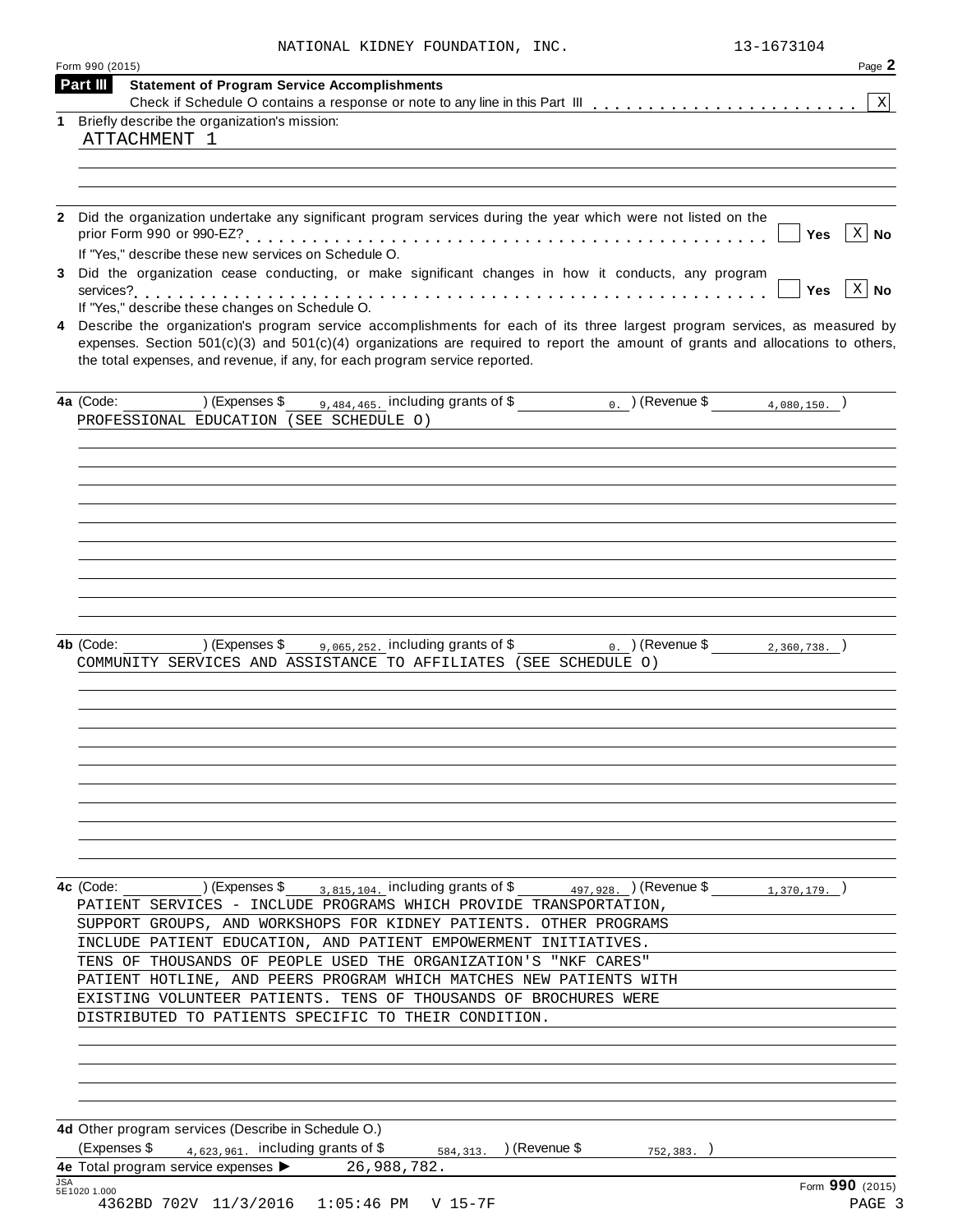NATIONAL KIDNEY FOUNDATION, INC. 13-1673104

|         | Form 990 (2015)                                                                                                                                                                                                               |                 |             | Page 3 |
|---------|-------------------------------------------------------------------------------------------------------------------------------------------------------------------------------------------------------------------------------|-----------------|-------------|--------|
| Part IV | <b>Checklist of Required Schedules</b>                                                                                                                                                                                        |                 |             |        |
|         |                                                                                                                                                                                                                               |                 | Yes         | No     |
| 1       | Is the organization described in section $501(c)(3)$ or $4947(a)(1)$ (other than a private foundation)? If "Yes,"                                                                                                             |                 |             |        |
|         |                                                                                                                                                                                                                               | 1               | Χ           |        |
| 2       | Is the organization required to complete Schedule B, Schedule of Contributors (see instructions)?.                                                                                                                            | $\mathbf{2}$    | $\mathbf X$ |        |
| 3       | Did the organization engage in direct or indirect political campaign activities on behalf of or in opposition to                                                                                                              |                 |             |        |
|         | candidates for public office? If "Yes," complete Schedule C, Part I.                                                                                                                                                          | 3               |             | Χ      |
| 4       | Section 501(c)(3) organizations. Did the organization engage in lobbying activities, or have a section 501(h)                                                                                                                 |                 | Χ           |        |
|         |                                                                                                                                                                                                                               | 4               |             |        |
| 5       | Is the organization a section $501(c)(4)$ , $501(c)(5)$ , or $501(c)(6)$ organization that receives membership dues,<br>assessments, or similar amounts as defined in Revenue Procedure 98-19? If "Yes," complete Schedule C, |                 |             |        |
|         |                                                                                                                                                                                                                               | 5               |             | X      |
| 6       | Did the organization maintain any donor advised funds or any similar funds or accounts for which donors                                                                                                                       |                 |             |        |
|         | have the right to provide advice on the distribution or investment of amounts in such funds or accounts? If                                                                                                                   |                 |             |        |
|         |                                                                                                                                                                                                                               | 6               |             | Χ      |
| 7       | Did the organization receive or hold a conservation easement, including easements to preserve open space,                                                                                                                     |                 |             |        |
|         | the environment, historic land areas, or historic structures? If "Yes," complete Schedule D, Part II.                                                                                                                         | $\overline{7}$  |             | Χ      |
| 8       | Did the organization maintain collections of works of art, historical treasures, or other similar assets? If "Yes,"                                                                                                           |                 |             |        |
|         |                                                                                                                                                                                                                               | 8               |             | X      |
| 9       | Did the organization report an amount in Part X, line 21, for escrow or custodial account liability, serve as a                                                                                                               |                 |             |        |
|         | custodian for amounts not listed in Part X; or provide credit counseling, debt management, credit repair, or                                                                                                                  |                 |             |        |
|         |                                                                                                                                                                                                                               | 9               |             | X      |
| 10      | Did the organization, directly or through a related organization, hold assets in temporarily restricted                                                                                                                       |                 |             |        |
|         | endowments, permanent endowments, or quasi-endowments? If "Yes," complete Schedule D, Part V.                                                                                                                                 | 10              | Χ           |        |
| 11      | If the organization's answer to any of the following questions is "Yes," then complete Schedule D, Parts VI,                                                                                                                  |                 |             |        |
|         | VII, VIII, IX, or X as applicable.                                                                                                                                                                                            |                 |             |        |
|         | a Did the organization report an amount for land, buildings, and equipment in Part X, line 10? If "Yes,"                                                                                                                      |                 |             |        |
|         |                                                                                                                                                                                                                               | 11a             | Χ           |        |
|         | <b>b</b> Did the organization report an amount for investments-other securities in Part X, line 12 that is 5% or more                                                                                                         |                 |             |        |
|         |                                                                                                                                                                                                                               | 11 <sub>b</sub> |             | X      |
|         | c Did the organization report an amount for investments-program related in Part X, line 13 that is 5% or more                                                                                                                 |                 |             |        |
|         |                                                                                                                                                                                                                               | 11c             |             | X      |
|         | d Did the organization report an amount for other assets in Part X, line 15 that is 5% or more of its total assets                                                                                                            |                 |             |        |
|         | reported in Part X, line 16? If "Yes," complete Schedule D, Part IX.                                                                                                                                                          | 11d             |             | X      |
|         | e Did the organization report an amount for other liabilities in Part X, line 25? If "Yes," complete Schedule D, Part X                                                                                                       | 11e             | $\mathbf X$ |        |
|         | f Did the organization's separate or consolidated financial statements for the tax year include a footnote that addresses                                                                                                     |                 |             |        |
|         | the organization's liability for uncertain tax positions under FIN 48 (ASC 740)? If "Yes," complete Schedule D, Part X                                                                                                        | 11f             | Χ           |        |
|         | 12a Did the organization obtain separate, independent audited financial statements for the tax year? If "Yes," complete                                                                                                       |                 |             |        |
|         |                                                                                                                                                                                                                               | 12a             | Χ           |        |
|         | <b>b</b> Was the organization included in consolidated, independent audited financial statements for the tax year? If                                                                                                         |                 |             |        |
|         | "Yes," and if the organization answered "No" to line 12a, then completing Schedule D, Parts XI and XII is optional .                                                                                                          | 12b             |             | Χ      |
| 13      | Is the organization a school described in section $170(b)(1)(A)(ii)?$ If "Yes," complete Schedule E.                                                                                                                          | 13              |             | Χ      |
|         | 14a Did the organization maintain an office, employees, or agents outside of the United States?.                                                                                                                              | 14a             |             | Χ      |
|         | <b>b</b> Did the organization have aggregate revenues or expenses of more than \$10,000 from grantmaking,                                                                                                                     |                 |             |        |
|         | fundraising, business, investment, and program service activities outside the United States, or aggregate                                                                                                                     |                 |             |        |
|         | foreign investments valued at \$100,000 or more? If "Yes," complete Schedule F, Parts I and IV                                                                                                                                | 14b             |             | Χ      |
| 15      | Did the organization report on Part IX, column (A), line 3, more than \$5,000 of grants or other assistance to or                                                                                                             |                 |             |        |
|         |                                                                                                                                                                                                                               | 15              |             | Χ      |
| 16      | Did the organization report on Part IX, column (A), line 3, more than \$5,000 of aggregate grants or other                                                                                                                    |                 |             |        |
|         | assistance to or for foreign individuals? If "Yes," complete Schedule F, Parts III and IV                                                                                                                                     | 16              |             | Χ      |
| 17      | Did the organization report a total of more than \$15,000 of expenses for professional fundraising services on                                                                                                                |                 |             |        |
|         | Part IX, column (A), lines 6 and 11e? If "Yes," complete Schedule G, Part I (see instructions)                                                                                                                                | 17              | Χ           |        |
| 18      | Did the organization report more than \$15,000 total of fundraising event gross income and contributions on                                                                                                                   |                 |             |        |
|         |                                                                                                                                                                                                                               | 18              | Χ           |        |
| 19      | Did the organization report more than \$15,000 of gross income from gaming activities on Part VIII, line 9a?                                                                                                                  |                 |             |        |
|         |                                                                                                                                                                                                                               | 19              |             | Χ      |

Form **990** (2015)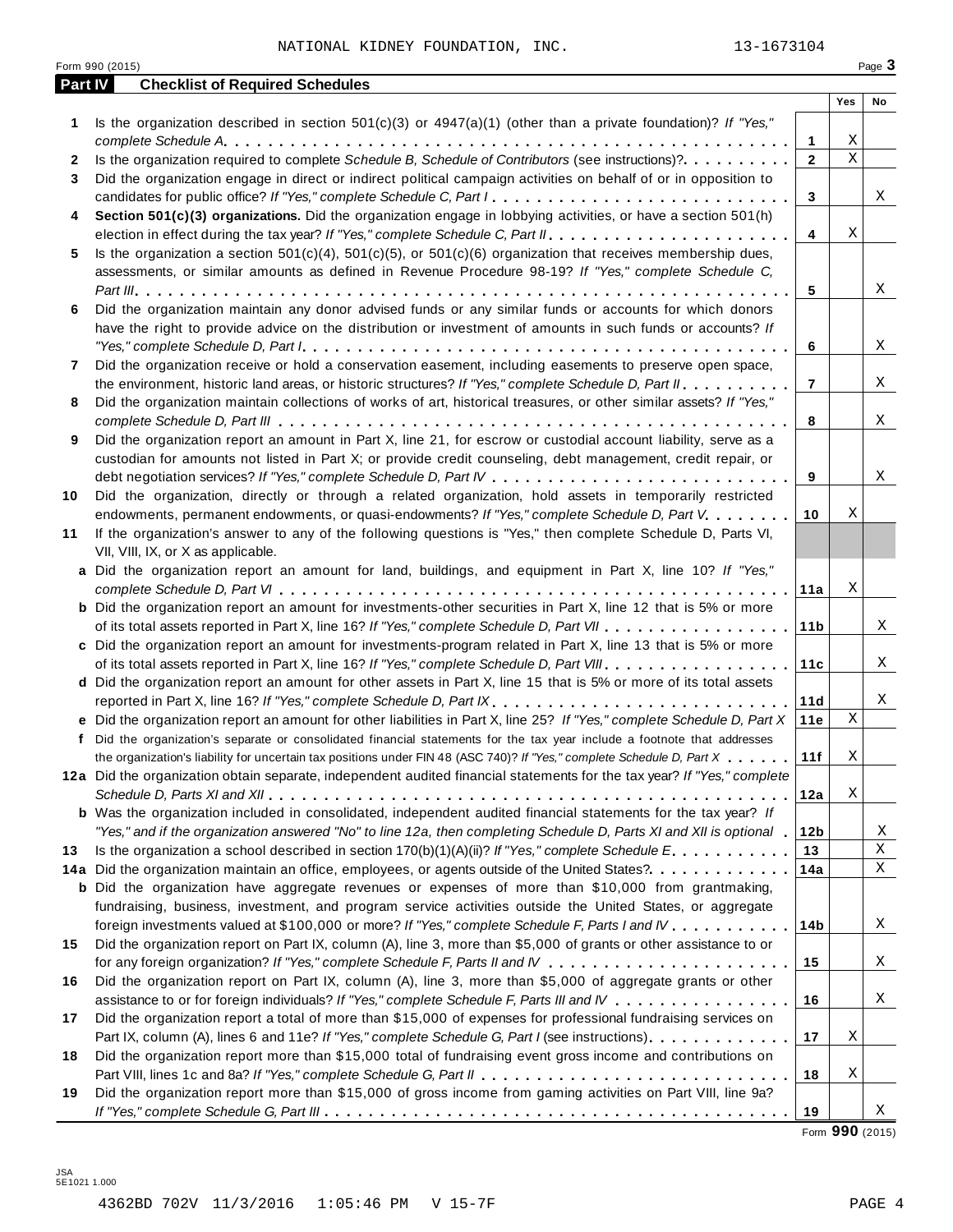|         | Form 990 (2015)                                                                                                        |                 |             | Page 4 |
|---------|------------------------------------------------------------------------------------------------------------------------|-----------------|-------------|--------|
| Part IV | <b>Checklist of Required Schedules (continued)</b>                                                                     |                 |             |        |
|         |                                                                                                                        |                 | Yes         | No     |
| 20 a    | Did the organization operate one or more hospital facilities? If "Yes," complete Schedule H.                           | 20a             |             | Χ      |
| b       | If "Yes" to line 20a, did the organization attach a copy of its audited financial statements to this return?           | 20 <sub>b</sub> |             |        |
| 21      | Did the organization report more than \$5,000 of grants or other assistance to any domestic organization or            |                 |             |        |
|         | domestic government on Part IX, column (A), line 1? If "Yes," complete Schedule I, Parts I and II.                     | 21              |             | X      |
| 22      | Did the organization report more than \$5,000 of grants or other assistance to or for domestic individuals on          |                 |             |        |
|         |                                                                                                                        | 22              | Χ           |        |
| 23      | Did the organization answer "Yes" to Part VII, Section A, line 3, 4, or 5 about compensation of the                    |                 |             |        |
|         | organization's current and former officers, directors, trustees, key employees, and highest compensated                |                 |             |        |
|         |                                                                                                                        | 23              | Χ           |        |
| 24 a    | Did the organization have a tax-exempt bond issue with an outstanding principal amount of more than                    |                 |             |        |
|         | \$100,000 as of the last day of the year, that was issued after December 31, 2002? If "Yes," answer lines 24b          |                 |             |        |
|         | through 24d and complete Schedule K. If "No," go to line 25a                                                           | 24a             |             | Χ      |
| b       | Did the organization invest any proceeds of tax-exempt bonds beyond a temporary period exception?                      | 24b             |             |        |
| c       | Did the organization maintain an escrow account other than a refunding escrow at any time during the year              |                 |             |        |
|         |                                                                                                                        | 24c             |             |        |
| d       | Did the organization act as an "on behalf of" issuer for bonds outstanding at any time during the year?                | 24d             |             |        |
| 25 a    | Section 501(c)(3), 501(c)(4), and 501(c)(29) organizations. Did the organization engage in an excess benefit           |                 |             |        |
|         | transaction with a disqualified person during the year? If "Yes," complete Schedule L, Part I                          | 25a             |             | Χ      |
| b       | Is the organization aware that it engaged in an excess benefit transaction with a disqualified person in a prior       |                 |             |        |
|         | year, and that the transaction has not been reported on any of the organization's prior Forms 990 or 990-EZ?           | 25 <sub>b</sub> |             | X      |
|         | Did the organization report any amount on Part X, line 5, 6, or 22 for receivables from or payables to any             |                 |             |        |
| 26      | current or former officers, directors, trustees, key employees, highest compensated employees, or                      |                 |             |        |
|         |                                                                                                                        | 26              |             | X      |
| 27      | Did the organization provide a grant or other assistance to an officer, director, trustee, key employee,               |                 |             |        |
|         | substantial contributor or employee thereof, a grant selection committee member, or to a 35% controlled                |                 |             |        |
|         | entity or family member of any of these persons? If "Yes," complete Schedule L, Part III.                              | 27              |             | X      |
| 28      | Was the organization a party to a business transaction with one of the following parties (see Schedule L,              |                 |             |        |
|         | Part IV instructions for applicable filing thresholds, conditions, and exceptions):                                    |                 |             |        |
| a       | A current or former officer, director, trustee, or key employee? If "Yes," complete Schedule L, Part IV                | 28a             |             | X      |
| b       | A family member of a current or former officer, director, trustee, or key employee? If "Yes," complete                 |                 |             |        |
|         |                                                                                                                        | 28b             |             | Χ      |
| c       | An entity of which a current or former officer, director, trustee, or key employee (or a family member thereof)        |                 |             |        |
|         | was an officer, director, trustee, or direct or indirect owner? If "Yes," complete Schedule L, Part IV.                | 28c             |             | X      |
| 29      | Did the organization receive more than \$25,000 in non-cash contributions? If "Yes," complete Schedule M               | 29              | $\mathbf X$ |        |
| 30      | Did the organization receive contributions of art, historical treasures, or other similar assets, or qualified         |                 |             |        |
|         |                                                                                                                        | 30              |             | X      |
| 31      | Did the organization liquidate, terminate, or dissolve and cease operations? If "Yes," complete Schedule N,            |                 |             |        |
|         |                                                                                                                        | 31              |             | Χ      |
| 32      | Did the organization sell, exchange, dispose of, or transfer more than 25% of its net assets? If "Yes,"                |                 |             |        |
|         |                                                                                                                        | 32              |             | Χ      |
| 33      | Did the organization own 100% of an entity disregarded as separate from the organization under Regulations             |                 |             |        |
|         | sections 301.7701-2 and 301.7701-3? If "Yes," complete Schedule R, Part $l_1, \ldots, l_l, l_l, \ldots, l_l, l_l, l_l$ | 33              |             | Χ      |
| 34      | Was the organization related to any tax-exempt or taxable entity? If "Yes," complete Schedule R, Part II, III,         |                 |             |        |
|         |                                                                                                                        | 34              |             | Χ      |
| 35a     | Did the organization have a controlled entity within the meaning of section 512(b)(13)?                                | 35a             |             | Χ      |
| b       | If "Yes" to line 35a, did the organization receive any payment from or engage in any transaction with a                |                 |             |        |
|         | controlled entity within the meaning of section 512(b)(13)? If "Yes," complete Schedule R, Part V, line 2              | 35b             |             |        |
| 36      | Section 501(c)(3) organizations. Did the organization make any transfers to an exempt non-charitable                   |                 |             |        |
|         |                                                                                                                        | 36              |             | Χ      |
| 37      | Did the organization conduct more than 5% of its activities through an entity that is not a related organization       |                 |             |        |
|         | and that is treated as a partnership for federal income tax purposes? If "Yes," complete Schedule R,                   |                 |             |        |
|         |                                                                                                                        | 37              |             | Χ      |
| 38      | Did the organization complete Schedule O and provide explanations in Schedule O for Part VI, lines 11b and             |                 |             |        |
|         | 19? Note. All Form 990 filers are required to complete Schedule O.                                                     | 38              | Χ           |        |

Form **990** (2015)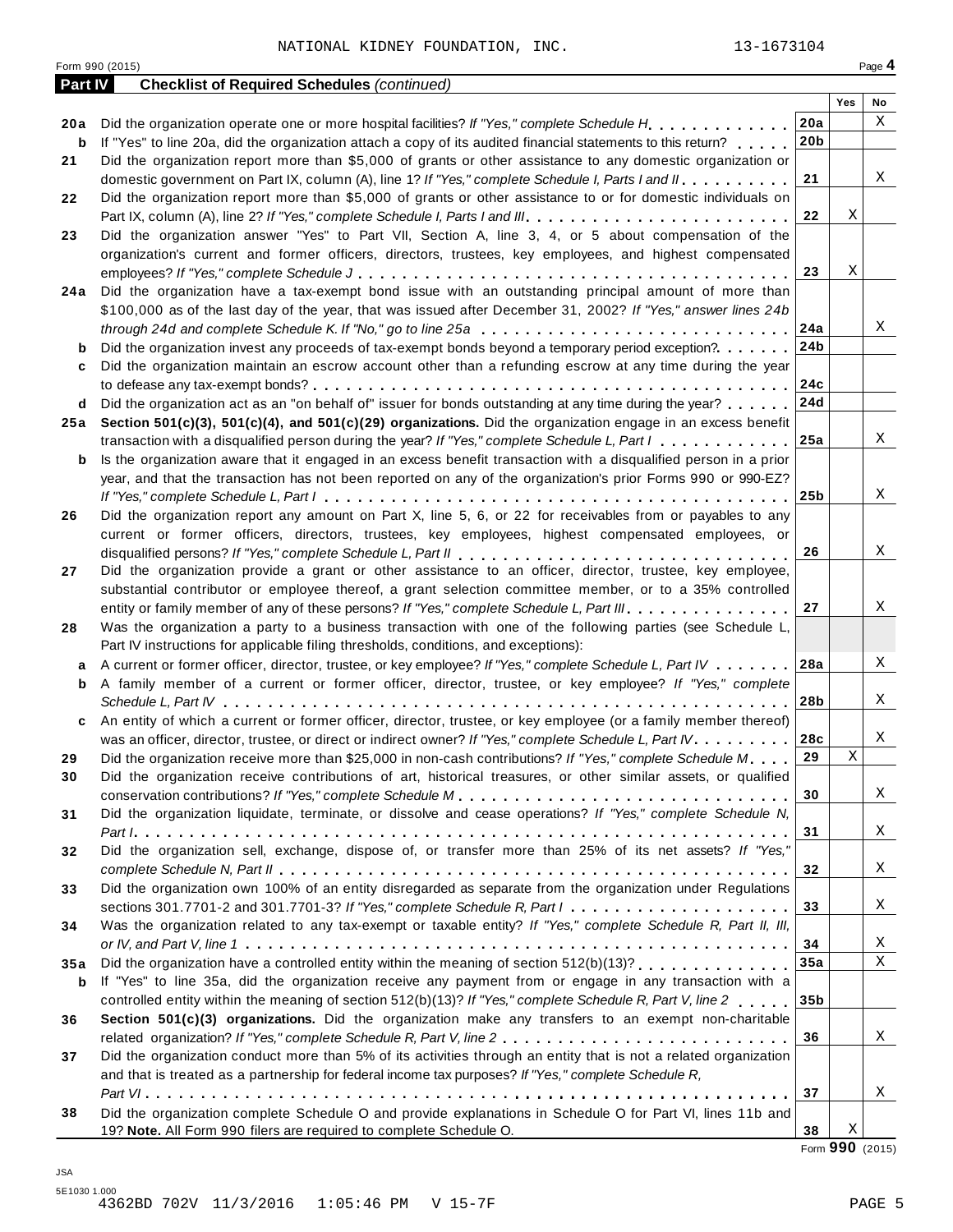NATIONAL KIDNEY FOUNDATION, INC. 13-1673104

Form <sup>990</sup> (2015) Page **5**

| <b>Part V</b> | <b>Statements Regarding Other IRS Filings and Tax Compliance</b>                                                                     |                 |                 |    |
|---------------|--------------------------------------------------------------------------------------------------------------------------------------|-----------------|-----------------|----|
|               | Check if Schedule O contains a response or note to any line in this Part V                                                           |                 |                 |    |
|               | 80                                                                                                                                   |                 | <b>Yes</b>      | No |
|               | 1a<br>1a Enter the number reported in Box 3 of Form 1096. Enter -0- if not applicable<br>0.                                          |                 |                 |    |
|               | 1b<br><b>b</b> Enter the number of Forms W-2G included in line 1a. Enter -0- if not applicable                                       |                 |                 |    |
|               | c Did the organization comply with backup withholding rules for reportable payments to vendors and                                   |                 | Χ               |    |
|               |                                                                                                                                      | 1c              |                 |    |
|               | 2a Enter the number of employees reported on Form W-3, Transmittal of Wage and Tax<br>317                                            |                 |                 |    |
|               | 2a<br>Statements, filed for the calendar year ending with or within the year covered by this return                                  |                 | Χ               |    |
|               | <b>b</b> If at least one is reported on line 2a, did the organization file all required federal employment tax returns?              | 2b              |                 |    |
|               | Note. If the sum of lines 1a and 2a is greater than 250, you may be required to e-file (see instructions)                            |                 |                 |    |
|               | 3a Did the organization have unrelated business gross income of \$1,000 or more during the year?                                     | 3a              |                 | Χ  |
|               | <b>b</b> If "Yes," has it filed a Form 990-T for this year? If "No" to line 3b, provide an explanation in Schedule O.                | 3 <sub>b</sub>  |                 |    |
|               | 4a At any time during the calendar year, did the organization have an interest in, or a signature or other authority                 |                 |                 |    |
|               | over, a financial account in a foreign country (such as a bank account, securities account, or other financial                       |                 |                 |    |
|               |                                                                                                                                      | 4a              |                 | Χ  |
|               |                                                                                                                                      |                 |                 |    |
|               | See instructions for filing requirements for FinCEN Form 114, Report of Foreign Bank and Financial Accounts                          |                 |                 |    |
|               | (FBAR).                                                                                                                              |                 |                 |    |
|               | 5a Was the organization a party to a prohibited tax shelter transaction at any time during the tax year?                             | 5a              |                 | X  |
|               | <b>b</b> Did any taxable party notify the organization that it was or is a party to a prohibited tax shelter transaction?            | 5b              |                 | Χ  |
|               |                                                                                                                                      | 5c              |                 |    |
|               | 6a Does the organization have annual gross receipts that are normally greater than \$100,000, and did the                            |                 |                 |    |
|               | organization solicit any contributions that were not tax deductible as charitable contributions?                                     | 6a              |                 | Χ  |
|               | b If "Yes," did the organization include with every solicitation an express statement that such contributions or                     |                 |                 |    |
|               |                                                                                                                                      | 6b              |                 |    |
| 7             | Organizations that may receive deductible contributions under section 170(c).                                                        |                 |                 |    |
|               | a Did the organization receive a payment in excess of \$75 made partly as a contribution and partly for goods                        |                 |                 |    |
|               |                                                                                                                                      | 7а              | Χ               |    |
|               | <b>b</b> If "Yes," did the organization notify the donor of the value of the goods or services provided?                             | 7b              | Χ               |    |
|               | c Did the organization sell, exchange, or otherwise dispose of tangible personal property for which it was                           |                 |                 |    |
|               |                                                                                                                                      | 7c              |                 | Χ  |
|               | 7d<br>d If "Yes," indicate the number of Forms 8282 filed during the year                                                            |                 |                 |    |
|               | e Did the organization receive any funds, directly or indirectly, to pay premiums on a personal benefit contract?                    | 7е              |                 | X  |
|               | f Did the organization, during the year, pay premiums, directly or indirectly, on a personal benefit contract?                       | 7f              |                 | Χ  |
|               | g If the organization received a contribution of qualified intellectual property, did the organization file Form 8899 as required?   | 7g              |                 |    |
|               | h If the organization received a contribution of cars, boats, airplanes, or other vehicles, did the organization file a Form 1098-C? | 7h              | Χ               |    |
|               | Sponsoring organizations maintaining donor advised funds. Did a donor advised fund maintained by the                                 |                 |                 |    |
|               | sponsoring organization have excess business holdings at any time during the year?                                                   | 8               |                 |    |
| 9             | Sponsoring organizations maintaining donor advised funds.                                                                            |                 |                 |    |
|               | a Did the sponsoring organization make any taxable distributions under section 4966?                                                 | 9a              |                 |    |
|               | <b>b</b> Did the sponsoring organization make a distribution to a donor, donor advisor, or related person?                           | 9b              |                 |    |
| 10            | Section 501(c)(7) organizations. Enter:                                                                                              |                 |                 |    |
|               | 10a<br>a Initiation fees and capital contributions included on Part VIII, line 12                                                    |                 |                 |    |
|               | 10 <sub>b</sub><br><b>b</b> Gross receipts, included on Form 990, Part VIII, line 12, for public use of club facilities.             |                 |                 |    |
| 11            | Section 501(c)(12) organizations. Enter:                                                                                             |                 |                 |    |
|               | 11a<br><b>a</b> Gross income from members or shareholders                                                                            |                 |                 |    |
|               | <b>b</b> Gross income from other sources (Do not net amounts due or paid to other sources                                            |                 |                 |    |
|               | 11 <sub>b</sub>                                                                                                                      |                 |                 |    |
|               | 12a Section 4947(a)(1) non-exempt charitable trusts. Is the organization filing Form 990 in lieu of Form 1041?                       | 12a             |                 |    |
|               | 12b<br><b>b</b> If "Yes," enter the amount of tax-exempt interest received or accrued during the year                                |                 |                 |    |
| 13            | Section 501(c)(29) qualified nonprofit health insurance issuers.                                                                     |                 |                 |    |
|               | a Is the organization licensed to issue qualified health plans in more than one state?                                               | 13a             |                 |    |
|               | Note. See the instructions for additional information the organization must report on Schedule O.                                    |                 |                 |    |
|               |                                                                                                                                      |                 |                 |    |
|               | <b>b</b> Enter the amount of reserves the organization is required to maintain by the states in which<br>13 <sub>b</sub>             |                 |                 |    |
|               |                                                                                                                                      |                 |                 |    |
|               | 13c                                                                                                                                  |                 |                 |    |
|               | 14a Did the organization receive any payments for indoor tanning services during the tax year?                                       | 14a             |                 | X  |
| JSA           | <b>b</b> If "Yes," has it filed a Form 720 to report these payments? If "No," provide an explanation in Schedule $0$                 | 14 <sub>b</sub> |                 |    |
|               | 5E1040 1.000                                                                                                                         |                 | Form 990 (2015) |    |

4362BD 702V 11/3/2016 1:05:46 PM V 15-7F PAGE 6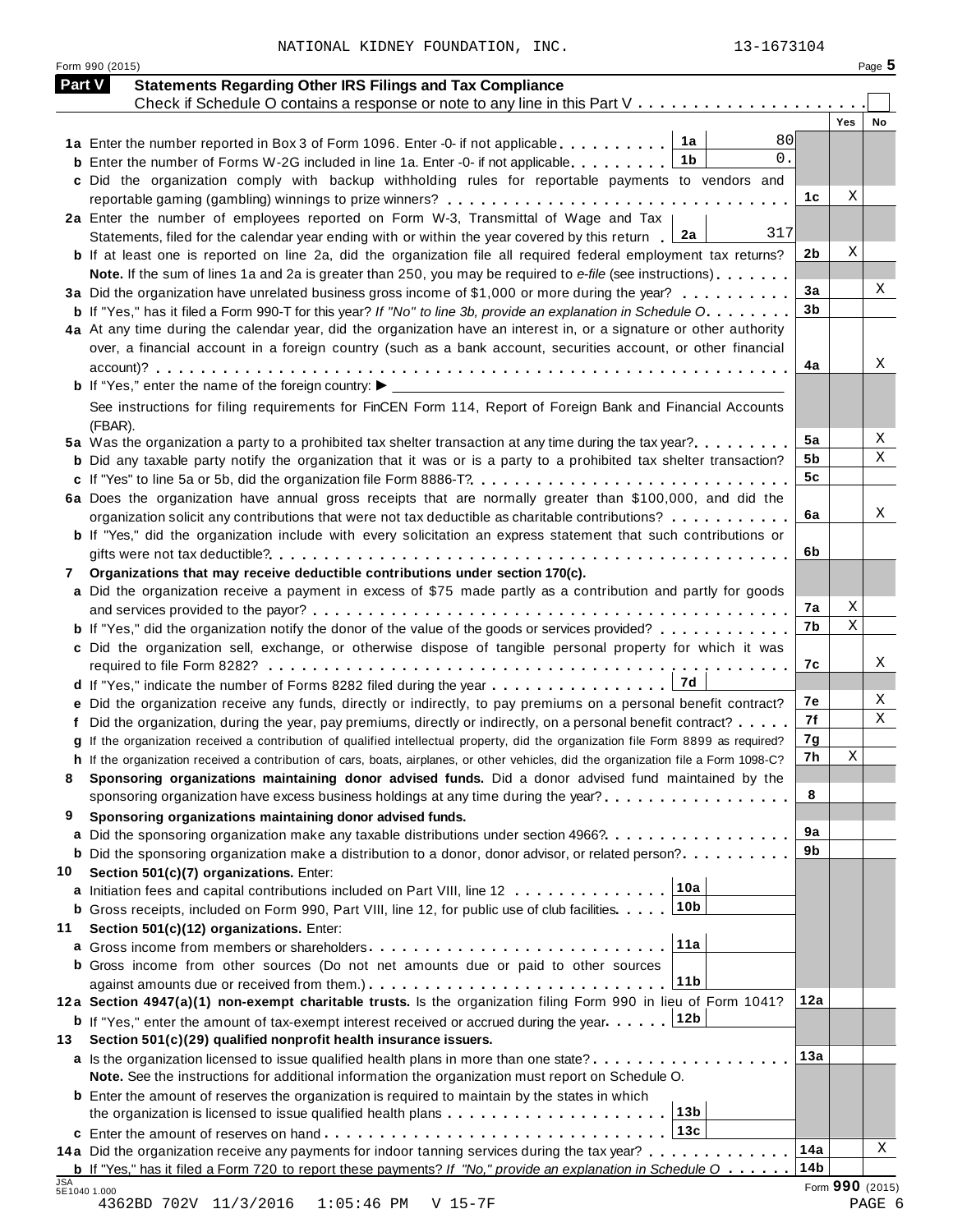|     | Form 990 (2015)<br>NATIONAL KIDNEY FOUNDATION, INC.                                                                                                                                                                                                | 13-1673104      |        | Page $6$    |
|-----|----------------------------------------------------------------------------------------------------------------------------------------------------------------------------------------------------------------------------------------------------|-----------------|--------|-------------|
|     | Part VI<br>Governance, Management, and Disclosure For each "Yes" response to lines 2 through 7b below, and for a "No"<br>response to line 8a, 8b, or 10b below, describe the circumstances, processes, or changes in Schedule O. See instructions. |                 |        |             |
|     |                                                                                                                                                                                                                                                    |                 |        | $\mathbf X$ |
|     | <b>Section A. Governing Body and Management</b>                                                                                                                                                                                                    |                 |        |             |
|     |                                                                                                                                                                                                                                                    |                 | Yes    | No          |
|     | 1a<br>1a Enter the number of voting members of the governing body at the end of the tax year                                                                                                                                                       | 27              |        |             |
|     | If there are material differences in voting rights among members of the governing body, or if the governing                                                                                                                                        |                 |        |             |
|     | body delegated broad authority to an executive committee or similar committee, explain in Schedule O.                                                                                                                                              |                 |        |             |
| b   | 1b<br>Enter the number of voting members included in line 1a, above, who are independent                                                                                                                                                           | 26              |        |             |
| 2   | Did any officer, director, trustee, or key employee have a family relationship or a business relationship with                                                                                                                                     |                 |        |             |
|     |                                                                                                                                                                                                                                                    | 2               |        | Χ           |
| 3   | Did the organization delegate control over management duties customarily performed by or under the direct                                                                                                                                          |                 |        |             |
|     | supervision of officers, directors, or trustees, or key employees to a management company or other person?                                                                                                                                         | 3               |        | Χ           |
| 4   | Did the organization make any significant changes to its governing documents since the prior Form 990 was filed?                                                                                                                                   | 4               |        | Χ           |
| 5   | Did the organization become aware during the year of a significant diversion of the organization's assets?                                                                                                                                         | 5               |        | Χ           |
| 6   |                                                                                                                                                                                                                                                    | 6               |        | X           |
| 7a  | Did the organization have members, stockholders, or other persons who had the power to elect or appoint                                                                                                                                            |                 |        |             |
|     |                                                                                                                                                                                                                                                    | 7a              |        | Χ           |
| b   | Are any governance decisions of the organization reserved to (or subject to approval by) members,                                                                                                                                                  |                 |        |             |
|     |                                                                                                                                                                                                                                                    | 7b              |        | Χ           |
| 8   | Did the organization contemporaneously document the meetings held or written actions undertaken during                                                                                                                                             |                 |        |             |
|     | the year by the following:                                                                                                                                                                                                                         |                 |        |             |
| a   |                                                                                                                                                                                                                                                    | 8а<br>8b        | Χ<br>Χ |             |
| b   |                                                                                                                                                                                                                                                    |                 |        |             |
| 9   | Is there any officer, director, trustee, or key employee listed in Part VII, Section A, who cannot be reached at<br>the organization's mailing address? If "Yes," provide the names and addresses in Schedule O                                    | 9               |        | Χ           |
|     | Section B. Policies (This Section B requests information about policies not required by the Internal Revenue Code.)                                                                                                                                |                 |        |             |
|     |                                                                                                                                                                                                                                                    |                 | Yes    | No          |
| 10a | Did the organization have local chapters, branches, or affiliates?                                                                                                                                                                                 | 10a             | X      |             |
| b   | If "Yes," did the organization have written policies and procedures governing the activities of such chapters,                                                                                                                                     |                 |        |             |
|     | affiliates, and branches to ensure their operations are consistent with the organization's exempt purposes?                                                                                                                                        | 10 <sub>b</sub> | X      |             |
| 11a | Has the organization provided a complete copy of this Form 990 to all members of its governing body before filing the form?                                                                                                                        | 11a             | X      |             |
| b   | Describe in Schedule O the process, if any, used by the organization to review this Form 990.                                                                                                                                                      |                 |        |             |
| 12a | Did the organization have a written conflict of interest policy? If "No," go to line 13                                                                                                                                                            | 12a             | X      |             |
| b   | Were officers, directors, or trustees, and key employees required to disclose annually interests that could give                                                                                                                                   |                 |        |             |
|     |                                                                                                                                                                                                                                                    | 12 <sub>b</sub> | X      |             |
|     | Did the organization regularly and consistently monitor and enforce compliance with the policy? If "Yes,                                                                                                                                           |                 |        |             |
|     |                                                                                                                                                                                                                                                    | 12c             | X      |             |
| 13  | Did the organization have a written whistleblower policy?                                                                                                                                                                                          | 13              | Χ      |             |
| 14  | Did the organization have a written document retention and destruction policy?                                                                                                                                                                     | 14              | Χ      |             |
| 15  | Did the process for determining compensation of the following persons include a review and approval by                                                                                                                                             |                 |        |             |
|     | independent persons, comparability data, and contemporaneous substantiation of the deliberation and decision?                                                                                                                                      |                 |        |             |
| a   | The organization's CEO, Executive Director, or top management official                                                                                                                                                                             | 15a             | X      |             |
| b   |                                                                                                                                                                                                                                                    | 15b             |        | Χ           |
|     | If "Yes" to line 15a or 15b, describe the process in Schedule O (see instructions).                                                                                                                                                                |                 |        |             |
|     | 16a Did the organization invest in, contribute assets to, or participate in a joint venture or similar arrangement                                                                                                                                 |                 |        |             |
|     |                                                                                                                                                                                                                                                    | 16a             |        | Χ           |
|     | If "Yes," did the organization follow a written policy or procedure requiring the organization to evaluate its                                                                                                                                     |                 |        |             |
|     | participation in joint venture arrangements under applicable federal tax law, and take steps to safeguard the                                                                                                                                      |                 |        |             |
|     |                                                                                                                                                                                                                                                    | 16 <sub>b</sub> |        |             |
|     | <b>Section C. Disclosure</b>                                                                                                                                                                                                                       |                 |        |             |
| 17  | List the states with which a copy of this Form 990 is required to be filed $\blacktriangleright$ _ATTACHMENT 2                                                                                                                                     |                 |        |             |
| 18  | Section 6104 requires an organization to make its Forms 1023 (or 1024 if applicable), 990, and 990-T (Section 501(c)(3)s only)                                                                                                                     |                 |        |             |
|     | available for public inspection. Indicate how you made these available. Check all that apply.<br>$X$ Upon request<br>Own website<br>Another's website<br>Other (explain in Schedule O)<br>Χ                                                        |                 |        |             |
|     |                                                                                                                                                                                                                                                    |                 |        |             |
| 19  | Describe in Schedule O whether (and if so, how) the organization made its governing documents, conflict of interest policy, and                                                                                                                    |                 |        |             |
| 20  | financial statements available to the public during the tax year.                                                                                                                                                                                  |                 |        |             |
|     | State the name, address, and telephone number of the person who possesses the organization's books and records: $\blacktriangleright$<br>PETROS GREGORIOU, 30 EAST 33RD STREET, NEW YORK, NY 10016<br>212-889-2210                                 |                 |        |             |

JSA Form **<sup>990</sup>** (2015) 5E1042 1.000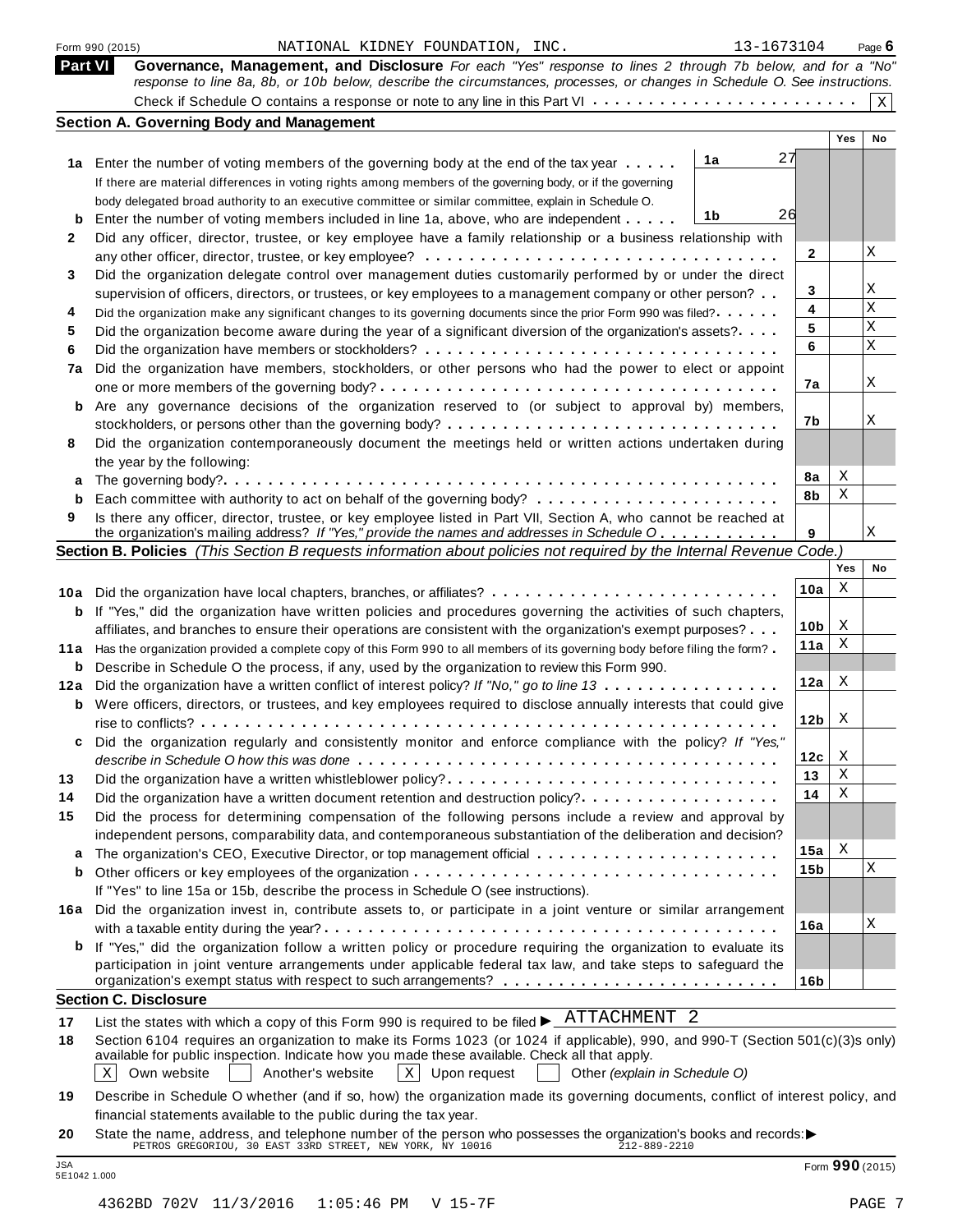| <b>Part VII</b> | Compensation of Officers, Directors, Trustees, Key Employees, Highest Compensated Employees, and                                                                                                                              |
|-----------------|-------------------------------------------------------------------------------------------------------------------------------------------------------------------------------------------------------------------------------|
|                 | <b>Independent Contractors</b>                                                                                                                                                                                                |
|                 |                                                                                                                                                                                                                               |
|                 | Section A. Officers, Directors, Trustees, Key Employees, and Highest Compensated Employees                                                                                                                                    |
|                 | . The contract of the contract of the contract of the contract of the contract of the contract of the contract of the contract of the contract of the contract of the contract of the contract of the contract of the contrac |

**1a** Complete this table for all persons required to be listed. Report compensation for the calendar year ending with or within the organization's tax year.

anization's lax year.<br>● List all of the organization's **current** officers, directors, trustees (whether individuals or organizations), regardless of amount of<br>nnensation Enter -0- in columns (D) (E) and (E) if no compensa compensation. Enter -0- in columns (D), (E), and (F) if no compensation was paid.

• List all of the organization's **current** key employees, if any. See instructions for definition of "key employee."<br>● List the experientials five expect highest expressed explores (other than an efficer director of

**Example in the organization's current** key employees, if any. See instructions for definition of key employee.<br>• List the organization's five **current** highest compensated employees (other than an officer, director, trust who received reportable compensation (Box 5 of Form W-2 and/or Box 7 of Form 1099-MISC) of more than \$100,000 from the

organization and any related organizations.<br>• List all of the organization's **former** officers, key employees, and highest compensated employees who received more than<br>\$1.00.000 of reportable componention from the erganiza \$100,000 of reportable compensation from the organization and any related organizations.

% List all of the organization's **former directors or trustees** that received, in the capacity as a former director or trustee of the organization, more than \$10,000 of reportable compensation from the organization and any related organizations.

List persons in the following order: individual trustees or directors; institutional trustees; officers; key employees; highest compensated employees; and former such persons.

Check this box if neither the organization nor any related organization compensated any current officer, director, or trustee.

 $\mathbf{I}$ 

|                                      |                               |                    |                       | (C)      |              |                                                              |        |                      |                              |                             |
|--------------------------------------|-------------------------------|--------------------|-----------------------|----------|--------------|--------------------------------------------------------------|--------|----------------------|------------------------------|-----------------------------|
| (A)                                  | (B)                           |                    |                       | Position |              |                                                              |        | (D)                  | (E)                          | (F)                         |
| Name and Title                       | Average                       |                    |                       |          |              | (do not check more than one<br>box, unless person is both an |        | Reportable           | Reportable                   | Estimated                   |
|                                      | hours per<br>week (list any   |                    |                       |          |              | officer and a director/trustee)                              |        | compensation<br>from | compensation from<br>related | amount of<br>other          |
|                                      | hours for                     | $\vec{\mathsf{d}}$ |                       |          |              |                                                              |        | the                  | organizations                | compensation                |
|                                      | related                       | Individual trustee | Institutional trustee | Officer  | Key employee |                                                              | Former | organization         | (W-2/1099-MISC)              | from the                    |
|                                      | organizations<br>below dotted | directo            |                       |          |              |                                                              |        | (W-2/1099-MISC)      |                              | organization<br>and related |
|                                      | line)                         |                    |                       |          |              |                                                              |        |                      |                              | organizations               |
|                                      |                               |                    |                       |          |              |                                                              |        |                      |                              |                             |
|                                      |                               |                    |                       |          |              | Highest compensated<br>employee                              |        |                      |                              |                             |
|                                      |                               |                    |                       |          |              |                                                              |        |                      |                              |                             |
| $(1)$ KEVIN LONGINO (FROM 3/18/15)   | 35.00                         |                    |                       |          |              |                                                              |        |                      |                              |                             |
| CHIEF EXECUTIVE OFFICER              | 0.                            | Χ                  |                       | Χ        |              |                                                              |        | 242,308.             | 0.                           | 2,289.                      |
| $(2)$ BRUCE SKYER (THRU $5/18/15$ )  | 35.00                         |                    |                       |          |              |                                                              |        |                      |                              |                             |
| CHIEF EXECUTIVE OFFICER              | 0.                            | Χ                  |                       | Χ        |              |                                                              |        | 482,378.             | 0.                           | 24,941.                     |
| (3) ART PASQUARELLA CRE              | 2.00                          |                    |                       |          |              |                                                              |        |                      |                              |                             |
| CHAIRMAN                             | 0.                            | Χ                  |                       | X        |              |                                                              |        | $\mathsf{O}$ .       | 0.                           | 0.                          |
| (4) GREGORY W. SCOTT                 | 2.00                          |                    |                       |          |              |                                                              |        |                      |                              |                             |
| IMMEDIATE PAST CHAIRMAN              | 0.                            | Χ                  |                       | Χ        |              |                                                              |        | $0$ .                | $0$ .                        | $\mathsf 0$ .               |
| (5) JEFFREY S. BERNS MD              | 2.00                          |                    |                       |          |              |                                                              |        |                      |                              |                             |
| PRESIDENT                            | 0.                            | Χ                  |                       | Χ        |              |                                                              |        | 0.                   | 0.                           | $\mathsf 0$ .               |
| (6) MICHAEL J. CHOI, MD              | 2.00                          |                    |                       |          |              |                                                              |        |                      |                              |                             |
| PRESIDENT-ELECT                      | 0.                            | Χ                  |                       | Χ        |              |                                                              |        | 0.                   | 0.                           | 0.                          |
| (7) BETH PIRAINO, MD                 | 2.00                          |                    |                       |          |              |                                                              |        |                      |                              |                             |
| IMMEDIATE PAST PRESIDENT             | 0.                            | Χ                  |                       | X        |              |                                                              |        | 0.                   | 0.                           | 0.                          |
| (8) WILLIAM G. DESSOFFY, CFA         | 2.00                          |                    |                       |          |              |                                                              |        |                      |                              |                             |
| SECRETARY                            | 0.                            | Χ                  |                       | Χ        |              |                                                              |        | 0.                   | $\mathsf{0}$ .               | $\mathsf 0$ .               |
| (9) GEORGE L. BAKRIS, MD             | 1.00                          |                    |                       |          |              |                                                              |        |                      |                              |                             |
| <b>BOARD MEMBER</b>                  | 0.                            | Χ                  |                       |          |              |                                                              |        | $\Omega$ .           | 0.                           | 0.                          |
| (10) THOMAS P. CASSESE               | 1.00                          |                    |                       |          |              |                                                              |        |                      |                              |                             |
| <b>BOARD MEMBER</b>                  | 0.                            | X                  |                       |          |              |                                                              |        | 0.                   | 0.                           | 0.                          |
| (11) MATTHEW COOPER, MD              | 1.00                          |                    |                       |          |              |                                                              |        |                      |                              |                             |
| <b>BOARD MEMBER</b>                  | 0.                            | Χ                  |                       |          |              |                                                              |        | 0.                   | 0.                           | 0.                          |
| (12) PAUL CRAWFORD, MD               | 1.00                          |                    |                       |          |              |                                                              |        |                      |                              |                             |
| BOARD MEMBER                         | 0.                            | Χ                  |                       |          |              |                                                              |        | 0.                   | 0.                           | 0.                          |
| (13) JOSEPH CROSGROVE                | 1.00                          |                    |                       |          |              |                                                              |        |                      |                              |                             |
| <b>BOARD MEMBER</b>                  | 0.                            | Χ                  |                       |          |              |                                                              |        | 0.                   | $\mathbf 0$ .                | 0.                          |
| $(14)$ JANE S. DAVIS (THRU $10/15$ ) | 1.00                          |                    |                       |          |              |                                                              |        |                      |                              |                             |
| <b>BOARD MEMBER</b>                  | $0$ .                         | X                  |                       |          |              |                                                              |        | 0.                   | 0.                           | $0$ .                       |

Form **990** (2015) JSA 5E1041 1.000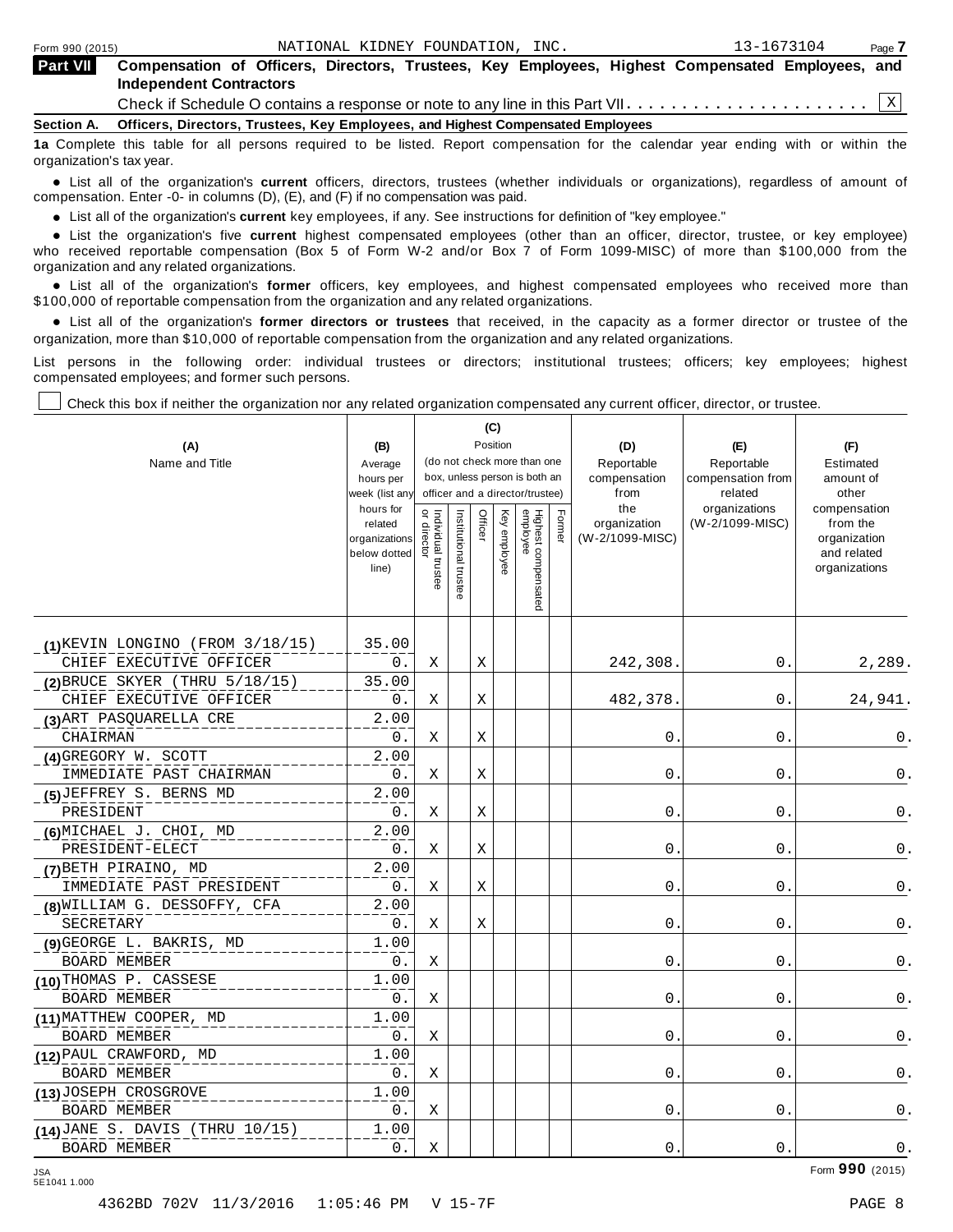# NATIONAL KIDNEY FOUNDATION, INC. 13-1673104

| (A)                                                                                                                        | (B)                           |                                   |                       | (C)      |              |                                 |        | Section A. Officers, Directors, Trustees, Key Employees, and Highest Compensated Employees (continued)<br>(D) | (E)               | (F)                         |
|----------------------------------------------------------------------------------------------------------------------------|-------------------------------|-----------------------------------|-----------------------|----------|--------------|---------------------------------|--------|---------------------------------------------------------------------------------------------------------------|-------------------|-----------------------------|
| Name and title                                                                                                             |                               |                                   |                       | Position |              |                                 |        | Reportable                                                                                                    | Reportable        | Estimated                   |
|                                                                                                                            | Average<br>hours per          |                                   |                       |          |              | (do not check more than one     |        | compensation                                                                                                  | compensation from | amount of                   |
|                                                                                                                            | week (list any                |                                   |                       |          |              | box, unless person is both an   |        | from                                                                                                          | related           | other                       |
|                                                                                                                            | hours for                     |                                   |                       |          |              | officer and a director/trustee) |        | the                                                                                                           | organizations     | compensation                |
|                                                                                                                            | related                       |                                   |                       | Officer  |              |                                 | Former | organization                                                                                                  | (W-2/1099-MISC)   | from the                    |
|                                                                                                                            | organizations<br>below dotted |                                   |                       |          |              |                                 |        | (W-2/1099-MISC)                                                                                               |                   | organization<br>and related |
|                                                                                                                            | line)                         |                                   |                       |          | Key employee |                                 |        |                                                                                                               |                   | organizations               |
|                                                                                                                            |                               | Individual trustee<br>or director |                       |          |              |                                 |        |                                                                                                               |                   |                             |
|                                                                                                                            |                               |                                   | Institutional trustee |          |              | Highest compensated<br>employee |        |                                                                                                               |                   |                             |
|                                                                                                                            |                               |                                   |                       |          |              |                                 |        |                                                                                                               |                   |                             |
| (15) BRIAN DILSHEIMER (THRU 10/15)                                                                                         | 1.00                          |                                   |                       |          |              |                                 |        |                                                                                                               |                   |                             |
| BOARD MEMBER                                                                                                               | $0$ .                         | Χ                                 |                       |          |              |                                 |        | $\mathsf{O}$                                                                                                  | 0                 |                             |
| $(16)$ JIM ELKIN                                                                                                           | 1.00                          |                                   |                       |          |              |                                 |        |                                                                                                               |                   |                             |
| <b>BOARD MEMBER</b>                                                                                                        | 0.                            | X                                 |                       |          |              |                                 |        | 0.                                                                                                            | 0                 |                             |
| 17) CHARLES H. FENDELL                                                                                                     | 1.00                          |                                   |                       |          |              |                                 |        |                                                                                                               |                   |                             |
| BOARD MEMBER                                                                                                               | 0.                            | X                                 |                       |          |              |                                 |        | 0.                                                                                                            | 0                 |                             |
| (18) CHESTER H. FOX, MD                                                                                                    | 1.00                          |                                   |                       |          |              |                                 |        |                                                                                                               |                   |                             |
| <b>BOARD MEMBER</b>                                                                                                        | 0.                            | Χ                                 |                       |          |              |                                 |        | $\mathsf{O}$                                                                                                  | 0                 |                             |
| (19) JOHN T. GERZEMA<br><b>BOARD MEMBER</b>                                                                                | 1.00<br>$0$ .                 |                                   |                       |          |              |                                 |        | 0.                                                                                                            | 0                 |                             |
| 20) BRENNAN HART, ESQ                                                                                                      | 1.00                          | Χ                                 |                       |          |              |                                 |        |                                                                                                               |                   |                             |
| <b>BOARD MEMBER</b>                                                                                                        | 0.                            | Χ                                 |                       |          |              |                                 |        | 0.                                                                                                            | 0                 |                             |
| 21) TOM HOUGH                                                                                                              | 1.00                          |                                   |                       |          |              |                                 |        |                                                                                                               |                   |                             |
| BOARD MEMBER                                                                                                               | 0.                            | X                                 |                       |          |              |                                 |        | 0.                                                                                                            | 0                 |                             |
| (22) KAILESH KARAVADRA                                                                                                     | 1.00                          |                                   |                       |          |              |                                 |        |                                                                                                               |                   |                             |
| BOARD MEMBER                                                                                                               | $0$ .                         | Χ                                 |                       |          |              |                                 |        | 0                                                                                                             | 0                 |                             |
| 23) CHARLES MODLIN, MD, MBA                                                                                                | 1.00                          |                                   |                       |          |              |                                 |        |                                                                                                               |                   |                             |
| <b>BOARD MEMBER</b>                                                                                                        | 0.                            | Χ                                 |                       |          |              |                                 |        | $\mathsf{0}$ .                                                                                                | 0                 |                             |
| 24) JUMMY OLABANJI                                                                                                         | 1.00                          |                                   |                       |          |              |                                 |        |                                                                                                               |                   |                             |
| <b>BOARD MEMBER</b>                                                                                                        | $0$ .                         | Χ                                 |                       |          |              |                                 |        | $\mathsf{0}$ .                                                                                                | 0                 |                             |
| 25) STEPHAN PASTAN, MD                                                                                                     | 1.00                          |                                   |                       |          |              |                                 |        |                                                                                                               |                   |                             |
| <b>BOARD MEMBER</b>                                                                                                        | 0.                            | Χ                                 |                       |          |              |                                 |        | 0.                                                                                                            | 0                 |                             |
| 1b Sub-total                                                                                                               |                               |                                   |                       |          |              |                                 |        | 724,686.                                                                                                      | 0                 | 27,230.                     |
| c Total from continuation sheets to Part VII, Section A                                                                    |                               |                                   |                       |          |              |                                 |        | 2,205,604.                                                                                                    | 0                 | 253,543.                    |
|                                                                                                                            |                               |                                   |                       |          |              |                                 |        | 2,930,290.                                                                                                    | 0                 | 280,773.                    |
| Total number of individuals (including but not limited to those listed above) who received more than \$100,000 of          |                               |                                   |                       |          |              |                                 |        |                                                                                                               |                   |                             |
| reportable compensation from the organization ▶                                                                            |                               | 27                                |                       |          |              |                                 |        |                                                                                                               |                   |                             |
|                                                                                                                            |                               |                                   |                       |          |              |                                 |        |                                                                                                               |                   | Yes<br>No                   |
| Did the organization list any former officer, director, or trustee, key employee, or highest compensated<br>3              |                               |                                   |                       |          |              |                                 |        |                                                                                                               |                   |                             |
| employee on line 1a? If "Yes," complete Schedule J for such individual                                                     |                               |                                   |                       |          |              |                                 |        |                                                                                                               |                   | 3                           |
| 4 For any individual listed on line 1a, is the sum of reportable compensation and other compensation from the              |                               |                                   |                       |          |              |                                 |        |                                                                                                               |                   |                             |
| organization and related organizations greater than \$150,000? If "Yes," complete Schedule J for such                      |                               |                                   |                       |          |              |                                 |        |                                                                                                               |                   | Χ<br>4                      |
| Did any person listed on line 1a receive or accrue compensation from any unrelated organization or individual<br>5.        |                               |                                   |                       |          |              |                                 |        |                                                                                                               |                   |                             |
| for services rendered to the organization? If "Yes," complete Schedule J for such person                                   |                               |                                   |                       |          |              |                                 |        |                                                                                                               |                   | 5                           |
| <b>Section B. Independent Contractors</b>                                                                                  |                               |                                   |                       |          |              |                                 |        |                                                                                                               |                   |                             |
|                                                                                                                            |                               |                                   |                       |          |              |                                 |        |                                                                                                               |                   |                             |
| Complete this table for your five highest compensated independent contractors that received more than \$100,000 of<br>1    |                               |                                   |                       |          |              |                                 |        |                                                                                                               |                   |                             |
| compensation from the organization. Report compensation for the calendar year ending with or within the organization's tax |                               |                                   |                       |          |              |                                 |        |                                                                                                               |                   |                             |
| year.                                                                                                                      |                               |                                   |                       |          |              |                                 |        |                                                                                                               |                   |                             |
| (A)                                                                                                                        |                               |                                   |                       |          |              |                                 |        | (B)                                                                                                           |                   | (C)                         |
| Name and business address                                                                                                  |                               |                                   |                       |          |              |                                 |        | Description of services                                                                                       |                   | Compensation                |
| ATTACHMENT 3                                                                                                               |                               |                                   |                       |          |              |                                 |        |                                                                                                               |                   |                             |
|                                                                                                                            |                               |                                   |                       |          |              |                                 |        |                                                                                                               |                   |                             |

**2** Total number of independent contractors (including but not limited to those listed above) who received more than \$100,000 in compensation from the organization  $\triangleright$ <br>  $\frac{\text{JSA}}{5510551.000}$ 8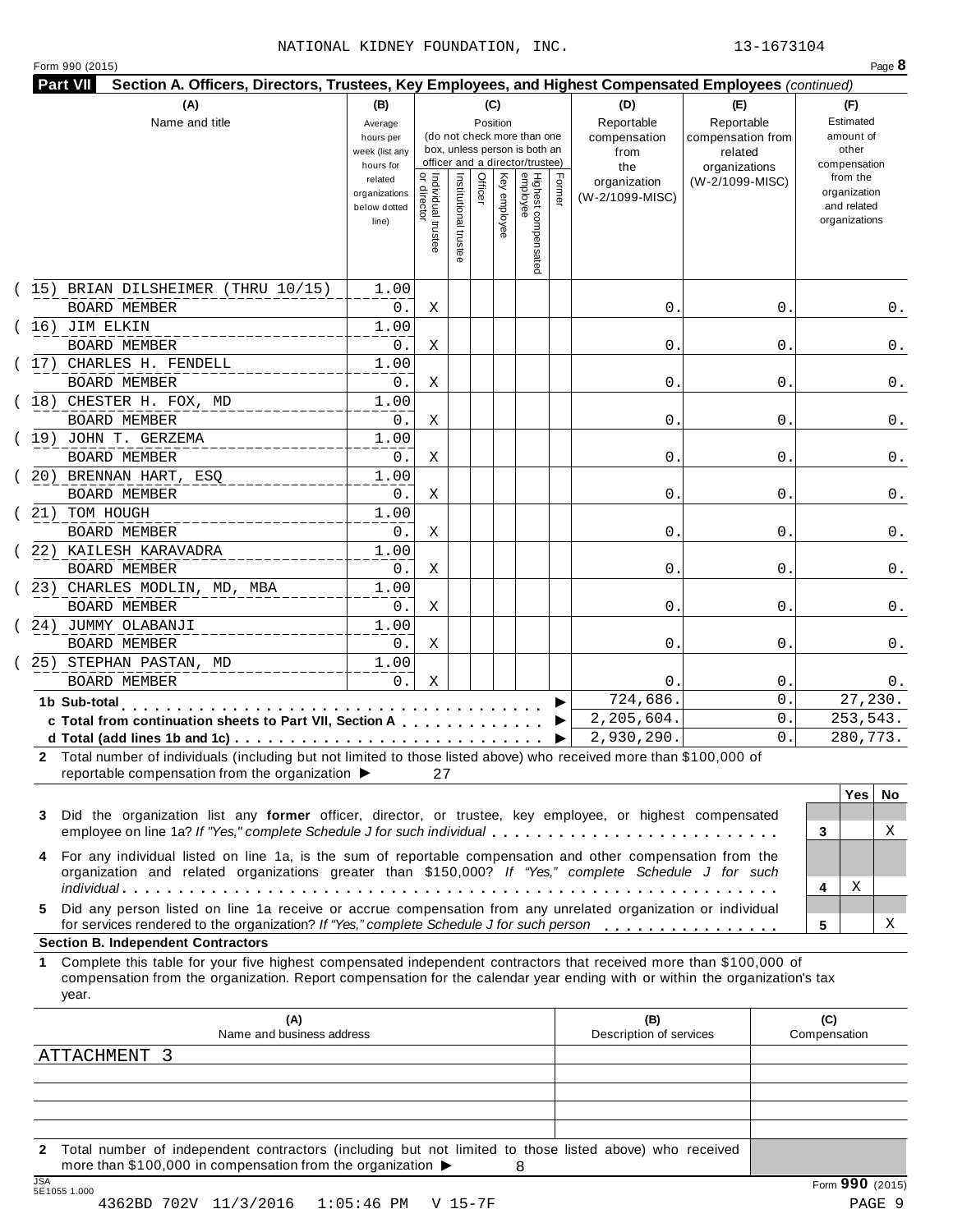# NATIONAL KIDNEY FOUNDATION, INC. 13-1673104

|               | <b>Part VII</b>                                                                                                                                                                                                                                  |                             |                                   |                       |          |                                                              |        |                                | Section A. Officers, Directors, Trustees, Key Employees, and Highest Compensated Employees (continued) |                              |
|---------------|--------------------------------------------------------------------------------------------------------------------------------------------------------------------------------------------------------------------------------------------------|-----------------------------|-----------------------------------|-----------------------|----------|--------------------------------------------------------------|--------|--------------------------------|--------------------------------------------------------------------------------------------------------|------------------------------|
|               | (A)                                                                                                                                                                                                                                              | (B)                         |                                   |                       | (C)      |                                                              |        | (D)                            | (E)                                                                                                    | (F)                          |
|               | Name and title                                                                                                                                                                                                                                   | Average                     |                                   |                       | Position |                                                              |        | Reportable                     | Reportable                                                                                             | Estimated                    |
|               |                                                                                                                                                                                                                                                  | hours per<br>week (list any |                                   |                       |          | (do not check more than one<br>box, unless person is both an |        | compensation<br>from           | compensation from<br>related                                                                           | amount of<br>other           |
|               |                                                                                                                                                                                                                                                  | hours for                   |                                   |                       |          | officer and a director/trustee)                              |        | the                            | organizations                                                                                          | compensation                 |
|               |                                                                                                                                                                                                                                                  | related                     |                                   |                       |          |                                                              |        | organization                   | (W-2/1099-MISC)                                                                                        | from the                     |
|               |                                                                                                                                                                                                                                                  | organizations               |                                   |                       | Officer  |                                                              | Former | (W-2/1099-MISC)                |                                                                                                        | organization                 |
|               |                                                                                                                                                                                                                                                  | below dotted<br>line)       |                                   |                       |          | Key employee                                                 |        |                                |                                                                                                        | and related<br>organizations |
|               |                                                                                                                                                                                                                                                  |                             | Individual trustee<br>or director |                       |          |                                                              |        |                                |                                                                                                        |                              |
|               |                                                                                                                                                                                                                                                  |                             |                                   | Institutional trustee |          | Highest compensated<br>employee                              |        |                                |                                                                                                        |                              |
|               |                                                                                                                                                                                                                                                  |                             |                                   |                       |          |                                                              |        |                                |                                                                                                        |                              |
|               | $(26)$ FRED T. PODOLSKY (THRU $4/15$ )<br><b>BOARD MEMBER</b>                                                                                                                                                                                    | 1.00<br>0.                  | Χ                                 |                       |          |                                                              |        | 0.                             | 0                                                                                                      | 0.                           |
|               |                                                                                                                                                                                                                                                  |                             |                                   |                       |          |                                                              |        |                                |                                                                                                        |                              |
|               | 27) MICHAEL W. SEXTON                                                                                                                                                                                                                            | 1.00                        |                                   |                       |          |                                                              |        |                                |                                                                                                        |                              |
|               | <b>BOARD MEMBER</b>                                                                                                                                                                                                                              | 0.                          | Χ                                 |                       |          |                                                              |        | 0.                             | 0                                                                                                      | 0.                           |
|               | (28) MICHAEL STEVENSON, CPA                                                                                                                                                                                                                      | 1.00                        |                                   |                       |          |                                                              |        |                                |                                                                                                        |                              |
|               | <b>BOARD MEMBER</b>                                                                                                                                                                                                                              | 0.                          | Χ                                 |                       |          |                                                              |        | 0.                             | 0                                                                                                      | 0.                           |
|               | 29) ANTHONY TUGGLE                                                                                                                                                                                                                               | 1.00                        |                                   |                       |          |                                                              |        |                                |                                                                                                        |                              |
|               | <b>BOARD MEMBER</b>                                                                                                                                                                                                                              | 0.                          | Χ                                 |                       |          |                                                              |        | 0.                             | 0                                                                                                      | 0.                           |
|               | 30) ED WALTER                                                                                                                                                                                                                                    | 1.00                        |                                   |                       |          |                                                              |        |                                |                                                                                                        |                              |
|               | <b>BOARD MEMBER</b>                                                                                                                                                                                                                              | 0.                          | Χ                                 |                       |          |                                                              |        | 0.                             | 0                                                                                                      | 0.                           |
|               | 31) BRADLEY A. WARADY, MD                                                                                                                                                                                                                        | 1.00                        |                                   |                       |          |                                                              |        |                                |                                                                                                        |                              |
|               | <b>BOARD MEMBER</b>                                                                                                                                                                                                                              | 0.                          | Χ                                 |                       |          |                                                              |        | 0.                             | 0                                                                                                      | 0.                           |
|               | (32) PETROS A. GREGORIOU                                                                                                                                                                                                                         | 35.00                       |                                   |                       |          |                                                              |        |                                |                                                                                                        |                              |
|               | CHIEF FINANCIAL OFFICER                                                                                                                                                                                                                          | 0.                          |                                   |                       | Χ        |                                                              |        | 230,994.                       | 0                                                                                                      | 27,774.                      |
|               | 33) KERRY WILLIS                                                                                                                                                                                                                                 | 35.00                       |                                   |                       |          |                                                              |        |                                |                                                                                                        |                              |
|               | SENIOR VP, SCIENTIFIC ACTIVI.                                                                                                                                                                                                                    | 0.                          |                                   |                       |          | Χ                                                            |        | 243,997.                       | 0                                                                                                      | 35,200.                      |
|               | 34) JOSEPH VASSALOTTI                                                                                                                                                                                                                            | 35.00                       |                                   |                       |          |                                                              |        |                                |                                                                                                        |                              |
|               | CHIEF MEDICAL OFFICER                                                                                                                                                                                                                            | 0.                          |                                   |                       |          | Χ                                                            |        | 213,005.                       | 0                                                                                                      | 21,256.                      |
|               | 35) ANTHONY GUCCIARDO                                                                                                                                                                                                                            | 35.00                       |                                   |                       |          |                                                              |        |                                |                                                                                                        |                              |
|               | SENIOR VICE PRESIDENT                                                                                                                                                                                                                            | $0$ .                       |                                   |                       |          | Χ                                                            |        | 208,015.                       | 0                                                                                                      | 18,836.                      |
|               | 36) PAUL IRWIN-DUDEK (THRU 8/15)                                                                                                                                                                                                                 | 35.00                       |                                   |                       |          |                                                              |        |                                |                                                                                                        |                              |
|               | SENIOR VICE PRESIDENT                                                                                                                                                                                                                            | 0.                          |                                   |                       |          | Χ                                                            |        | 185,662.                       | 0.                                                                                                     | 19,650.                      |
|               | 1b Sub-total                                                                                                                                                                                                                                     |                             |                                   |                       |          |                                                              |        |                                |                                                                                                        |                              |
|               | c Total from continuation sheets to Part VII, Section A                                                                                                                                                                                          |                             |                                   |                       |          |                                                              |        |                                |                                                                                                        |                              |
|               |                                                                                                                                                                                                                                                  |                             |                                   |                       |          |                                                              |        |                                |                                                                                                        |                              |
|               |                                                                                                                                                                                                                                                  |                             |                                   |                       |          |                                                              |        |                                |                                                                                                        |                              |
|               |                                                                                                                                                                                                                                                  |                             |                                   |                       |          |                                                              |        |                                |                                                                                                        |                              |
|               | Total number of individuals (including but not limited to those listed above) who received more than \$100,000 of                                                                                                                                |                             |                                   |                       |          |                                                              |        |                                |                                                                                                        |                              |
|               | reportable compensation from the organization $\blacktriangleright$                                                                                                                                                                              |                             | 27                                |                       |          |                                                              |        |                                |                                                                                                        |                              |
|               |                                                                                                                                                                                                                                                  |                             |                                   |                       |          |                                                              |        |                                |                                                                                                        | <b>Yes</b>                   |
|               | Did the organization list any former officer, director, or trustee, key employee, or highest compensated                                                                                                                                         |                             |                                   |                       |          |                                                              |        |                                |                                                                                                        | 3                            |
|               | employee on line 1a? If "Yes," complete Schedule J for such individual                                                                                                                                                                           |                             |                                   |                       |          |                                                              |        |                                |                                                                                                        |                              |
|               | For any individual listed on line 1a, is the sum of reportable compensation and other compensation from the                                                                                                                                      |                             |                                   |                       |          |                                                              |        |                                |                                                                                                        |                              |
|               | organization and related organizations greater than \$150,000? If "Yes," complete Schedule J for such                                                                                                                                            |                             |                                   |                       |          |                                                              |        |                                |                                                                                                        | Χ                            |
|               |                                                                                                                                                                                                                                                  |                             |                                   |                       |          |                                                              |        |                                |                                                                                                        | 4                            |
|               | Did any person listed on line 1a receive or accrue compensation from any unrelated organization or individual                                                                                                                                    |                             |                                   |                       |          |                                                              |        |                                |                                                                                                        |                              |
|               | for services rendered to the organization? If "Yes," complete Schedule J for such person                                                                                                                                                         |                             |                                   |                       |          |                                                              |        |                                |                                                                                                        | 5                            |
|               | <b>Section B. Independent Contractors</b>                                                                                                                                                                                                        |                             |                                   |                       |          |                                                              |        |                                |                                                                                                        |                              |
|               | Complete this table for your five highest compensated independent contractors that received more than \$100,000 of<br>compensation from the organization. Report compensation for the calendar year ending with or within the organization's tax |                             |                                   |                       |          |                                                              |        |                                |                                                                                                        |                              |
| 3<br>5.<br>1. | year.                                                                                                                                                                                                                                            |                             |                                   |                       |          |                                                              |        |                                |                                                                                                        |                              |
|               |                                                                                                                                                                                                                                                  |                             |                                   |                       |          |                                                              |        |                                |                                                                                                        |                              |
|               | (A)<br>Name and business address                                                                                                                                                                                                                 |                             |                                   |                       |          |                                                              |        | (B)<br>Description of services |                                                                                                        | (C)<br>Compensation          |
|               |                                                                                                                                                                                                                                                  |                             |                                   |                       |          |                                                              |        |                                |                                                                                                        |                              |
|               |                                                                                                                                                                                                                                                  |                             |                                   |                       |          |                                                              |        |                                |                                                                                                        |                              |
|               |                                                                                                                                                                                                                                                  |                             |                                   |                       |          |                                                              |        |                                |                                                                                                        | No<br>Χ<br>Χ                 |

**2** Total number of independent contractors (including but not limited to those listed above) who received more than \$100,000 in compensation from the organization  $\triangleright$ <br>  $\frac{\text{JSA}}{5 \text{E}1055 1.000}$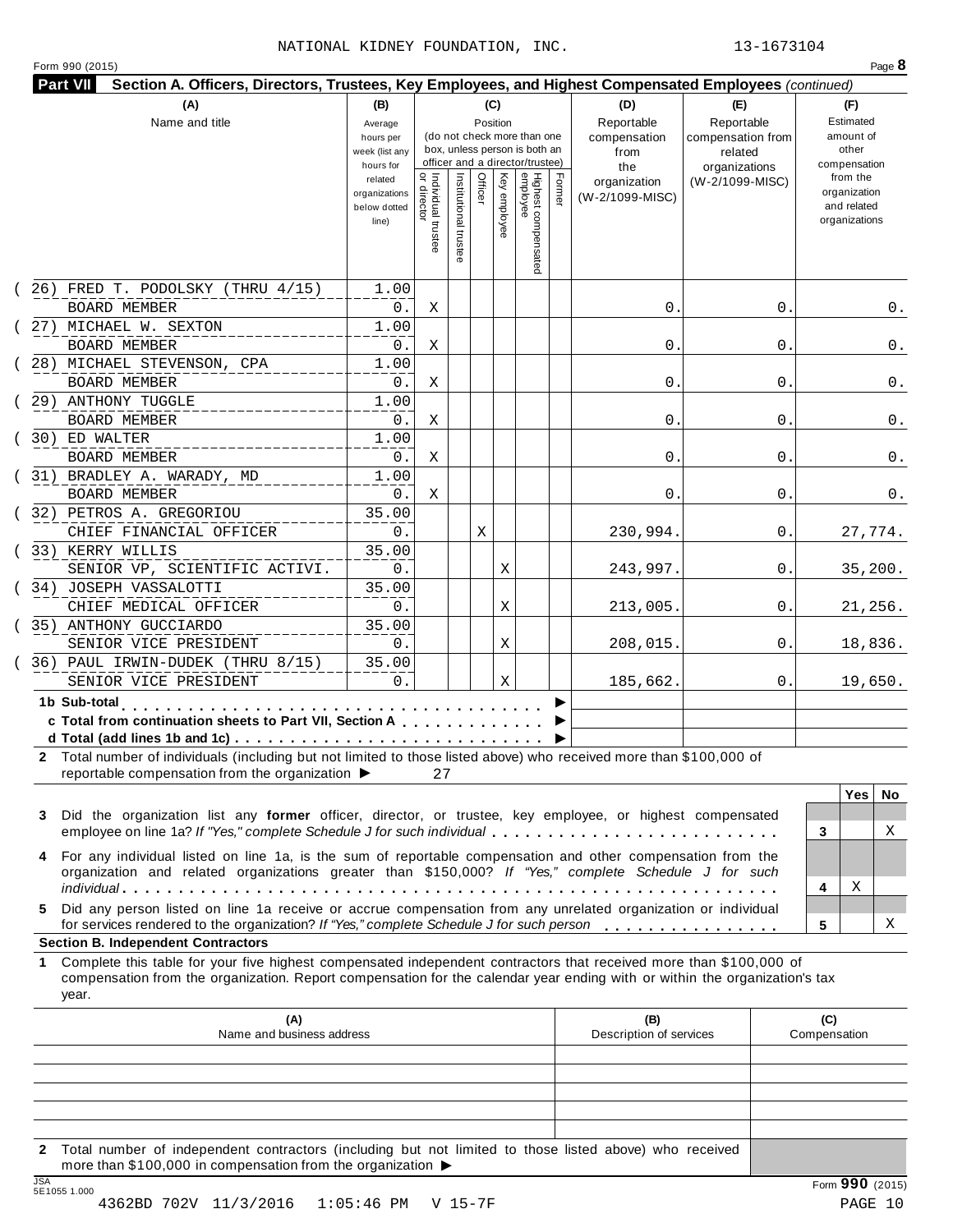|         | (A)<br>Name and title                                                                                                                                                                                                                            | (B)<br>(C)<br>Position<br>Average<br>(do not check more than one<br>hours per<br>box, unless person is both an<br>week (list any<br>officer and a director/trustee)<br>hours for |                                     |                       |         |              |                                 |        | (D)<br>Reportable<br>compensation<br>from<br>the | (E)<br>Reportable<br>compensation from<br>related<br>organizations | (F)<br>Estimated<br>amount of<br>other<br>compensation   |
|---------|--------------------------------------------------------------------------------------------------------------------------------------------------------------------------------------------------------------------------------------------------|----------------------------------------------------------------------------------------------------------------------------------------------------------------------------------|-------------------------------------|-----------------------|---------|--------------|---------------------------------|--------|--------------------------------------------------|--------------------------------------------------------------------|----------------------------------------------------------|
|         |                                                                                                                                                                                                                                                  | related<br>organizations<br>below dotted<br>line)                                                                                                                                | Individual trustee<br>  or director | Institutional trustee | Officer | Key employee | Highest compensated<br>employee | Former | organization<br>(W-2/1099-MISC)                  | (W-2/1099-MISC)                                                    | from the<br>organization<br>and related<br>organizations |
|         | 37) KATHRYN PUCCI                                                                                                                                                                                                                                | 35.00                                                                                                                                                                            |                                     |                       |         |              |                                 |        |                                                  |                                                                    |                                                          |
|         | VICE PRESIDENT<br>38) GARY RENVILLE                                                                                                                                                                                                              | 0.<br>35.00                                                                                                                                                                      |                                     |                       |         | Χ            |                                 |        | 153,512.                                         | 0.                                                                 | 14,769.                                                  |
|         | DIVISION PRESIDENT                                                                                                                                                                                                                               | 0.                                                                                                                                                                               |                                     |                       |         | Χ            |                                 |        | 150,578.                                         | 0.                                                                 | 11,901.                                                  |
|         | 39) ERIC ALBRECHT                                                                                                                                                                                                                                | 35.00                                                                                                                                                                            |                                     |                       |         |              |                                 |        |                                                  |                                                                    |                                                          |
|         | VICE PRESIDENT                                                                                                                                                                                                                                   | 0.                                                                                                                                                                               |                                     |                       |         |              | Χ                               |        | 184,682.                                         | 0.                                                                 | 32, 271.                                                 |
| 40)     | TROY ZIMMERMAN                                                                                                                                                                                                                                   | 35.00                                                                                                                                                                            |                                     |                       |         |              |                                 |        |                                                  |                                                                    |                                                          |
|         | VICE PRESIDENT                                                                                                                                                                                                                                   | 0.                                                                                                                                                                               |                                     |                       |         |              | Χ                               |        | 183,432.                                         | 0.                                                                 | 31,836.                                                  |
|         | 41) DONNA GIANNONE                                                                                                                                                                                                                               | 35.00                                                                                                                                                                            |                                     |                       |         |              |                                 |        |                                                  |                                                                    |                                                          |
|         | VICE PRESIDENT                                                                                                                                                                                                                                   | 0.                                                                                                                                                                               |                                     |                       |         |              | Χ                               |        | 155,792.                                         | 0.                                                                 | 17,733.                                                  |
|         | 42) PAMELA COHEN                                                                                                                                                                                                                                 | 35.00                                                                                                                                                                            |                                     |                       |         |              |                                 |        |                                                  |                                                                    |                                                          |
|         | VICE PRESIDENT<br>(43) JOANNE SPINK                                                                                                                                                                                                              | 0.<br>35.00                                                                                                                                                                      |                                     |                       |         |              | Χ                               |        | 148,223.                                         | 0.                                                                 | 8,632.                                                   |
|         | DIVISION PRESIDENT                                                                                                                                                                                                                               | 0.                                                                                                                                                                               |                                     |                       |         |              | Χ                               |        | 147,712.                                         | 0.                                                                 | 13,685.                                                  |
|         |                                                                                                                                                                                                                                                  |                                                                                                                                                                                  |                                     |                       |         |              |                                 |        |                                                  |                                                                    |                                                          |
|         |                                                                                                                                                                                                                                                  |                                                                                                                                                                                  |                                     |                       |         |              |                                 |        |                                                  |                                                                    |                                                          |
|         |                                                                                                                                                                                                                                                  |                                                                                                                                                                                  |                                     |                       |         |              |                                 |        |                                                  |                                                                    |                                                          |
|         |                                                                                                                                                                                                                                                  |                                                                                                                                                                                  |                                     |                       |         |              |                                 |        |                                                  |                                                                    |                                                          |
|         |                                                                                                                                                                                                                                                  |                                                                                                                                                                                  |                                     |                       |         |              |                                 |        |                                                  |                                                                    |                                                          |
|         |                                                                                                                                                                                                                                                  |                                                                                                                                                                                  |                                     |                       |         |              |                                 |        |                                                  |                                                                    |                                                          |
|         |                                                                                                                                                                                                                                                  |                                                                                                                                                                                  |                                     |                       |         |              |                                 |        |                                                  |                                                                    |                                                          |
|         | 1b Sub-total                                                                                                                                                                                                                                     | .                                                                                                                                                                                |                                     |                       |         |              |                                 |        |                                                  |                                                                    |                                                          |
|         | c Total from continuation sheets to Part VII, Section A                                                                                                                                                                                          |                                                                                                                                                                                  |                                     |                       |         |              |                                 |        |                                                  |                                                                    |                                                          |
|         | 2 Total number of individuals (including but not limited to those listed above) who received more than \$100,000 of<br>reportable compensation from the organization ▶                                                                           |                                                                                                                                                                                  | 27                                  |                       |         |              |                                 |        |                                                  |                                                                    |                                                          |
|         |                                                                                                                                                                                                                                                  |                                                                                                                                                                                  |                                     |                       |         |              |                                 |        |                                                  |                                                                    | Yes                                                      |
| 3       | Did the organization list any former officer, director, or trustee, key employee, or highest compensated<br>employee on line 1a? If "Yes," complete Schedule J for such individual                                                               |                                                                                                                                                                                  |                                     |                       |         |              |                                 |        |                                                  |                                                                    | No.<br>Χ<br>3                                            |
| 4       | For any individual listed on line 1a, is the sum of reportable compensation and other compensation from the                                                                                                                                      |                                                                                                                                                                                  |                                     |                       |         |              |                                 |        |                                                  |                                                                    |                                                          |
|         | organization and related organizations greater than \$150,000? If "Yes," complete Schedule J for such                                                                                                                                            |                                                                                                                                                                                  |                                     |                       |         |              |                                 |        |                                                  |                                                                    |                                                          |
|         |                                                                                                                                                                                                                                                  |                                                                                                                                                                                  |                                     |                       |         |              |                                 |        |                                                  |                                                                    | Χ<br>4                                                   |
|         | Did any person listed on line 1a receive or accrue compensation from any unrelated organization or individual                                                                                                                                    |                                                                                                                                                                                  |                                     |                       |         |              |                                 |        |                                                  |                                                                    | Χ<br>5                                                   |
|         | for services rendered to the organization? If "Yes," complete Schedule J for such person<br><b>Section B. Independent Contractors</b>                                                                                                            |                                                                                                                                                                                  |                                     |                       |         |              |                                 |        |                                                  |                                                                    |                                                          |
|         | Complete this table for your five highest compensated independent contractors that received more than \$100,000 of<br>compensation from the organization. Report compensation for the calendar year ending with or within the organization's tax |                                                                                                                                                                                  |                                     |                       |         |              |                                 |        |                                                  |                                                                    |                                                          |
|         | year.<br>(A)                                                                                                                                                                                                                                     |                                                                                                                                                                                  |                                     |                       |         |              |                                 |        | (B)                                              |                                                                    | (C)                                                      |
|         | Name and business address                                                                                                                                                                                                                        |                                                                                                                                                                                  |                                     |                       |         |              |                                 |        | Description of services                          |                                                                    | Compensation                                             |
| 5.<br>1 |                                                                                                                                                                                                                                                  |                                                                                                                                                                                  |                                     |                       |         |              |                                 |        |                                                  |                                                                    |                                                          |
|         |                                                                                                                                                                                                                                                  |                                                                                                                                                                                  |                                     |                       |         |              |                                 |        |                                                  |                                                                    |                                                          |
|         |                                                                                                                                                                                                                                                  |                                                                                                                                                                                  |                                     |                       |         |              |                                 |        |                                                  |                                                                    |                                                          |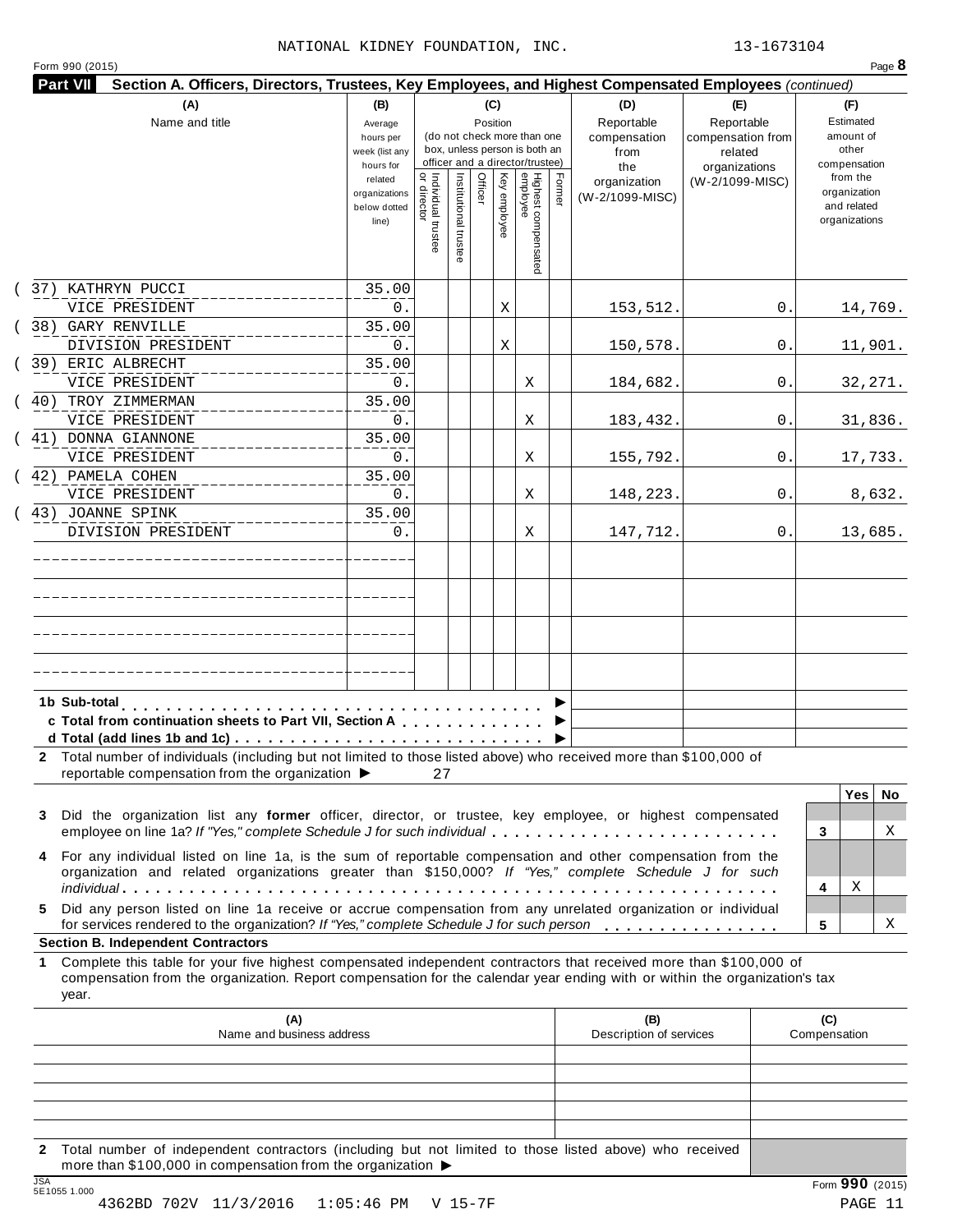| Form 990 (2015) |  |  |
|-----------------|--|--|
|                 |  |  |

| <b>Contributions, Gifts, Grants</b><br>and Other Similar Amounts<br>1a<br>Program Service Revenue<br>2a |        |                                                                                                                                                                                                                                      |                              |                      | (A)            | (B)                                         |                                         | Χ                                                                |
|---------------------------------------------------------------------------------------------------------|--------|--------------------------------------------------------------------------------------------------------------------------------------------------------------------------------------------------------------------------------------|------------------------------|----------------------|----------------|---------------------------------------------|-----------------------------------------|------------------------------------------------------------------|
|                                                                                                         |        |                                                                                                                                                                                                                                      |                              |                      | Total revenue  | Related or<br>exempt<br>function<br>revenue | (C)<br>Unrelated<br>business<br>revenue | (D)<br>Revenue<br>excluded from tax<br>under sections<br>512-514 |
|                                                                                                         |        | Federated campaigns                                                                                                                                                                                                                  | 1a                           | 694,986.             |                |                                             |                                         |                                                                  |
|                                                                                                         | b      | Membership dues                                                                                                                                                                                                                      | 1b                           |                      |                |                                             |                                         |                                                                  |
|                                                                                                         | c      | Fundraising events <b>Fundraising</b>                                                                                                                                                                                                | 1c                           | 11,568,101.          |                |                                             |                                         |                                                                  |
|                                                                                                         | d      | Related organizations <b>and the set of the set of the set of the set of the set of the set of the set of the set of the set of the set of the set of the set of the set of the set of the set of the set of the set of the set </b> | 1d                           |                      |                |                                             |                                         |                                                                  |
|                                                                                                         | е      | Government grants (contributions)                                                                                                                                                                                                    | 1е                           |                      |                |                                             |                                         |                                                                  |
|                                                                                                         | f      | All other contributions, gifts, grants,<br>and similar amounts not included above                                                                                                                                                    | 1f                           | 8,852,092.           |                |                                             |                                         |                                                                  |
|                                                                                                         |        | Noncash contributions included in lines 1a-1f: \$                                                                                                                                                                                    |                              | 2,996,469            |                |                                             |                                         |                                                                  |
|                                                                                                         | g<br>h |                                                                                                                                                                                                                                      |                              | . <b>. .</b>         | 21, 115, 179   |                                             |                                         |                                                                  |
|                                                                                                         |        |                                                                                                                                                                                                                                      |                              | <b>Business Code</b> |                |                                             |                                         |                                                                  |
|                                                                                                         |        | SPONSORSHIPS                                                                                                                                                                                                                         |                              | 611600               | 6,004,649.     | 6,004,649.                                  |                                         |                                                                  |
|                                                                                                         | b      | THRIFT STORE REVENUE                                                                                                                                                                                                                 |                              | 448000               | 930,783.       |                                             |                                         | 930,783.                                                         |
|                                                                                                         | с      | GRANT AND CONTRACT REVENUE                                                                                                                                                                                                           |                              | 611600               | 793,009.       | 793,009.                                    |                                         |                                                                  |
|                                                                                                         | d      | MEMBERSHIP DUES AND SUBSCRIPTIONS                                                                                                                                                                                                    |                              | 511120               | 613,170.       | 613,170.                                    |                                         |                                                                  |
|                                                                                                         | е      |                                                                                                                                                                                                                                      |                              |                      |                |                                             |                                         |                                                                  |
|                                                                                                         | f<br>g | All other program service revenue                                                                                                                                                                                                    |                              |                      | 8,341,611      |                                             |                                         |                                                                  |
| 3                                                                                                       |        | Investment<br>income                                                                                                                                                                                                                 | (including dividends,        | interest,            |                |                                             |                                         |                                                                  |
|                                                                                                         |        | and other similar amounts) $\cdots$ $\cdots$ $\cdots$                                                                                                                                                                                |                              |                      | 151,494        |                                             |                                         | 151,494.                                                         |
| 4                                                                                                       |        | Income from investment of tax-exempt bond proceeds $\blacktriangleright$                                                                                                                                                             |                              |                      | $\mathsf{0}$ . |                                             |                                         |                                                                  |
| 5                                                                                                       |        |                                                                                                                                                                                                                                      |                              |                      | 2,048,739      |                                             |                                         | 2,048,739.                                                       |
|                                                                                                         |        |                                                                                                                                                                                                                                      | (i) Real                     | (ii) Personal        |                |                                             |                                         |                                                                  |
| 6a                                                                                                      |        | Gross rents                                                                                                                                                                                                                          |                              |                      |                |                                             |                                         |                                                                  |
|                                                                                                         | b      | Less: rental expenses                                                                                                                                                                                                                |                              |                      |                |                                             |                                         |                                                                  |
|                                                                                                         | c      | Rental income or (loss)                                                                                                                                                                                                              |                              |                      |                |                                             |                                         |                                                                  |
|                                                                                                         | d      | Net rental income or (loss).                                                                                                                                                                                                         | <u>.</u> D<br>(i) Securities |                      | $\mathbf 0$ .  |                                             |                                         |                                                                  |
| 7a                                                                                                      |        | Gross amount from sales of                                                                                                                                                                                                           |                              | (ii) Other           |                |                                             |                                         |                                                                  |
|                                                                                                         |        | assets other than inventory                                                                                                                                                                                                          | 1,688,201.                   | 2,835,305.           |                |                                             |                                         |                                                                  |
|                                                                                                         | b      | Less: cost or other basis<br>and sales expenses                                                                                                                                                                                      | 1,964,100                    | 887,143.             |                |                                             |                                         |                                                                  |
|                                                                                                         | c      | Gain or (loss)                                                                                                                                                                                                                       | $-275,899.$                  | 1,948,162.           |                |                                             |                                         |                                                                  |
|                                                                                                         | d      | Net gain or (loss) $\cdots$ $\cdots$ $\cdots$ $\cdots$ $\cdots$ $\cdots$                                                                                                                                                             |                              |                      | 1,672,263.     |                                             |                                         | 1,672,263.                                                       |
|                                                                                                         |        | 8a Gross income from fundraising                                                                                                                                                                                                     |                              |                      |                |                                             |                                         |                                                                  |
|                                                                                                         |        | events (not including $$11,568,101.$                                                                                                                                                                                                 |                              | ATCH 4               |                |                                             |                                         |                                                                  |
|                                                                                                         |        | of contributions reported on line 1c).                                                                                                                                                                                               |                              |                      |                |                                             |                                         |                                                                  |
| Other Revenue                                                                                           |        | See Part IV, line 18 a                                                                                                                                                                                                               |                              | 1,372,162.           |                |                                             |                                         |                                                                  |
|                                                                                                         | b      | Less: direct expenses                                                                                                                                                                                                                | $\mathbf{b}$                 | 1,372,162.           |                |                                             |                                         |                                                                  |
|                                                                                                         | с      | Net income or (loss) from fundraising events $ATCH$ 5                                                                                                                                                                                |                              |                      | $\mathbf{0}$ . |                                             |                                         |                                                                  |
| 9а                                                                                                      |        | Gross income from gaming activities.<br>See Part IV, line 19 a                                                                                                                                                                       |                              |                      |                |                                             |                                         |                                                                  |
|                                                                                                         |        | Less: direct expenses                                                                                                                                                                                                                | b                            |                      |                |                                             |                                         |                                                                  |
|                                                                                                         | b<br>c | Net income or (loss) from gaming activities ________                                                                                                                                                                                 |                              |                      | $\mathbf{0}$ . |                                             |                                         |                                                                  |
| 10a                                                                                                     |        | Gross sales of inventory, less                                                                                                                                                                                                       |                              |                      |                |                                             |                                         |                                                                  |
|                                                                                                         |        | returns and allowances and allowances                                                                                                                                                                                                |                              | 162,690.             |                |                                             |                                         |                                                                  |
|                                                                                                         | b      | Less: cost of goods sold ATCH 6 b                                                                                                                                                                                                    |                              | 42,059.              |                |                                             |                                         |                                                                  |
|                                                                                                         |        | Net income or (loss) from sales of inventory                                                                                                                                                                                         |                              | . <b>.</b>           | 120,631.       | 120,631.                                    |                                         |                                                                  |
|                                                                                                         |        | Miscellaneous Revenue                                                                                                                                                                                                                |                              | <b>Business Code</b> |                |                                             |                                         |                                                                  |
| 11a                                                                                                     |        | MISCELLANEOUS REVENUE                                                                                                                                                                                                                |                              | 611710               | 101,208.       | 101,208.                                    |                                         |                                                                  |
|                                                                                                         | b      |                                                                                                                                                                                                                                      |                              |                      |                |                                             |                                         |                                                                  |
|                                                                                                         | с      | All other revenue entitled and the state of the state of the state of the state of the state of the state of the state of the state of the state of the state of the state of the state of the state of the state of the state       |                              |                      |                |                                             |                                         |                                                                  |
|                                                                                                         | d<br>е |                                                                                                                                                                                                                                      |                              |                      | 101,208.       |                                             |                                         |                                                                  |
| 12                                                                                                      |        |                                                                                                                                                                                                                                      |                              |                      | 33, 551, 125.  | 7,632,667.                                  |                                         | 4,803,279.                                                       |

JSA Form **990** (2015) 5E1051 1.000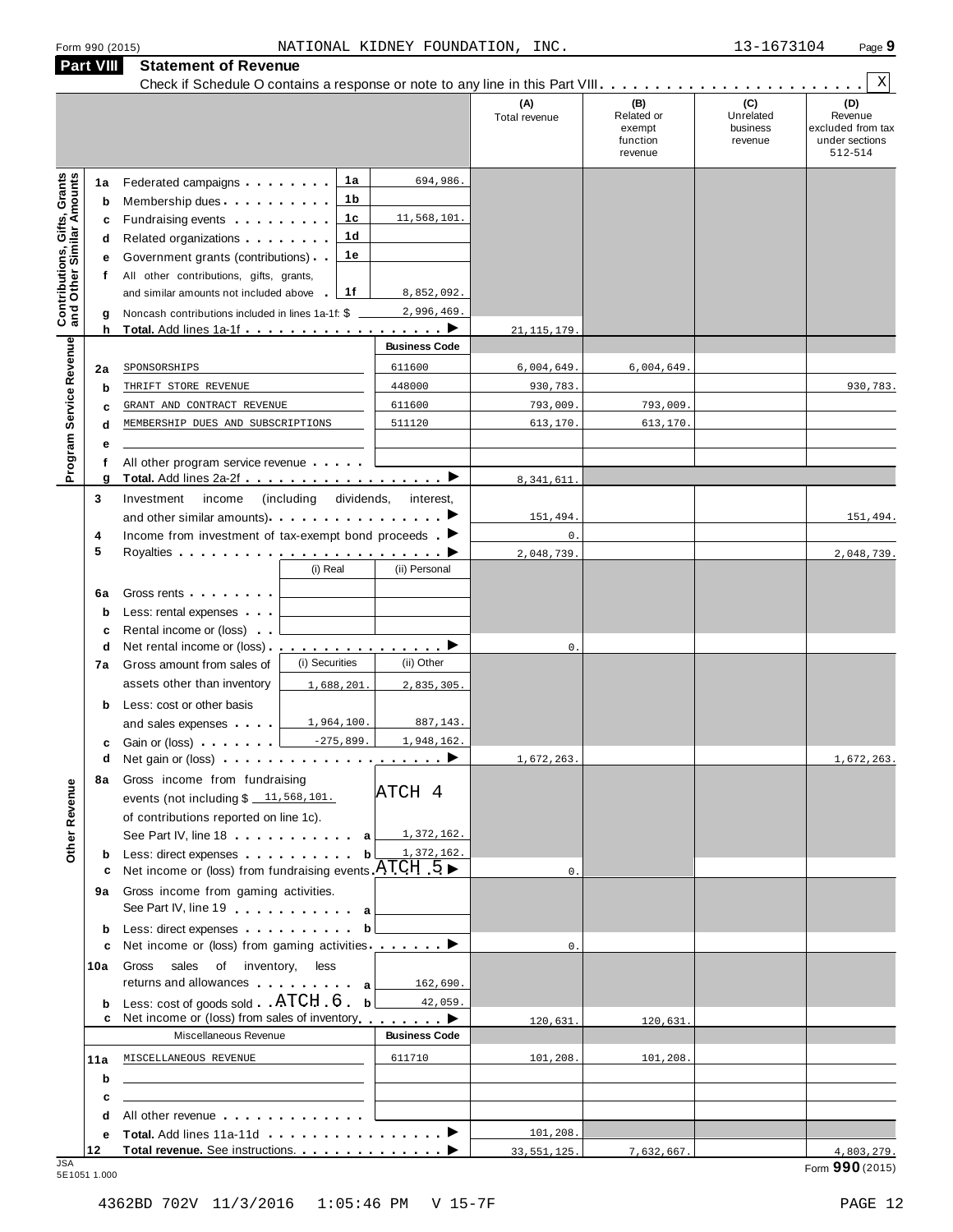### Form <sup>990</sup> (2015) Page **10** NATIONAL KIDNEY FOUNDATION, INC. 13-1673104

|          | <b>Part IX Statement of Functional Expenses</b>                                                                                                                                                                                                                                 |                        |                                    |                                    |                                |
|----------|---------------------------------------------------------------------------------------------------------------------------------------------------------------------------------------------------------------------------------------------------------------------------------|------------------------|------------------------------------|------------------------------------|--------------------------------|
|          | Section 501(c)(3) and 501(c)(4) organizations must complete all columns. All other organizations must complete column (A).                                                                                                                                                      |                        |                                    |                                    |                                |
|          | Do not include amounts reported on lines 6b, 7b,<br>8b, 9b, and 10b of Part VIII.                                                                                                                                                                                               | (A)<br>Total expenses  | (B)<br>Program service<br>expenses | Management and<br>general expenses | (D)<br>Fundraising<br>expenses |
|          | 1 Grants and other assistance to domestic organizations                                                                                                                                                                                                                         |                        |                                    |                                    |                                |
|          | and domestic governments. See Part IV, line 21                                                                                                                                                                                                                                  | 0.                     |                                    |                                    |                                |
|          | 2 Grants and other assistance to domestic<br>individuals. See Part IV, line 22                                                                                                                                                                                                  | 1,082,241.             | 1,082,241.                         |                                    |                                |
|          | 3 Grants and other assistance to foreign                                                                                                                                                                                                                                        |                        |                                    |                                    |                                |
|          | organizations, foreign governments, and foreign                                                                                                                                                                                                                                 |                        |                                    |                                    |                                |
|          | individuals. See Part IV, lines 15 and 16                                                                                                                                                                                                                                       | 0.                     |                                    |                                    |                                |
|          | Benefits paid to or for members                                                                                                                                                                                                                                                 | $\Omega$ .             |                                    |                                    |                                |
|          | 5 Compensation of current officers, directors,<br>trustees, and key employees entitled as a set of the set of the set of the set of the set of the set of the set of the set of the set of the set of the set of the set of the set of the set of the set of the set of the set | 2,313,025.             | 1,816,491.                         | 283,551.                           | 212,983.                       |
|          | 6 Compensation not included above, to disqualified                                                                                                                                                                                                                              |                        |                                    |                                    |                                |
|          | persons (as defined under section 4958(f)(1)) and                                                                                                                                                                                                                               |                        |                                    |                                    |                                |
|          | persons described in section 4958(c)(3)(B)                                                                                                                                                                                                                                      | 0.<br>13, 391, 664.    | 11,000,403.                        | 2,049,565                          | 341,696.                       |
|          | 7 Other salaries and wages <b>container and all the salaries</b>                                                                                                                                                                                                                |                        |                                    |                                    |                                |
|          | 8 Pension plan accruals and contributions (include                                                                                                                                                                                                                              | 364,803.               | 297,712.                           | 54,520.                            | 12,571.                        |
|          | section 401(k) and 403(b) employer contributions)                                                                                                                                                                                                                               | 1,857,352.             | 1,652,411.                         | 168,132.                           | 36,809.                        |
| 9        | Other employee benefits                                                                                                                                                                                                                                                         | 1,273,249.             | 1,039,184.                         | 189, 319.                          | 44,746.                        |
| 10<br>11 | Fees for services (non-employees):                                                                                                                                                                                                                                              |                        |                                    |                                    |                                |
|          | a Management                                                                                                                                                                                                                                                                    | 0.                     |                                    |                                    |                                |
|          |                                                                                                                                                                                                                                                                                 | 21,229.                |                                    | 21,229                             |                                |
|          | c Accounting                                                                                                                                                                                                                                                                    | 91,040.                |                                    | 91,040                             |                                |
|          |                                                                                                                                                                                                                                                                                 | 10,294.                | 10,294.                            |                                    |                                |
|          | e Professional fundraising services. See Part IV, line 17                                                                                                                                                                                                                       | 917,904.               |                                    |                                    | 917,904.                       |
|          | f Investment management fees                                                                                                                                                                                                                                                    | 0.                     |                                    |                                    |                                |
|          | <b>g</b> Other. (If line 11g amount exceeds 10% of line 25, column                                                                                                                                                                                                              |                        |                                    |                                    |                                |
|          | (A) amount, list line 11g expenses on Schedule O.).                                                                                                                                                                                                                             | 2,554,112.             | 2,344,183.                         | 124,225.                           | 85,704.                        |
|          | 12 Advertising and promotion                                                                                                                                                                                                                                                    | 921, 315.              | 320,815.                           | 21,333.                            | 579,167.                       |
| 13       | Office expenses extensive and the set of the set of the set of the set of the set of the set of the set of the                                                                                                                                                                  | 3, 128, 828.           | 2,392,112.                         | 161,276.                           | 575,440.                       |
| 14       | Information technology                                                                                                                                                                                                                                                          | $0$ .                  |                                    |                                    |                                |
| 15       |                                                                                                                                                                                                                                                                                 | $\Omega$ .             |                                    |                                    |                                |
|          | 16 Occupancy                                                                                                                                                                                                                                                                    | 2,189,475.<br>526,918. | 1,673,814.<br>399,153.             | 417,083<br>33,969.                 | 98,578.<br>93,796.             |
| 17       |                                                                                                                                                                                                                                                                                 |                        |                                    |                                    |                                |
|          | 18 Payments of travel or entertainment expenses<br>for any federal, state, or local public officials                                                                                                                                                                            | 0.                     |                                    |                                    |                                |
|          | 19 Conferences, conventions, and meetings                                                                                                                                                                                                                                       | 2,417,100.             | 1,430,457.                         | 53, 273.                           | 933,370.                       |
| 20       | Interest $\ldots$ , $\ldots$ , $\ldots$ , $\ldots$ , $\ldots$ , $\ldots$ , $\ldots$                                                                                                                                                                                             | 0.<br>$\mathbf{0}$ .   |                                    |                                    |                                |
| 21       | Payments to affiliates entertainment and the set of the set of the set of the set of the set of the set of the                                                                                                                                                                  | 121,526.               | 92,537.                            | 23, 447.                           | 5,542.                         |
| 22       | Depreciation, depletion, and amortization                                                                                                                                                                                                                                       | 206,506.               | 161,833.                           | 36,133.                            | 8,540.                         |
| 23       | 24 Other expenses. Itemize expenses not covered                                                                                                                                                                                                                                 |                        |                                    |                                    |                                |
|          | above (List miscellaneous expenses in line 24e. If                                                                                                                                                                                                                              |                        |                                    |                                    |                                |
|          | line 24e amount exceeds 10% of line 25, column                                                                                                                                                                                                                                  |                        |                                    |                                    |                                |
|          | (A) amount, list line 24e expenses on Schedule O.)                                                                                                                                                                                                                              |                        |                                    |                                    |                                |
|          | a EQUIPMENT REPAIR/MAINTENANCE                                                                                                                                                                                                                                                  | 920,684.               | 583,197.                           | 143, 413.                          | 194,074.                       |
|          | bDUES AND SUBSCRIPTIONS                                                                                                                                                                                                                                                         | 142,180.               | 109,836.                           | 24,823.                            | 7,521.                         |
|          | cOTHER__________________________                                                                                                                                                                                                                                                | $-7, 369.$             | 582,109.                           | 118,144.                           | $-707,622.$                    |
|          | _____________________________<br>d.                                                                                                                                                                                                                                             |                        |                                    |                                    |                                |
|          | e All other expenses $\frac{1}{1}$                                                                                                                                                                                                                                              |                        |                                    |                                    |                                |
|          | 25 Total functional expenses. Add lines 1 through 24e                                                                                                                                                                                                                           | 34, 444, 076.          | 26,988,782.                        | 4,014,475.                         | 3,440,819.                     |
|          | 26 Joint costs. Complete this line only if the<br>organization reported in column (B) joint costs<br>from a combined educational campaign and<br>fundraising solicitation. Check here $\blacktriangleright$<br>l if                                                             |                        |                                    |                                    |                                |
|          | following SOP 98-2 (ASC 958-720)                                                                                                                                                                                                                                                | $0$ .                  |                                    |                                    |                                |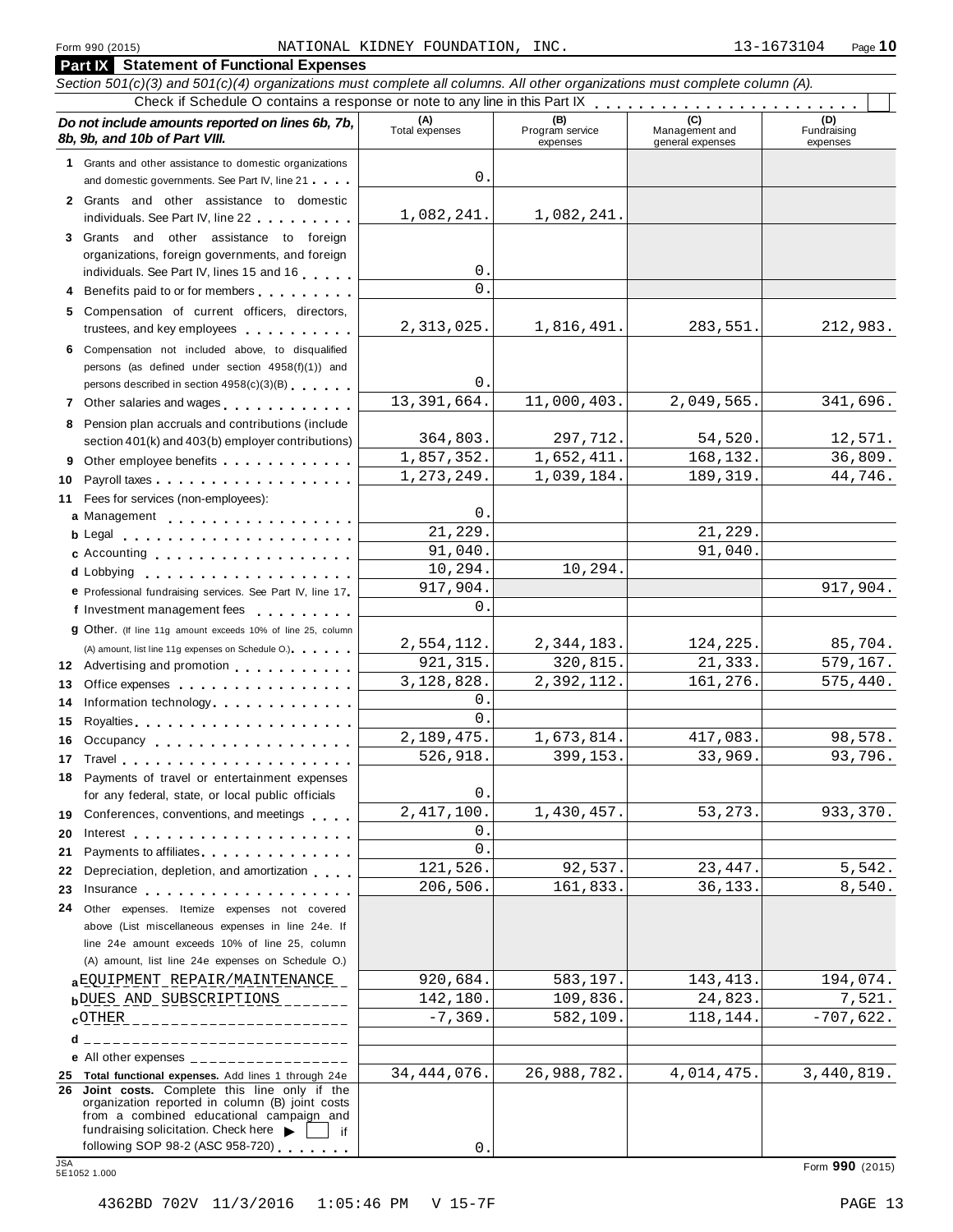# NATIONAL KIDNEY FOUNDATION, INC. 13-1673104

| 16<br>ı |  |
|---------|--|
|         |  |

|                      | Form 990 (2015) |                                                                                                                                                                                                                                |               |                                 |                | Page 11                  |
|----------------------|-----------------|--------------------------------------------------------------------------------------------------------------------------------------------------------------------------------------------------------------------------------|---------------|---------------------------------|----------------|--------------------------|
|                      | Part X          | <b>Balance Sheet</b>                                                                                                                                                                                                           |               |                                 |                |                          |
|                      |                 |                                                                                                                                                                                                                                |               |                                 |                |                          |
|                      |                 |                                                                                                                                                                                                                                |               | (A)<br>Beginning of year        |                | (B)<br>End of year       |
|                      | 1               |                                                                                                                                                                                                                                |               | 5,150.                          | $\mathbf{1}$   | 5,150.                   |
|                      | $\mathbf{2}$    |                                                                                                                                                                                                                                |               | 3, 414, 119.                    | $\overline{2}$ | 2,039,503.               |
|                      | 3               |                                                                                                                                                                                                                                |               | 1,421,796.                      | 3              | 703,547.                 |
|                      | 4               |                                                                                                                                                                                                                                |               | 1,007,790.                      | 4              | 2,798,489.               |
|                      | 5               | Loans and other receivables from current and former officers, directors,                                                                                                                                                       |               |                                 |                |                          |
|                      |                 | trustees, key employees, and highest compensated employees.                                                                                                                                                                    |               |                                 |                |                          |
|                      |                 | Complete Part II of Schedule L<br>Loans and other receivables from other disqualified persons (as defined under section                                                                                                        |               | 0.                              | 5              | 0.                       |
|                      | 6               | 4958(f)(1)), persons described in section 4958(c)(3)(B), and contributing employers                                                                                                                                            |               |                                 |                |                          |
|                      |                 | and sponsoring organizations of section 501(c)(9) voluntary employees' beneficiary                                                                                                                                             |               |                                 |                |                          |
|                      |                 | organizations (see instructions). Complete Part II of Schedule L                                                                                                                                                               |               | 0.                              | 6              | $0$ .                    |
| Assets               | 7               |                                                                                                                                                                                                                                |               | $\Omega$                        | $\overline{7}$ | 0.                       |
|                      | 8               | Inventories for sale or use enterpreteral resources in the sale or use of the set of the set of the set of the                                                                                                                 |               | 153,250.                        | 8              | 135,624.                 |
|                      | 9               |                                                                                                                                                                                                                                |               | 845,861.                        | 9              | 821,329.                 |
|                      |                 | 10a Land, buildings, and equipment: cost or                                                                                                                                                                                    |               |                                 |                |                          |
|                      |                 | other basis. Complete Part VI of Schedule D   10a   2,745,648.                                                                                                                                                                 |               |                                 |                |                          |
|                      |                 | <b>b</b> Less: accumulated depreciation. $\boxed{10b}$ 2,464,573.                                                                                                                                                              |               | $297,882.$ 10c                  |                | 281,075.                 |
|                      | 11              | Investments - publicly traded securities entitled results and results are all the securities                                                                                                                                   |               | 7,274,552.                      | 11             | 6,617,184.               |
|                      | 12              | Investments - other securities. See Part IV, line 11                                                                                                                                                                           |               | 0.<br><u> Alban Maria San A</u> | 12             | 0.                       |
|                      | 13              | Investments - program-related. See Part IV, line 11                                                                                                                                                                            |               | 0.                              | 13             | 0.                       |
|                      | 14              | Intangible assets enterpreteration of the contract of the contract of the contract of the contract of the contract of the contract of the contract of the contract of the contract of the contract of the contract of the cont | $\mathbf 0$ . | 14                              | 0.             |                          |
|                      | 15              |                                                                                                                                                                                                                                |               | 87,284.                         | 15             | 92,238.                  |
|                      | 16              | Total assets. Add lines 1 through 15 (must equal line 34)                                                                                                                                                                      |               | 14,507,684.                     | 16             | 13, 494, 139.            |
|                      | 17              | Accounts payable and accrued expenses entitled uncontract and accrued expenses                                                                                                                                                 |               | 6,487,012.                      | 17             | 4, 127, 708.             |
|                      | 18              |                                                                                                                                                                                                                                |               | 0.                              | 18             | 0.                       |
|                      | 19              |                                                                                                                                                                                                                                |               | 3,765,926.                      | 19             | 5,569,077.               |
|                      | 20              |                                                                                                                                                                                                                                |               | 0.                              | 20             | 0.                       |
|                      | 21              | Escrow or custodial account liability. Complete Part IV of Schedule D                                                                                                                                                          |               | 0.                              | 21             | 0.                       |
|                      | 22              | Loans and other payables to current and former officers, directors,                                                                                                                                                            |               |                                 |                |                          |
|                      |                 | trustees, key employees, highest compensated employees, and                                                                                                                                                                    |               |                                 |                |                          |
| Liabilities          |                 | disqualified persons. Complete Part II of Schedule L.                                                                                                                                                                          |               | $0$ .                           | 22             | $0$ .                    |
|                      | 23              | Secured mortgages and notes payable to unrelated third parties                                                                                                                                                                 |               | 0.                              | 23             | 0.                       |
|                      | 24              |                                                                                                                                                                                                                                |               | $0$ .                           | 24             | 0.                       |
|                      | 25              | Other liabilities (including federal income tax, payables to related third                                                                                                                                                     |               |                                 |                |                          |
|                      |                 | parties, and other liabilities not included on lines 17-24). Complete Part X                                                                                                                                                   |               |                                 |                |                          |
|                      |                 |                                                                                                                                                                                                                                |               | 0.<br>10,252,938.               | 25             | 501, 530.<br>10,198,315. |
|                      | 26              |                                                                                                                                                                                                                                | $X$ and       |                                 | 26             |                          |
|                      |                 | Organizations that follow SFAS 117 (ASC 958), check here ▶<br>complete lines 27 through 29, and lines 33 and 34.                                                                                                               |               |                                 |                |                          |
|                      | 27              |                                                                                                                                                                                                                                |               | $-2, 265, 383.$                 | 27             | $-1,686,627.$            |
|                      | 28              |                                                                                                                                                                                                                                |               | 5, 325, 033.                    | 28             | 3,787,355.               |
|                      | 29              | Permanently restricted net assets                                                                                                                                                                                              |               | 1,195,096.                      | 29             | 1,195,096.               |
| <b>Fund Balances</b> |                 | Organizations that do not follow SFAS 117 (ASC 958), check here ▶<br>complete lines 30 through 34.                                                                                                                             | and           |                                 |                |                          |
|                      | 30              |                                                                                                                                                                                                                                |               |                                 | 30             |                          |
|                      | 31              | Paid-in or capital surplus, or land, building, or equipment fund<br>                                                                                                                                                           |               |                                 | 31             |                          |
|                      | 32              | Retained earnings, endowment, accumulated income, or other funds                                                                                                                                                               |               |                                 | 32             |                          |
| Net Assets or        | 33              |                                                                                                                                                                                                                                |               | $\overline{4}$ , 254, 746.      | 33             | 3, 295, 824.             |
|                      | 34              | Total liabilities and net assets/fund balances                                                                                                                                                                                 |               | 14,507,684.                     | 34             | 13, 494, 139.            |
|                      |                 |                                                                                                                                                                                                                                |               |                                 |                |                          |

Form **990** (2015)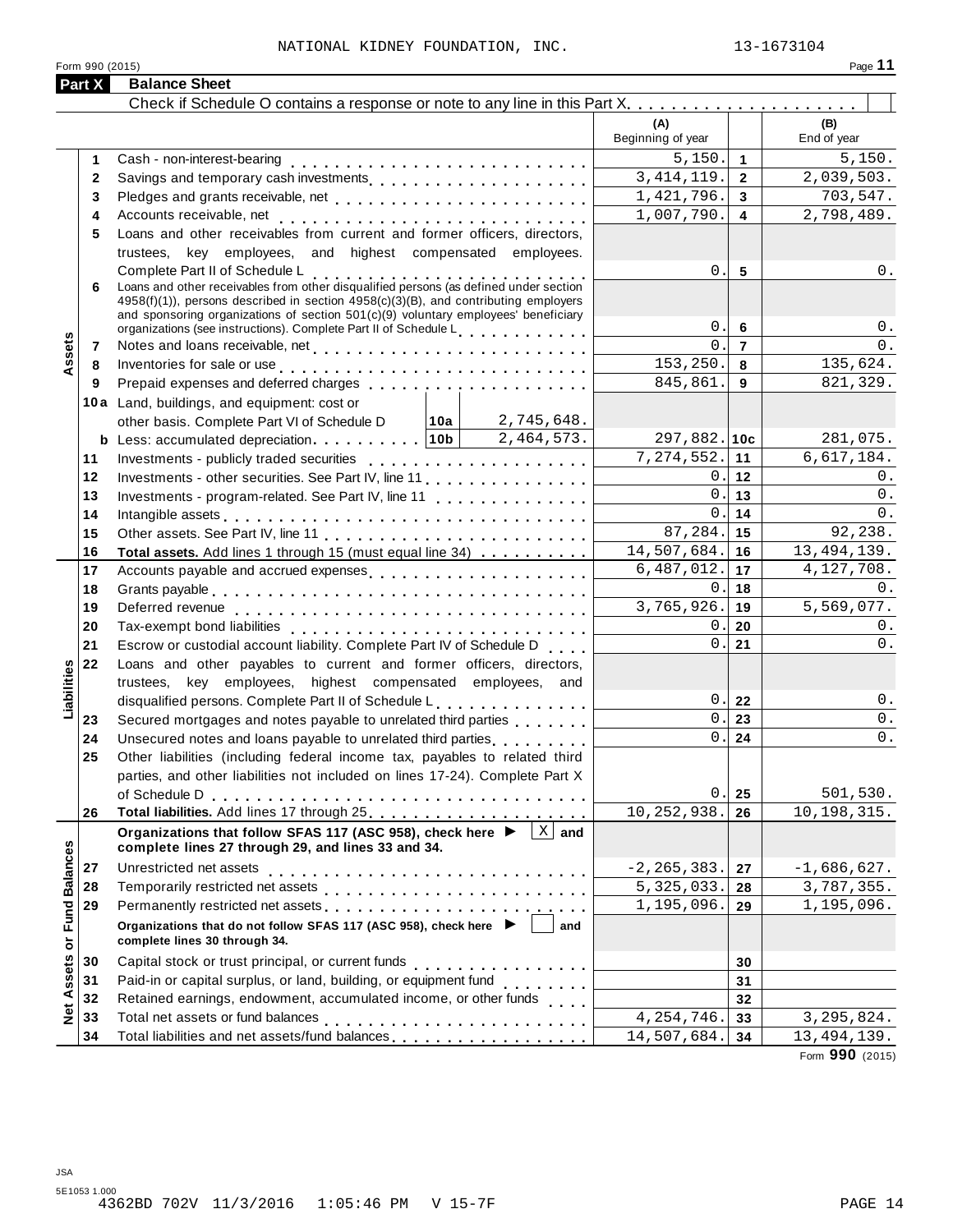|          | Form 990 (2015)                                                                                                                                         |                         |                |              | Page 12 |
|----------|---------------------------------------------------------------------------------------------------------------------------------------------------------|-------------------------|----------------|--------------|---------|
| Part XI  | <b>Reconciliation of Net Assets</b>                                                                                                                     |                         |                |              |         |
|          | Check if Schedule O contains a response or note to any line in this Part XI                                                                             |                         |                |              |         |
| 1        |                                                                                                                                                         | $\mathbf{1}$            | 33, 551, 125.  |              |         |
| 2        |                                                                                                                                                         | $\overline{2}$          | 34, 444, 076.  |              |         |
| 3        |                                                                                                                                                         | $\mathbf{3}$            |                | $-892,951.$  |         |
| 4        | Net assets or fund balances at beginning of year (must equal Part X, line 33, column (A))                                                               | $\overline{\mathbf{4}}$ |                | 4, 254, 746. |         |
| 5        |                                                                                                                                                         | 5                       |                | $-65,971.$   |         |
| 6        |                                                                                                                                                         | 6                       |                |              | 0.      |
| 7        |                                                                                                                                                         | $\overline{7}$          |                |              | 0.      |
| 8        |                                                                                                                                                         | 8                       |                |              | $0$ .   |
| 9        | Other changes in net assets or fund balances (explain in Schedule O)<br>[2005]                                                                          | 9                       |                |              | 0.      |
| 10       | Net assets or fund balances at end of year. Combine lines 3 through 9 (must equal Part X, line                                                          |                         |                |              |         |
|          |                                                                                                                                                         | 10                      |                | 3, 295, 824. |         |
| Part XII | <b>Financial Statements and Reporting</b>                                                                                                               |                         |                |              |         |
|          |                                                                                                                                                         |                         |                |              |         |
|          |                                                                                                                                                         |                         |                | Yes   No     |         |
| 1        | $\lceil x \rceil$ Accrual<br>Accounting method used to prepare the Form 990:     Cash<br>Other                                                          |                         |                |              |         |
|          | If the organization changed its method of accounting from a prior year or checked "Other," explain in                                                   |                         |                |              |         |
|          | Schedule O.                                                                                                                                             |                         |                |              |         |
|          | 2a Were the organization's financial statements compiled or reviewed by an independent accountant?                                                      |                         | 2a             |              | Χ       |
|          | If "Yes," check a box below to indicate whether the financial statements for the year were compiled or                                                  |                         |                |              |         |
|          | reviewed on a separate basis, consolidated basis, or both:                                                                                              |                         |                |              |         |
|          | Separate basis<br>Consolidated basis<br>Both consolidated and separate basis                                                                            |                         |                |              |         |
|          |                                                                                                                                                         |                         | 2 <sub>b</sub> | X            |         |
|          | <b>b</b> Were the organization's financial statements audited by an independent accountant?                                                             |                         |                |              |         |
|          | If "Yes," check a box below to indicate whether the financial statements for the year were audited on a<br>separate basis, consolidated basis, or both: |                         |                |              |         |
|          | $X$ Separate basis<br><b>Consolidated basis</b><br>Both consolidated and separate basis                                                                 |                         |                |              |         |
|          |                                                                                                                                                         |                         |                |              |         |
|          | c If "Yes" to line 2a or 2b, does the organization have a committee that assumes responsibility for oversight                                           |                         | 2c             | Χ            |         |
|          | of the audit, review, or compilation of its financial statements and selection of an independent accountant?                                            |                         |                |              |         |
|          | If the organization changed either its oversight process or selection process during the tax year, explain in                                           |                         |                |              |         |
|          | Schedule O.                                                                                                                                             |                         |                |              |         |
|          | 3a As a result of a federal award, was the organization required to undergo an audit or audits as set forth in                                          |                         |                |              |         |
|          |                                                                                                                                                         |                         | 3a             |              | Χ       |
|          | <b>b</b> If "Yes," did the organization undergo the required audit or audits? If the organization did not undergo the                                   |                         |                |              |         |
|          | required audit or audits, explain why in Schedule O and describe any steps taken to undergo such audits.                                                |                         | 3b             |              |         |

Form **990** (2015)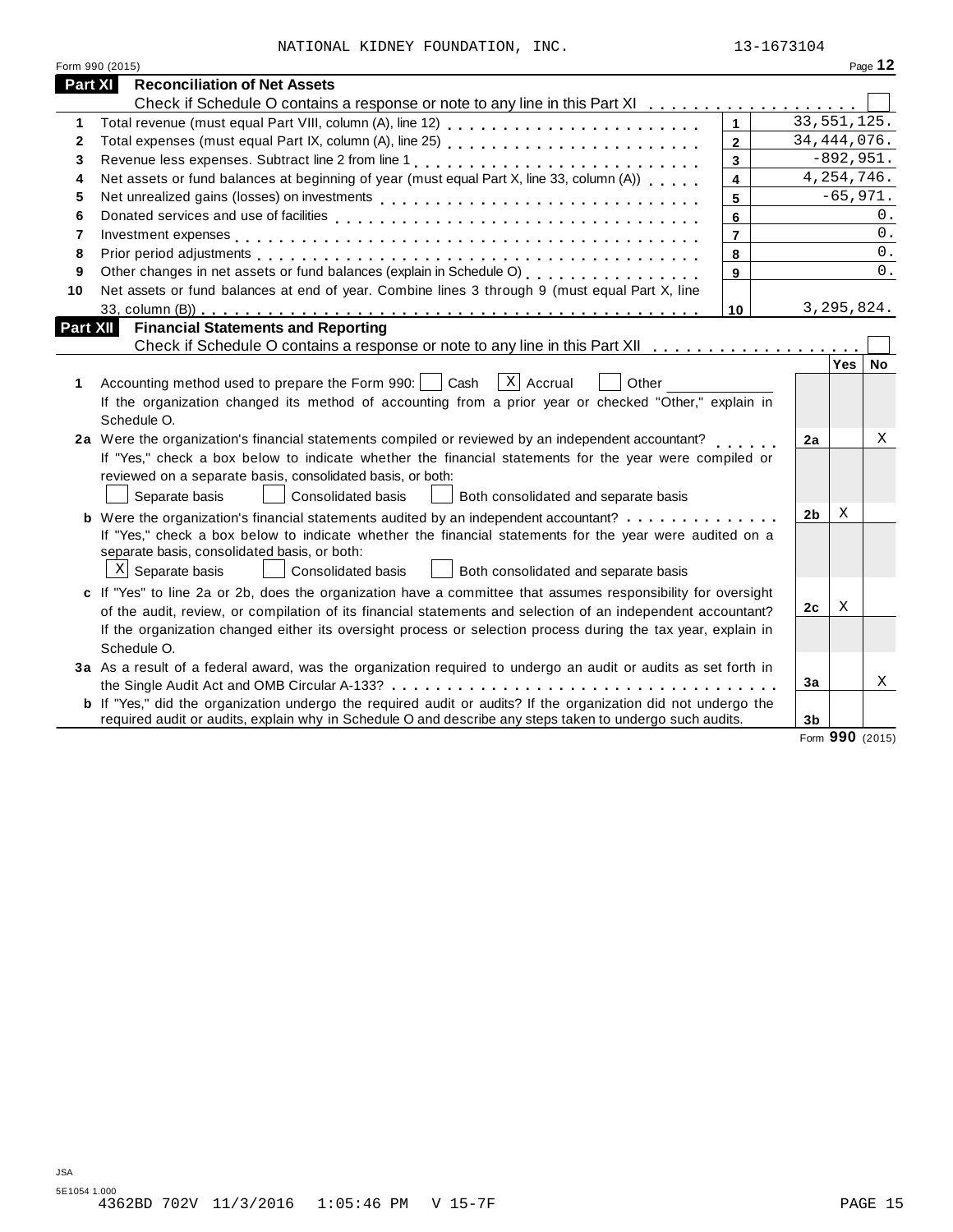# **SCHEDULE A Pub** OMB No. 1545-0047 **lic Charity Status and Public Support**

(Form 990 or 990-EZ) Complete if the organization is a section 501(c)(3) organization or a section  $4947(a)(1)$  nonexempt charitable trust.

|                                                                                                                |                                                            | 4947 (a)(1) NONEXEMPL CHANICADIE TIUST.                                                                                                                                                         |     |                                       |                                                                                                                                | — ت                                                                                                                                 |
|----------------------------------------------------------------------------------------------------------------|------------------------------------------------------------|-------------------------------------------------------------------------------------------------------------------------------------------------------------------------------------------------|-----|---------------------------------------|--------------------------------------------------------------------------------------------------------------------------------|-------------------------------------------------------------------------------------------------------------------------------------|
| Department of the Treasury<br>Internal Revenue Service                                                         |                                                            | Attach to Form 990 or Form 990-EZ.                                                                                                                                                              |     |                                       |                                                                                                                                | Open to Public                                                                                                                      |
|                                                                                                                |                                                            |                                                                                                                                                                                                 |     |                                       | Information about Schedule A (Form 990 or 990-EZ) and its instructions is at www.irs.gov/form990.                              | <b>Inspection</b>                                                                                                                   |
| Name of the organization                                                                                       |                                                            |                                                                                                                                                                                                 |     |                                       |                                                                                                                                | <b>Employer identification number</b>                                                                                               |
| NATIONAL KIDNEY FOUNDATION, INC.                                                                               |                                                            |                                                                                                                                                                                                 |     |                                       |                                                                                                                                | 13-1673104                                                                                                                          |
| Part I                                                                                                         |                                                            |                                                                                                                                                                                                 |     |                                       | Reason for Public Charity Status (All organizations must complete this part.) See instructions.                                |                                                                                                                                     |
| The organization is not a private foundation because it is: (For lines 1 through 11, check only one box.)<br>1 |                                                            |                                                                                                                                                                                                 |     |                                       |                                                                                                                                |                                                                                                                                     |
| 2                                                                                                              |                                                            | A church, convention of churches, or association of churches described in section 170(b)(1)(A)(i).<br>A school described in section 170(b)(1)(A)(ii). (Attach Schedule E (Form 990 or 990-EZ).) |     |                                       |                                                                                                                                |                                                                                                                                     |
| 3                                                                                                              |                                                            | A hospital or a cooperative hospital service organization described in section 170(b)(1)(A)(iii).                                                                                               |     |                                       |                                                                                                                                |                                                                                                                                     |
| 4                                                                                                              |                                                            |                                                                                                                                                                                                 |     |                                       | A medical research organization operated in conjunction with a hospital described in section 170(b)(1)(A)(iii). Enter the      |                                                                                                                                     |
| hospital's name, city, and state:                                                                              |                                                            |                                                                                                                                                                                                 |     |                                       |                                                                                                                                |                                                                                                                                     |
| 5                                                                                                              |                                                            |                                                                                                                                                                                                 |     |                                       | An organization operated for the benefit of a college or university owned or operated by a governmental unit described in      |                                                                                                                                     |
|                                                                                                                | section 170(b)(1)(A)(iv). (Complete Part II.)              |                                                                                                                                                                                                 |     |                                       |                                                                                                                                |                                                                                                                                     |
| 6                                                                                                              |                                                            | A federal, state, or local government or governmental unit described in section 170(b)(1)(A)(v).                                                                                                |     |                                       |                                                                                                                                |                                                                                                                                     |
| 7<br>X                                                                                                         |                                                            |                                                                                                                                                                                                 |     |                                       |                                                                                                                                | An organization that normally receives a substantial part of its support from a governmental unit or from the general public        |
|                                                                                                                | described in section 170(b)(1)(A)(vi). (Complete Part II.) |                                                                                                                                                                                                 |     |                                       |                                                                                                                                |                                                                                                                                     |
| 8                                                                                                              |                                                            | A community trust described in section 170(b)(1)(A)(vi). (Complete Part II.)                                                                                                                    |     |                                       |                                                                                                                                |                                                                                                                                     |
| 9                                                                                                              |                                                            |                                                                                                                                                                                                 |     |                                       |                                                                                                                                | An organization that normally receives: (1) more than 331/3% of its support from contributions, membership fees, and gross          |
|                                                                                                                |                                                            |                                                                                                                                                                                                 |     |                                       |                                                                                                                                | receipts from activities related to its exempt functions - subject to certain exceptions, and (2) no more than 331/3% of its        |
|                                                                                                                |                                                            |                                                                                                                                                                                                 |     |                                       |                                                                                                                                | support from gross investment income and unrelated business taxable income (less section 511 tax) from businesses                   |
|                                                                                                                |                                                            | acquired by the organization after June 30, 1975. See section 509(a)(2). (Complete Part III.)                                                                                                   |     |                                       |                                                                                                                                |                                                                                                                                     |
| 10                                                                                                             |                                                            | An organization organized and operated exclusively to test for public safety. See section 509(a)(4).                                                                                            |     |                                       |                                                                                                                                |                                                                                                                                     |
| 11                                                                                                             |                                                            |                                                                                                                                                                                                 |     |                                       |                                                                                                                                | An organization organized and operated exclusively for the benefit of, to perform the functions of, or to carry out the purposes of |
|                                                                                                                |                                                            |                                                                                                                                                                                                 |     |                                       | one or more publicly supported organizations described in section 509(a)(1) or section 509(a)(2). See section 509(a)(3). Check |                                                                                                                                     |
|                                                                                                                |                                                            |                                                                                                                                                                                                 |     |                                       | the box in lines 11a through 11d that describes the type of supporting organization and complete lines 11e, 11f, and 11g.      |                                                                                                                                     |
| a                                                                                                              |                                                            |                                                                                                                                                                                                 |     |                                       | Type I. A supporting organization operated, supervised, or controlled by its supported organization(s), typically by giving    |                                                                                                                                     |
|                                                                                                                |                                                            |                                                                                                                                                                                                 |     |                                       |                                                                                                                                | the supported organization(s) the power to regularly appoint or elect a majority of the directors or trustees of the supporting     |
|                                                                                                                | organization. You must complete Part IV, Sections A and B. |                                                                                                                                                                                                 |     |                                       |                                                                                                                                |                                                                                                                                     |
| b                                                                                                              |                                                            |                                                                                                                                                                                                 |     |                                       | Type II. A supporting organization supervised or controlled in connection with its supported organization(s), by having        |                                                                                                                                     |
|                                                                                                                |                                                            |                                                                                                                                                                                                 |     |                                       | control or management of the supporting organization vested in the same persons that control or manage the supported           |                                                                                                                                     |
|                                                                                                                |                                                            | organization(s). You must complete Part IV, Sections A and C.                                                                                                                                   |     |                                       |                                                                                                                                |                                                                                                                                     |
| c                                                                                                              |                                                            |                                                                                                                                                                                                 |     |                                       | Type III functionally integrated. A supporting organization operated in connection with, and functionally integrated with,     |                                                                                                                                     |
|                                                                                                                |                                                            | its supported organization(s) (see instructions). You must complete Part IV, Sections A, D, and E.                                                                                              |     |                                       |                                                                                                                                |                                                                                                                                     |
| d                                                                                                              |                                                            |                                                                                                                                                                                                 |     |                                       | Type III non-functionally integrated. A supporting organization operated in connection with its supported organization(s)      |                                                                                                                                     |
|                                                                                                                |                                                            | requirement (see instructions). You must complete Part IV, Sections A and D, and Part V.                                                                                                        |     |                                       | that is not functionally integrated. The organization generally must satisfy a distribution requirement and an attentiveness   |                                                                                                                                     |
| е                                                                                                              |                                                            |                                                                                                                                                                                                 |     |                                       | Check this box if the organization received a written determination from the IRS that it is a Type I, Type II, Type III        |                                                                                                                                     |
|                                                                                                                |                                                            | functionally integrated, or Type III non-functionally integrated supporting organization.                                                                                                       |     |                                       |                                                                                                                                |                                                                                                                                     |
| Ť.                                                                                                             |                                                            |                                                                                                                                                                                                 |     |                                       |                                                                                                                                |                                                                                                                                     |
| g                                                                                                              |                                                            | Provide the following information about the supported organization(s).                                                                                                                          |     |                                       |                                                                                                                                |                                                                                                                                     |
| (i) Name of supported organization                                                                             | $(ii)$ EIN                                                 | (iii) Type of organization                                                                                                                                                                      |     | (iv) Is the organization              | (v) Amount of monetary                                                                                                         | (vi) Amount of                                                                                                                      |
|                                                                                                                |                                                            | (described on lines 1-9<br>above (see instructions))                                                                                                                                            |     | listed in your governing<br>document? | support (see<br>instructions)                                                                                                  | other support (see<br>instructions)                                                                                                 |
|                                                                                                                |                                                            |                                                                                                                                                                                                 |     |                                       |                                                                                                                                |                                                                                                                                     |
|                                                                                                                |                                                            |                                                                                                                                                                                                 | Yes | No                                    |                                                                                                                                |                                                                                                                                     |
|                                                                                                                |                                                            |                                                                                                                                                                                                 |     |                                       |                                                                                                                                |                                                                                                                                     |
| (A)                                                                                                            |                                                            |                                                                                                                                                                                                 |     |                                       |                                                                                                                                |                                                                                                                                     |
| (B)                                                                                                            |                                                            |                                                                                                                                                                                                 |     |                                       |                                                                                                                                |                                                                                                                                     |
|                                                                                                                |                                                            |                                                                                                                                                                                                 |     |                                       |                                                                                                                                |                                                                                                                                     |
| (C)                                                                                                            |                                                            |                                                                                                                                                                                                 |     |                                       |                                                                                                                                |                                                                                                                                     |
|                                                                                                                |                                                            |                                                                                                                                                                                                 |     |                                       |                                                                                                                                |                                                                                                                                     |
| (D)                                                                                                            |                                                            |                                                                                                                                                                                                 |     |                                       |                                                                                                                                |                                                                                                                                     |
| (E)                                                                                                            |                                                            |                                                                                                                                                                                                 |     |                                       |                                                                                                                                |                                                                                                                                     |
|                                                                                                                |                                                            |                                                                                                                                                                                                 |     |                                       |                                                                                                                                |                                                                                                                                     |
| <b>Total</b>                                                                                                   |                                                            |                                                                                                                                                                                                 |     |                                       |                                                                                                                                |                                                                                                                                     |

For Paperwork Reduction Act Notice, see the Instructions for the controlled and the controlled a Schedule A (Form 990 or 990-EZ) 2015<br>Form 990 or 990-EZ.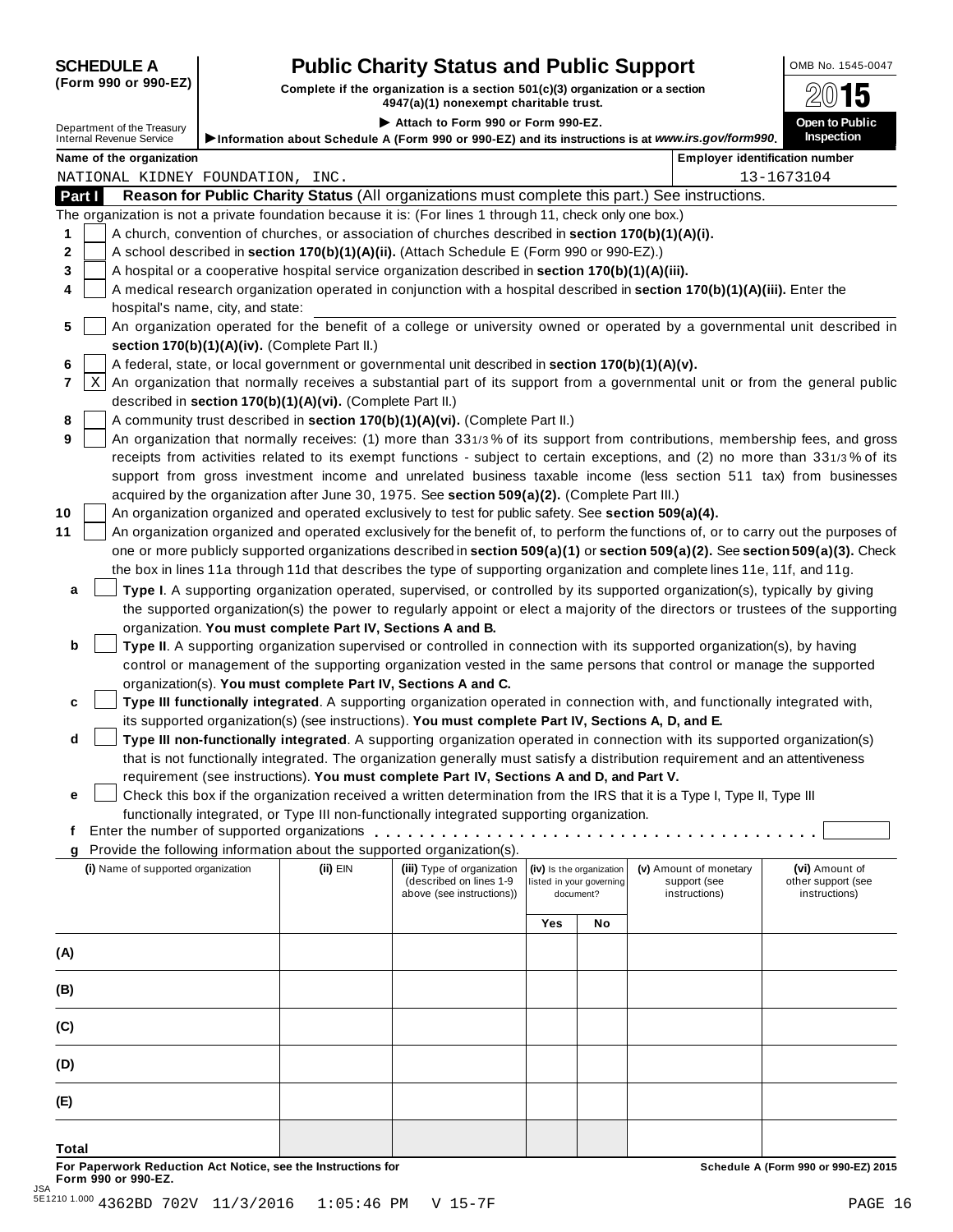# Schedule <sup>A</sup> (Form <sup>990</sup> or 990-EZ) <sup>2015</sup> Page **2**

**Support Schedule for Organizations Described in Sections 170(b)(1)(A)(iv) and 170(b)(1)(A)(vi)** (Complete only if you checked the box on line 5, 7, or 8 of Part I or if the organization failed to qualify under Part III. If the organization fails to qualify under the tests listed below, please complete Part III.) **Part II**

|              | <b>Section A. Public Support</b>                                                                                                                                                                                                                                                                                |               |             |             |             |               |                           |
|--------------|-----------------------------------------------------------------------------------------------------------------------------------------------------------------------------------------------------------------------------------------------------------------------------------------------------------------|---------------|-------------|-------------|-------------|---------------|---------------------------|
|              | Calendar year (or fiscal year beginning in) ▶                                                                                                                                                                                                                                                                   | (a) 2011      | (b) 2012    | $(c)$ 2013  | $(d)$ 2014  | (e) 2015      | (f) Total                 |
| 1            | contributions,<br>Gifts,<br>grants,<br>and<br>membership fees received. (Do not<br>include any "unusual grants.")                                                                                                                                                                                               | 25, 519, 115. | 22,023,181. | 20,769,986. | 12,619,218. | 21, 115, 179. | 102,046,679.              |
| $\mathbf{2}$ | Tax<br>revenues<br>levied<br>for<br>the<br>organization's benefit and either paid<br>to or expended on its behalf                                                                                                                                                                                               |               |             |             |             |               | 0.                        |
| 3            | The value of services or facilities<br>furnished by a governmental unit to the<br>organization without charge                                                                                                                                                                                                   |               |             |             |             |               | 0.                        |
| 4            | Total. Add lines 1 through 3                                                                                                                                                                                                                                                                                    | 25, 519, 115. | 22,023,181. | 20,769,986. | 12,619,218. | 21, 115, 179. | 102,046,679.              |
| 5            | The portion of total contributions by<br>each<br>person<br>(other<br>than<br>a<br>governmental<br>publicly<br>unit<br>or<br>supported organization) included on<br>line 1 that exceeds 2% of the amount<br>shown on line 11, column (f)                                                                         |               |             |             |             |               | 0.                        |
| 6.           | Public support. Subtract line 5 from line 4.                                                                                                                                                                                                                                                                    |               |             |             |             |               | 102,046,679.              |
|              | <b>Section B. Total Support</b>                                                                                                                                                                                                                                                                                 |               |             |             |             |               |                           |
|              | Calendar year (or fiscal year beginning in) ▶                                                                                                                                                                                                                                                                   | (a) 2011      | (b) 2012    | $(c)$ 2013  | $(d)$ 2014  | (e) 2015      | (f) Total                 |
| 7            | Amounts from line 4                                                                                                                                                                                                                                                                                             | 25, 519, 115. | 22,023,181. | 20,769,986. | 12,619,218. | 21, 115, 179. | 102,046,679.              |
| 8            | Gross income from interest. dividends.<br>payments received on securities loans,<br>rents, royalties and income from similar<br>sources                                                                                                                                                                         | 2,085,993.    | 2,238,261.  | 2,518,549.  | 1,877,243.  | 2,200,233.    | 10,920,279.               |
| 9            | Net income from unrelated business<br>activities, whether or not the business<br>is regularly carried on the control of the control of the control of the control of the control of the control of the control of the control of the control of the control of the control of the control of the control of the |               |             |             |             |               | 0.                        |
| 10           | Other income. Do not include gain or<br>loss from the sale of capital assets<br>(Explain in Part VI.) Carrier and Carrier and Carrier and                                                                                                                                                                       |               |             |             |             |               | 0.                        |
| 11           | Total support. Add lines 7 through 10                                                                                                                                                                                                                                                                           |               |             |             |             |               | 112,966,958.              |
| 12           |                                                                                                                                                                                                                                                                                                                 |               |             |             |             |               | 62,958,764.               |
| 13           | First five years. If the Form 990 is for the organization's first, second, third, fourth, or fifth tax year as a section 501(c)(3)<br>organization, check this box and stop here entirely service of the service of the service of the service of the service of $\blacktriangleright$                          |               |             |             |             |               |                           |
|              | <b>Section C. Computation of Public Support Percentage</b>                                                                                                                                                                                                                                                      |               |             |             |             |               |                           |
| 14           | Public support percentage for 2015 (line 6, column (f) divided by line 11, column (f)                                                                                                                                                                                                                           |               |             |             |             | 14            | 90.33%                    |
| 15           |                                                                                                                                                                                                                                                                                                                 |               |             |             |             | 15            | 90.77%                    |
|              | 16a 331/3% support test - 2015. If the organization did not check the box on line 13, and line 14 is 331/3% or more, check                                                                                                                                                                                      |               |             |             |             |               |                           |
|              |                                                                                                                                                                                                                                                                                                                 |               |             |             |             |               | $\boldsymbol{\mathrm{X}}$ |
|              | b 331/3% support test - 2014. If the organization did not check a box on line 13 or 16a, and line 15 is 331/3% or more,                                                                                                                                                                                         |               |             |             |             |               |                           |
|              | check this box and stop here. The organization qualifies as a publicly supported organization $\dots \dots \dots \dots$                                                                                                                                                                                         |               |             |             |             |               |                           |
|              | 17a 10%-facts-and-circumstances test - 2015. If the organization did not check a box on line 13, 16a, or 16b, and line 14 is                                                                                                                                                                                    |               |             |             |             |               |                           |
|              | 10% or more, and if the organization meets the "facts-and-circumstances" test, check this box and stop here. Explain in                                                                                                                                                                                         |               |             |             |             |               |                           |
|              | Part VI how the organization meets the "facts-and-circumstances" test. The organization qualifies as a publicly supported                                                                                                                                                                                       |               |             |             |             |               |                           |
|              |                                                                                                                                                                                                                                                                                                                 |               |             |             |             |               |                           |
|              | b 10%-facts-and-circumstances test - 2014. If the organization did not check a box on line 13, 16a, 16b, or 17a, and line                                                                                                                                                                                       |               |             |             |             |               |                           |
|              | 15 is 10% or more, and if the organization meets the "facts-and-circumstances" test, check this box and stop here.                                                                                                                                                                                              |               |             |             |             |               |                           |
|              | Explain in Part VI how the organization meets the "facts-and-circumstances" test. The organization qualifies as a publicly                                                                                                                                                                                      |               |             |             |             |               |                           |
|              |                                                                                                                                                                                                                                                                                                                 |               |             |             |             |               |                           |
| 18           | Private foundation. If the organization did not check a box on line 13, 16a, 16b, 17a, or 17b, check this box and see                                                                                                                                                                                           |               |             |             |             |               |                           |
|              |                                                                                                                                                                                                                                                                                                                 |               |             |             |             |               |                           |

**Schedule A (Form 990 or 990-EZ) 2015**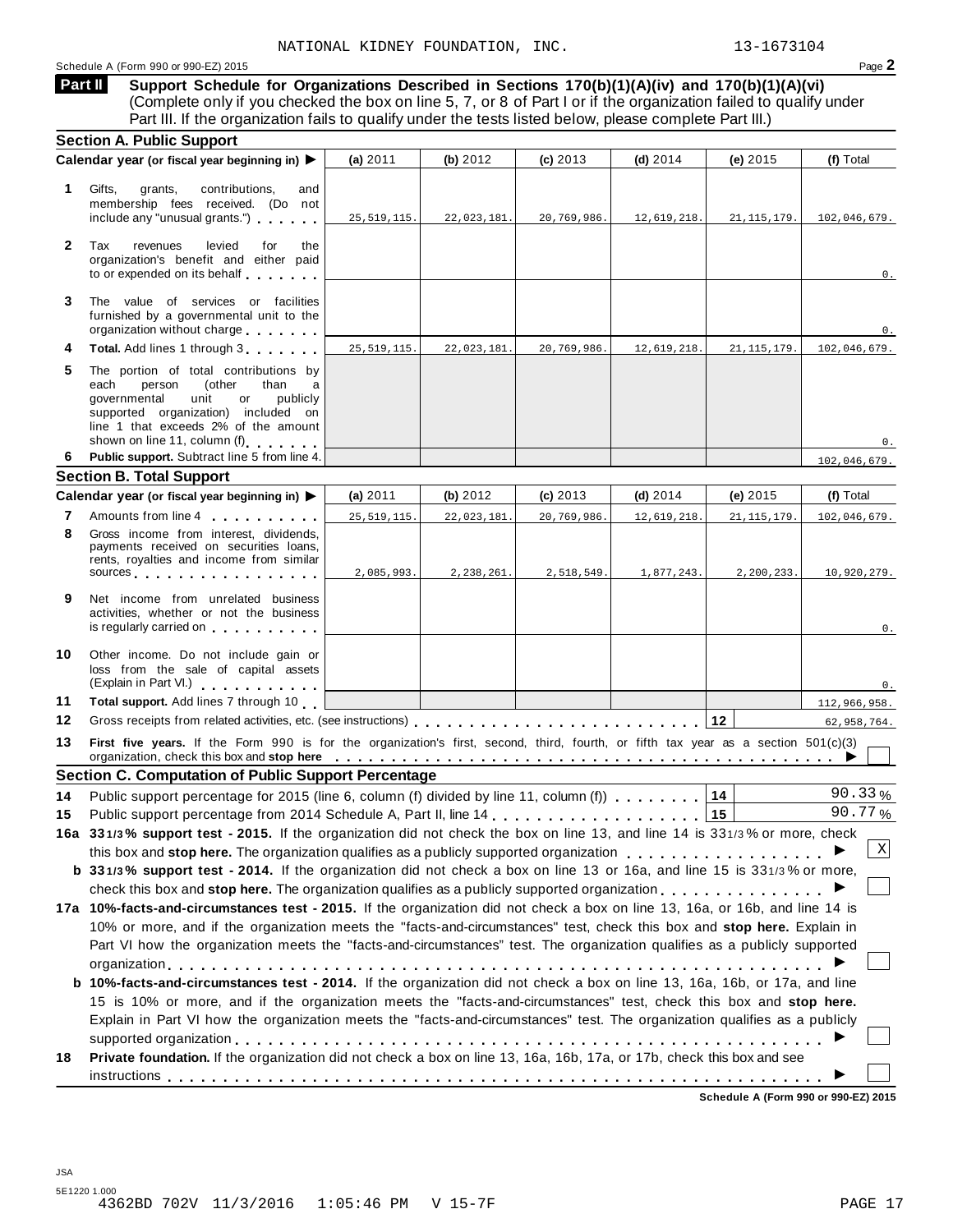#### Schedule <sup>A</sup> (Form <sup>990</sup> or 990-EZ) <sup>2015</sup> Page **3**

### **Support Schedule for Organizations Described in Section 509(a)(2) Part III**

(Complete only if you checked the box on line 9 of Part I or if the organization failed to qualify under Part II. If the organization fails to qualify under the tests listed below, please complete Part II.)

|                      | <b>Section A. Public Support</b>                                                                                                                                                                                                                                                                                                                                     |            |            |            |            |          |           |
|----------------------|----------------------------------------------------------------------------------------------------------------------------------------------------------------------------------------------------------------------------------------------------------------------------------------------------------------------------------------------------------------------|------------|------------|------------|------------|----------|-----------|
|                      | Calendar year (or fiscal year beginning in) ▶                                                                                                                                                                                                                                                                                                                        | (a) $2011$ | (b) $2012$ | $(c)$ 2013 | (d) $2014$ | (e) 2015 | (f) Total |
| 1.                   | Gifts, grants, contributions, and membership fees                                                                                                                                                                                                                                                                                                                    |            |            |            |            |          |           |
|                      | received. (Do not include any "unusual grants.")                                                                                                                                                                                                                                                                                                                     |            |            |            |            |          |           |
| 2                    | Gross receipts from admissions, merchandise                                                                                                                                                                                                                                                                                                                          |            |            |            |            |          |           |
|                      | sold or services performed, or facilities                                                                                                                                                                                                                                                                                                                            |            |            |            |            |          |           |
|                      | furnished in any activity that is related to the                                                                                                                                                                                                                                                                                                                     |            |            |            |            |          |           |
|                      | organization's tax-exempt purpose                                                                                                                                                                                                                                                                                                                                    |            |            |            |            |          |           |
| 3                    | Gross receipts from activities that are not an                                                                                                                                                                                                                                                                                                                       |            |            |            |            |          |           |
|                      | unrelated trade or business under section 513                                                                                                                                                                                                                                                                                                                        |            |            |            |            |          |           |
| 4                    | levied<br>Tax<br>revenues<br>for<br>the                                                                                                                                                                                                                                                                                                                              |            |            |            |            |          |           |
|                      | organization's benefit and either paid                                                                                                                                                                                                                                                                                                                               |            |            |            |            |          |           |
|                      | to or expended on its behalf                                                                                                                                                                                                                                                                                                                                         |            |            |            |            |          |           |
| 5                    | The value of services or facilities                                                                                                                                                                                                                                                                                                                                  |            |            |            |            |          |           |
|                      | furnished by a governmental unit to the                                                                                                                                                                                                                                                                                                                              |            |            |            |            |          |           |
|                      | organization without charge                                                                                                                                                                                                                                                                                                                                          |            |            |            |            |          |           |
| 6                    | Total. Add lines 1 through 5                                                                                                                                                                                                                                                                                                                                         |            |            |            |            |          |           |
|                      | <b>7a</b> Amounts included on lines 1, 2, and 3                                                                                                                                                                                                                                                                                                                      |            |            |            |            |          |           |
|                      | received from disqualified persons                                                                                                                                                                                                                                                                                                                                   |            |            |            |            |          |           |
|                      | <b>b</b> Amounts included on lines 2 and 3                                                                                                                                                                                                                                                                                                                           |            |            |            |            |          |           |
|                      | from other than disqualified<br>received                                                                                                                                                                                                                                                                                                                             |            |            |            |            |          |           |
|                      | persons that exceed the greater of \$5,000                                                                                                                                                                                                                                                                                                                           |            |            |            |            |          |           |
|                      | or 1% of the amount on line 13 for the year                                                                                                                                                                                                                                                                                                                          |            |            |            |            |          |           |
| 8                    | c Add lines 7a and 7b.<br>Public support. (Subtract line 7c from                                                                                                                                                                                                                                                                                                     |            |            |            |            |          |           |
|                      |                                                                                                                                                                                                                                                                                                                                                                      |            |            |            |            |          |           |
|                      | $line 6.)$<br><b>Section B. Total Support</b>                                                                                                                                                                                                                                                                                                                        |            |            |            |            |          |           |
|                      |                                                                                                                                                                                                                                                                                                                                                                      | (a) $2011$ | (b) $2012$ | $(c)$ 2013 | (d) $2014$ | (e) 2015 | (f) Total |
|                      | Calendar year (or fiscal year beginning in) ▶                                                                                                                                                                                                                                                                                                                        |            |            |            |            |          |           |
| 9                    | Amounts from line 6<br>10 a Gross income from interest, dividends,                                                                                                                                                                                                                                                                                                   |            |            |            |            |          |           |
|                      | payments received on securities loans,                                                                                                                                                                                                                                                                                                                               |            |            |            |            |          |           |
|                      | rents, royalties and income from similar                                                                                                                                                                                                                                                                                                                             |            |            |            |            |          |           |
|                      | sources                                                                                                                                                                                                                                                                                                                                                              |            |            |            |            |          |           |
|                      | <b>b</b> Unrelated business taxable income (less                                                                                                                                                                                                                                                                                                                     |            |            |            |            |          |           |
|                      | section 511 taxes) from businesses                                                                                                                                                                                                                                                                                                                                   |            |            |            |            |          |           |
|                      | acquired after June 30, 1975                                                                                                                                                                                                                                                                                                                                         |            |            |            |            |          |           |
|                      | c Add lines 10a and 10b                                                                                                                                                                                                                                                                                                                                              |            |            |            |            |          |           |
| 11                   | Net income from unrelated business                                                                                                                                                                                                                                                                                                                                   |            |            |            |            |          |           |
|                      | activities not included in line 10b,<br>whether or not the business is regularly                                                                                                                                                                                                                                                                                     |            |            |            |            |          |           |
|                      | carried on the carried on the contract of the care of the contract of the contract of the contract of the contract of the contract of the contract of the contract of the contract of the contract of the contract of the cont                                                                                                                                       |            |            |            |            |          |           |
| 12                   | Other income. Do not include gain or                                                                                                                                                                                                                                                                                                                                 |            |            |            |            |          |           |
|                      | loss from the sale of capital assets                                                                                                                                                                                                                                                                                                                                 |            |            |            |            |          |           |
|                      | (Explain in Part VI.) <b>Container and Containers</b>                                                                                                                                                                                                                                                                                                                |            |            |            |            |          |           |
| 13                   | Total support. (Add lines 9, 10c, 11,                                                                                                                                                                                                                                                                                                                                |            |            |            |            |          |           |
|                      | and $12$ .) $\qquad \qquad \qquad$ $\qquad \qquad$ $\qquad \qquad$ $\qquad \qquad$ $\qquad \qquad$ $\qquad \qquad$ $\qquad \qquad$ $\qquad \qquad$ $\qquad \qquad$ $\qquad \qquad$ $\qquad$ $\qquad \qquad$ $\qquad$ $\qquad$ $\qquad$ $\qquad$ $\qquad$ $\qquad$ $\qquad$ $\qquad$ $\qquad$ $\qquad$ $\qquad$ $\qquad$ $\qquad$ $\qquad$ $\qquad$ $\qquad$ $\qquad$ |            |            |            |            |          |           |
| 14                   | First five years. If the Form 990 is for the organization's first, second, third, fourth, or fifth tax year as a section 501(c)(3)                                                                                                                                                                                                                                   |            |            |            |            |          |           |
|                      |                                                                                                                                                                                                                                                                                                                                                                      |            |            |            |            |          |           |
|                      | Section C. Computation of Public Support Percentage                                                                                                                                                                                                                                                                                                                  |            |            |            |            |          |           |
| 15                   | Public support percentage for 2015 (line 8, column (f) divided by line 13, column (f))<br>[11]                                                                                                                                                                                                                                                                       |            |            |            |            | 15       | ℅         |
|                      |                                                                                                                                                                                                                                                                                                                                                                      |            |            |            |            | 16       | %         |
|                      | Public support percentage from 2014 Schedule A, Part III, line 15.                                                                                                                                                                                                                                                                                                   |            |            |            |            |          |           |
|                      |                                                                                                                                                                                                                                                                                                                                                                      |            |            |            |            |          |           |
|                      | Section D. Computation of Investment Income Percentage                                                                                                                                                                                                                                                                                                               |            |            |            |            | 17       | %         |
|                      |                                                                                                                                                                                                                                                                                                                                                                      |            |            |            |            | 18       | $\%$      |
|                      |                                                                                                                                                                                                                                                                                                                                                                      |            |            |            |            |          |           |
|                      | 19a 331/3% support tests - 2015. If the organization did not check the box on line 14, and line 15 is more than 331/3%, and line                                                                                                                                                                                                                                     |            |            |            |            |          |           |
|                      | 17 is not more than 331/3%, check this box and stop here. The organization qualifies as a publicly supported organization                                                                                                                                                                                                                                            |            |            |            |            |          |           |
|                      | <b>b</b> 331/3% support tests - 2014. If the organization did not check a box on line 14 or line 19a, and line 16 is more than 331/3%, and                                                                                                                                                                                                                           |            |            |            |            |          |           |
| 16<br>17<br>18<br>20 | line 18 is not more than 331/3%, check this box and stop here. The organization qualifies as a publicly supported organization<br>Private foundation. If the organization did not check a box on line 14, 19a, or 19b, check this box and see instructions ▶                                                                                                         |            |            |            |            |          |           |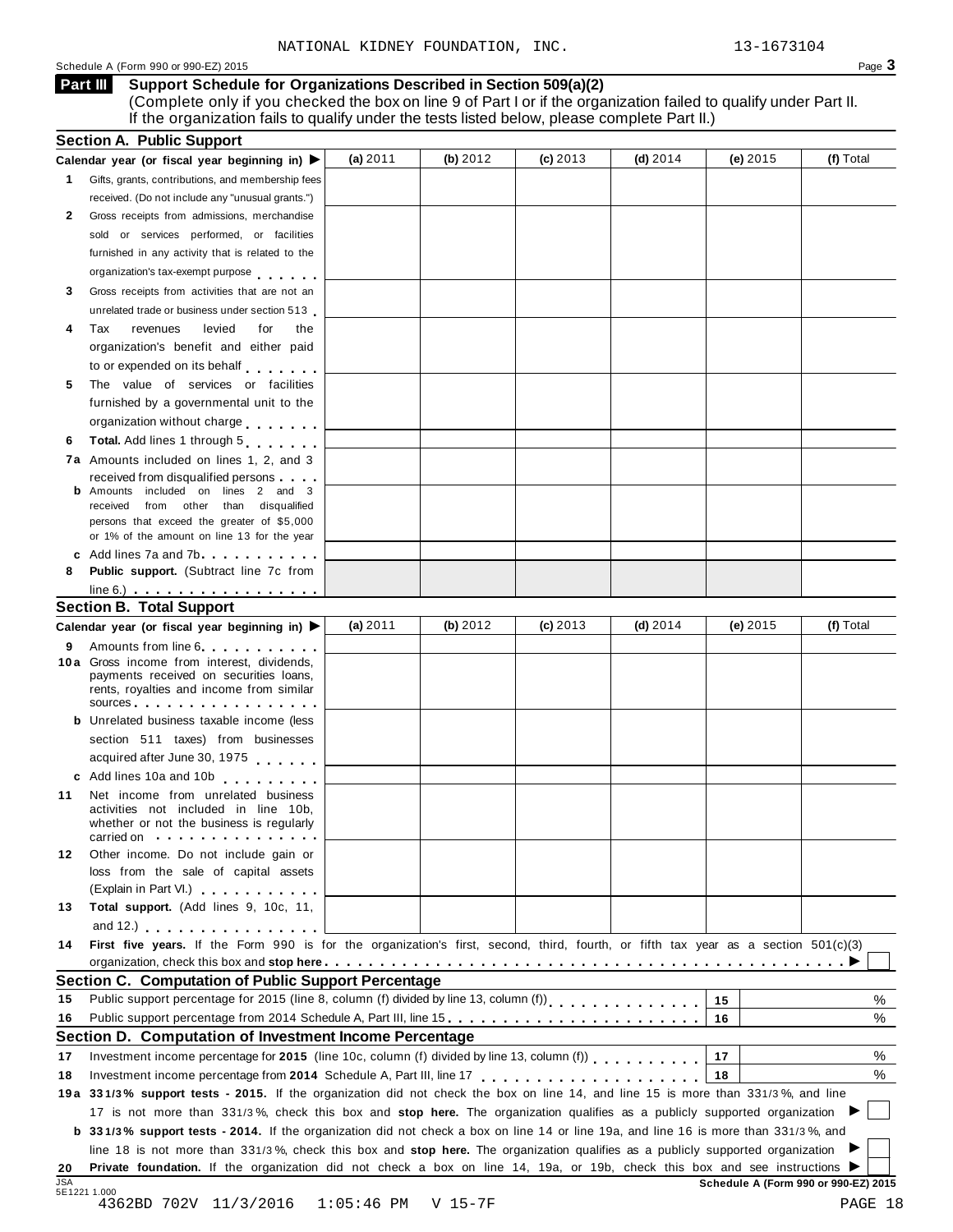**Yes No**

**2**

**3a**

**3b**

**3c**

**4a**

**4b**

**4c**

**5a**

**5b 5c**

**6**

**7**

**8**

**9a**

**9b**

**9c**

**10a**

# **Part IV Supporting Organizations**

(Complete only if you checked a box in line 11 of Part I. If you checked 11a of Part I, complete Sections A and B. If you checked 11b of Part I, complete Sections A and C. If you checked 11c of Part I, complete Sections A, D, and E. If you checked 11d of Part I, complete Sections A and D, and complete Part V.)

# **Section A. All Supporting Organizations**

- **1** Are all of the organization's supported organizations listed by name in the organization's governing documents? *If* "*No,*" *describe in Part VI how the supported organizations are designated. If designated by class or purpose, describe the designation. If historic and continuing relationship, explain.* **1**
- **2** Did the organization have any supported organization that does not have an IRS determination of status under section 509(a)(1) or (2)? *If*"*Yes,*" *explain in Part VI how the organization determined that the supported organization was described in section 509(a)(1) or (2).*
- **3 a** Did the organization have a supported organization described in section 501(c)(4), (5), or (6)? *If* "*Yes,*" *answer (b) and (c) below.*
- **b** Did the organization confirm that each supported organization qualified under section 501(c)(4), (5), or (6) and | satisfied the public support tests under section 509(a)(2)? *If* "*Yes,*" *describe in Part VI when and how the organization made the determination.*
- **c** Did the organization ensure that all support to such organizations was used exclusively for section 170(c)(2)(B) purposes? *If*"*Yes,*" *explain in Part VI what controls the organization put in place to ensure such use.*
- **4 a** Was any supported organization not organized in the United States ("foreign supported organization")? *If* "*Yes,*" *and if you checked 11a or 11b in Part I, answer (b) and (c) below.*
- **b** Did the organization have ultimate control and discretion in deciding whether to make grants to the foreign | supported organization? *If* "*Yes,*" *describe in Part VI how the organization had such control and discretion despite being controlled or supervised by or in connection with its supported organizations.*
- **c** Did the organization support any foreign supported organization that does not have an IRS determination | under sections 501(c)(3) and 509(a)(1) or (2)? *If* "*Yes,*" *explain in Part VI what controls the organization used to ensure that all support to the foreign supported organization was used exclusively for section 170(c)(2)(B) purposes.*
- **5 a** Did the organization add, substitute, or remove any supported organizations during the tax year? *If* "*Yes,*" answer (b) and (c) below (if applicable). Also, provide detail in Part VI, including (i) the names and EIN *numbers of the supported organizations added, substituted, or removed; (ii) the reasons for each such action;* (iii) the authority under the organization's organizing document authorizing such action; and (iv) how the action *was accomplished (such as by amendment to the organizing document).*
- **b** Type I or Type II only. Was any added or substituted supported organization part of a class already | designated in the organization's organizing document?
- **c Substitutions only.** Was the substitution the result of an event beyond the organization's control?
- **6** Did the organization provide support (whether in the form of grants or the provision of services or facilities) to anyone other than (i) its supported organizations, (ii) individuals that are part of the charitable class benefited by one or more of its supported organizations, or (iii) other supporting organizations that also support or benefit one or more of the filing organization's supported organizations? *If*"*Yes,*" *provide detail in Part VI.*
- **7** Did the organization provide a grant, loan, compensation, or other similar payment to a substantial contributor (defined in section 4958(c)(3)(C)), a family member of a substantial contributor, or a 35% controlled entity with regard to a substantial contributor? *If*"*Yes,*" *complete Part I of Schedule L (Form 990 or 990-EZ).*
- **8** Did the organization make a loan to a disqualified person (as defined in section 4958) not described in line 7? *If* "*Yes,*" *complete Part I of Schedule L (Form 990 or 990-EZ).*
- **a** Was the organization controlled directly or indirectly at any time during the tax year by one or more | **9** disqualified persons as defined in section 4946 (other than foundation managers and organizations described in section 509(a)(1) or (2))? *If*"*Yes,*" *provide detail in Part VI.*
- **b** Did one or more disqualified persons (as defined in line 9a) hold a controlling interest in any entity in which | the supporting organization had an interest? *If*"*Yes,*" *provide detail in Part VI.*
- **c** Did a disqualified person (as defined in line 9a) have an ownership interest in, or derive any personal benefit from, assets in which the supporting organization also had an interest? *If*"*Yes,*" *provide detail in Part VI.*
- **10a** Was the organization subject to the excess business holdings rules of section 4943 because of section | 4943(f) (regarding certain Type II supporting organizations, and all Type III non-functionally integrated supporting organizations)? *If*"*Yes,*" *answer 10b below.*
	- **b** Did the organization have any excess business holdings in the tax year? *(Use Schedule C, Form 4720, to determine whether the organization had excess business holdings.)*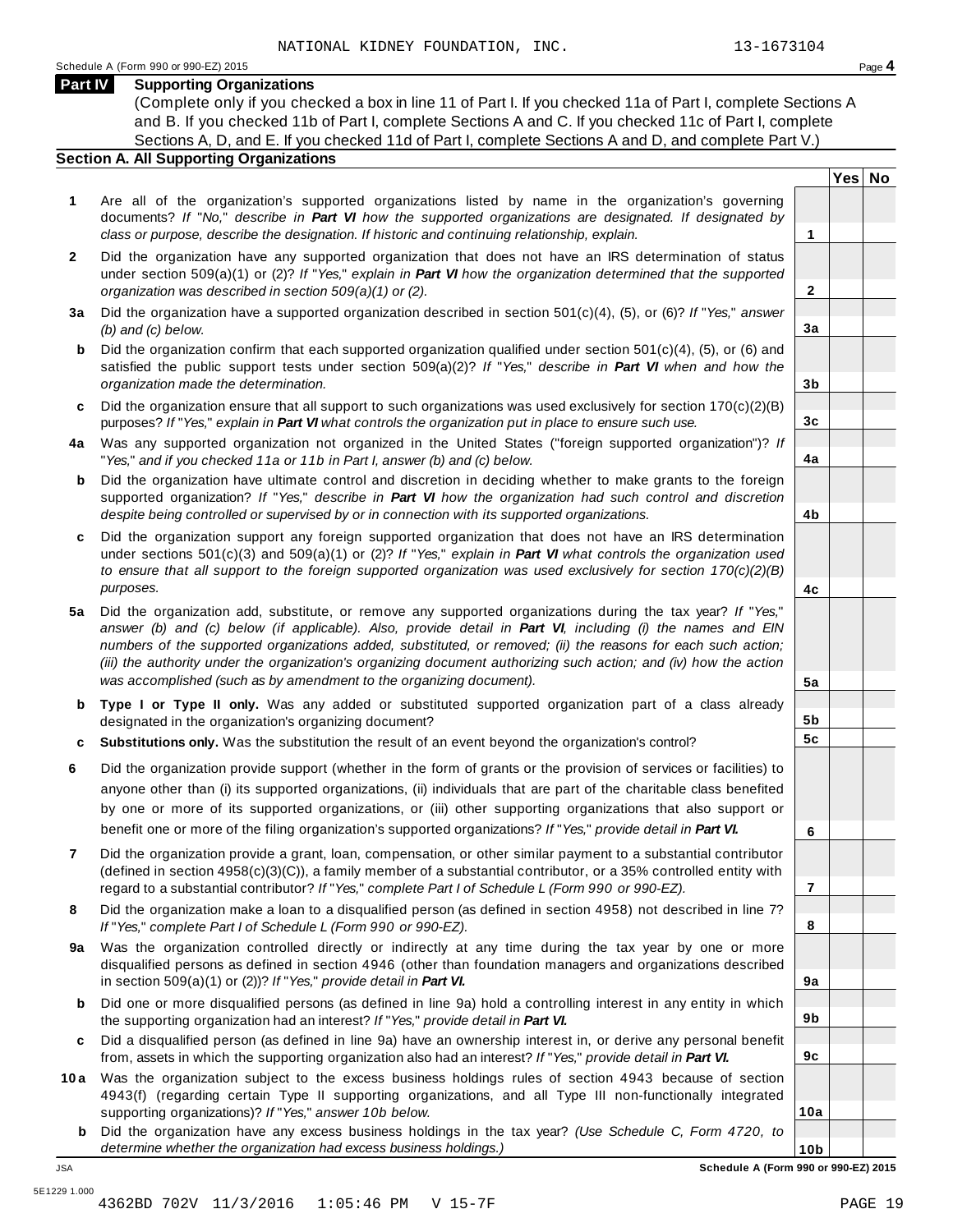|                | TOMAN KIDNSI LOOMDAIION,<br>Schedule A (Form 990 or 990-EZ) 2015                                                                                                                                                                                                                                                                                                                                                                                                                                                                                                                                                                                                             |                 |        | Page 5 |
|----------------|------------------------------------------------------------------------------------------------------------------------------------------------------------------------------------------------------------------------------------------------------------------------------------------------------------------------------------------------------------------------------------------------------------------------------------------------------------------------------------------------------------------------------------------------------------------------------------------------------------------------------------------------------------------------------|-----------------|--------|--------|
| <b>Part IV</b> | <b>Supporting Organizations (continued)</b>                                                                                                                                                                                                                                                                                                                                                                                                                                                                                                                                                                                                                                  |                 |        |        |
|                |                                                                                                                                                                                                                                                                                                                                                                                                                                                                                                                                                                                                                                                                              |                 | Yes No |        |
| 11             | Has the organization accepted a gift or contribution from any of the following persons?                                                                                                                                                                                                                                                                                                                                                                                                                                                                                                                                                                                      |                 |        |        |
| a              | A person who directly or indirectly controls, either alone or together with persons described in (b) and (c)                                                                                                                                                                                                                                                                                                                                                                                                                                                                                                                                                                 |                 |        |        |
|                | below, the governing body of a supported organization?                                                                                                                                                                                                                                                                                                                                                                                                                                                                                                                                                                                                                       | 11a             |        |        |
| b              | A family member of a person described in (a) above?                                                                                                                                                                                                                                                                                                                                                                                                                                                                                                                                                                                                                          | 11 <sub>b</sub> |        |        |
|                | c A 35% controlled entity of a person described in (a) or (b) above? If "Yes" to a, b, or c, provide detail in Part VI.                                                                                                                                                                                                                                                                                                                                                                                                                                                                                                                                                      | 11c             |        |        |
|                | <b>Section B. Type I Supporting Organizations</b>                                                                                                                                                                                                                                                                                                                                                                                                                                                                                                                                                                                                                            |                 |        |        |
|                |                                                                                                                                                                                                                                                                                                                                                                                                                                                                                                                                                                                                                                                                              |                 | Yes No |        |
| 1              | Did the directors, trustees, or membership of one or more supported organizations have the power to<br>regularly appoint or elect at least a majority of the organization's directors or trustees at all times during the<br>tax year? If "No," describe in Part VI how the supported organization(s) effectively operated, supervised, or<br>controlled the organization's activities. If the organization had more than one supported organization,<br>describe how the powers to appoint and/or remove directors or trustees were allocated among the supported<br>organizations and what conditions or restrictions, if any, applied to such powers during the tax year. | 1               |        |        |
| $\mathbf{2}$   | Did the organization operate for the benefit of any supported organization other than the supported<br>organization(s) that operated, supervised, or controlled the supporting organization? If "Yes," explain in Part<br>VI how providing such benefit carried out the purposes of the supported organization(s) that operated,<br>supervised, or controlled the supporting organization.                                                                                                                                                                                                                                                                                   | $\mathbf{2}$    |        |        |
|                | <b>Section C. Type II Supporting Organizations</b>                                                                                                                                                                                                                                                                                                                                                                                                                                                                                                                                                                                                                           |                 |        |        |
|                |                                                                                                                                                                                                                                                                                                                                                                                                                                                                                                                                                                                                                                                                              |                 | Yes No |        |
| 1              | Were a majority of the organization's directors or trustees during the tax year also a majority of the directors<br>or trustees of each of the organization's supported organization(s)? If "No," describe in Part VI how control<br>or management of the supporting organization was vested in the same persons that controlled or managed                                                                                                                                                                                                                                                                                                                                  |                 |        |        |
|                | the supported organization(s).                                                                                                                                                                                                                                                                                                                                                                                                                                                                                                                                                                                                                                               | 1               |        |        |
|                | <b>Section D. All Type III Supporting Organizations</b>                                                                                                                                                                                                                                                                                                                                                                                                                                                                                                                                                                                                                      |                 |        |        |
|                |                                                                                                                                                                                                                                                                                                                                                                                                                                                                                                                                                                                                                                                                              |                 | Yes No |        |
| 1              | Did the organization provide to each of its supported organizations, by the last day of the fifth month of the<br>organization's tax year, (i) a written notice describing the type and amount of support provided during the prior<br>tax year, (ii) a copy of the Form 990 that was most recently filed as of the date of notification, and (iii) copies of<br>the organization's governing documents in effect on the date of notification, to the extent not previously<br>provided?                                                                                                                                                                                     | 1               |        |        |
|                |                                                                                                                                                                                                                                                                                                                                                                                                                                                                                                                                                                                                                                                                              |                 |        |        |
| $\mathbf{2}$   | Were any of the organization's officers, directors, or trustees either (i) appointed or elected by the supported<br>organization(s) or (ii) serving on the governing body of a supported organization? If "No," explain in Part VI how<br>the organization maintained a close and continuous working relationship with the supported organization(s).                                                                                                                                                                                                                                                                                                                        | $\mathbf{2}$    |        |        |
| 3              | By reason of the relationship described in (2), did the organization's supported organizations have a<br>significant voice in the organization's investment policies and in directing the use of the organization's<br>income or assets at all times during the tax year? If "Yes," describe in Part VI the role the organization's<br>supported organizations played in this regard.                                                                                                                                                                                                                                                                                        | 3               |        |        |
|                | Section E. Type III Functionally-Integrated Supporting Organizations                                                                                                                                                                                                                                                                                                                                                                                                                                                                                                                                                                                                         |                 |        |        |
| 1              | Check the box next to the method that the organization used to satisfy the Integral Part Test during the year (see instructions):                                                                                                                                                                                                                                                                                                                                                                                                                                                                                                                                            |                 |        |        |
| а              | The organization satisfied the Activities Test. Complete line 2 below.                                                                                                                                                                                                                                                                                                                                                                                                                                                                                                                                                                                                       |                 |        |        |
| b              | The organization is the parent of each of its supported organizations. Complete line 3 below.                                                                                                                                                                                                                                                                                                                                                                                                                                                                                                                                                                                |                 |        |        |
| c              | The organization supported a governmental entity. Describe in Part VI how you supported a government entity (see instructions).                                                                                                                                                                                                                                                                                                                                                                                                                                                                                                                                              |                 |        |        |
|                |                                                                                                                                                                                                                                                                                                                                                                                                                                                                                                                                                                                                                                                                              |                 | Yes No |        |
| $\mathbf{2}$   | Activities Test. Answer (a) and (b) below.                                                                                                                                                                                                                                                                                                                                                                                                                                                                                                                                                                                                                                   |                 |        |        |
| a              | Did substantially all of the organization's activities during the tax year directly further the exempt purposes of<br>the supported organization(s) to which the organization was responsive? If "Yes," then in Part VI identify<br>those supported organizations and explain how these activities directly furthered their exempt purposes,<br>how the organization was responsive to those supported organizations, and how the organization determined                                                                                                                                                                                                                    |                 |        |        |
|                | that these activities constituted substantially all of its activities.                                                                                                                                                                                                                                                                                                                                                                                                                                                                                                                                                                                                       | 2a              |        |        |
| b              | Did the activities described in (a) constitute activities that, but for the organization's involvement, one or more<br>of the organization's supported organization(s) would have been engaged in? If "Yes," explain in Part VI the<br>reasons for the organization's position that its supported organization(s) would have engaged in these                                                                                                                                                                                                                                                                                                                                |                 |        |        |
|                | activities but for the organization's involvement.                                                                                                                                                                                                                                                                                                                                                                                                                                                                                                                                                                                                                           | 2 <sub>b</sub>  |        |        |
| 3              | Parent of Supported Organizations. Answer (a) and (b) below.                                                                                                                                                                                                                                                                                                                                                                                                                                                                                                                                                                                                                 |                 |        |        |
| a              | Did the organization have the power to regularly appoint or elect a majority of the officers, directors, or                                                                                                                                                                                                                                                                                                                                                                                                                                                                                                                                                                  |                 |        |        |
|                | trustees of each of the supported organizations? Provide details in Part VI.                                                                                                                                                                                                                                                                                                                                                                                                                                                                                                                                                                                                 | 3a              |        |        |
| b              | Did the organization exercise a substantial degree of direction over the policies, programs, and activities of each                                                                                                                                                                                                                                                                                                                                                                                                                                                                                                                                                          |                 |        |        |
|                | of its supported organizations? If "Yes," describe in Part VI the role played by the organization in this regard.                                                                                                                                                                                                                                                                                                                                                                                                                                                                                                                                                            | 3 <sub>b</sub>  |        |        |

**Schedule A (Form 990 or 990-EZ) 2015**

JSA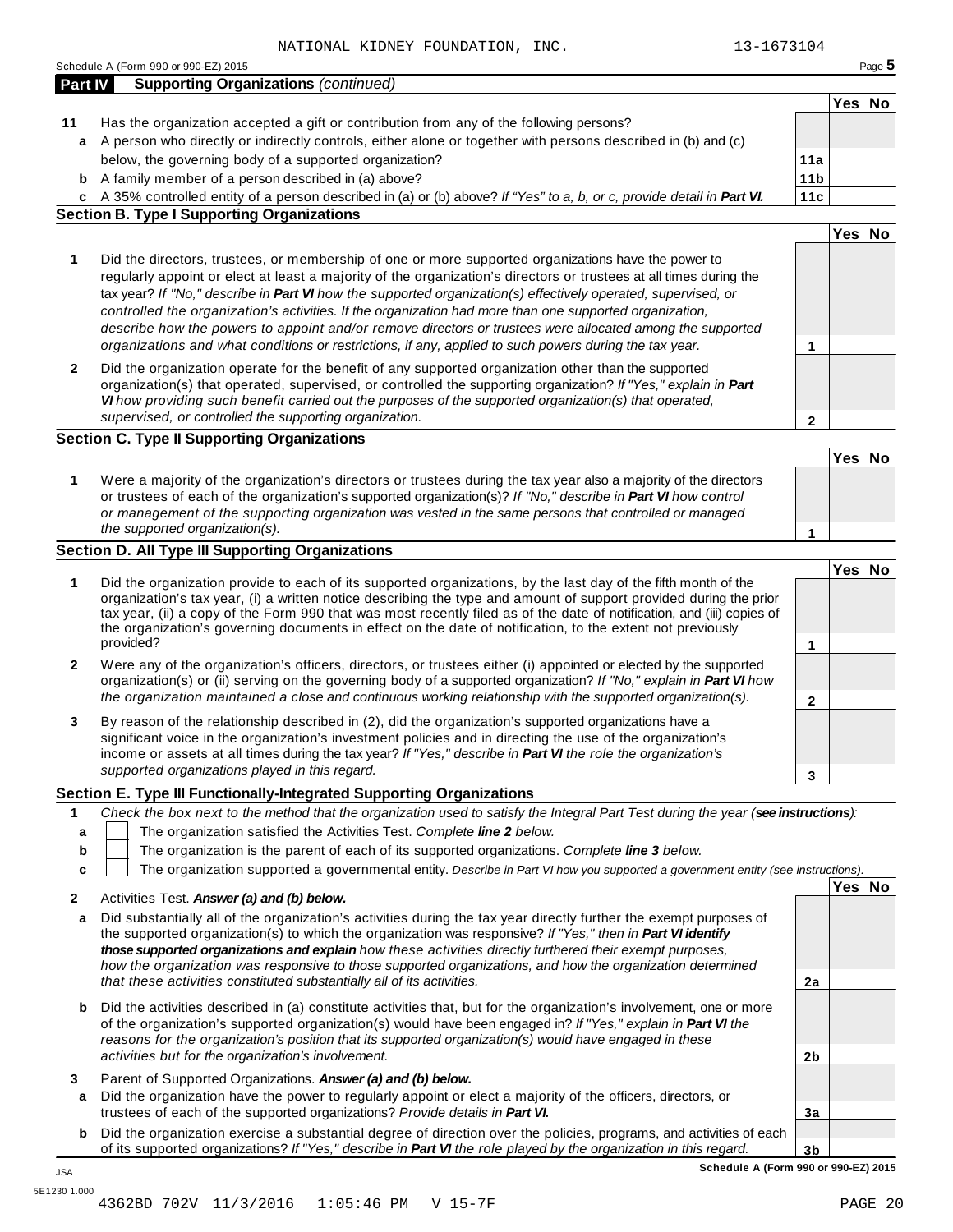| Schedule A (Form 990 or 990-EZ) 2015                                                                                               |                |                | Page $6$                       |
|------------------------------------------------------------------------------------------------------------------------------------|----------------|----------------|--------------------------------|
| Type III Non-Functionally Integrated 509(a)(3) Supporting Organizations<br><b>Part V</b>                                           |                |                |                                |
| 1<br>Check here if the organization satisfied the Integral Part Test as a qualifying trust on Nov. 20, 1970. See instructions. All |                |                |                                |
| other Type III non-functionally integrated supporting organizations must complete Sections A through E.                            |                |                |                                |
| <b>Section A - Adjusted Net Income</b>                                                                                             |                | (A) Prior Year | (B) Current Year               |
|                                                                                                                                    |                |                | (optional)                     |
| 1 Net short-term capital gain                                                                                                      | $\mathbf{1}$   |                |                                |
| 2 Recoveries of prior-year distributions                                                                                           | $\mathbf{2}$   |                |                                |
| 3 Other gross income (see instructions)                                                                                            | 3              |                |                                |
| 4 Add lines 1 through 3                                                                                                            | 4              |                |                                |
| 5 Depreciation and depletion                                                                                                       | 5              |                |                                |
| 6 Portion of operating expenses paid or incurred for production or                                                                 |                |                |                                |
| collection of gross income or for management, conservation, or                                                                     |                |                |                                |
| maintenance of property held for production of income (see instructions)                                                           | 6              |                |                                |
| 7 Other expenses (see instructions)                                                                                                | $\overline{7}$ |                |                                |
| 8 Adjusted Net Income (subtract lines 5, 6 and 7 from line 4)                                                                      | 8              |                |                                |
| <b>Section B - Minimum Asset Amount</b>                                                                                            |                | (A) Prior Year | (B) Current Year<br>(optional) |
| 1 Aggregate fair market value of all non-exempt-use assets (see                                                                    |                |                |                                |
| instructions for short tax year or assets held for part of year):                                                                  |                |                |                                |
| a Average monthly value of securities                                                                                              | 1a             |                |                                |
| <b>b</b> Average monthly cash balances                                                                                             | 1 <sub>b</sub> |                |                                |
| c Fair market value of other non-exempt-use assets                                                                                 | 1 <sub>c</sub> |                |                                |
| d Total (add lines 1a, 1b, and 1c)                                                                                                 | 1 <sub>d</sub> |                |                                |
| e Discount claimed for blockage or other<br>factors (explain in detail in Part VI):                                                |                |                |                                |
| <b>2</b> Acquisition indebtedness applicable to non-exempt-use assets                                                              | $\mathbf{2}$   |                |                                |
| 3 Subtract line 2 from line 1d                                                                                                     | 3              |                |                                |
| 4 Cash deemed held for exempt use. Enter 1-1/2% of line 3 (for greater amount,<br>see instructions).                               | 4              |                |                                |
| 5 Net value of non-exempt-use assets (subtract line 4 from line 3)                                                                 | 5              |                |                                |
| 6 Multiply line 5 by .035                                                                                                          | 6              |                |                                |
| 7 Recoveries of prior-year distributions                                                                                           | $\overline{7}$ |                |                                |
| 8 Minimum Asset Amount (add line 7 to line 6)                                                                                      | 8              |                |                                |
| <b>Section C - Distributable Amount</b>                                                                                            |                |                | <b>Current Year</b>            |
| 1 Adjusted net income for prior year (from Section A, line 8, Column A)                                                            | 1              |                |                                |
| 2 Enter 85% of line 1                                                                                                              | $\mathbf{2}$   |                |                                |
| 3 Minimum asset amount for prior year (from Section B, line 8, Column A)                                                           | 3              |                |                                |
| 4 Enter greater of line 2 or line 3                                                                                                | 4              |                |                                |
| 5 Income tax imposed in prior year                                                                                                 | 5              |                |                                |
| 6 Distributable Amount. Subtract line 5 from line 4, unless subject to                                                             |                |                |                                |
| emergency temporary reduction (see instructions)                                                                                   | 6              |                |                                |

**7** Check here if the current year is the organization's first as a non-functionally-integrated Type III supporting organization (see instructions).

**Schedule A (Form 990 or 990-EZ) 2015**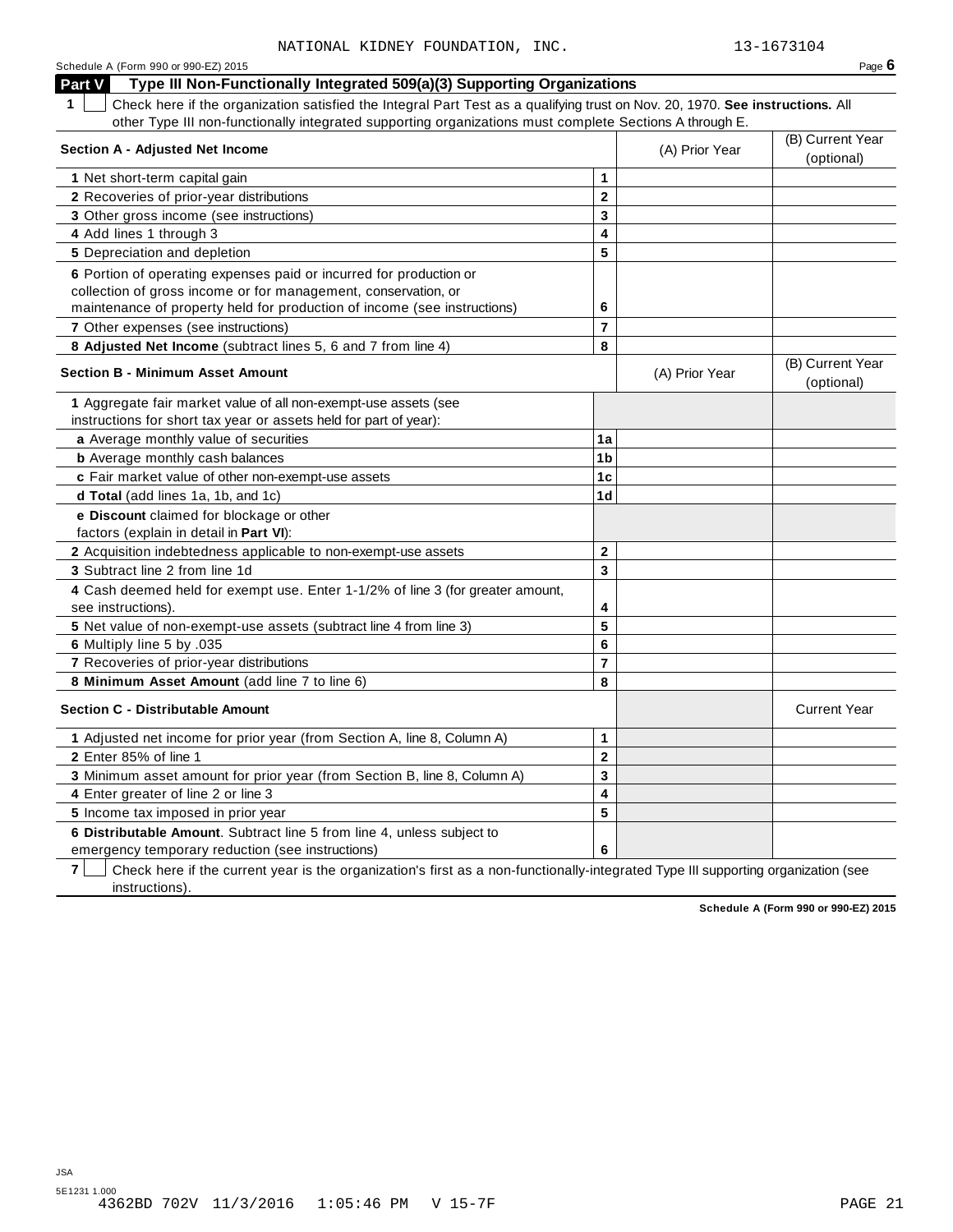|                | Schedule A (Form 990 or 990-EZ) 2015                                                       |                                    |                                               | Page 7                                             |
|----------------|--------------------------------------------------------------------------------------------|------------------------------------|-----------------------------------------------|----------------------------------------------------|
| <b>Part V</b>  | Type III Non-Functionally Integrated 509(a)(3) Supporting Organizations (continued)        |                                    |                                               |                                                    |
|                | <b>Section D - Distributions</b>                                                           |                                    |                                               | <b>Current Year</b>                                |
| 1              | Amounts paid to supported organizations to accomplish exempt purposes                      |                                    |                                               |                                                    |
| 2              | Amounts paid to perform activity that directly furthers exempt purposes of supported       |                                    |                                               |                                                    |
|                | organizations, in excess of income from activity                                           |                                    |                                               |                                                    |
| 3              | Administrative expenses paid to accomplish exempt purposes of supported organizations      |                                    |                                               |                                                    |
| 4              | Amounts paid to acquire exempt-use assets                                                  |                                    |                                               |                                                    |
| 5              | Qualified set-aside amounts (prior IRS approval required)                                  |                                    |                                               |                                                    |
| 6              | Other distributions (describe in Part VI). See instructions.                               |                                    |                                               |                                                    |
| 7              | Total annual distributions. Add lines 1 through 6.                                         |                                    |                                               |                                                    |
| 8              | Distributions to attentive supported organizations to which the organization is responsive |                                    |                                               |                                                    |
|                | (provide details in Part VI). See instructions.                                            |                                    |                                               |                                                    |
| 9              | Distributable amount for 2015 from Section C, line 6                                       |                                    |                                               |                                                    |
| 10             | Line 8 amount divided by Line 9 amount                                                     |                                    |                                               |                                                    |
|                | Section E - Distribution Allocations (see instructions)                                    | (i)<br><b>Excess Distributions</b> | (ii)<br><b>Underdistributions</b><br>Pre-2015 | (iii)<br><b>Distributable</b><br>Amount for 2015   |
| 1              | Distributable amount for 2015 from Section C, line 6                                       |                                    |                                               |                                                    |
| $\mathbf{2}$   | Underdistributions, if any, for years prior to 2015                                        |                                    |                                               |                                                    |
|                | (reasonable cause required-see instructions)                                               |                                    |                                               |                                                    |
| 3              | Excess distributions carryover, if any, to 2015:                                           |                                    |                                               |                                                    |
| а              |                                                                                            |                                    |                                               |                                                    |
| b              |                                                                                            |                                    |                                               |                                                    |
| c              |                                                                                            |                                    |                                               |                                                    |
| d              | From 2013                                                                                  |                                    |                                               |                                                    |
| е              | From 2014 <b>Figure 1.1 Figure 1.1</b>                                                     |                                    |                                               |                                                    |
| f              | Total of lines 3a through e                                                                |                                    |                                               |                                                    |
| g              | Applied to underdistributions of prior years                                               |                                    |                                               |                                                    |
| h              | Applied to 2015 distributable amount                                                       |                                    |                                               |                                                    |
| j.             | Carryover from 2010 not applied (see instructions)                                         |                                    |                                               |                                                    |
|                | Remainder. Subtract lines 3g, 3h, and 3i from 3f.                                          |                                    |                                               |                                                    |
| 4              | Distributions for 2015 from Section                                                        |                                    |                                               |                                                    |
|                | $D$ , line $7$ :<br>\$                                                                     |                                    |                                               |                                                    |
| a              | Applied to underdistributions of prior years                                               |                                    |                                               |                                                    |
| b              | Applied to 2015 distributable amount                                                       |                                    |                                               |                                                    |
| c              | Remainder. Subtract lines 4a and 4b from 4.                                                |                                    |                                               |                                                    |
| 5.             | Remaining underdistributions for years prior to 2015, if                                   |                                    |                                               |                                                    |
|                | any. Subtract lines 3g and 4a from line 2 (if amount                                       |                                    |                                               |                                                    |
|                | greater than zero, see instructions).                                                      |                                    |                                               |                                                    |
| 6              | Remaining underdistributions for 2015. Subtract lines 3h                                   |                                    |                                               |                                                    |
|                | and 4b from line 1 (if amount greater than zero, see                                       |                                    |                                               |                                                    |
|                | instructions).                                                                             |                                    |                                               |                                                    |
| $\overline{7}$ | Excess distributions carryover to 2016. Add lines 3j                                       |                                    |                                               |                                                    |
|                | and 4c.                                                                                    |                                    |                                               |                                                    |
| 8              | Breakdown of line 7:                                                                       |                                    |                                               |                                                    |
| a              |                                                                                            |                                    |                                               |                                                    |
| b              |                                                                                            |                                    |                                               |                                                    |
| c              | Excess from 2013                                                                           |                                    |                                               |                                                    |
| d              | Excess from 2014                                                                           |                                    |                                               |                                                    |
| е              | Excess from 2015                                                                           |                                    |                                               |                                                    |
|                |                                                                                            |                                    |                                               | $A$ $(T_{\text{max}}$ 000 $\approx$ 000 $T$ 7) 004 |

**Schedule A (Form 990 or 990-EZ) 2015**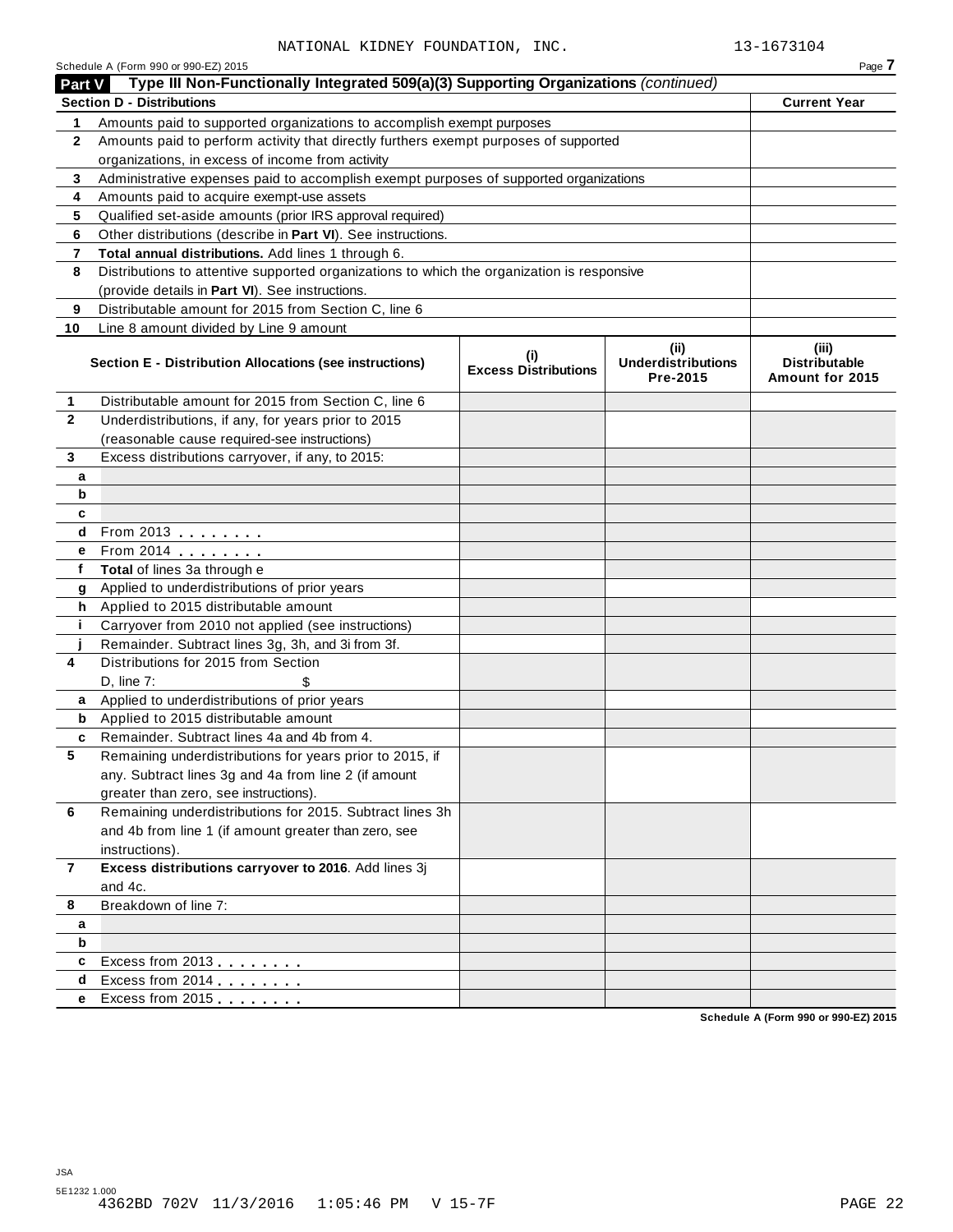Schedule <sup>A</sup> (Form <sup>990</sup> or 990-EZ) <sup>2015</sup> Page **8**

Part VI Supplemental Information. Provide the explanations required by Part II, line 10; Part II, line 17a or 17b; and Part III, line 12. Also complete this part for any additional information. (See instructions).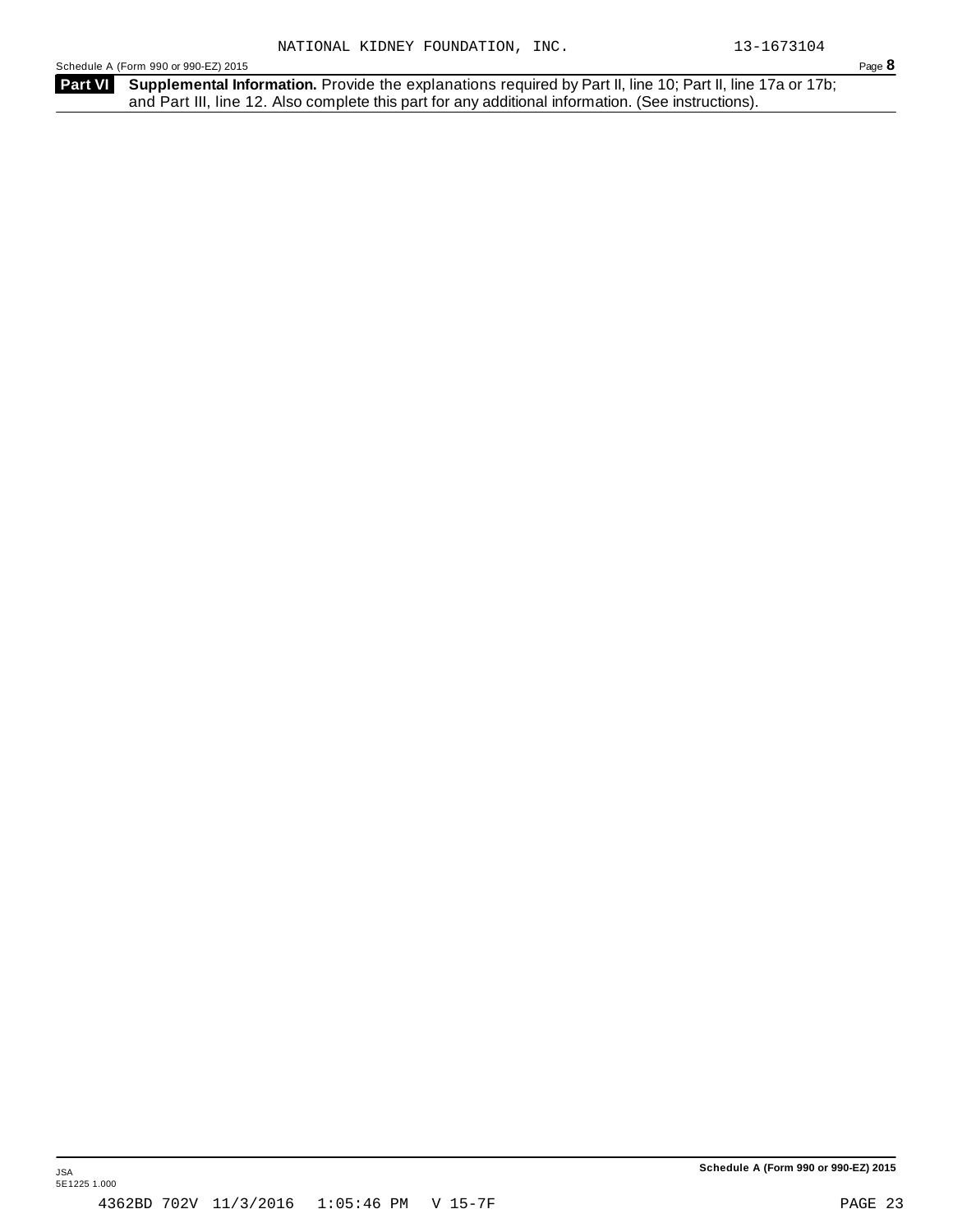| <b>Schedule B</b> |  |
|-------------------|--|
|-------------------|--|

**(Form 990, 990-EZ, or 990-PF)** Department of the Treasury<br>Internal Revenue Service **D** Information

# **Schedule B chedule of Contributors**

| ( FUI III  990, 990 EL,<br>or 990-PF).<br>Department of the Treasury  <br>Internal Revenue Service | Attach to Form 990, Form 990-EZ, or Form 990-PF.<br>Information about Schedule B (Form 990, 990-EZ, or 990-PF) and its instructions is at www.irs.gov/form990. | 2015                             |
|----------------------------------------------------------------------------------------------------|----------------------------------------------------------------------------------------------------------------------------------------------------------------|----------------------------------|
| Name of the organization                                                                           |                                                                                                                                                                | l Emplover identification number |

NATIONAL KIDNEY FOUNDATION, INC.

13-1673104

# **Organization type** (check one):

| Filers of:         | Section:                                                                    |
|--------------------|-----------------------------------------------------------------------------|
| Form 990 or 990-EZ | $\mathbf{X}$<br>501(c)(3)<br>) (enter number) organization                  |
|                    | $4947(a)(1)$ nonexempt charitable trust not treated as a private foundation |
|                    | 527 political organization                                                  |
| Form 990-PF        | 501(c)(3) exempt private foundation                                         |
|                    | $4947(a)(1)$ nonexempt charitable trust treated as a private foundation     |
|                    | 501(c)(3) taxable private foundation                                        |
|                    |                                                                             |

Check if your organization is covered by the **General Rule** or a **Special Rule.**

**Note.** Only a section 501(c)(7), (8), or (10) organization can check boxes for both the General Rule and a Special Rule. See instructions.

## **General Rule**

For an organization filing Form 990, 990-EZ, or 990-PF that received, during the year, contributions totaling \$5,000 or more (in money or property) from any one contributor. Complete Parts I and II. See instructions for determining a contributor's total contributions.

# **Special Rules**

 $\text{X}$  For an organization described in section 501(c)(3) filing Form 990 or 990-EZ that met the 33 1/3 % support test of the regulations under sections 509(a)(1) and 170(b)(1)(A)(vi), that checked Schedule A (Form 990 or 990-EZ), Part II, line 13, 16a, or 16b, and that received from any one contributor, during the year, total contributions of the greater of **(1)** \$5,000 or **(2)** 2% of the amount on (i) Form 990, Part VIII, line 1h, or (ii) Form 990-EZ, line 1. Complete Parts I and II.

For an organization described in section 501(c)(7), (8), or (10) filing Form 990 or 990-EZ that received from any one contributor, during the year, total contributions of more than \$1,000 *exclusively* for religious, charitable, scientific, literary, or educational purposes, or for the prevention of cruelty to children or animals. Complete Parts I, II, and III.

For an organization described in section 501(c)(7), (8), or (10) filing Form 990 or 990-EZ that received from any one contributor, during the year, contributions *exclusively* for religious, charitable, etc., purposes, but no such contributions totaled more than \$1,000. If this box is checked, enter here the total contributions that were received during the year for an *exclusively* religious, charitable, etc., purpose. Do not complete any of the parts unless the **General Rule** applies to this organization because it received *nonexclusively* religious, charitable, etc., contributions totaling \$5,000 or more during the year m m m m m m m m m m m m m m m m m m m m m m m m m m m m m m m I \$

**Caution.** An organization that is not covered by the General Rule and/or the Special Rules does not file Schedule B (Form 990, 990-EZ, or 990-PF), but it **must** answer "No" on Part IV, line 2, of its Form 990; or check the box on line H of its Form 990-EZ or on its Form 990-PF, Part I, line 2, to certify that it does not meet the filing requirements of Schedule B (Form 990, 990-EZ, or 990-PF).

For Paperwork Reduction Act Notice, see the Instructions for Form 990, 990-EZ, or 990-PF. Schedule B (Form 990, 990-EZ, or 990-PF) (2015)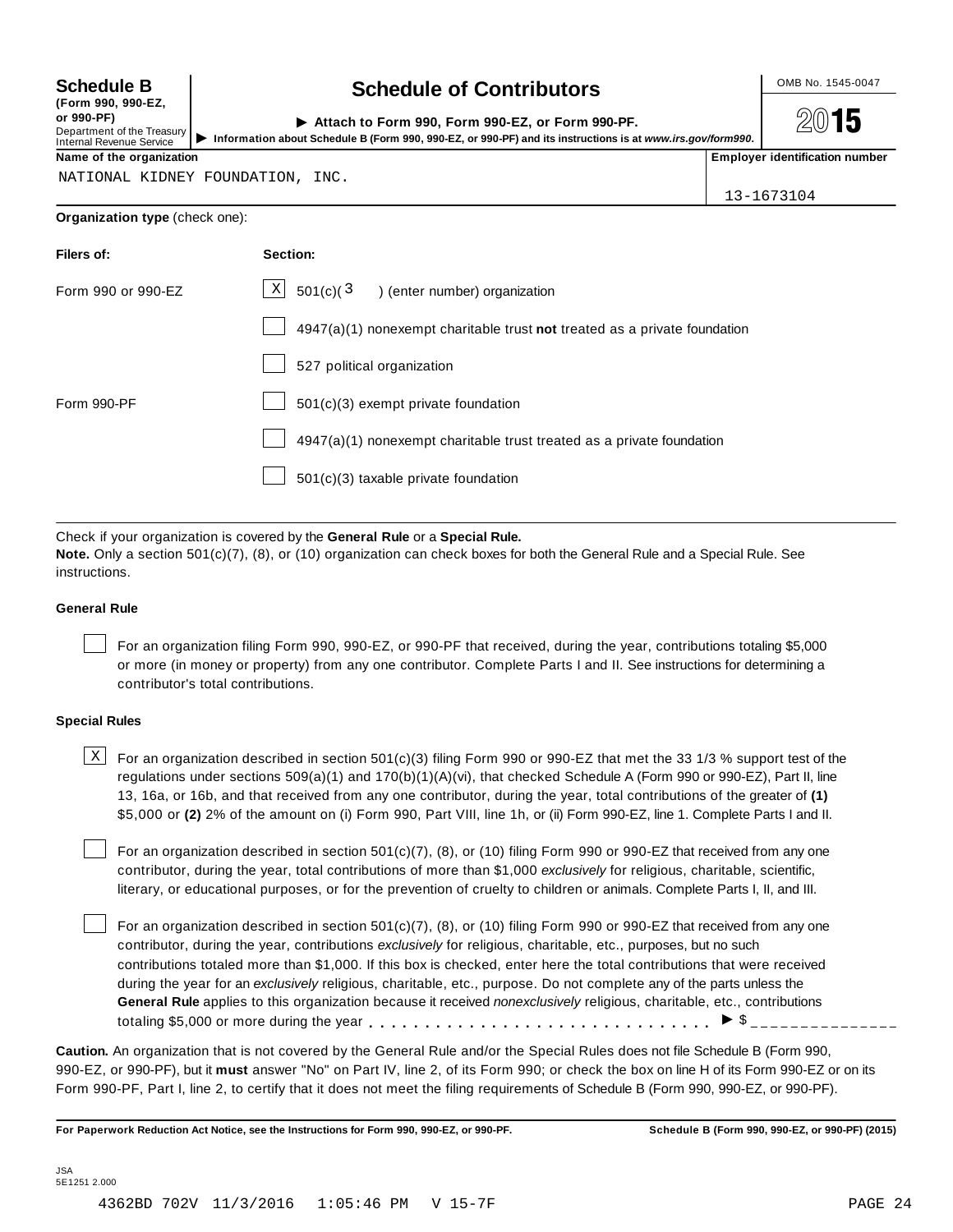**Name of organization Employer identification number** NATIONAL KIDNEY FOUNDATION, INC.

13-1673104

| Part I     | Contributors (see instructions). Use duplicate copies of Part I if additional space is needed. |                                   |                                                                                                 |  |  |  |
|------------|------------------------------------------------------------------------------------------------|-----------------------------------|-------------------------------------------------------------------------------------------------|--|--|--|
| (a)<br>No. | (b)<br>Name, address, and ZIP + 4                                                              | (c)<br><b>Total contributions</b> | (d)<br>Type of contribution                                                                     |  |  |  |
| 1          | ESTATE OF EDWARD F. DEBARD<br>101 MONROE STREET<br>GARDEN CITY, NY<br>11530                    | 1,192,802.<br>$\frac{1}{2}$       | $\mathbf X$<br>Person<br>Payroll<br>Noncash<br>(Complete Part II for<br>noncash contributions.) |  |  |  |
| (a)<br>No. | (b)<br>Name, address, and ZIP + 4                                                              | (c)<br><b>Total contributions</b> | (d)<br>Type of contribution                                                                     |  |  |  |
| $\sqrt{2}$ | ESTATE OF VIRGINIA B. PARHAM<br>115 OAKHURST DRIVE<br>29860<br>NORTH AUGUSTA, SC               | 719,228.<br>$\frac{1}{2}$         | $\mathbf X$<br>Person<br>Payroll<br>Noncash<br>(Complete Part II for<br>noncash contributions.) |  |  |  |
| (a)<br>No. | (b)<br>Name, address, and ZIP + 4                                                              | (c)<br><b>Total contributions</b> | (d)<br>Type of contribution                                                                     |  |  |  |
|            |                                                                                                | \$                                | Person<br>Payroll<br>Noncash<br>(Complete Part II for<br>noncash contributions.)                |  |  |  |
| (a)<br>No. | (b)<br>Name, address, and ZIP + 4                                                              | (c)<br><b>Total contributions</b> | (d)<br>Type of contribution                                                                     |  |  |  |
|            |                                                                                                | \$                                | Person<br>Payroll<br>Noncash<br>(Complete Part II for<br>noncash contributions.)                |  |  |  |
| (a)<br>No. | (b)<br>Name, address, and ZIP + 4                                                              | (c)<br><b>Total contributions</b> | (d)<br>Type of contribution                                                                     |  |  |  |
|            |                                                                                                | \$                                | Person<br>Payroll<br><b>Noncash</b><br>(Complete Part II for<br>noncash contributions.)         |  |  |  |
| (a)<br>No. | (b)<br>Name, address, and ZIP + 4                                                              | (c)<br><b>Total contributions</b> | (d)<br>Type of contribution                                                                     |  |  |  |
|            |                                                                                                | \$                                | Person<br>Payroll<br>Noncash<br>(Complete Part II for<br>noncash contributions.)                |  |  |  |

 $S$ chedule B (Form 990, 990-EZ, or 990-PF) (2015)

JSA<br>5E1253 2.000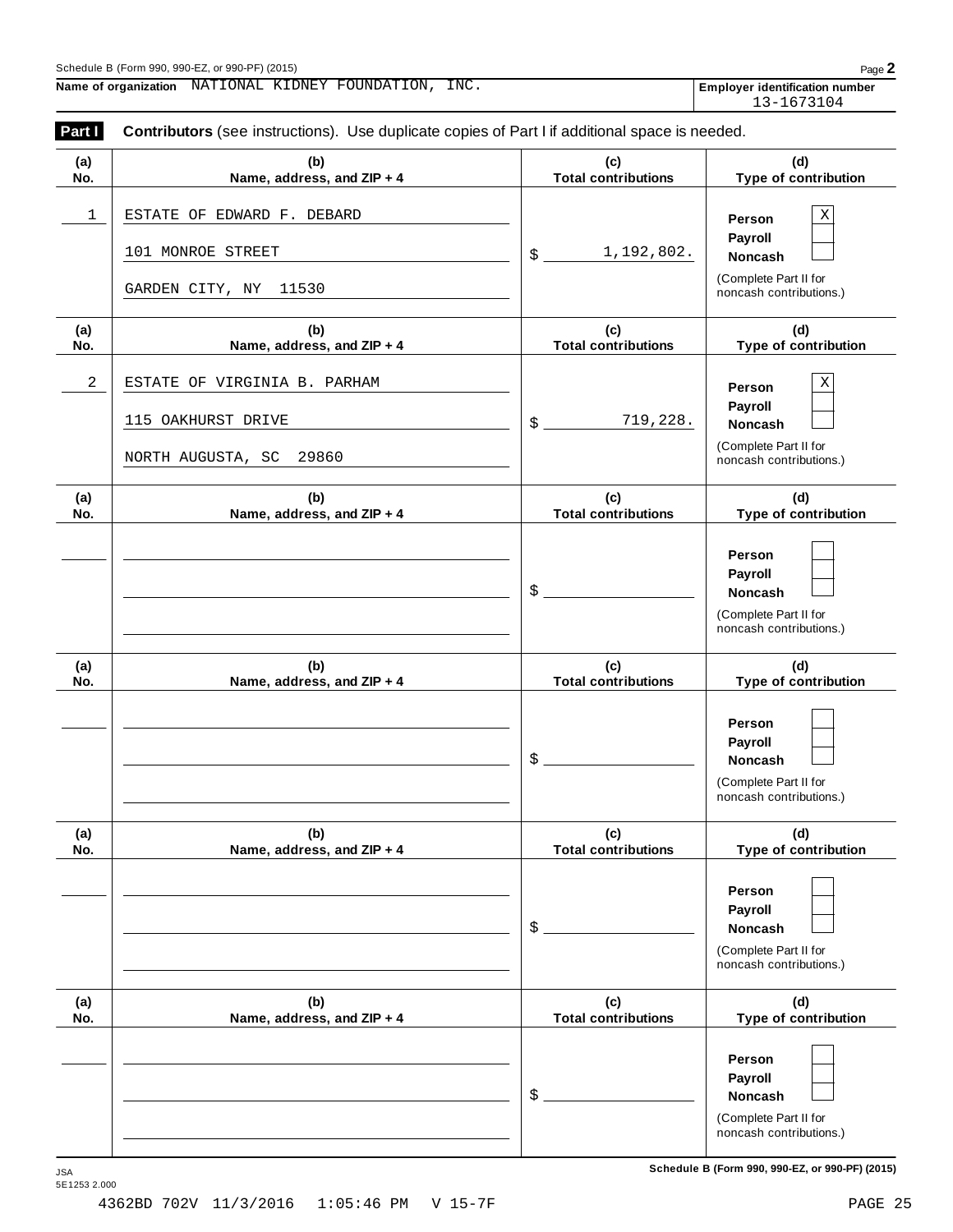$S$ chedule B (Form 990, 990-EZ, or 990-PF) (2015)

**Name of organization** NATIONAL KIDNEY FOUNDATION, INC. Employer identification number

13-1673104

| (a) No.<br>from<br>Part I | (b)<br>Description of noncash property given | (c)<br>FMV (or estimate)<br>(see instructions) | (d)<br>Date received |
|---------------------------|----------------------------------------------|------------------------------------------------|----------------------|
|                           |                                              | \$                                             |                      |
| (a) No.<br>from<br>Part I | (b)<br>Description of noncash property given | (c)<br>FMV (or estimate)<br>(see instructions) | (d)<br>Date received |
|                           |                                              | \$                                             |                      |
| (a) No.<br>from<br>Part I | (b)<br>Description of noncash property given | (c)<br>FMV (or estimate)<br>(see instructions) | (d)<br>Date received |
|                           |                                              | \$                                             |                      |
| (a) No.<br>from<br>Part I | (b)<br>Description of noncash property given | (c)<br>FMV (or estimate)<br>(see instructions) | (d)<br>Date received |
|                           |                                              | \$                                             |                      |
| (a) No.<br>from<br>Part I | (b)<br>Description of noncash property given | (c)<br>FMV (or estimate)<br>(see instructions) | (d)<br>Date received |
|                           |                                              | \$                                             |                      |
| (a) No.<br>from<br>Part I | (b)<br>Description of noncash property given | (c)<br>FMV (or estimate)<br>(see instructions) | (d)<br>Date received |
|                           |                                              | \$                                             |                      |

4362BD 702V 11/3/2016 1:05:46 PM V 15-7F PAGE 26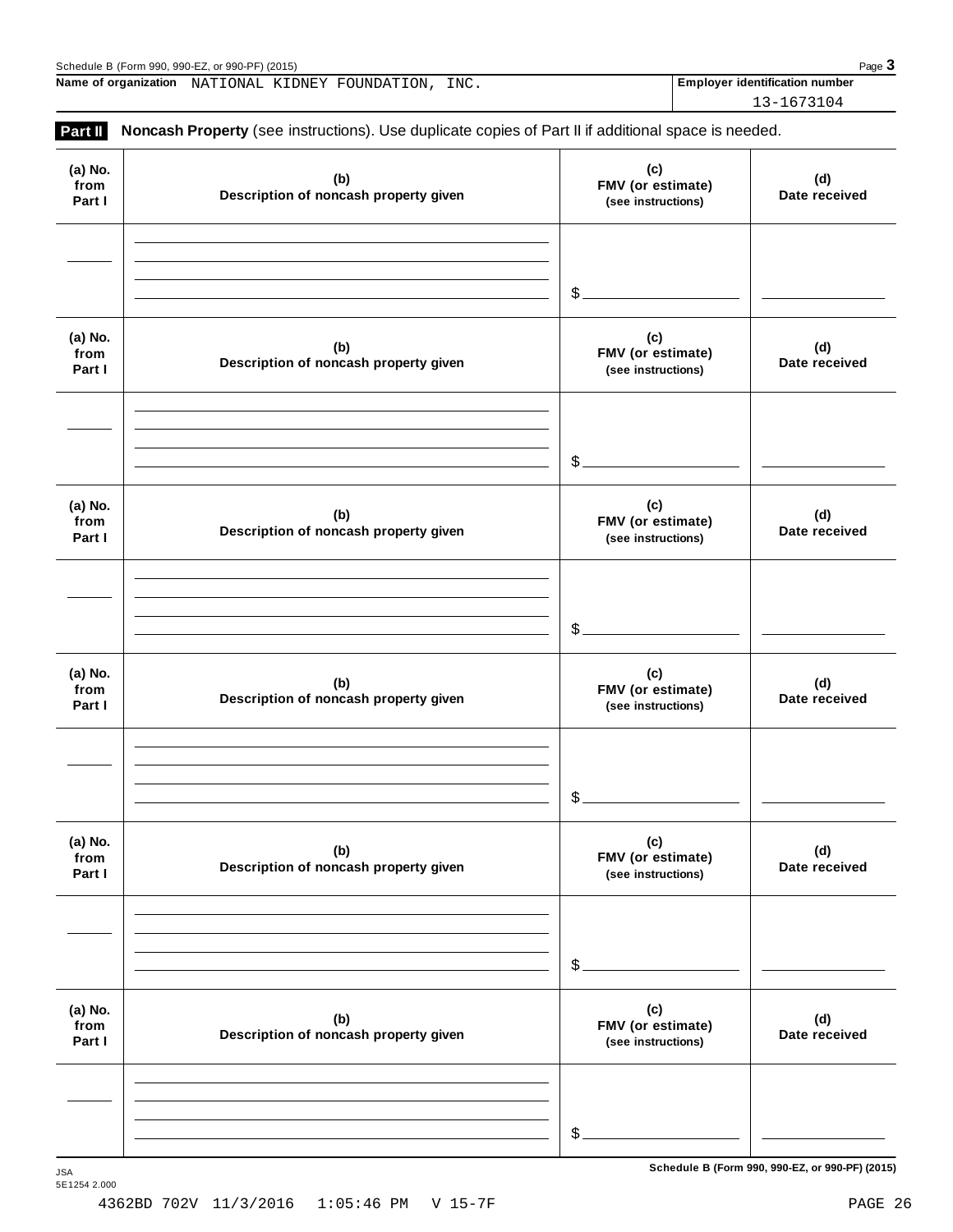|                             | Name of organization NATIONAL KIDNEY FOUNDATION, INC.                                                                                                                                                                                                                                                                                                                                                                                   |                      | <b>Employer identification number</b>           |
|-----------------------------|-----------------------------------------------------------------------------------------------------------------------------------------------------------------------------------------------------------------------------------------------------------------------------------------------------------------------------------------------------------------------------------------------------------------------------------------|----------------------|-------------------------------------------------|
|                             | Part III Exclusively religious, charitable, etc., contributions to organizations described in section 501(c)(7), (8), or                                                                                                                                                                                                                                                                                                                |                      | 13-1673104                                      |
|                             | (10) that total more than \$1,000 for the year from any one contributor. Complete columns (a) through (e) and<br>the following line entry. For organizations completing Part III, enter the total of exclusively religious, charitable, etc.,<br>contributions of \$1,000 or less for the year. (Enter this information once. See instructions.) $\triangleright$ \$<br>Use duplicate copies of Part III if additional space is needed. |                      |                                                 |
| (a) No.<br>from<br>Part I   | (b) Purpose of gift                                                                                                                                                                                                                                                                                                                                                                                                                     | (c) Use of gift      | (d) Description of how gift is held             |
|                             |                                                                                                                                                                                                                                                                                                                                                                                                                                         |                      |                                                 |
|                             |                                                                                                                                                                                                                                                                                                                                                                                                                                         | (e) Transfer of gift |                                                 |
|                             | Transferee's name, address, and ZIP + 4                                                                                                                                                                                                                                                                                                                                                                                                 |                      | Relationship of transferor to transferee        |
| (a) No.<br>from<br>Part I   | (b) Purpose of gift                                                                                                                                                                                                                                                                                                                                                                                                                     | (c) Use of gift      | (d) Description of how gift is held             |
|                             |                                                                                                                                                                                                                                                                                                                                                                                                                                         |                      |                                                 |
|                             |                                                                                                                                                                                                                                                                                                                                                                                                                                         | (e) Transfer of gift |                                                 |
|                             | Transferee's name, address, and ZIP + 4                                                                                                                                                                                                                                                                                                                                                                                                 |                      | Relationship of transferor to transferee        |
| $(a)$ No.<br>from<br>Part I | (b) Purpose of gift                                                                                                                                                                                                                                                                                                                                                                                                                     | (c) Use of gift      | (d) Description of how gift is held             |
|                             |                                                                                                                                                                                                                                                                                                                                                                                                                                         |                      |                                                 |
|                             | Transferee's name, address, and ZIP + 4                                                                                                                                                                                                                                                                                                                                                                                                 | (e) Transfer of gift | Relationship of transferor to transferee        |
|                             |                                                                                                                                                                                                                                                                                                                                                                                                                                         |                      |                                                 |
| $(a)$ No.<br>from<br>Part I | (b) Purpose of gift                                                                                                                                                                                                                                                                                                                                                                                                                     | (c) Use of gift      | (d) Description of how gift is held             |
|                             |                                                                                                                                                                                                                                                                                                                                                                                                                                         |                      |                                                 |
|                             |                                                                                                                                                                                                                                                                                                                                                                                                                                         | (e) Transfer of gift |                                                 |
|                             | Transferee's name, address, and ZIP + 4                                                                                                                                                                                                                                                                                                                                                                                                 |                      | Relationship of transferor to transferee        |
|                             |                                                                                                                                                                                                                                                                                                                                                                                                                                         |                      |                                                 |
| <b>JSA</b>                  |                                                                                                                                                                                                                                                                                                                                                                                                                                         |                      | Schedule B (Form 990, 990-EZ, or 990-PF) (2015) |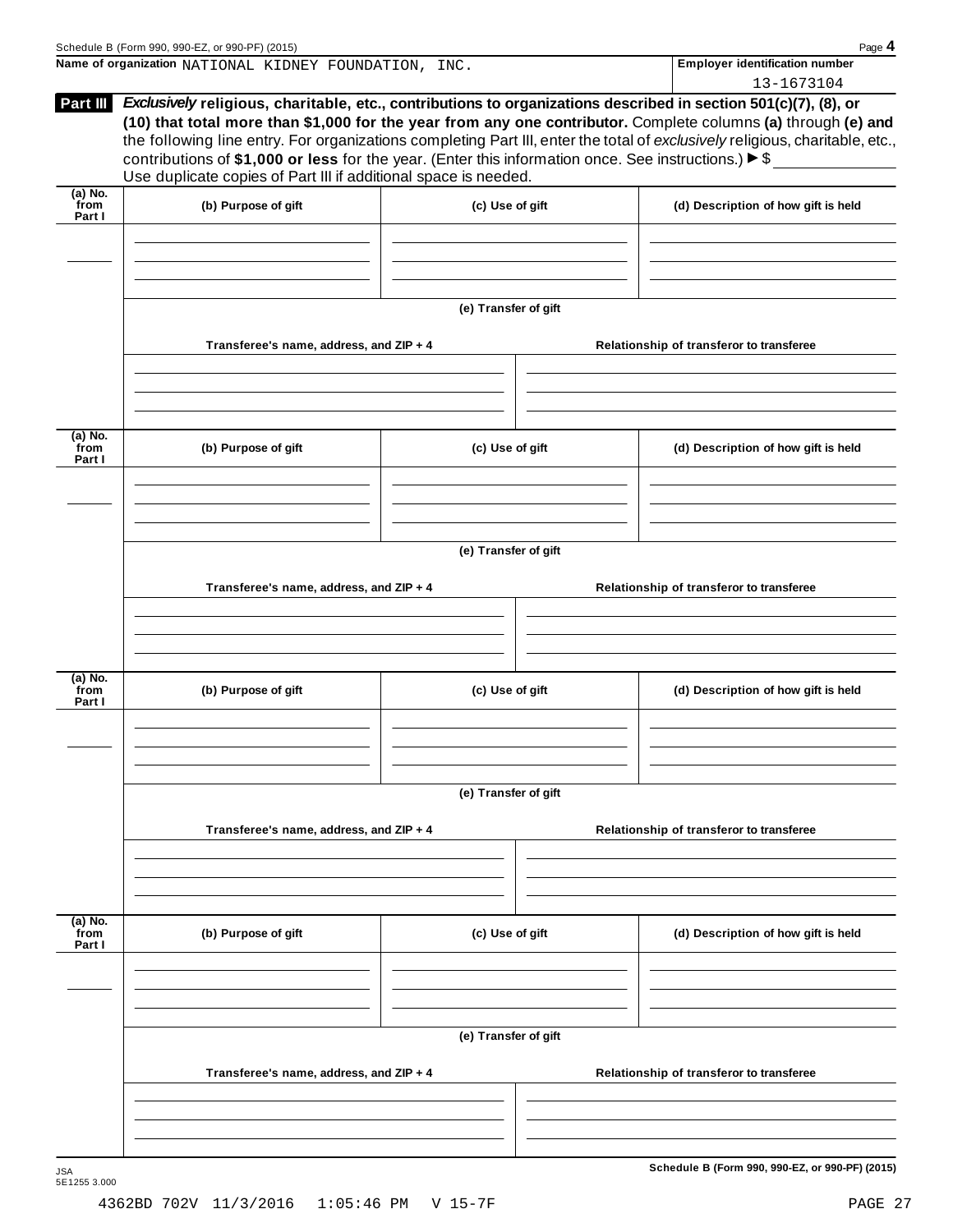| <b>SCHEDULE C</b>                                             | <b>Political Campaign and Lobbying Activities</b>                                                                                                                                                                                                                                                                                                                                                                                                                                                                                                    |           |                                                                             | OMB No. 1545-0047                                                                                                                                           |           |
|---------------------------------------------------------------|------------------------------------------------------------------------------------------------------------------------------------------------------------------------------------------------------------------------------------------------------------------------------------------------------------------------------------------------------------------------------------------------------------------------------------------------------------------------------------------------------------------------------------------------------|-----------|-----------------------------------------------------------------------------|-------------------------------------------------------------------------------------------------------------------------------------------------------------|-----------|
| (Form 990 or 990-EZ)                                          | For Organizations Exempt From Income Tax Under section 501(c) and section 527                                                                                                                                                                                                                                                                                                                                                                                                                                                                        |           |                                                                             |                                                                                                                                                             | 15        |
| Department of the Treasury<br><b>Internal Revenue Service</b> | Complete if the organization is described below.<br>Information about Schedule C (Form 990 or 990-EZ) and its instructions is at www.irs.gov/form990.                                                                                                                                                                                                                                                                                                                                                                                                |           | Attach to Form 990 or Form 990-EZ.                                          | <b>Open to Public</b><br><b>Inspection</b>                                                                                                                  |           |
| • Section 527 organizations: Complete Part I-A only.          | If the organization answered "Yes," on Form 990, Part IV, line 3, or Form 990-EZ, Part V, line 46 (Political Campaign Activities), then<br>• Section 501(c)(3) organizations: Complete Parts I-A and B. Do not complete Part I-C.<br>• Section 501(c) (other than section 501(c)(3)) organizations: Complete Parts I-A and C below. Do not complete Part I-B.                                                                                                                                                                                        |           |                                                                             |                                                                                                                                                             |           |
|                                                               | If the organization answered "Yes," on Form 990, Part IV, line 4, or Form 990-EZ, Part VI, line 47 (Lobbying Activities), then<br>• Section 501(c)(3) organizations that have filed Form 5768 (election under section 501(h)): Complete Part II-A. Do not complete Part II-B.<br>• Section 501(c)(3) organizations that have NOT filed Form 5768 (election under section 501(h)): Complete Part II-B. Do not complete Part II-A.                                                                                                                     |           |                                                                             |                                                                                                                                                             |           |
| Tax) (see separate instructions), then                        | If the organization answered "Yes," on Form 990, Part IV, line 5 (Proxy Tax) (see separate instructions) or Form 990-EZ, Part V, line 35c (Proxy                                                                                                                                                                                                                                                                                                                                                                                                     |           |                                                                             |                                                                                                                                                             |           |
| Name of organization                                          | • Section 501(c)(4), (5), or (6) organizations: Complete Part III.                                                                                                                                                                                                                                                                                                                                                                                                                                                                                   |           | <b>Employer identification number</b>                                       |                                                                                                                                                             |           |
| NATIONAL KIDNEY FOUNDATION, INC.                              |                                                                                                                                                                                                                                                                                                                                                                                                                                                                                                                                                      |           | 13-1673104                                                                  |                                                                                                                                                             |           |
|                                                               | Part I-A Complete if the organization is exempt under section 501(c) or is a section 527 organization.                                                                                                                                                                                                                                                                                                                                                                                                                                               |           |                                                                             |                                                                                                                                                             |           |
| 1                                                             | Provide a description of the organization's direct and indirect political campaign activities in Part IV.                                                                                                                                                                                                                                                                                                                                                                                                                                            |           |                                                                             |                                                                                                                                                             |           |
| 2                                                             | Political expenditures $\ldots$ $\ldots$ $\ldots$ $\ldots$ $\ldots$ $\ldots$ $\ldots$ $\ldots$ $\ldots$ $\ldots$ $\ldots$ $\ldots$ $\ldots$ $\blacktriangleright$ \$                                                                                                                                                                                                                                                                                                                                                                                 |           |                                                                             |                                                                                                                                                             |           |
| 3                                                             | Volunteer hours enterprise and the contract of the contract of the contract of the contract of the contract of                                                                                                                                                                                                                                                                                                                                                                                                                                       |           |                                                                             |                                                                                                                                                             |           |
|                                                               |                                                                                                                                                                                                                                                                                                                                                                                                                                                                                                                                                      |           |                                                                             |                                                                                                                                                             |           |
| Part I-B                                                      | Complete if the organization is exempt under section 501(c)(3).                                                                                                                                                                                                                                                                                                                                                                                                                                                                                      |           |                                                                             |                                                                                                                                                             |           |
| 1                                                             | Enter the amount of any excise tax incurred by the organization under section 4955. $\triangleright$ \$                                                                                                                                                                                                                                                                                                                                                                                                                                              |           |                                                                             |                                                                                                                                                             |           |
| $\mathbf{2}$                                                  | Enter the amount of any excise tax incurred by organization managers under section 4955 $\triangleright$ \$                                                                                                                                                                                                                                                                                                                                                                                                                                          |           |                                                                             |                                                                                                                                                             |           |
| 3                                                             |                                                                                                                                                                                                                                                                                                                                                                                                                                                                                                                                                      |           |                                                                             | <b>Yes</b>                                                                                                                                                  | <b>No</b> |
|                                                               |                                                                                                                                                                                                                                                                                                                                                                                                                                                                                                                                                      |           |                                                                             | <b>Yes</b>                                                                                                                                                  | No        |
| <b>b</b> If "Yes," describe in Part IV.                       |                                                                                                                                                                                                                                                                                                                                                                                                                                                                                                                                                      |           |                                                                             |                                                                                                                                                             |           |
| <b>Part I-C</b>                                               | Complete if the organization is exempt under section 501(c), except section 501(c)(3).                                                                                                                                                                                                                                                                                                                                                                                                                                                               |           |                                                                             |                                                                                                                                                             |           |
| 1.                                                            | Enter the amount directly expended by the filing organization for section 527 exempt function                                                                                                                                                                                                                                                                                                                                                                                                                                                        |           |                                                                             |                                                                                                                                                             |           |
| $\mathbf{2}$                                                  | Enter the amount of the filing organization's funds contributed to other organizations for section<br>527 exempt function activities $\ldots \ldots \ldots \ldots \ldots \ldots \ldots \ldots \ldots \ldots \ldots \blacktriangleright \$                                                                                                                                                                                                                                                                                                            |           |                                                                             |                                                                                                                                                             |           |
| 3                                                             | Total exempt function expenditures. Add lines 1 and 2. Enter here and on Form 1120-POL,                                                                                                                                                                                                                                                                                                                                                                                                                                                              |           |                                                                             |                                                                                                                                                             |           |
| 4<br>5                                                        | Enter the names, addresses and employer identification number (EIN) of all section 527 political organizations to which the filing<br>organization made payments. For each organization listed, enter the amount paid from the filing organization's funds. Also enter<br>the amount of political contributions received that were promptly and directly delivered to a separate political organization, such<br>as a separate segregated fund or a political action committee (PAC). If additional space is needed, provide information in Part IV. |           |                                                                             | <b>Yes</b>                                                                                                                                                  | <b>No</b> |
| (a) Name                                                      | (b) Address                                                                                                                                                                                                                                                                                                                                                                                                                                                                                                                                          | $(c)$ EIN | (d) Amount paid from<br>filing organization's<br>funds. If none, enter -0-. | (e) Amount of political<br>contributions received and<br>promptly and directly<br>delivered to a separate<br>political organization. If<br>none, enter -0-. |           |
| (1)                                                           |                                                                                                                                                                                                                                                                                                                                                                                                                                                                                                                                                      |           |                                                                             |                                                                                                                                                             |           |
| (2)                                                           |                                                                                                                                                                                                                                                                                                                                                                                                                                                                                                                                                      |           |                                                                             |                                                                                                                                                             |           |
| (3)                                                           |                                                                                                                                                                                                                                                                                                                                                                                                                                                                                                                                                      |           |                                                                             |                                                                                                                                                             |           |
| (4)                                                           |                                                                                                                                                                                                                                                                                                                                                                                                                                                                                                                                                      |           |                                                                             |                                                                                                                                                             |           |
| (5)                                                           |                                                                                                                                                                                                                                                                                                                                                                                                                                                                                                                                                      |           |                                                                             |                                                                                                                                                             |           |
| (6)                                                           |                                                                                                                                                                                                                                                                                                                                                                                                                                                                                                                                                      |           |                                                                             |                                                                                                                                                             |           |
|                                                               | For Paperwork Reduction Act Notice, see the Instructions for Form 990 or 990-EZ.                                                                                                                                                                                                                                                                                                                                                                                                                                                                     |           |                                                                             | Schedule C (Form 990 or 990-EZ) 2015                                                                                                                        |           |

JSA 5E1264 1.000 4362BD 702V 11/3/2016 1:05:46 PM V 15-7F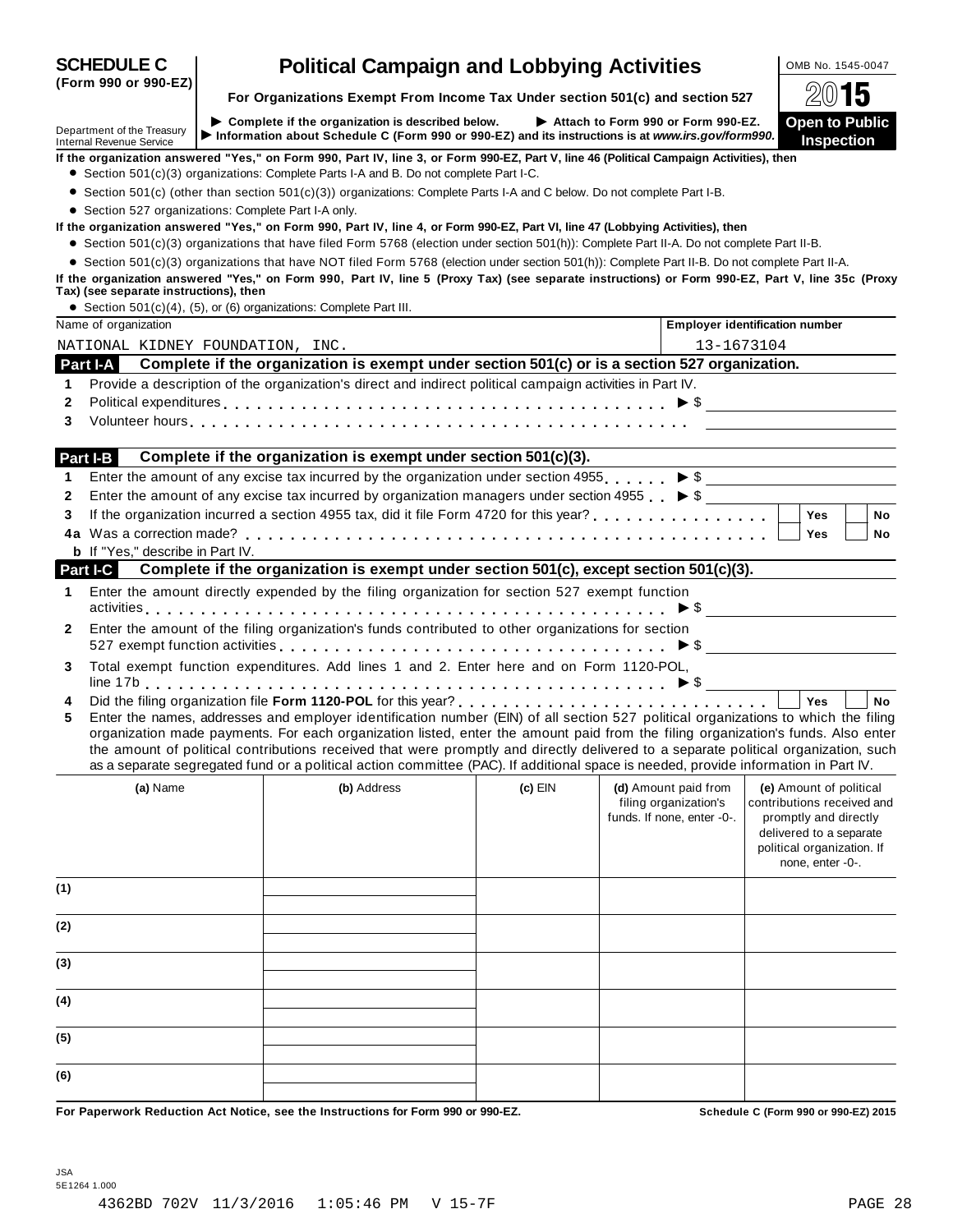| Schedule C (Form 990 or 990-EZ) 2015                                               | NATIONAL KIDNEY FOUNDATION, INC.                                                                                                                                                           |                                     | 13-1673104<br>Page 2           |
|------------------------------------------------------------------------------------|--------------------------------------------------------------------------------------------------------------------------------------------------------------------------------------------|-------------------------------------|--------------------------------|
| Part II-A<br>section 501(h)).                                                      | Complete if the organization is exempt under section 501(c)(3) and filed Form 5768 (election under                                                                                         |                                     |                                |
| A Check $\blacktriangleright$                                                      | if the filing organization belongs to an affiliated group (and list in Part IV each affiliated group member's<br>name, address, EIN, expenses, and share of excess lobbying expenditures). |                                     |                                |
| <b>B</b> Check $\blacktriangleright$                                               | if the filing organization checked box A and "limited control" provisions apply.                                                                                                           |                                     |                                |
|                                                                                    | <b>Limits on Lobbying Expenditures</b><br>(The term "expenditures" means amounts paid or incurred.)                                                                                        | (a) Filing<br>organization's totals | (b) Affiliated<br>group totals |
|                                                                                    | 1a Total lobbying expenditures to influence public opinion (grass roots lobbying)                                                                                                          |                                     |                                |
|                                                                                    | <b>b</b> Total lobbying expenditures to influence a legislative body (direct lobbying)                                                                                                     | 10, 294.                            |                                |
|                                                                                    | c Total lobbying expenditures (add lines 1a and 1b)                                                                                                                                        | 10,294.                             |                                |
|                                                                                    |                                                                                                                                                                                            | 30,992,963.                         |                                |
|                                                                                    | e Total exempt purpose expenditures (add lines 1c and 1d)                                                                                                                                  | 31,003,257.                         |                                |
|                                                                                    | Lobbying nontaxable amount. Enter the amount from the following table in both                                                                                                              |                                     |                                |
| columns.                                                                           |                                                                                                                                                                                            | 1,000,000.                          |                                |
| If the amount on line 1e, column (a) or (b) is: The lobbying nontaxable amount is: |                                                                                                                                                                                            |                                     |                                |
| Not over \$500,000                                                                 | 20% of the amount on line 1e.                                                                                                                                                              |                                     |                                |
| Over \$500,000 but not over \$1,000,000                                            | \$100,000 plus 15% of the excess over \$500,000.                                                                                                                                           |                                     |                                |
| Over \$1,000,000 but not over \$1,500,000                                          | \$175,000 plus 10% of the excess over \$1,000,000.                                                                                                                                         |                                     |                                |
| Over \$1,500,000 but not over \$17,000,000                                         | \$225,000 plus 5% of the excess over \$1,500,000.                                                                                                                                          |                                     |                                |
| Over \$17,000,000                                                                  | \$1,000,000.                                                                                                                                                                               |                                     |                                |
| g Grassroots nontaxable amount (enter 25% of line 1f)                              |                                                                                                                                                                                            | 250,000.                            |                                |
|                                                                                    |                                                                                                                                                                                            | $0$ .                               | 0.                             |
| i Subtract line 1f from line 1c. If zero or less, enter -0-                        |                                                                                                                                                                                            | 0.                                  | 0.                             |
|                                                                                    | j If there is an amount other than zero on either line 1h or line 1i, did the organization file Form 4720                                                                                  |                                     |                                |
|                                                                                    |                                                                                                                                                                                            |                                     | No<br>Yes                      |

**4-Year Averaging Period Under section 501(h)**

(Some organizations that made a section 501(h) election do not have to complete all of the five columns below.

**See the separate instructions for lines 2a through 2f.)**

|                                                                     |            |            | Lobbying Expenditures During 4-Year Averaging Period |            |            |
|---------------------------------------------------------------------|------------|------------|------------------------------------------------------|------------|------------|
| Calendar year (or fiscal year<br>beginning in)                      | (a) 2012   | (b) 2013   | $(c)$ 2014                                           | $(d)$ 2015 | (e) Total  |
| 2a Lobbying nontaxable amount                                       | 1,000,000. | 1,000,000. | 1,000,000.                                           | 1,000,000. | 4,000,000. |
| <b>b</b> Lobbying ceiling amount<br>(150% of line 2a, column (e))   |            |            |                                                      |            | 6,000,000. |
| <b>c</b> Total lobbying expenditures                                | 53,429.    | 16,656.    | 6,311.                                               | 10,294.    | 86,690.    |
| <b>d</b> Grassroots nontaxable amount                               | 250,000.   | 250,000.   | 250,000.                                             | 250,000.   | 1,000,000. |
| <b>e</b> Grassroots ceiling amount<br>(150% of line 2d, column (e)) |            |            |                                                      |            | 1,500,000. |
| Grassroots lobbying expenditures                                    | 1,429.     | 82.        |                                                      |            | 1,511.     |

**Schedule C (Form 990 or 990-EZ) 2015**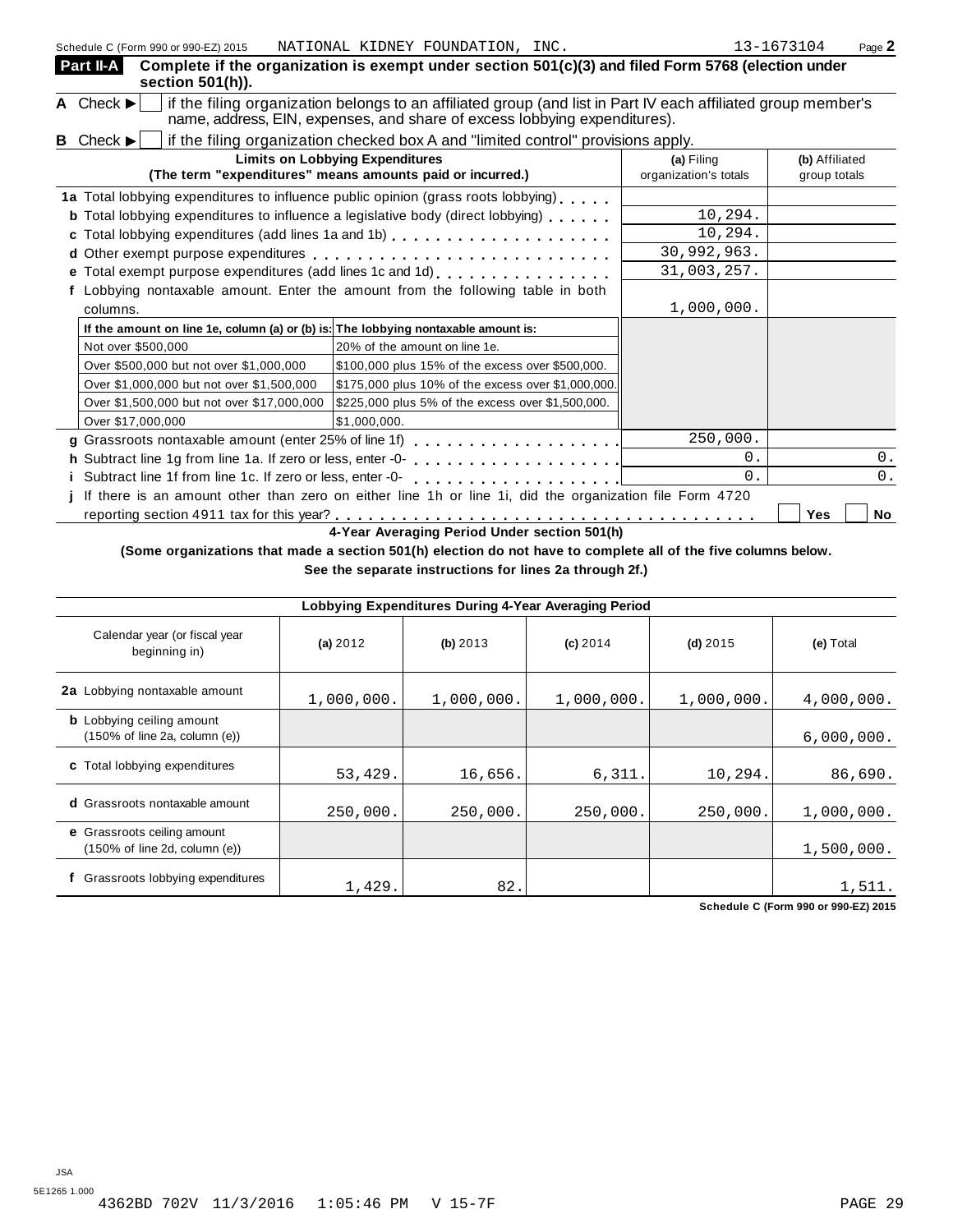|                            | NATIONAL KIDNEY FOUNDATION, INC.                                                                                                                                                                                                                                               |     |     | 13-1673104   |                |                  |        |
|----------------------------|--------------------------------------------------------------------------------------------------------------------------------------------------------------------------------------------------------------------------------------------------------------------------------|-----|-----|--------------|----------------|------------------|--------|
| <b>Part II-B</b>           | Schedule C (Form 990 or 990-EZ) 2015<br>Complete if the organization is exempt under section 501(c)(3) and has NOT filed Form 5768<br>(election under section 501(h)).                                                                                                         |     |     |              |                |                  | Page 3 |
|                            |                                                                                                                                                                                                                                                                                |     | (a) |              | (b)            |                  |        |
|                            | For each "Yes," response on lines 1a through 1i below, provide in Part IV a detailed<br>description of the lobbying activity.                                                                                                                                                  | Yes | No  |              | Amount         |                  |        |
|                            |                                                                                                                                                                                                                                                                                |     |     |              |                |                  |        |
| 1                          | During the year, did the filing organization attempt to influence foreign, national, state or local<br>legislation, including any attempt to influence public opinion on a legislative matter or<br>referendum, through the use of:                                            |     |     |              |                |                  |        |
| a<br>b                     | Volunteers?<br>Paid staff or management (include compensation in expenses reported on lines 1c through 1i)?                                                                                                                                                                    |     |     |              |                |                  |        |
| c                          |                                                                                                                                                                                                                                                                                |     |     |              |                |                  |        |
| d<br>e                     |                                                                                                                                                                                                                                                                                |     |     |              |                |                  |        |
| f                          |                                                                                                                                                                                                                                                                                |     |     |              |                |                  |        |
| g                          |                                                                                                                                                                                                                                                                                |     |     |              |                |                  |        |
| h                          | Rallies, demonstrations, seminars, conventions, speeches, lectures, or any similar means?                                                                                                                                                                                      |     |     |              |                |                  |        |
| j                          | Other activities?                                                                                                                                                                                                                                                              |     |     |              |                |                  |        |
|                            |                                                                                                                                                                                                                                                                                |     |     |              |                |                  |        |
| 2a                         | Did the activities in line 1 cause the organization to be not described in section 501(c)(3)?                                                                                                                                                                                  |     |     |              |                |                  |        |
| b<br>c                     | If "Yes," enter the amount of any tax incurred under section 4912<br>If "Yes," enter the amount of any tax incurred by organization managers under section 4912                                                                                                                |     |     |              |                |                  |        |
|                            | If the filing organization incurred a section 4912 tax, did it file Form 4720 for this year?                                                                                                                                                                                   |     |     |              |                |                  |        |
|                            | Part III-A Complete if the organization is exempt under section 501(c)(4), section 501(c)(5), or section                                                                                                                                                                       |     |     |              |                |                  |        |
|                            | $501(c)(6)$ .                                                                                                                                                                                                                                                                  |     |     |              |                |                  |        |
|                            |                                                                                                                                                                                                                                                                                |     |     |              |                | Yes <sub>1</sub> | No     |
| 1                          | Were substantially all (90% or more) dues received nondeductible by members?<br>.                                                                                                                                                                                              |     |     |              | $\mathbf 1$    |                  |        |
| 2                          |                                                                                                                                                                                                                                                                                |     |     |              | $\overline{2}$ |                  |        |
|                            | Did the organization agree to carry over lobbying and political expenditures from the prior year?                                                                                                                                                                              |     |     |              |                |                  |        |
|                            |                                                                                                                                                                                                                                                                                |     |     |              | $\overline{3}$ |                  |        |
|                            | Complete if the organization is exempt under section 501(c)(4), section 501(c)(5), or section<br><b>Part III-B</b><br>501(c)(6) and if either (a) BOTH Part III-A, lines 1 and 2, are answered "No," OR (b) Part III-A, line 3, is<br>answered "Yes."                          |     |     |              |                |                  |        |
|                            | Dues, assessments and similar amounts from members [1] [1] [1] $\ldots$ [1] [1] $\ldots$ [1] $\ldots$ [1] $\ldots$ [1] $\ldots$ [1] $\ldots$ [1] $\ldots$ [1] $\ldots$ [1] $\ldots$ [1] $\ldots$ [1] $\ldots$ [1] $\ldots$ [1] $\ldots$ [1] $\ldots$ [1] $\ldots$ [1] $\ldots$ |     |     | $\mathbf{1}$ |                |                  |        |
|                            | Section 162(e) nondeductible lobbying and political expenditures (do not include amounts of<br>political expenses for which the section 527(f) tax was paid).                                                                                                                  |     |     |              |                |                  |        |
|                            |                                                                                                                                                                                                                                                                                |     |     | 2a           |                |                  |        |
|                            | Carryover from last year                                                                                                                                                                                                                                                       |     |     | 2b           |                |                  |        |
|                            | Total<br>.                                                                                                                                                                                                                                                                     |     |     | 2c           |                |                  |        |
|                            | Aggregate amount reported in section 6033(e)(1)(A) notices of nondeductible section 162(e) dues                                                                                                                                                                                |     |     | 3            |                |                  |        |
| b                          | If notices were sent and the amount on line 2c exceeds the amount on line 3, what portion of the                                                                                                                                                                               |     |     |              |                |                  |        |
| a<br>C                     | excess does the organization agree to carryover to the reasonable estimate of nondeductible lobbying                                                                                                                                                                           |     |     |              |                |                  |        |
| 3<br>1<br>2<br>3<br>4<br>5 | and political expenditure next year?                                                                                                                                                                                                                                           |     |     | 4<br>5       |                |                  |        |

Provide the descriptions required for Part I-A, line 1; Part I-B, line 4; Part I-C, line 5; Part II-A (affiliated group list); Part II-A, lines 1 and 2 (see instructions); and Part II-B, line 1. Also, complete this part for any additional information.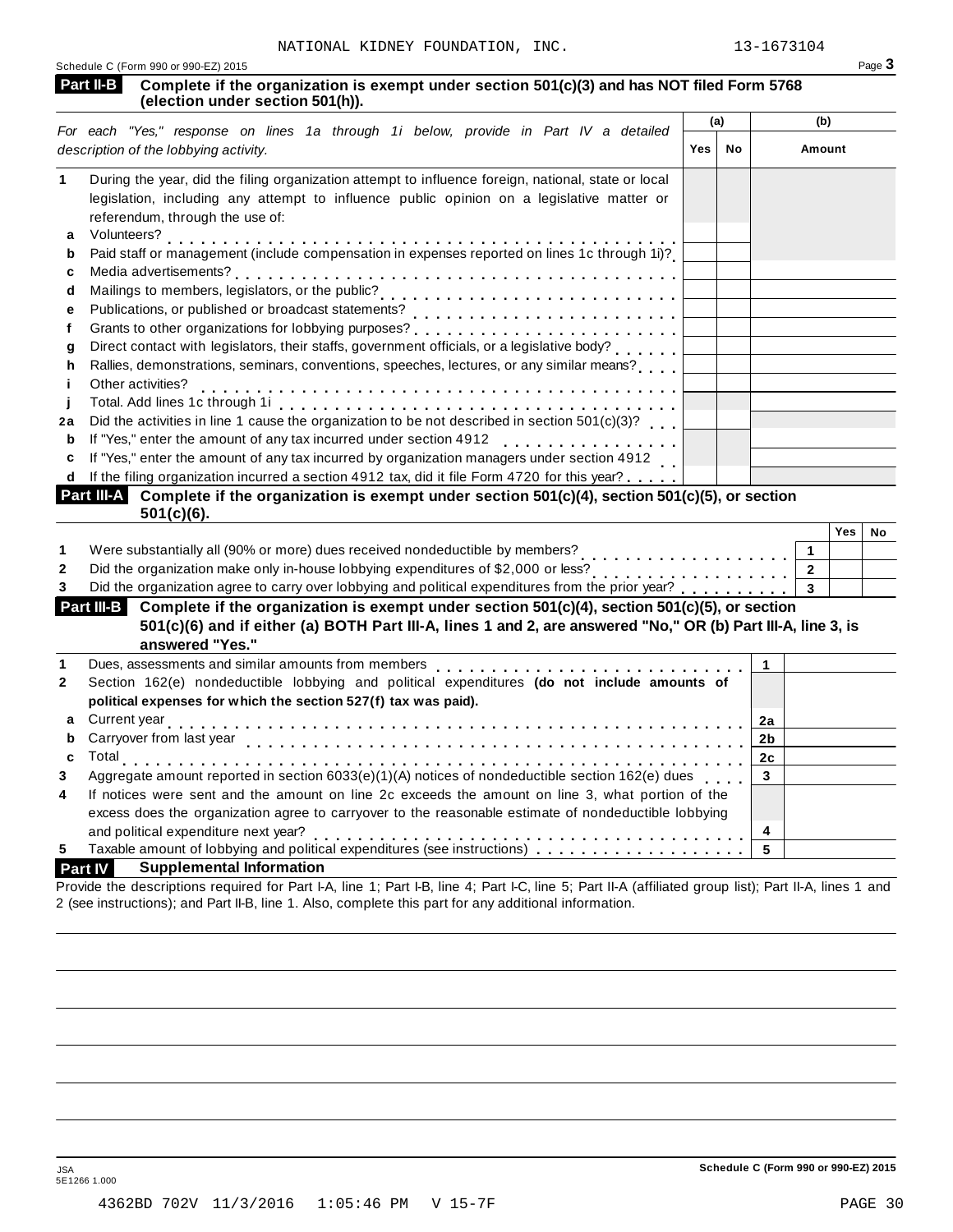**Part IV Supplemental Information** *(continued)*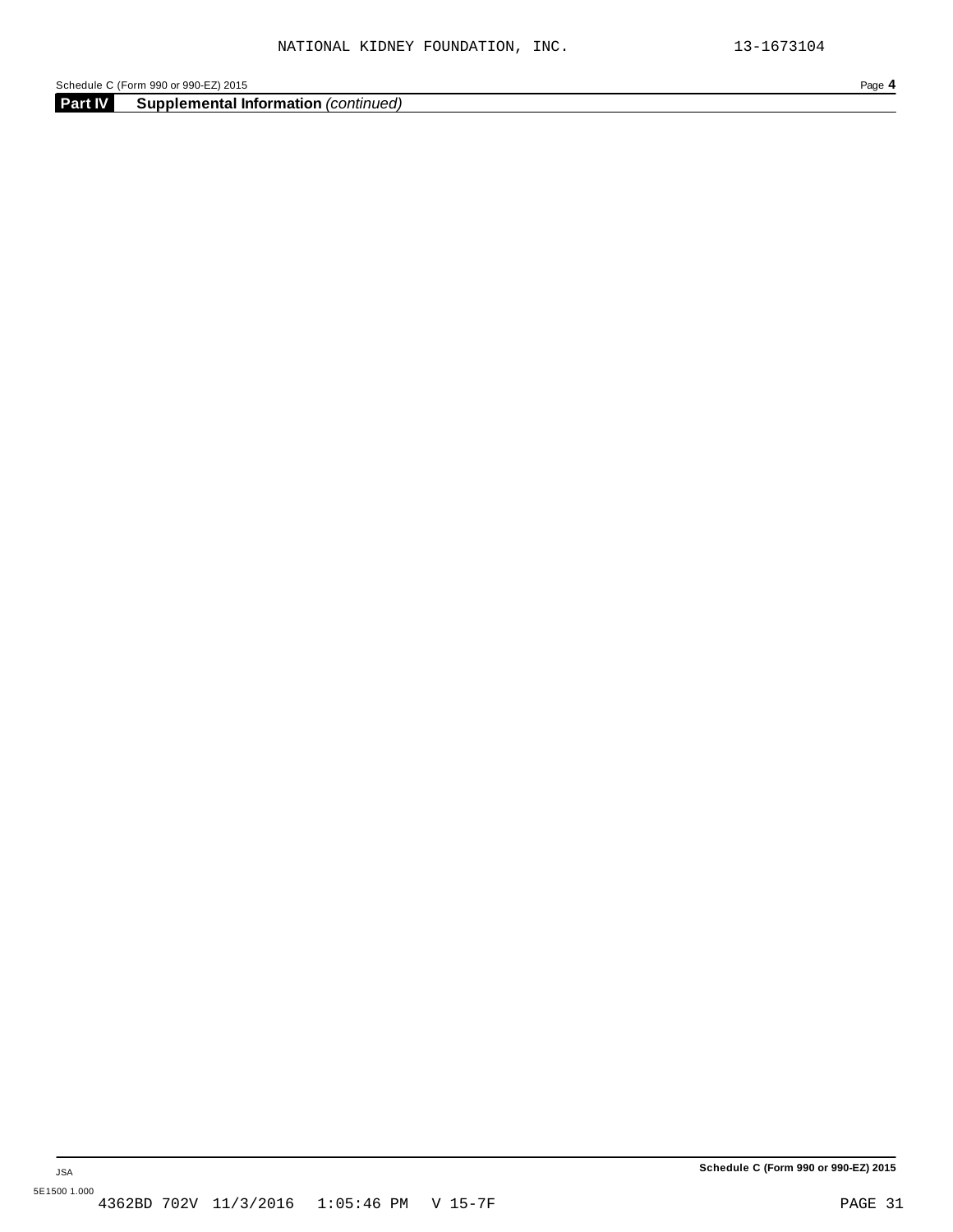| <b>SCHEDULE D</b> |  |
|-------------------|--|
| (Form 990)        |  |

# Supplemental Financial Statements<br>  $\triangleright$  Complete if the organization answered "Yes" on Form 990,<br>
Part IV, line 6, 7, 8, 9, 10, 11a, 11b, 11c, 11d, 11e, 11f, 12a, or 12b.

Department of the Treasury **I act is a compart of the Treasury** I **Attach Example 2011 C Public Public Example 2012 Consumer to Public Consumer to Public Consumer to Public Consumer to Public Consumer t** Internal Revenue Service I**Information about Schedule <sup>D</sup> (Form 990) and its instructions is at** *www.irs.gov/form990***. Inspection Name of the organization intervalse the control of the control of the control of the control of the control of the control of the control of the control of the control of the control of the control of the control of the Organizations Maintaining Donor Advised Funds or Other Similar Funds or Accounts. Part I** Crganizations Maintaining Donor Advised Funds or Other Similar Funds<br>Complete if the organization answered "Yes" on Form 990, Part IV, line 6. **(a)** Donor advised funds **(b)** Funds and other accounts **1 2 3 4 5 6** Total number at end of year  $\dots\dots\dots\dots$ Aggregate value of contributions to (during year) Aggregate value of contributions to (during year)<br>Aggregate value of grants from (during year) Aggregate value of grants from (during year)<br>Aggregate value at end of year Did the organization inform all donors and donor advisors in writing that the assets held in donor advised funds are the organization's property, subject to the organization's exclusive legal control? **manual manual m m**  $\blacksquare$  Yes  $\blacksquare$  No Did the organization inform all grantees, donors, and donor advisors in writing that grant funds can be used only for charitable purposes and not for the benefit of the donor or donor advisor, or for any other purpose **conferring impermissible private benefit?** metals are metals and more matured more metals of  $\blacksquare$  The  $\blacksquare$  Noor **Conservation Easements. Part II** Conservation Easements.<br>Complete if the organization answered "Yes" on Form 990, Part IV, line 7. **1** Purpose(s) of conservation easements held by the organization (check all that apply). Preservation of land for public use (e.g., recreation or education) Protection of natural habitat Preservation of open space Preservation of a historically important land area Preservation of a certified historic structure **2** Complete lines 2a through 2d if the organization held a qualified conservation contribution in the form of a conservation easement on the last day of the tax year. **Held at the End** of the Tax Year **2a 2b 2c 2d a** Total number of conservation easements m m m m m m m m m m m m m m m m m m m m m m m m m m m **a** Total number of conservation easements ............................<br>**b** Total acreage restricted by conservation easements ..................... **b** Total acreage restricted by conservation easements<br>**c** Number of conservation easements on a certified historic structure included in (a) . . . . . . **d** Number of conservation easements included in (c) acquired after 8/17/06, and not on a  $\mid$ historic structure listed in the National Register m m m m m m m m m m m m m m m m m m m m m m m m **3 4 5 6 7 8 9** Number of conservation easements modified, transferred, released, extinguished, or terminated by the organization during the tax vear  $\blacktriangleright$ Number of states where property subject to conservation easement is located  $\blacktriangleright$ . Does the organization have a written policy regarding the periodic monitoring, inspection, handling of violations, and enforcement of the conservation easements it holds? musical manager mann m m m m **y** es  $\Box$  No Staff and volunteer hours devoted to monitoring, inspecting, handling of violations, and enforcing conservation easements during the year Amount of expenses incurred in monitoring, inspecting, handling of violations, and enforcing conservation easements during the year I \$ Does each conservation easement reported on line 2(d) above satisfy the requirements of section 170(h)(4)(B)(i) and section 170(h)(4)(B)(ii)? m m m m m m m m m m m m m m m m m m m m m m m m m m m m m m m m m m m m m m m m m m m m m **Yes No** In Part XIII, describe how the organization reports conservation easements in its revenue and expense statement, and balance sheet, and include, if applicable, the text of the footnote to the organization's financial statements that describes the organization's accounting for conservation easements. **Organizations Maintaining Collections of Art, Historical Treasures, or Other Similar Assets. Part III Organizations Maintaining Collections of Art, Historical Treasures, or Organization answered "Yes" on Form 990, Part IV, line 8. 1a** If the organization elected, as permitted under SFAS 116 (ASC 958), not to report in its revenue statement and balance sheet works of art, historical treasures, or other similar assets held for public exhibition, education, or research in furtherance of public service, provide, in Part XIII, the text of the footnote to its financial statements that describes these items. **b** If the organization elected, as permitted under SFAS 116 (ASC 958), to report in its revenue statement and balance sheet works of art, historical treasures, or other similar assets held for public exhibition, education, or research in furtherance of public service, provide the following amounts relating to these items: **(i)** I Revenue included in Form 990, Part VIII, line 1 m m m m m m m m m m m m m m m m m m m m m m m m m m m m m m \$ **(ii)** Assets included in Form 990, Part X m m m m m m m m m m m m m m m m m m m m m m m m m m m m m m m m m m m m I \$ **2** If the organization received or held works of art, historical treasures, or other similar assets for financial gain, provide the following amounts required to be reported under SFAS 116 (ASC 958) relating to these items: following amounts required to be reported under SFAS 116 (ASC 958) relating to these items:<br>**a** Revenue included in Form 990, Part VIII, line 1 **a** a more contained in Form 200, Dart Y. Assets included in Form 990, Part X. **a** Revenue included in Form 990, Part VIII, line 1<br>**b** Assets included in Form 990, Part X. NATIONAL KIDNEY FOUNDATION, INC. 13-1673104

|              | i ui rapeiwuik Keuuchuli Act Nunce, see tile liistiuchulis lui l ullii 990. | <b>SCIIGULIS D</b> (FOITH 330) 2013      |  |         |
|--------------|-----------------------------------------------------------------------------|------------------------------------------|--|---------|
| JSA          |                                                                             |                                          |  |         |
| 5E1268 1.000 |                                                                             |                                          |  |         |
|              |                                                                             | 4362BD 702V 11/3/2016 1:05:46 PM V 15-7F |  | PAGE 32 |

**For Paperwork Reduction Act Notice, see the Instructions for Form 990. Schedule D (Form 990) 2015**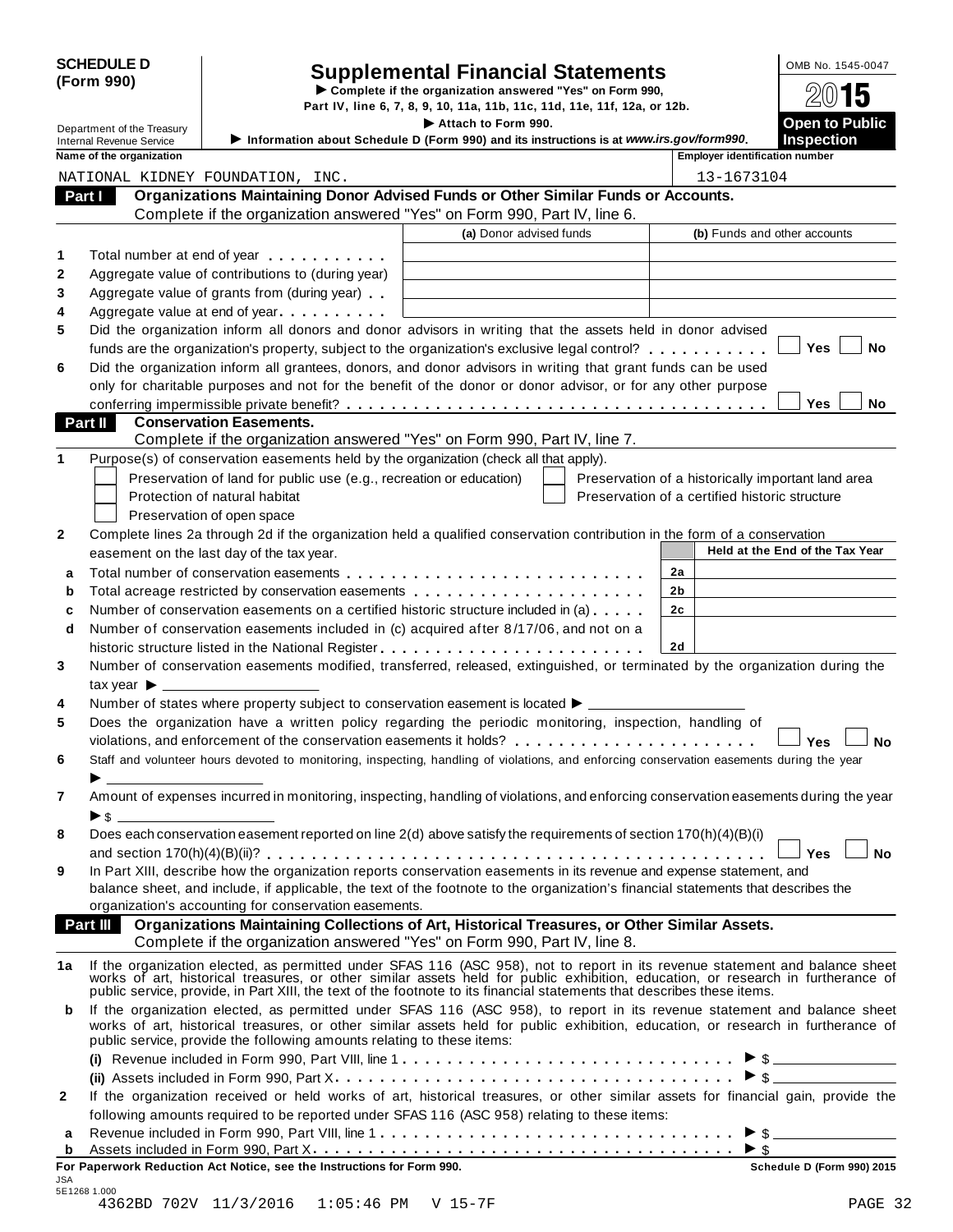NATIONAL KIDNEY FOUNDATION, INC. 13-1673104

|  | 13-1673104 |  |  |
|--|------------|--|--|
|  |            |  |  |

|          | Schedule D (Form 990) 2015                                                                                                                                                                                                     | NATIONAL KIDNEY FOUNDATION, INC. |                                         |             |                                    |                           |                                 | $13 - 1673104$ |                     |          | Page 2       |
|----------|--------------------------------------------------------------------------------------------------------------------------------------------------------------------------------------------------------------------------------|----------------------------------|-----------------------------------------|-------------|------------------------------------|---------------------------|---------------------------------|----------------|---------------------|----------|--------------|
| Part III | Organizations Maintaining Collections of Art, Historical Treasures, or Other Similar Assets (continued)                                                                                                                        |                                  |                                         |             |                                    |                           |                                 |                |                     |          |              |
| 3        | Using the organization's acquisition, accession, and other records, check any of the following that are a significant use of its                                                                                               |                                  |                                         |             |                                    |                           |                                 |                |                     |          |              |
|          | collection items (check all that apply):                                                                                                                                                                                       |                                  |                                         |             |                                    |                           |                                 |                |                     |          |              |
| a        | Public exhibition                                                                                                                                                                                                              |                                  | d                                       |             |                                    | Loan or exchange programs |                                 |                |                     |          |              |
| b        | Scholarly research                                                                                                                                                                                                             |                                  | е                                       | Other       |                                    |                           |                                 |                |                     |          |              |
| C        | Preservation for future generations                                                                                                                                                                                            |                                  |                                         |             |                                    |                           |                                 |                |                     |          |              |
| 4        | Provide a description of the organization's collections and explain how they further the organization's exempt purpose in Part                                                                                                 |                                  |                                         |             |                                    |                           |                                 |                |                     |          |              |
|          | XIII.                                                                                                                                                                                                                          |                                  |                                         |             |                                    |                           |                                 |                |                     |          |              |
| 5        | During the year, did the organization solicit or receive donations of art, historical treasures, or other similar                                                                                                              |                                  |                                         |             |                                    |                           |                                 |                |                     |          |              |
|          | assets to be sold to raise funds rather than to be maintained as part of the organization's collection?                                                                                                                        |                                  |                                         |             |                                    |                           |                                 |                | <b>Yes</b>          |          | No           |
|          | Part IV<br><b>Escrow and Custodial Arrangements.</b>                                                                                                                                                                           |                                  |                                         |             |                                    |                           |                                 |                |                     |          |              |
|          | Complete if the organization answered "Yes" on Form 990, Part IV, line 9, or reported an amount on Form<br>990, Part X, line 21.                                                                                               |                                  |                                         |             |                                    |                           |                                 |                |                     |          |              |
|          | 1a Is the organization an agent, trustee, custodian or other intermediary for contributions or other assets not                                                                                                                |                                  |                                         |             |                                    |                           |                                 |                |                     |          |              |
|          |                                                                                                                                                                                                                                |                                  |                                         |             |                                    |                           |                                 |                | Yes                 |          | <b>No</b>    |
| b        | If "Yes," explain the arrangement in Part XIII and complete the following table:                                                                                                                                               |                                  |                                         |             |                                    |                           |                                 |                |                     |          |              |
|          |                                                                                                                                                                                                                                |                                  |                                         |             |                                    |                           | Amount                          |                |                     |          |              |
| c        |                                                                                                                                                                                                                                |                                  |                                         |             | 1c                                 |                           |                                 |                |                     |          |              |
|          |                                                                                                                                                                                                                                |                                  |                                         |             |                                    | 1d                        |                                 |                |                     |          |              |
| e        |                                                                                                                                                                                                                                |                                  |                                         |             |                                    | 1e                        |                                 |                |                     |          |              |
|          |                                                                                                                                                                                                                                |                                  |                                         |             | 1f                                 |                           |                                 |                |                     |          |              |
| 2a       | Did the organization include an amount on Form 990, Part X, line 21, for escrow or custodial account liability?                                                                                                                |                                  |                                         |             |                                    |                           |                                 |                | <b>Yes</b>          |          | <b>No</b>    |
| b        | If "Yes," explain the arrangement in Part XIII. Check here if the explanation has been provided on Part XIII                                                                                                                   |                                  |                                         |             |                                    |                           |                                 |                |                     |          |              |
| Part V   | <b>Endowment Funds.</b>                                                                                                                                                                                                        |                                  |                                         |             |                                    |                           |                                 |                |                     |          |              |
|          | Complete if the organization answered "Yes" on Form 990, Part IV, line 10.                                                                                                                                                     |                                  |                                         |             |                                    |                           |                                 |                |                     |          |              |
|          |                                                                                                                                                                                                                                | (a) Current year                 | (b) Prior year                          |             |                                    | (c) Two years back        | (d) Three years back            |                | (e) Four years back |          |              |
| 1а       | Beginning of year balance                                                                                                                                                                                                      | 4,021,659.                       |                                         | 4,208,414.  |                                    | 5,632,255.                | 7,772,979.                      |                | 9,885,142.          |          |              |
| b        | Contributions                                                                                                                                                                                                                  |                                  |                                         |             |                                    | 15,140.                   | 30,530.                         |                |                     |          | 18,451.      |
| c        | Net investment earnings, gains,                                                                                                                                                                                                |                                  |                                         |             |                                    |                           |                                 |                |                     |          |              |
|          | and losses. The contract of the contract of the contract of the contract of the contract of the contract of the contract of the contract of the contract of the contract of the contract of the contract of the contract of th | $-288,501.$                      |                                         | $-21, 210.$ |                                    |                           |                                 |                |                     |          | $-401, 375.$ |
|          | d Grants or scholarships                                                                                                                                                                                                       | 463, 265.                        |                                         | 165,545.    |                                    | 1,438,981.                | 2, 171, 254.                    |                | 1,729,239.          |          |              |
| е        | Other expenditures for facilities                                                                                                                                                                                              |                                  |                                         |             |                                    |                           |                                 |                |                     |          |              |
|          | and programs                                                                                                                                                                                                                   |                                  |                                         |             |                                    |                           |                                 |                |                     |          |              |
|          | Administrative expenses                                                                                                                                                                                                        | 3, 269, 893.                     |                                         | 4,021,659.  |                                    | 4,208,414.                |                                 |                | 7,772,979.          |          |              |
|          | End of year balance                                                                                                                                                                                                            |                                  |                                         |             |                                    |                           | 5,632,255.                      |                |                     |          |              |
|          | Provide the estimated percentage of the current year end balance (line 1g, column (a)) held as:                                                                                                                                |                                  |                                         |             |                                    |                           |                                 |                |                     |          |              |
| a        | Board designated or quasi-endowment >                                                                                                                                                                                          |                                  |                                         |             |                                    |                           |                                 |                |                     |          |              |
|          | Permanent endowment > 36.5500 %<br>Temporarily restricted endowment > 63.4500 %                                                                                                                                                |                                  |                                         |             |                                    |                           |                                 |                |                     |          |              |
| c        | The percentages on lines 2a, 2b, and 2c should equal 100%.                                                                                                                                                                     |                                  |                                         |             |                                    |                           |                                 |                |                     |          |              |
|          | 3a Are there endowment funds not in the possession of the organization that are held and administered for the                                                                                                                  |                                  |                                         |             |                                    |                           |                                 |                |                     |          |              |
|          | organization by:                                                                                                                                                                                                               |                                  |                                         |             |                                    |                           |                                 |                |                     | Yes      | No           |
|          |                                                                                                                                                                                                                                |                                  |                                         |             |                                    |                           |                                 |                | 3a(i)               | Χ        |              |
|          |                                                                                                                                                                                                                                |                                  |                                         |             |                                    |                           |                                 |                | 3a(ii)              |          | Χ            |
| b        | If "Yes" on line 3a(ii), are the related organizations listed as required on Schedule R?, , , , ,                                                                                                                              |                                  |                                         |             |                                    |                           |                                 |                | 3b                  |          |              |
| 4        | Describe in Part XIII the intended uses of the organization's endowment funds.                                                                                                                                                 |                                  |                                         |             |                                    |                           |                                 |                |                     |          |              |
|          | Land, Buildings, and Equipment.<br>Part VI                                                                                                                                                                                     |                                  |                                         |             |                                    |                           |                                 |                |                     |          |              |
|          | Complete if the organization answered "Yes" on Form 990, Part IV, line 11a. See Form 990, Part X, line 10.                                                                                                                     |                                  |                                         |             |                                    |                           |                                 |                |                     |          |              |
|          | Description of property                                                                                                                                                                                                        |                                  | (a) Cost or other basis<br>(investment) |             | (b) Cost or other basis<br>(other) |                           | (c) Accumulated<br>depreciation |                | (d) Book value      |          |              |
| 1a       |                                                                                                                                                                                                                                |                                  |                                         |             |                                    |                           |                                 |                |                     |          |              |
|          | <b>Buildings</b><br>.                                                                                                                                                                                                          |                                  |                                         |             |                                    |                           |                                 |                |                     |          |              |
| c        | Leasehold improvements [1, 1, 1, 1, 1, 1]                                                                                                                                                                                      |                                  |                                         |             | 275,435.                           |                           | 236,195.                        |                |                     | 39,240.  |              |
| d        | Equipment                                                                                                                                                                                                                      |                                  |                                         |             | 297,182.                           |                           | 272,747.                        |                |                     | 24,435.  |              |
| е        | Other                                                                                                                                                                                                                          |                                  |                                         |             | 2,173,031.                         |                           | 1,955,631.                      |                |                     | 217,400. |              |
|          | Total. Add lines 1a through 1e. (Column (d) must equal Form 990, Part X, column (B), line 10c.)                                                                                                                                |                                  |                                         |             |                                    |                           |                                 |                |                     | 281,075. |              |
|          |                                                                                                                                                                                                                                |                                  |                                         |             |                                    |                           |                                 |                |                     |          |              |

**Schedule D (Form 990) 2015**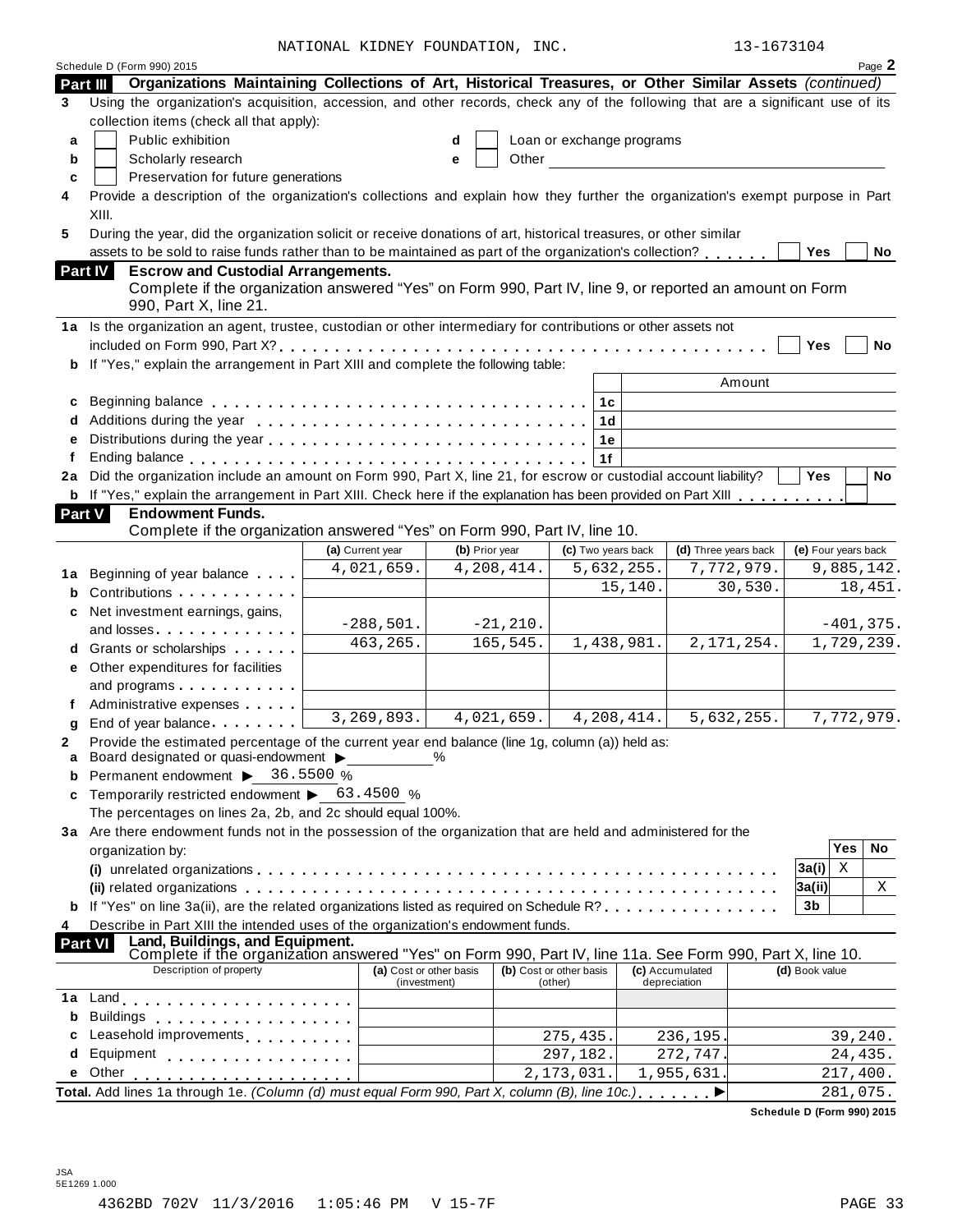|                                               | Schedule D (Form 990) 2015                                                                                                        |                 | Page 3                                                                                                     |
|-----------------------------------------------|-----------------------------------------------------------------------------------------------------------------------------------|-----------------|------------------------------------------------------------------------------------------------------------|
| <b>Part VII</b>                               | <b>Investments - Other Securities.</b>                                                                                            |                 | Complete if the organization answered "Yes" on Form 990, Part IV, line 11b. See Form 990, Part X, line 12. |
|                                               | (a) Description of security or category<br>(including name of security)                                                           | (b) Book value  | (c) Method of valuation:<br>Cost or end-of-year market value                                               |
|                                               | (1) Financial derivatives                                                                                                         |                 |                                                                                                            |
|                                               | (2) Closely-held equity interests                                                                                                 |                 |                                                                                                            |
|                                               |                                                                                                                                   |                 |                                                                                                            |
| (A)                                           |                                                                                                                                   |                 |                                                                                                            |
| (B)                                           |                                                                                                                                   |                 |                                                                                                            |
| $\underline{(C)}$                             |                                                                                                                                   |                 |                                                                                                            |
| (D)                                           |                                                                                                                                   |                 |                                                                                                            |
| (E)                                           |                                                                                                                                   |                 |                                                                                                            |
| (F)                                           |                                                                                                                                   |                 |                                                                                                            |
| $\underline{(G)}$                             |                                                                                                                                   |                 |                                                                                                            |
| (H)                                           |                                                                                                                                   |                 |                                                                                                            |
| <b>Part VIII</b>                              | Total. (Column (b) must equal Form 990, Part X, col. (B) line 12.) $\blacktriangleright$<br><b>Investments - Program Related.</b> |                 |                                                                                                            |
|                                               |                                                                                                                                   |                 | Complete if the organization answered "Yes" on Form 990, Part IV, line 11c. See Form 990, Part X, line 13. |
|                                               | (a) Description of investment                                                                                                     | (b) Book value  | (c) Method of valuation:<br>Cost or end-of-year market value                                               |
| (1)                                           |                                                                                                                                   |                 |                                                                                                            |
| (2)                                           |                                                                                                                                   |                 |                                                                                                            |
| (3)                                           |                                                                                                                                   |                 |                                                                                                            |
| (4)                                           |                                                                                                                                   |                 |                                                                                                            |
| (5)                                           |                                                                                                                                   |                 |                                                                                                            |
| (6)                                           |                                                                                                                                   |                 |                                                                                                            |
| (7)                                           |                                                                                                                                   |                 |                                                                                                            |
| (8)                                           |                                                                                                                                   |                 |                                                                                                            |
| (9)                                           |                                                                                                                                   |                 |                                                                                                            |
|                                               | Total. (Column (b) must equal Form 990, Part X, col. (B) line 13.) $\blacktriangleright$                                          |                 |                                                                                                            |
| <b>Part IX</b>                                | Other Assets.                                                                                                                     |                 |                                                                                                            |
|                                               |                                                                                                                                   |                 | Complete if the organization answered "Yes" on Form 990, Part IV, line 11d. See Form 990, Part X, line 15. |
|                                               |                                                                                                                                   | (a) Description | (b) Book value                                                                                             |
| (1)                                           |                                                                                                                                   |                 |                                                                                                            |
| (2)                                           |                                                                                                                                   |                 |                                                                                                            |
| (3)<br>(4)                                    |                                                                                                                                   |                 |                                                                                                            |
| (5)                                           |                                                                                                                                   |                 |                                                                                                            |
| (6)                                           |                                                                                                                                   |                 |                                                                                                            |
| (7)                                           |                                                                                                                                   |                 |                                                                                                            |
| (8)                                           |                                                                                                                                   |                 |                                                                                                            |
| (9)                                           |                                                                                                                                   |                 |                                                                                                            |
|                                               |                                                                                                                                   |                 | ▶                                                                                                          |
| Part X                                        | <b>Other Liabilities.</b>                                                                                                         |                 | Complete if the organization answered "Yes" on Form 990, Part IV, line 11e or 11f. See Form 990, Part X,   |
| 1.                                            | line 25.                                                                                                                          |                 |                                                                                                            |
|                                               | (a) Description of liability<br>(1) Federal income taxes                                                                          | (b) Book value  |                                                                                                            |
|                                               | (2) DEFERRED RENT                                                                                                                 | 501,530         |                                                                                                            |
|                                               |                                                                                                                                   |                 |                                                                                                            |
|                                               |                                                                                                                                   |                 |                                                                                                            |
|                                               |                                                                                                                                   |                 |                                                                                                            |
|                                               |                                                                                                                                   |                 |                                                                                                            |
|                                               |                                                                                                                                   |                 |                                                                                                            |
|                                               |                                                                                                                                   |                 |                                                                                                            |
|                                               |                                                                                                                                   |                 |                                                                                                            |
| (3)<br>(4)<br>(5)<br>(6)<br>(7)<br>(8)<br>(9) |                                                                                                                                   |                 |                                                                                                            |

organization's liability for uncertain tax positions under FIN 48 (ASC 740). Check here if the text of the footnote has been provided in Part XIII  $\; \mid \; \chi$ JSA<br>5E1270 1.000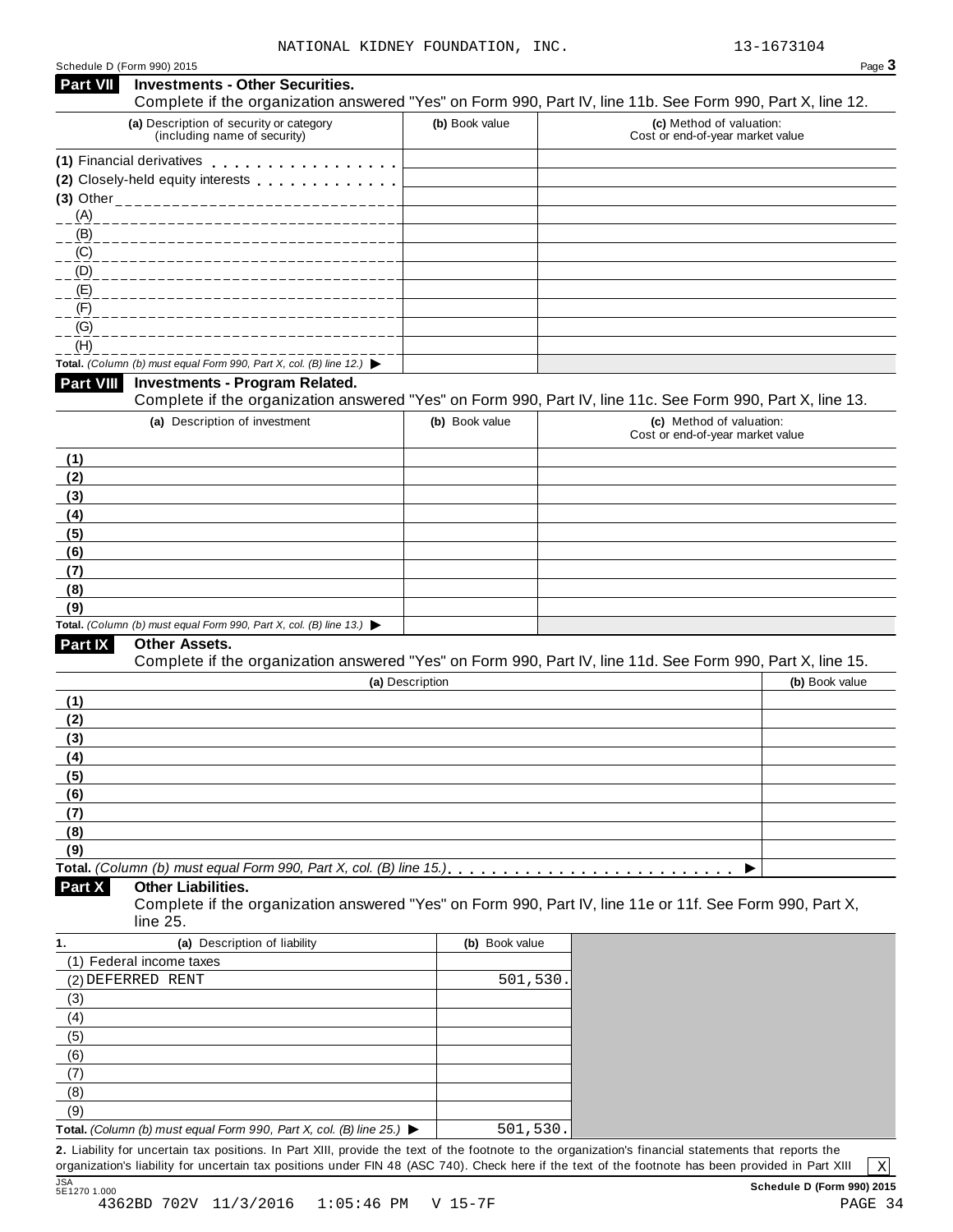|  |  | NATIONAL KIDNEY FOUNDATION, | INC |
|--|--|-----------------------------|-----|
|--|--|-----------------------------|-----|

|                | Schedule D (Form 990) 2015                                                                                                                                                       |              | Page 4        |
|----------------|----------------------------------------------------------------------------------------------------------------------------------------------------------------------------------|--------------|---------------|
| <b>Part XI</b> | Reconciliation of Revenue per Audited Financial Statements With Revenue per Return.<br>Complete if the organization answered "Yes" on Form 990, Part IV, line 12a.               |              |               |
| 1              | Total revenue, gains, and other support per audited financial statements                                                                                                         | $\mathbf{1}$ | 33, 537, 251. |
| $\mathbf{2}$   | Amounts included on line 1 but not on Form 990, Part VIII, line 12:                                                                                                              |              |               |
| a              | $-65,971.$<br>2a<br>Net unrealized gains (losses) on investments                                                                                                                 |              |               |
| b              | 10,038.<br>2 <sub>b</sub>                                                                                                                                                        |              |               |
| c              | 2c<br>Recoveries of prior year grants                                                                                                                                            |              |               |
| d              | 42,059.                                                                                                                                                                          |              |               |
| e              |                                                                                                                                                                                  | 2e           | $-13,874.$    |
|                |                                                                                                                                                                                  | 3            | 33, 551, 125. |
|                | Amounts included on Form 990, Part VIII, line 12, but not on line 1:                                                                                                             |              |               |
| a              | 4а<br>Investment expenses not included on Form 990, Part VIII, line 7b                                                                                                           |              |               |
| b              |                                                                                                                                                                                  |              |               |
| C              |                                                                                                                                                                                  | 4c           |               |
|                | Total revenue. Add lines 3 and 4c. (This must equal Form 990, Part I, line 12.)                                                                                                  | 5            | 33, 551, 125. |
|                | Reconciliation of Expenses per Audited Financial Statements With Expenses per Return.<br>Part XII<br>Complete if the organization answered "Yes" on Form 990, Part IV, line 12a. |              |               |
|                |                                                                                                                                                                                  | $\mathbf{1}$ | 34, 496, 173. |
|                | Amounts included on line 1 but not on Form 990, Part IX, line 25:                                                                                                                |              |               |
| a              | 10,038.<br>2a                                                                                                                                                                    |              |               |
| b              | 2 <sub>b</sub>                                                                                                                                                                   |              |               |
| c              | 2c                                                                                                                                                                               |              |               |
| d              | 42,059.                                                                                                                                                                          |              |               |
| е              |                                                                                                                                                                                  | 2e           | 52,097.       |
|                |                                                                                                                                                                                  | 3            | 34, 444, 076. |
|                | Amounts included on Form 990, Part IX, line 25, but not on line 1:                                                                                                               |              |               |
| a              | 4a<br>Investment expenses not included on Form 990, Part VIII, line 7b                                                                                                           |              |               |
| b              |                                                                                                                                                                                  |              |               |
|                |                                                                                                                                                                                  | 4с           |               |
|                |                                                                                                                                                                                  |              |               |
| c              | Total expenses. Add lines 3 and 4c. (This must equal Form 990, Part I, line 18.)                                                                                                 | 5            | 34, 444, 076. |

SEE PAGE 5

5E1271 1.000

JSA **Schedule D (Form 990) 2015**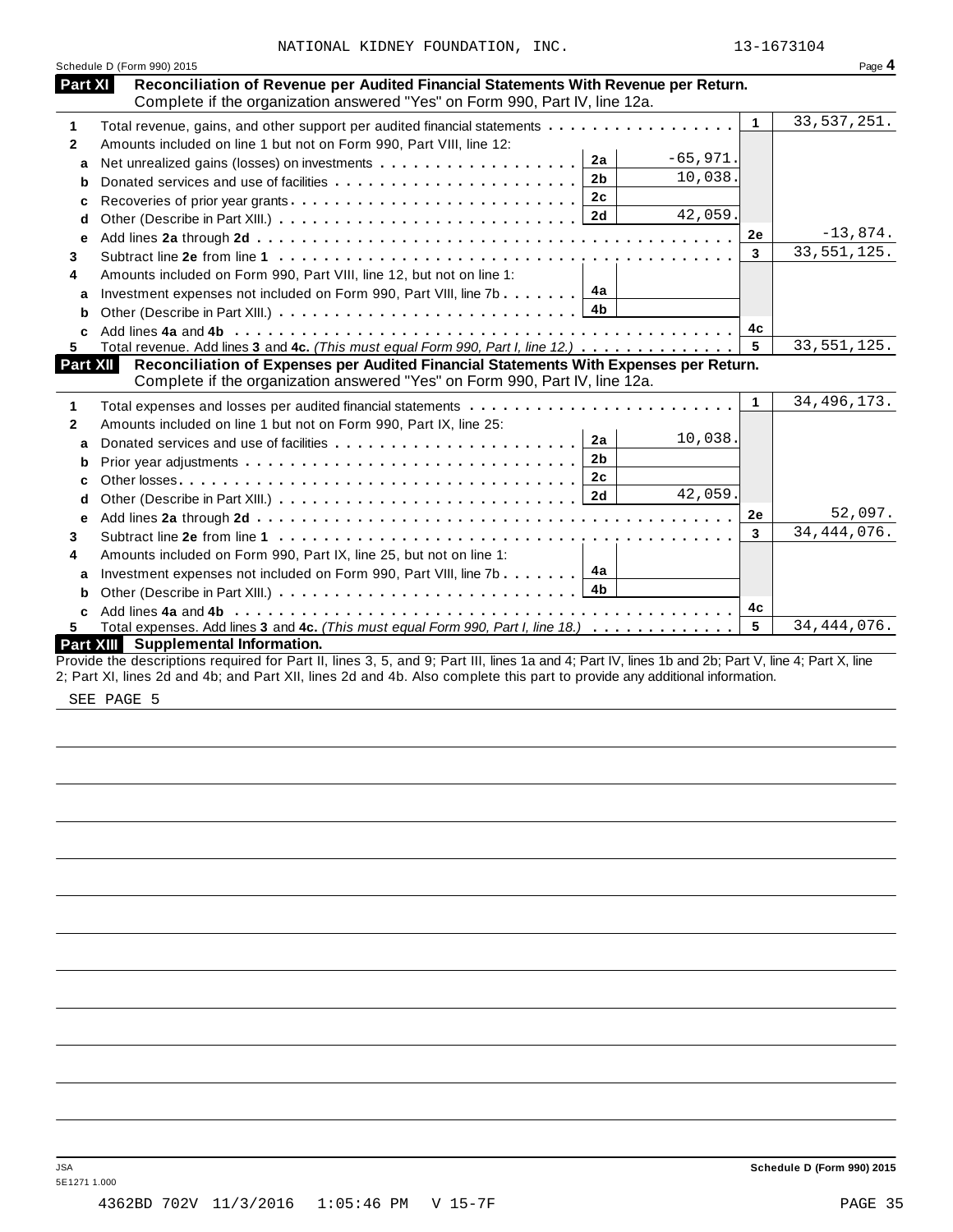PART V, LINE 4:

THE ORGANIZATION'S PERMANENTLY RESTRICTED ENDOWMENT CONSISTS OF PERMANENTLY RESTRICTED NET ASSETS HELD PRIMARILY FOR RESEARCH AND PATIENT SUPPORT. THE REMAINING PORTION OF THE DONOR-RESTRICTED ENDOWMENT FUND THAT IS NOT CLASSIFIED IN PERMANENTLY RESTRICTED NET ASSETS IS CLASSIFIED AS TEMPORARILY RESTRICTED NET ASSETS UNTIL THOSE AMOUNTS ARE EXPENDED AND RELEASED FROM RESTRICTIONS.

#### PART X, LINE 2:

NATIONAL KIDNEY FOUNDATION, INC. HAS NOT TAKEN AN UNCERTAIN TAX POSITION THAT WOULD REQUIRE PROVISION OF A LIABILITY UNDER ASC 740, "INCOME TAXES". UNDER ASC 740, AN ORGANIZATION MUST RECOGNIZE THE TAX BENEFIT ASSOCIATED WITH TAX POSITIONS TAKEN FOR TAX RETURN PURPOSES WHEN IT IS MORE LIKELY THAN NOT THAT THE POSITION WILL NOT BE SUSTAINED. THE ORGANIZATION DOES NOT BELIEVE THERE ARE ANY MATERIAL UNCERTAIN TAX POSITIONS AND, ACCORDINGLY, HAS NOT RECOGNIZED ANY LIABILITY FOR UNRECOGNIZED TAX BENEFITS. THE ORGANIZATION HAS FILED IRS FORM 990, AS REQUIRED, AND ALL OTHER APPLICABLE RETURNS IN JURISDICTIONS WHEN IT IS REQUIRED. FOR THE YEAR ENDED MARCH 31, 2016, THERE WERE NO INTEREST OR PENALTIES RECORDED OR INCLUDED IN THE FINANCIAL STATEMENTS. THE ORGANIZATION IS NO LONGER SUBJECT TO INCOME TAX EXAMINATION BY U.S. FEDERAL, STATE AND LOCAL TAX AUTHORITIES FOR YEARS BEFORE 2013, WHICH IS THE STANDARD STATUTE OF LIMITATION LOOK-BACK PERIOD.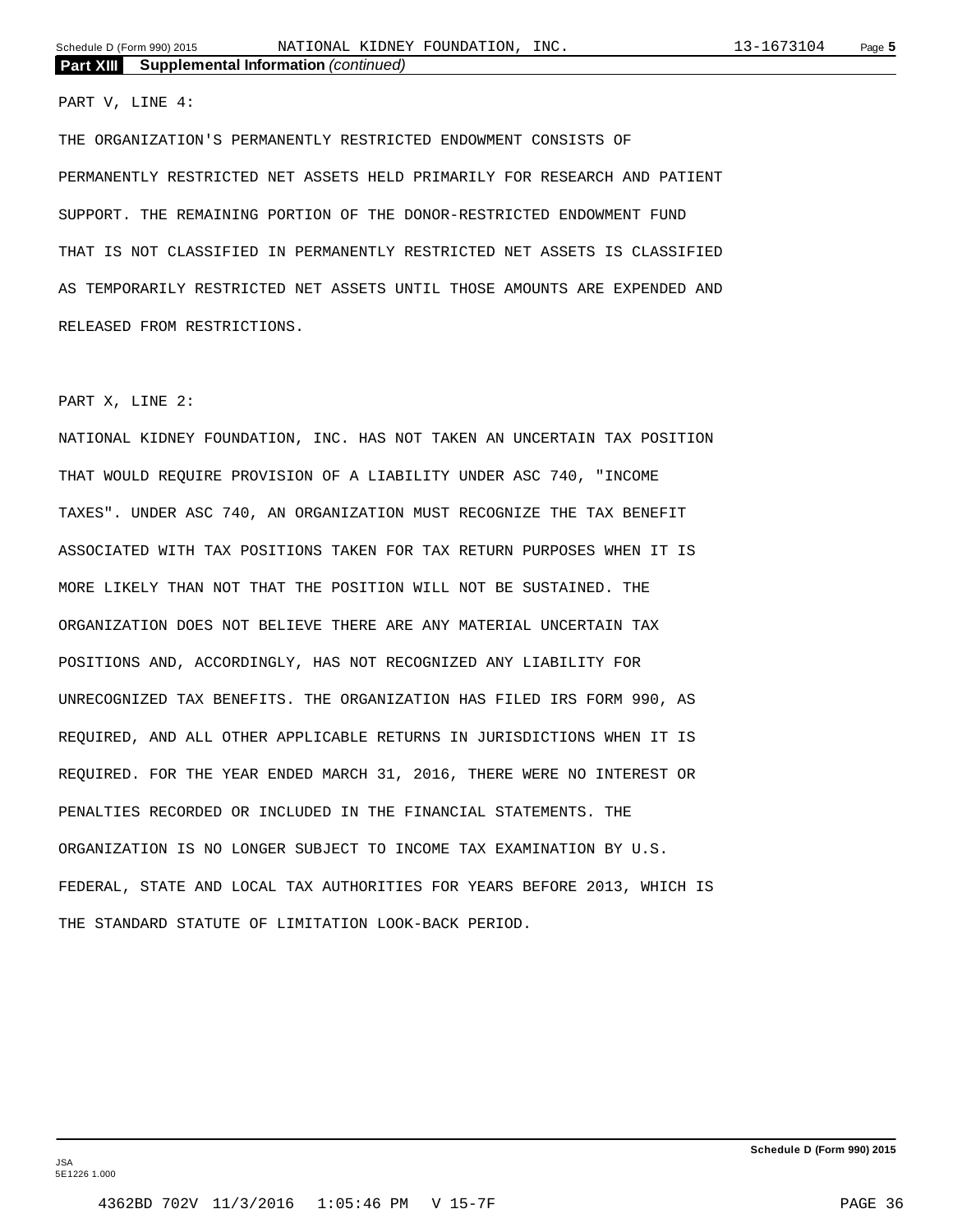PART XI, LINE 2D:

COST OF GOODS SOLD

PART XII, LINE 2D:

COST OF GOODS SOLD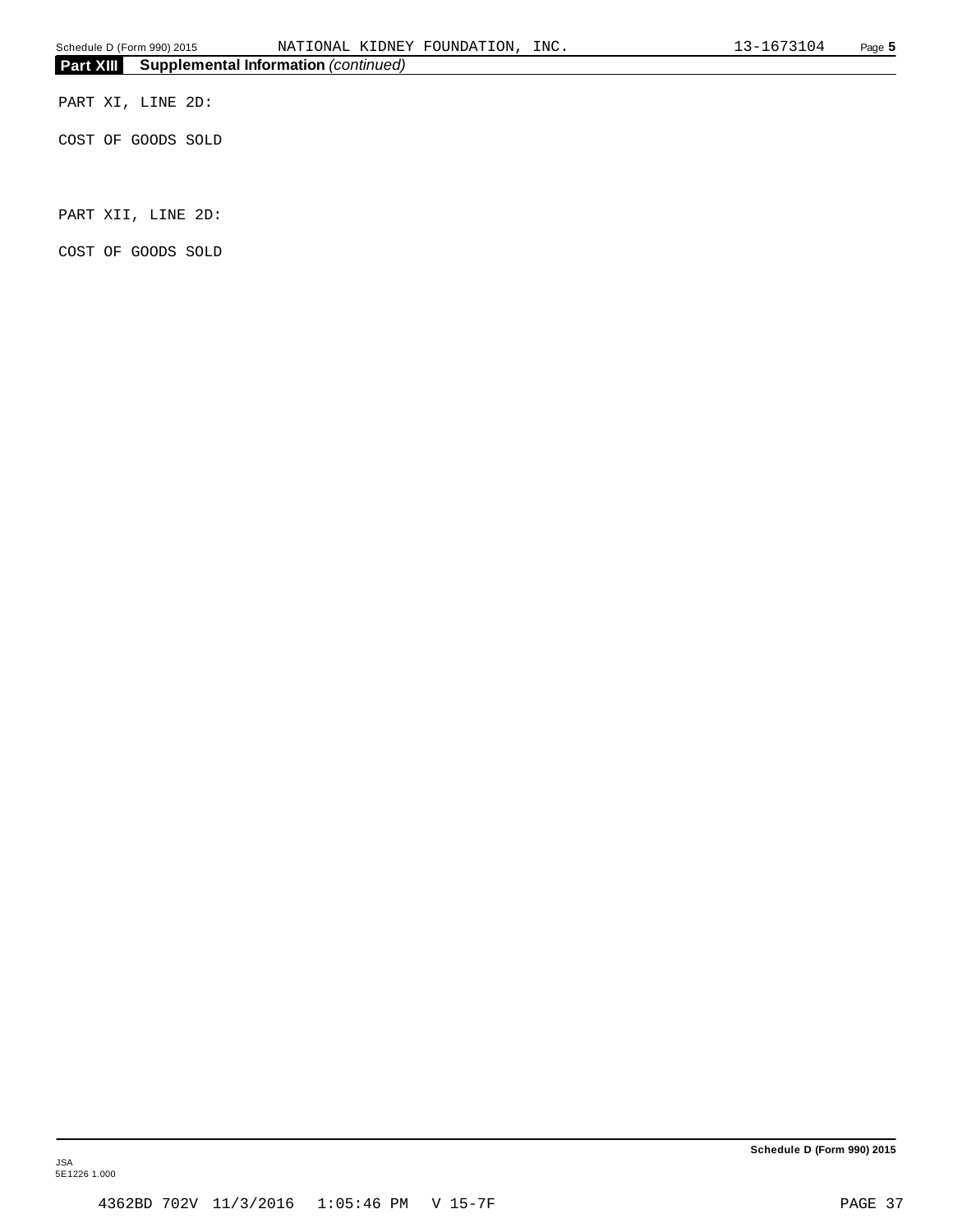|                                                                                                                                        |                                                                                                                                                                      | <b>Supplemental Information Regarding Fundraising or Gaming Activities</b> |            |                                                    |                                       |                                       | OMB No. 1545-0047                       |
|----------------------------------------------------------------------------------------------------------------------------------------|----------------------------------------------------------------------------------------------------------------------------------------------------------------------|----------------------------------------------------------------------------|------------|----------------------------------------------------|---------------------------------------|---------------------------------------|-----------------------------------------|
| <b>SCHEDULE G</b><br>(Form 990 or 990-EZ)                                                                                              | Complete if the organization answered "Yes" on Form 990, Part IV, lines 17, 18, or 19, or if the<br>organization entered more than \$15,000 on Form 990-EZ, line 6a. |                                                                            |            |                                                    |                                       |                                       |                                         |
| Attach to Form 990 or Form 990-EZ.                                                                                                     |                                                                                                                                                                      |                                                                            |            |                                                    |                                       |                                       | 15<br>Open to Public                    |
| Department of the Treasury<br><b>Internal Revenue Service</b>                                                                          | Information about Schedule G (Form 990 or 990-EZ) and its instructions is at www.irs.gov/form990.                                                                    | Inspection                                                                 |            |                                                    |                                       |                                       |                                         |
| Name of the organization                                                                                                               |                                                                                                                                                                      |                                                                            |            |                                                    |                                       | <b>Employer identification number</b> |                                         |
| NATIONAL KIDNEY FOUNDATION, INC.                                                                                                       |                                                                                                                                                                      |                                                                            |            |                                                    |                                       | 13-1673104                            |                                         |
| Part I                                                                                                                                 | Fundraising Activities. Complete if the organization answered "Yes" on Form 990, Part IV, line 17.                                                                   |                                                                            |            |                                                    |                                       |                                       |                                         |
|                                                                                                                                        | Form 990-EZ filers are not required to complete this part.                                                                                                           |                                                                            |            |                                                    |                                       |                                       |                                         |
| 1                                                                                                                                      | Indicate whether the organization raised funds through any of the following activities. Check all that apply.                                                        |                                                                            |            |                                                    |                                       |                                       |                                         |
| X<br>Mail solicitations<br>a                                                                                                           |                                                                                                                                                                      | e                                                                          | X          |                                                    | Solicitation of non-government grants |                                       |                                         |
| X<br>b                                                                                                                                 | Internet and email solicitations                                                                                                                                     | f                                                                          |            |                                                    | Solicitation of government grants     |                                       |                                         |
| Χ<br><b>Phone solicitations</b><br>c                                                                                                   |                                                                                                                                                                      | q                                                                          | X          |                                                    | Special fundraising events            |                                       |                                         |
| Χ<br>In-person solicitations<br>d                                                                                                      |                                                                                                                                                                      |                                                                            |            |                                                    |                                       |                                       |                                         |
| 2a Did the organization have a written or oral agreement with any individual (including officers, directors, trustees                  |                                                                                                                                                                      |                                                                            |            |                                                    |                                       |                                       |                                         |
|                                                                                                                                        | or key employees listed in Form 990, Part VII) or entity in connection with professional fundraising services?                                                       |                                                                            |            |                                                    |                                       |                                       | $ X $ Yes<br><b>No</b>                  |
| b If "Yes," list the ten highest paid individuals or entities (fundraisers) pursuant to agreements under which the fundraiser is to be | compensated at least \$5,000 by the organization.                                                                                                                    |                                                                            |            |                                                    |                                       |                                       |                                         |
|                                                                                                                                        |                                                                                                                                                                      |                                                                            |            |                                                    |                                       |                                       |                                         |
|                                                                                                                                        |                                                                                                                                                                      |                                                                            |            |                                                    |                                       | (v) Amount paid to                    |                                         |
| (i) Name and address of individual                                                                                                     |                                                                                                                                                                      | (ii) Activity                                                              |            | (iii) Did fundraiser have<br>custody or control of | (iv) Gross receipts                   | (or retained by)                      | (vi) Amount paid to<br>(or retained by) |
| or entity (fundraiser)                                                                                                                 |                                                                                                                                                                      |                                                                            |            | contributions?                                     | from activity                         | fundraiser listed in<br>col. (i)      | organization                            |
|                                                                                                                                        |                                                                                                                                                                      |                                                                            | <b>Yes</b> | No                                                 |                                       |                                       |                                         |
| 1                                                                                                                                      |                                                                                                                                                                      |                                                                            |            |                                                    |                                       |                                       |                                         |
| ATTACHMENT 1                                                                                                                           |                                                                                                                                                                      |                                                                            |            |                                                    |                                       |                                       |                                         |
| $\mathbf{2}$                                                                                                                           |                                                                                                                                                                      |                                                                            |            |                                                    |                                       |                                       |                                         |
|                                                                                                                                        |                                                                                                                                                                      |                                                                            |            |                                                    |                                       |                                       |                                         |
| 3                                                                                                                                      |                                                                                                                                                                      |                                                                            |            |                                                    |                                       |                                       |                                         |
|                                                                                                                                        |                                                                                                                                                                      |                                                                            |            |                                                    |                                       |                                       |                                         |
| 4                                                                                                                                      |                                                                                                                                                                      |                                                                            |            |                                                    |                                       |                                       |                                         |
|                                                                                                                                        |                                                                                                                                                                      |                                                                            |            |                                                    |                                       |                                       |                                         |
| 5                                                                                                                                      |                                                                                                                                                                      |                                                                            |            |                                                    |                                       |                                       |                                         |
| 6                                                                                                                                      |                                                                                                                                                                      |                                                                            |            |                                                    |                                       |                                       |                                         |
|                                                                                                                                        |                                                                                                                                                                      |                                                                            |            |                                                    |                                       |                                       |                                         |
| $\overline{7}$                                                                                                                         |                                                                                                                                                                      |                                                                            |            |                                                    |                                       |                                       |                                         |
|                                                                                                                                        |                                                                                                                                                                      |                                                                            |            |                                                    |                                       |                                       |                                         |
| я                                                                                                                                      |                                                                                                                                                                      |                                                                            |            |                                                    |                                       |                                       |                                         |
|                                                                                                                                        |                                                                                                                                                                      |                                                                            |            |                                                    |                                       |                                       |                                         |
| 9                                                                                                                                      |                                                                                                                                                                      |                                                                            |            |                                                    |                                       |                                       |                                         |
|                                                                                                                                        |                                                                                                                                                                      |                                                                            |            |                                                    |                                       |                                       |                                         |
| 10                                                                                                                                     |                                                                                                                                                                      |                                                                            |            |                                                    |                                       |                                       |                                         |
|                                                                                                                                        |                                                                                                                                                                      |                                                                            |            |                                                    |                                       |                                       |                                         |
|                                                                                                                                        |                                                                                                                                                                      |                                                                            |            |                                                    |                                       |                                       |                                         |
| Total                                                                                                                                  |                                                                                                                                                                      |                                                                            |            |                                                    | 3,535,849.                            | 917,904.                              | 2,617,945.                              |
| 3                                                                                                                                      | List all states in which the organization is registered or licensed to solicit contributions or has been notified it is exempt from                                  |                                                                            |            |                                                    |                                       |                                       |                                         |
| registration or licensing.                                                                                                             |                                                                                                                                                                      |                                                                            |            |                                                    |                                       |                                       |                                         |
| AL, AK, AZ, AR, CA, CO, CT, DE, DC, FL, GA, HI, ID, IL, IN,                                                                            |                                                                                                                                                                      |                                                                            |            |                                                    |                                       |                                       |                                         |
| IA, KS, KY, LA, ME, MD, MA, MI, MN, MS, MO, MT, NE, NV, NH, NJ, NM, NY, NC, ND, OH,                                                    |                                                                                                                                                                      |                                                                            |            |                                                    |                                       |                                       |                                         |

OK,OR,PA,RI,SC,SD,TN,TX,UT,VT,VA,WA,WV,WI,WY,

 $\cdot$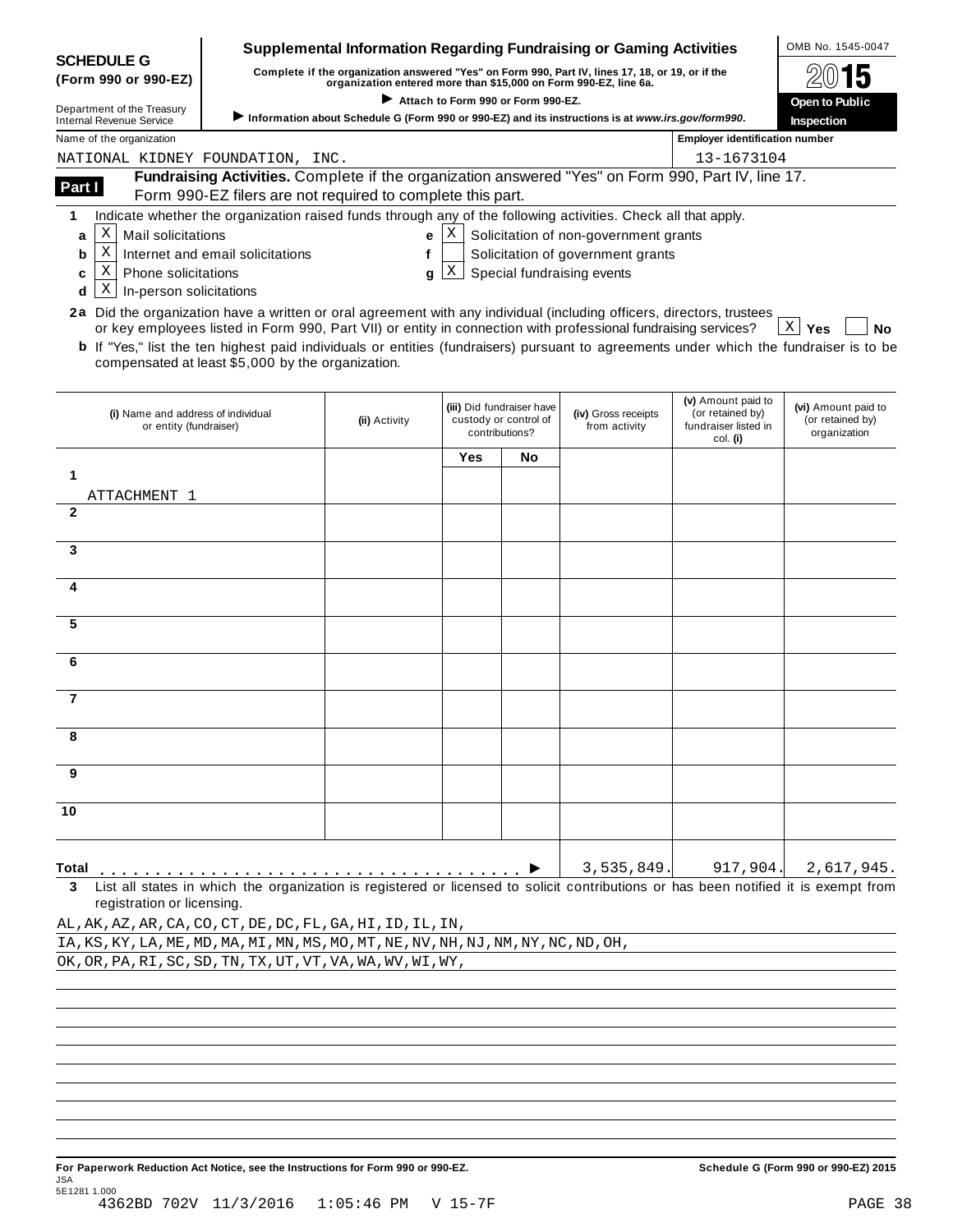Schedule <sup>G</sup> (Form <sup>990</sup> or 990-EZ) <sup>2015</sup> Page **2**

Fundraising Events. Complete if the organization answered "Yes" on Form 990, Part IV, line 18, or reported more than \$15,000 of fundraising event contributions and gross income on Form 990-EZ, lines 1 and 6b. List events with gross receipts greater than \$5,000. **Part II**

|                 |          |                                                                                                                                                                                              | (a) Event $#1$<br>NYC KIDNEY WALK                               | (b) Event $#2$<br>NYC GALA                       | (c) Other events<br>126.          | (d) Total events<br>(add col. (a) through<br>col. (c) |
|-----------------|----------|----------------------------------------------------------------------------------------------------------------------------------------------------------------------------------------------|-----------------------------------------------------------------|--------------------------------------------------|-----------------------------------|-------------------------------------------------------|
|                 |          |                                                                                                                                                                                              | (event type)                                                    | (event type)                                     | (total number)                    |                                                       |
| Revenue         |          |                                                                                                                                                                                              | 700, 544.<br>$\mathbb{R}^n$ . The set of $\mathbb{R}^n$         | 650,343.                                         | 11,589,376.                       | 12,940,263.                                           |
|                 |          | 2 Less: Contributions [1999]<br>3 Gross income (line 1 minus                                                                                                                                 | 700, 544.                                                       | 602,843.                                         | 10, 264, 714.                     | 11,568,101.                                           |
|                 |          |                                                                                                                                                                                              | <u> 1989 - Johann Barn, mars an t-Amerikaansk kommunister (</u> | 47,500.                                          | 1,324,662.                        | 1,372,162.                                            |
|                 |          | 4 Cash prizes                                                                                                                                                                                | the control of the control of the control of the                |                                                  | 132, 354.                         | 132,354.                                              |
|                 |          | 5 Noncash prizes                                                                                                                                                                             |                                                                 |                                                  |                                   |                                                       |
|                 |          |                                                                                                                                                                                              |                                                                 | 23, 141.                                         | 112, 241.                         | 135,382.                                              |
| Direct Expenses |          |                                                                                                                                                                                              |                                                                 | 24,359.                                          | 748, 409.                         | 772,768.                                              |
|                 |          |                                                                                                                                                                                              |                                                                 |                                                  |                                   |                                                       |
|                 |          | 9 Other direct expenses <u>  _ _ _ _ _ _ _ _ _ _ _ _ _ _ _ _ _</u>                                                                                                                           |                                                                 |                                                  | 331,658.                          | 331,658.                                              |
|                 |          |                                                                                                                                                                                              |                                                                 |                                                  |                                   | 1,372,162.                                            |
|                 | Part III | Gaming. Complete if the organization answered "Yes" on Form 990, Part IV, line 19, or reported more<br>than \$15,000 on Form 990-EZ, line 6a.                                                |                                                                 |                                                  |                                   |                                                       |
| Revenue         |          |                                                                                                                                                                                              | (a) Bingo                                                       | (b) Pull tabs/instant<br>bingo/progressive bingo | (c) Other gaming                  | (d) Total gaming (add<br>col. (a) through col. $(c)$  |
|                 |          | 1 Gross revenue                                                                                                                                                                              |                                                                 |                                                  |                                   |                                                       |
|                 |          |                                                                                                                                                                                              |                                                                 |                                                  |                                   |                                                       |
|                 |          | 3 Noncash prizes <u>  _ _ _ _ _ _ _ _ _</u> _ _ _ _                                                                                                                                          |                                                                 |                                                  |                                   |                                                       |
| Direct Expenses |          |                                                                                                                                                                                              |                                                                 |                                                  |                                   |                                                       |
|                 |          | 5 Other direct expenses                                                                                                                                                                      |                                                                 |                                                  |                                   |                                                       |
|                 |          | 6 Volunteer labor en avec la province                                                                                                                                                        | %<br>Yes<br>No                                                  | $\%$<br>Yes<br>No                                | $\frac{0}{0}$<br>Yes<br><b>No</b> |                                                       |
|                 |          | 7 Direct expense summary. Add lines 2 through 5 in column (d)                                                                                                                                |                                                                 | .                                                |                                   |                                                       |
|                 |          | 8 Net gaming income summary. Subtract line 7 from line 1, column (d)                                                                                                                         |                                                                 |                                                  |                                   |                                                       |
| 9<br>a          |          | Enter the state(s) in which the organization conducts gaming activities:<br>Is the organization licensed to conduct gaming activities in each of these states?<br><b>b</b> If "No," explain: |                                                                 |                                                  |                                   | Yes<br>No                                             |
|                 |          | 10a Were any of the organization's gaming licenses revoked, suspended or terminated during the tax year?<br><b>b</b> If "Yes," explain:                                                      |                                                                 |                                                  |                                   | <b>Yes</b><br>No                                      |

**Schedule G (Form 990 or 990-EZ) 2015**

JSA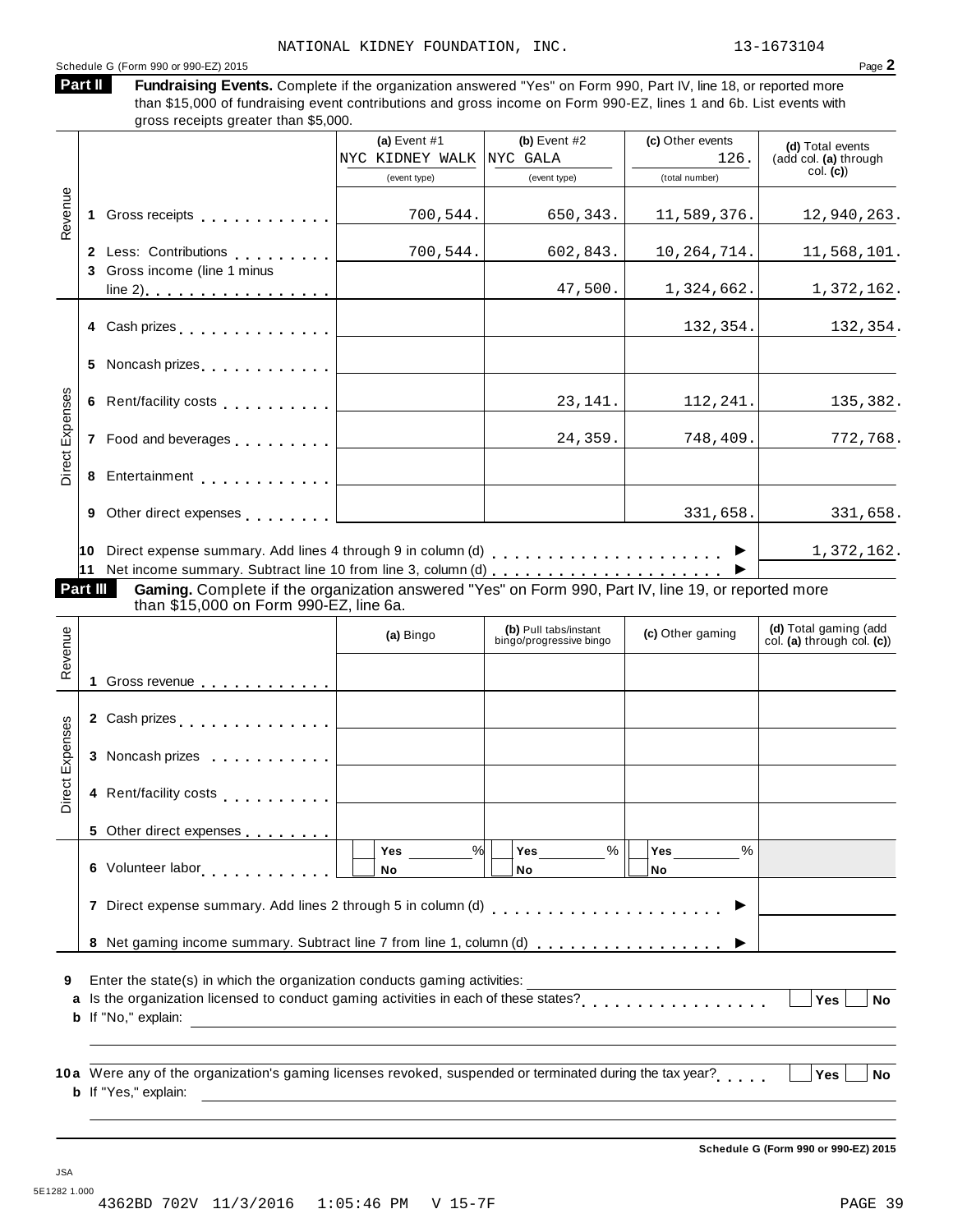| NATIONAL KIDNEY FOUNDATION, |  |  |  | INC. |
|-----------------------------|--|--|--|------|
|-----------------------------|--|--|--|------|

|                | NATIONAL KIDNEY FOUNDATION, INC.                                                                                                                                                                                               | 13-1673104                                                                                                                                        |            |        |
|----------------|--------------------------------------------------------------------------------------------------------------------------------------------------------------------------------------------------------------------------------|---------------------------------------------------------------------------------------------------------------------------------------------------|------------|--------|
|                | Schedule G (Form 990 or 990-EZ) 2015                                                                                                                                                                                           |                                                                                                                                                   |            | Page 3 |
| 11             |                                                                                                                                                                                                                                |                                                                                                                                                   | <b>Yes</b> | No     |
| 12             | Is the organization a grantor, beneficiary or trustee of a trust or a member of a partnership or other entity                                                                                                                  |                                                                                                                                                   |            |        |
|                |                                                                                                                                                                                                                                |                                                                                                                                                   | Yes        | No     |
| 13             | Indicate the percentage of gaming activity conducted in:                                                                                                                                                                       |                                                                                                                                                   |            |        |
| a              |                                                                                                                                                                                                                                |                                                                                                                                                   |            | $\%$   |
| b              | An outside facility enterpreteration of the control of the control of the control of the control of the control of the control of the control of the control of the control of the control of the control of the control of th |                                                                                                                                                   |            | $\%$   |
| 14             | Enter the name and address of the person who prepares the organization's gaming/special events books and                                                                                                                       |                                                                                                                                                   |            |        |
|                | records:                                                                                                                                                                                                                       |                                                                                                                                                   |            |        |
|                |                                                                                                                                                                                                                                |                                                                                                                                                   |            |        |
|                |                                                                                                                                                                                                                                |                                                                                                                                                   |            |        |
|                |                                                                                                                                                                                                                                |                                                                                                                                                   |            |        |
|                | 15a Does the organization have a contract with a third party from whom the organization receives gaming                                                                                                                        |                                                                                                                                                   |            |        |
|                |                                                                                                                                                                                                                                |                                                                                                                                                   | $Yes \mid$ | No     |
|                | <b>b</b> If "Yes," enter the amount of gaming revenue received by the organization $\triangleright$ \$______________ and the                                                                                                   |                                                                                                                                                   |            |        |
|                | amount of gaming revenue retained by the third party $\triangleright$ \$ _______________.                                                                                                                                      |                                                                                                                                                   |            |        |
| c              | If "Yes," enter name and address of the third party:                                                                                                                                                                           |                                                                                                                                                   |            |        |
|                |                                                                                                                                                                                                                                |                                                                                                                                                   |            |        |
|                |                                                                                                                                                                                                                                |                                                                                                                                                   |            |        |
|                |                                                                                                                                                                                                                                |                                                                                                                                                   |            |        |
| 16             | Gaming manager information:                                                                                                                                                                                                    |                                                                                                                                                   |            |        |
|                |                                                                                                                                                                                                                                |                                                                                                                                                   |            |        |
|                | Name $\sum_{-1}^{1}$                                                                                                                                                                                                           |                                                                                                                                                   |            |        |
|                |                                                                                                                                                                                                                                |                                                                                                                                                   |            |        |
|                | Gaming manager compensation $\triangleright$ \$ _______________                                                                                                                                                                |                                                                                                                                                   |            |        |
|                |                                                                                                                                                                                                                                |                                                                                                                                                   |            |        |
|                |                                                                                                                                                                                                                                |                                                                                                                                                   |            |        |
|                | Director/officer<br>Employee<br>Independent contractor                                                                                                                                                                         |                                                                                                                                                   |            |        |
|                |                                                                                                                                                                                                                                |                                                                                                                                                   |            |        |
| 17             | Mandatory distributions:                                                                                                                                                                                                       |                                                                                                                                                   |            |        |
| a              | Is the organization required under state law to make charitable distributions from the gaming proceeds to                                                                                                                      |                                                                                                                                                   |            |        |
|                |                                                                                                                                                                                                                                | $\begin{array}{c} \begin{array}{c} \end{array} \end{array}$ $\begin{array}{c} \begin{array}{c} \end{array}$ Yes $\begin{array}{c} \end{array}$ No |            |        |
|                | <b>b</b> Enter the amount of distributions required under state law to be distributed to other exempt organizations                                                                                                            |                                                                                                                                                   |            |        |
|                | or spent in the organization's own exempt activities during the tax year $\triangleright$ \$                                                                                                                                   |                                                                                                                                                   |            |        |
| <b>Part IV</b> | Supplemental Information. Provide the explanation required by Part I, line 2b, columns (iii) and (v), and                                                                                                                      |                                                                                                                                                   |            |        |
|                | Part III, lines 9, 9b, 10b, 15b, 15c, 16, and 17b, as applicable. Also provide any additional information<br>(see instructions).                                                                                               |                                                                                                                                                   |            |        |
|                |                                                                                                                                                                                                                                |                                                                                                                                                   |            |        |

**Schedule G (Form 990 or 990-EZ) 2015**

÷,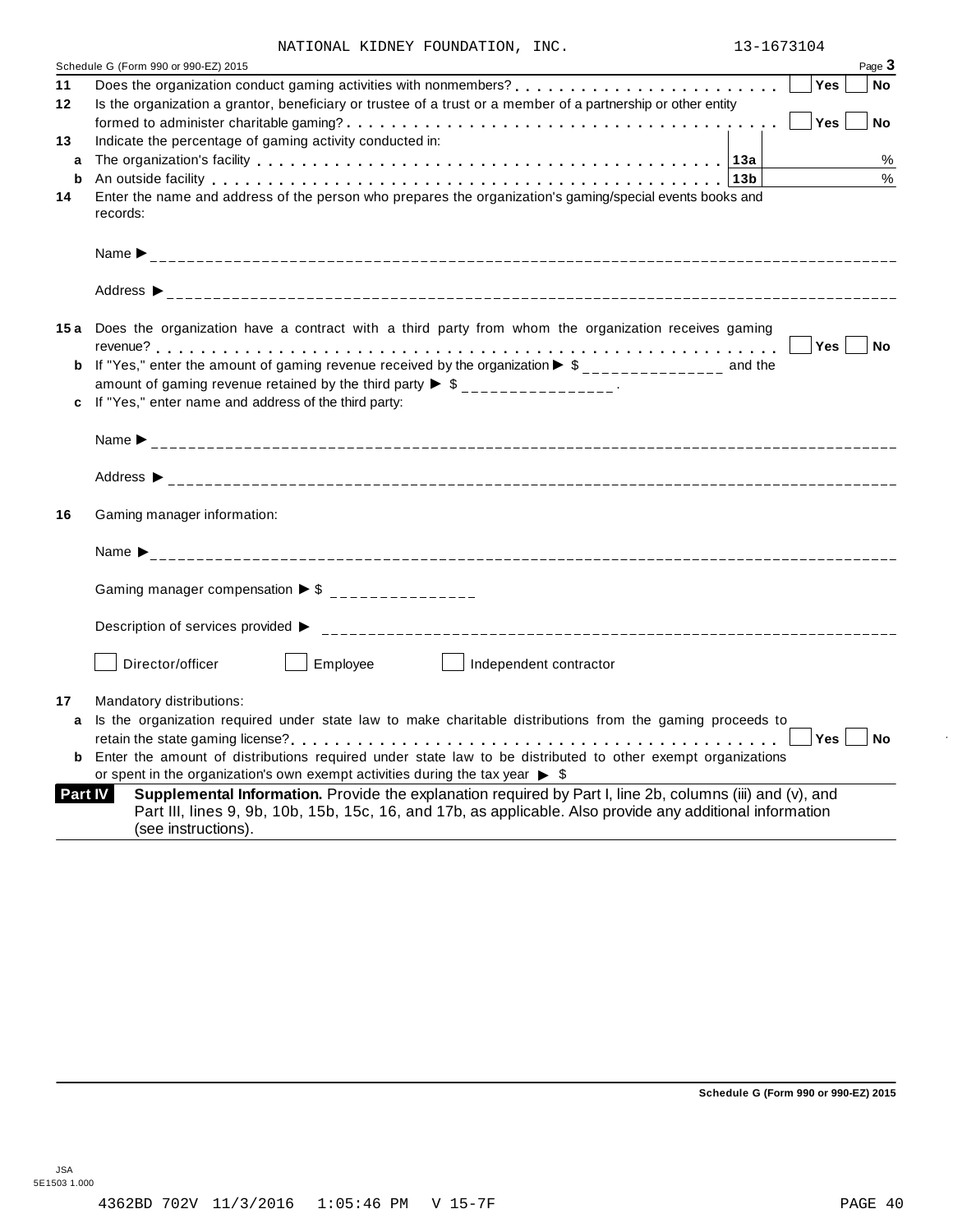ATTACHMENT 1

# 990, SCHEDULE G, PART I - HIGHEST PAID FUNDRAISER

<span id="page-39-0"></span>

| NAME AND ADDRESS OF<br>FUNDRAISER                   | ACTIVITY               | DID FUNDRAISER HAVE<br>CUSTODY OR CONTROL<br>OF CONTRIBUTIONS?<br>NO<br>YES | GROSS RECEIPTS<br>FROM ACTIVITY | AMOUNT PAID TO<br>(OR RETAINED BY<br>FUNDRAISER | AMOUNT PAID TO<br>(OR RETAINED BY<br>ORGANIZATION |
|-----------------------------------------------------|------------------------|-----------------------------------------------------------------------------|---------------------------------|-------------------------------------------------|---------------------------------------------------|
| INSURANCE AUTO AUCTIONS                             | KIDNEY CARS<br>PROGRAM | Χ                                                                           | 2,835,305.                      | 885,927.                                        | 1,949,378.                                        |
| 69 HINCKLEY ROAD, PO BOX 280<br>CLINTON<br>ME 04927 |                        |                                                                             |                                 |                                                 |                                                   |
| KLO EVENTS                                          | NYC KIDNEY<br>WALK     | Χ                                                                           | 700,544.                        | 31,977.                                         | 668,567.                                          |
| 1700 SULLIVAN TRAIL, #159<br>EASTON<br>PA 19040     |                        |                                                                             |                                 |                                                 |                                                   |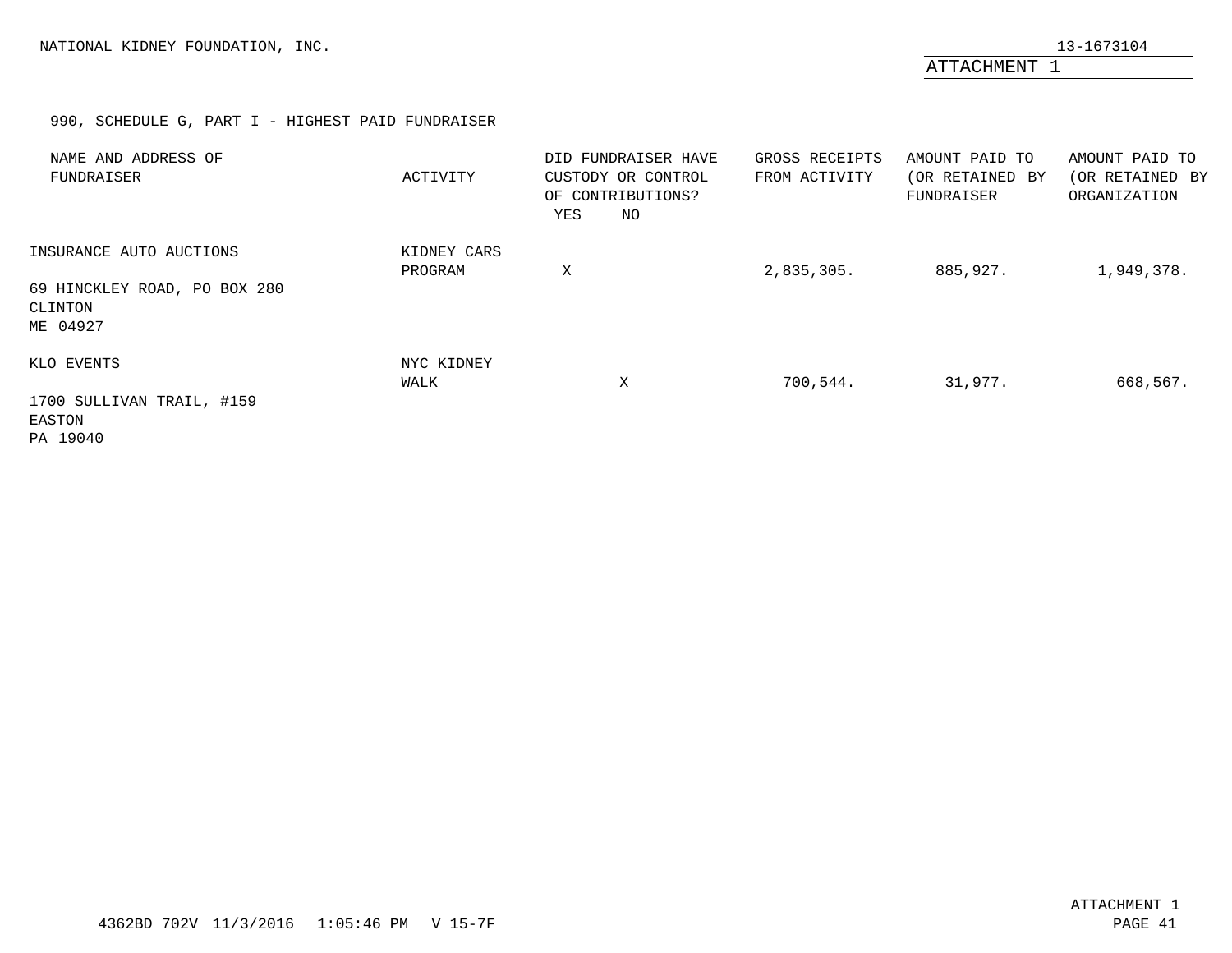| <b>SCHEDULE I</b><br>(Form 990)<br>Department of the Treasury<br>Internal Revenue Service | <b>Grants and Other Assistance to Organizations,</b><br>Governments, and Individuals in the United States<br>Complete if the organization answered "Yes" on Form 990, Part IV, line 21 or 22.<br>$\blacktriangleright$ Attach to Form 990.<br>Information about Schedule I (Form 990) and its instructions is at www.irs.gov/form990. |            | OMB No. 1545-0047<br>2015<br><b>Open to Public</b><br><b>Inspection</b> |
|-------------------------------------------------------------------------------------------|---------------------------------------------------------------------------------------------------------------------------------------------------------------------------------------------------------------------------------------------------------------------------------------------------------------------------------------|------------|-------------------------------------------------------------------------|
| Name of the organization                                                                  |                                                                                                                                                                                                                                                                                                                                       |            | <b>Employer identification number</b>                                   |
| NATIONAL KIDNEY FOUNDATION, INC.                                                          |                                                                                                                                                                                                                                                                                                                                       | 13-1673104 |                                                                         |
| Part I                                                                                    | <b>General Information on Grants and Assistance</b>                                                                                                                                                                                                                                                                                   |            |                                                                         |
|                                                                                           | Does the organization maintain records to substantiate the amount of the grants or assistance, the grantees' eligibility for the grants or assistance, and                                                                                                                                                                            |            |                                                                         |

**2** the selection criteria used to award the grants or assistance? Describe in Part IV the organization's procedures for monitoring the use of grant funds in the United States. nount of the grants or assistance, the grantees' eligibility for the grants or assistance, and  $\boxed{\text{X}}$  Yes  $\boxed{\boxed{\text{N}}}$  No

**Grants and Other Assistance to Domestic Organizations and Domestic Governments.** Complete if the organization answered "Yes" on Form **Part II** Grants and Other Assistance to Domestic Organizations and Domestic Governments. Complete if the organization answere 990, Part IV, line 21, for any recipient that received more than \$5,000. Part II can be duplica

| 1 (a) Name and address of organization<br>or government            | $(b)$ EIN | (c) IRC section<br>if applicable | (d) Amount of cash<br>grant | (e) Amount of non-<br>cash assistance | (f) Method of valuation<br>(book, FMV, appraisal,<br>other) | (g) Description of<br>non-cash assistance | (h) Purpose of grant<br>or assistance |
|--------------------------------------------------------------------|-----------|----------------------------------|-----------------------------|---------------------------------------|-------------------------------------------------------------|-------------------------------------------|---------------------------------------|
| (1)<br>the control of the control of the control of the            |           |                                  |                             |                                       |                                                             |                                           |                                       |
| (2)                                                                |           |                                  |                             |                                       |                                                             |                                           |                                       |
| (3)                                                                |           |                                  |                             |                                       |                                                             |                                           |                                       |
| (4)                                                                |           |                                  |                             |                                       |                                                             |                                           |                                       |
| (5)                                                                |           |                                  |                             |                                       |                                                             |                                           |                                       |
| (6)<br><u> 1980 - Andrea Station, amerikansk politik (d. 1980)</u> |           |                                  |                             |                                       |                                                             |                                           |                                       |
| (7)                                                                |           |                                  |                             |                                       |                                                             |                                           |                                       |
| (8)                                                                |           |                                  |                             |                                       |                                                             |                                           |                                       |
| (9)                                                                |           |                                  |                             |                                       |                                                             |                                           |                                       |
| (10)                                                               |           |                                  |                             |                                       |                                                             |                                           |                                       |
| (11)                                                               |           |                                  |                             |                                       |                                                             |                                           |                                       |
| (12)                                                               |           |                                  |                             |                                       |                                                             |                                           |                                       |
| $\overline{2}$<br>3                                                |           |                                  |                             |                                       |                                                             |                                           |                                       |

**For Paperwork Reduction Act Notice, see the Instructions for Form 990. Schedule I (Form 990) (2015)**

 $\boxed{\mathbf{X}}$  Yes

JSA 5E1288 1.000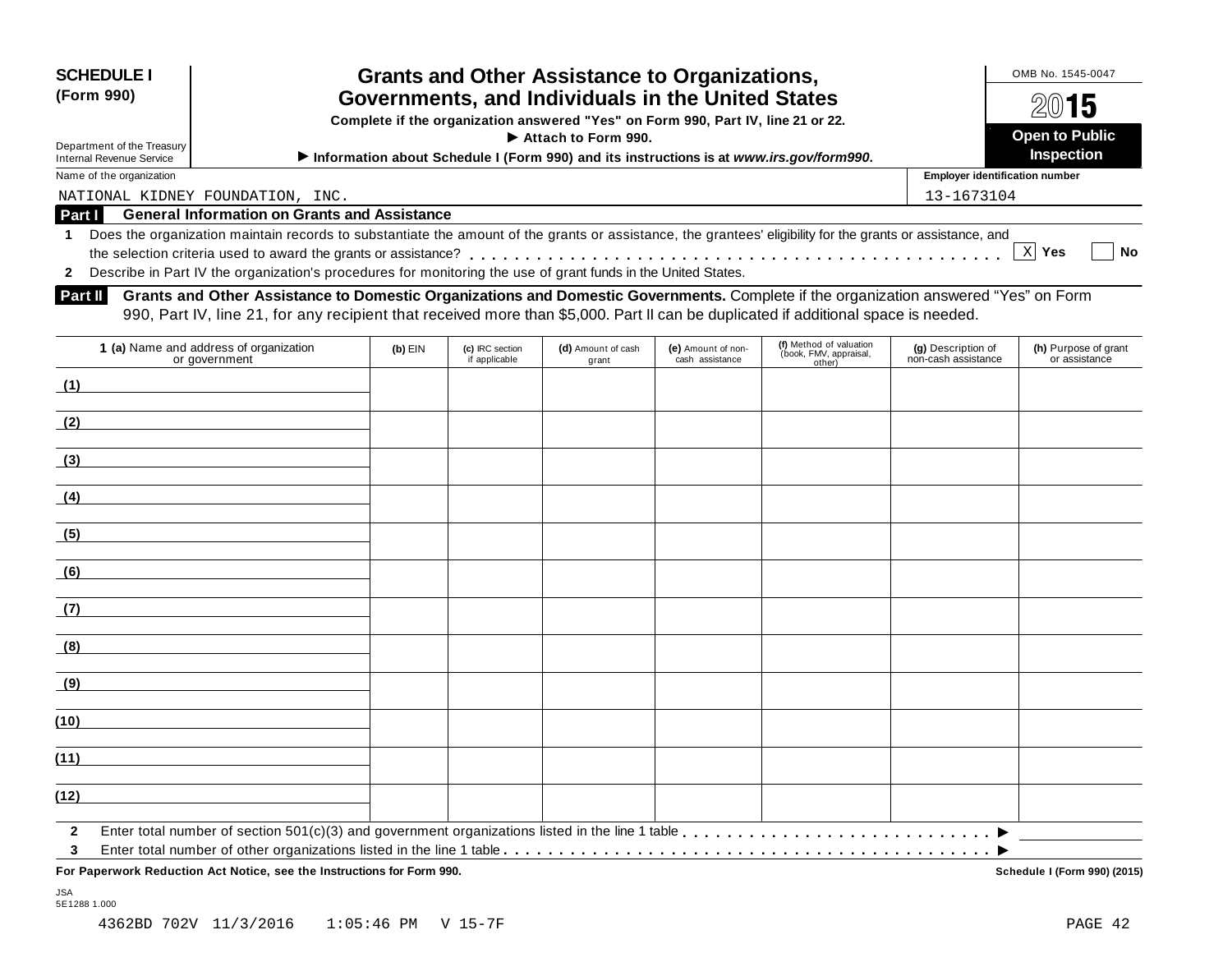| 1,411<br>497,927.<br>17.<br>461,128<br>6.<br>122,186.<br>$\overline{2}$ .<br>1,000<br>Supplemental Information. Complete this part to provide the information required in Part I, line 2, Part III, column (b), and any other additional<br>information.                                                                                                                                                                                                                                                                                                                                                          | (a) Type of grant or assistance                     | (b) Number of<br>recipients | (c) Amount of<br>cash grant | (d) Amount of<br>non-cash assistance | (e) Method of valuation (book,<br>FMV, appraisal, other) | (f) Description of non-cash assistance |
|-------------------------------------------------------------------------------------------------------------------------------------------------------------------------------------------------------------------------------------------------------------------------------------------------------------------------------------------------------------------------------------------------------------------------------------------------------------------------------------------------------------------------------------------------------------------------------------------------------------------|-----------------------------------------------------|-----------------------------|-----------------------------|--------------------------------------|----------------------------------------------------------|----------------------------------------|
|                                                                                                                                                                                                                                                                                                                                                                                                                                                                                                                                                                                                                   | 1 PATIENT ASSISTANCE GRANTS                         |                             |                             |                                      |                                                          |                                        |
|                                                                                                                                                                                                                                                                                                                                                                                                                                                                                                                                                                                                                   | 2 CHRONIC KIDNEY DISEASE RESEARCH FELLOWSHIP GRANTS |                             |                             |                                      |                                                          |                                        |
|                                                                                                                                                                                                                                                                                                                                                                                                                                                                                                                                                                                                                   | 3 RESEARCH FELLOW                                   |                             |                             |                                      |                                                          |                                        |
| 5                                                                                                                                                                                                                                                                                                                                                                                                                                                                                                                                                                                                                 | 4 SCHOLARSHIPS TO KIDNEY PATIENTS AND OTHER GRANTS  |                             |                             |                                      |                                                          |                                        |
|                                                                                                                                                                                                                                                                                                                                                                                                                                                                                                                                                                                                                   |                                                     |                             |                             |                                      |                                                          |                                        |
|                                                                                                                                                                                                                                                                                                                                                                                                                                                                                                                                                                                                                   | 6                                                   |                             |                             |                                      |                                                          |                                        |
| Part IV<br>PART I, LINE 2:<br>THE ORGANIZATION'S MOST SIGNIFICANT GRANTS ARE FOR NEPHROLOGY RESEARCH<br>AND INCLUDE CLINICAL SCIENTIST GRANTS, YOUNG INVESTIGATOR GRANTS,<br>RESEARCH FELLOWSHIP GRANTS, AND PROFESSIONAL COUNCIL GRANTS. THE<br>ORGANIZATION HAS ESTABLISHED A RESEARCH AWARD COMMITTEE TO REVIEW<br>APPLICATIONS AND SELECT RESEARCH FELLOWS ON AN ANNUAL BASIS. THE<br>ORGANIZATION CLOSELY MONITORS THE USE OF GRANT FUNDS. EACH AWARDEE IS<br>REQUIRED TO SUBMIT AN ANNUAL PROGRESS REPORT. EACH ADDITIONAL YEAR OF<br>FUNDING IS CONTINGENT UPON APPROVAL AND REVIEW OF THE ANNUAL PROGRESS | $\overline{7}$                                      |                             |                             |                                      |                                                          |                                        |
|                                                                                                                                                                                                                                                                                                                                                                                                                                                                                                                                                                                                                   |                                                     |                             |                             |                                      |                                                          |                                        |
|                                                                                                                                                                                                                                                                                                                                                                                                                                                                                                                                                                                                                   |                                                     |                             |                             |                                      |                                                          |                                        |
|                                                                                                                                                                                                                                                                                                                                                                                                                                                                                                                                                                                                                   |                                                     |                             |                             |                                      |                                                          |                                        |
|                                                                                                                                                                                                                                                                                                                                                                                                                                                                                                                                                                                                                   |                                                     |                             |                             |                                      |                                                          |                                        |
|                                                                                                                                                                                                                                                                                                                                                                                                                                                                                                                                                                                                                   |                                                     |                             |                             |                                      |                                                          |                                        |
|                                                                                                                                                                                                                                                                                                                                                                                                                                                                                                                                                                                                                   |                                                     |                             |                             |                                      |                                                          |                                        |
|                                                                                                                                                                                                                                                                                                                                                                                                                                                                                                                                                                                                                   |                                                     |                             |                             |                                      |                                                          |                                        |
|                                                                                                                                                                                                                                                                                                                                                                                                                                                                                                                                                                                                                   |                                                     |                             |                             |                                      |                                                          |                                        |
|                                                                                                                                                                                                                                                                                                                                                                                                                                                                                                                                                                                                                   |                                                     |                             |                             |                                      |                                                          |                                        |
|                                                                                                                                                                                                                                                                                                                                                                                                                                                                                                                                                                                                                   |                                                     |                             |                             |                                      |                                                          |                                        |
| REPORT AND AVAILABILITY OF FUNDS. UPON COMPLETION OF THE LAST YEAR OF THE                                                                                                                                                                                                                                                                                                                                                                                                                                                                                                                                         |                                                     |                             |                             |                                      |                                                          |                                        |

**Schedule I (Form 990) (2015)**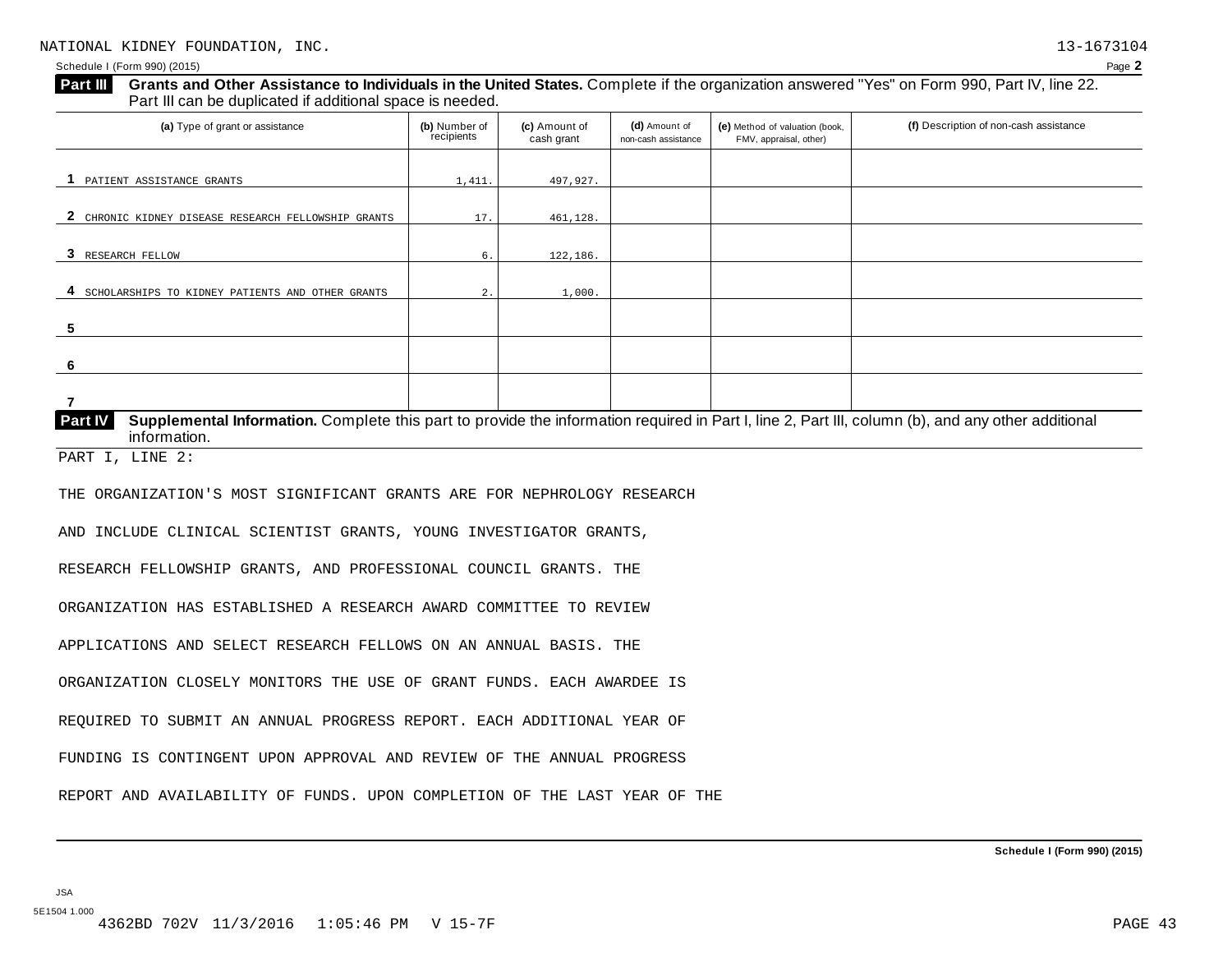#### Schedule I (Form 990) (2015) Page **2**

# **Grants and Other Assistance to Individuals in the United States.** Complete ifthe organization answered "Yes" on Form 990, Part IV, line 22. **Part III** Grants and Other Assistance to Individuals in the Unit Part III can be duplicated if additional space is needed.

| (b) Number of<br>recipients | (c) Amount of<br>cash grant | (d) Amount of<br>non-cash assistance | (e) Method of valuation (book,<br>FMV, appraisal, other) | (f) Description of non-cash assistance |
|-----------------------------|-----------------------------|--------------------------------------|----------------------------------------------------------|----------------------------------------|
|                             |                             |                                      |                                                          |                                        |
|                             |                             |                                      |                                                          |                                        |
|                             |                             |                                      |                                                          |                                        |
|                             |                             |                                      |                                                          |                                        |
|                             |                             |                                      |                                                          |                                        |
|                             |                             |                                      |                                                          |                                        |
|                             |                             |                                      |                                                          |                                        |
|                             |                             |                                      |                                                          |                                        |

GRANT, A FINAL REPORT MUST BE SUBMITTED BY THE AWARDEE.

THE ORGANIZATION ALSO PROVIDES GRANTS, SCHOLARSHIPS AND PATIENT

ASSISTANCE TO PERSONS WITH KIDNEY DISEASE.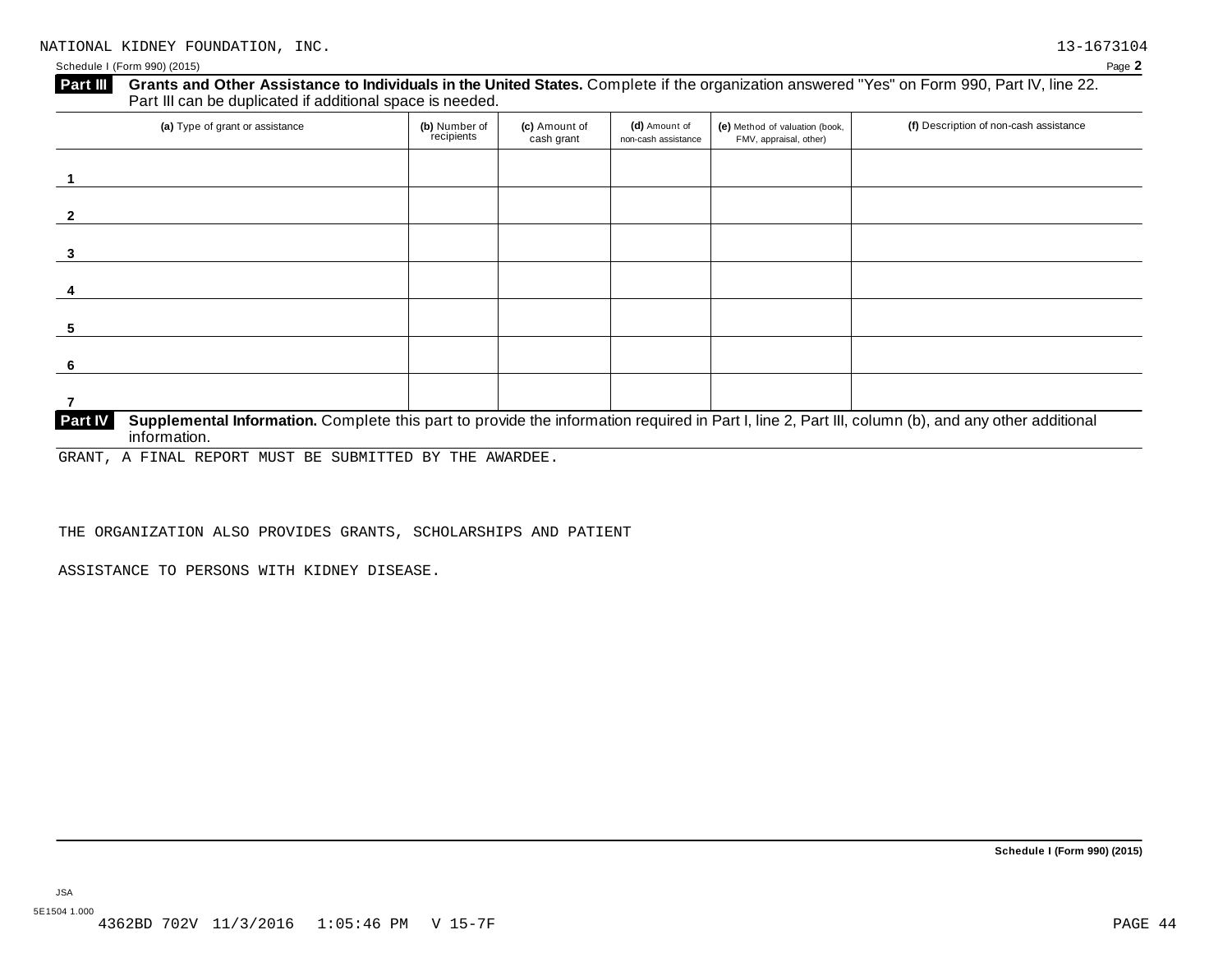|              | <b>SCHEDULE J</b>                                           | <b>Compensation Information</b>                                                                                                                                                                                       |                                                 |                                       | OMB No. 1545-0047     |            |    |
|--------------|-------------------------------------------------------------|-----------------------------------------------------------------------------------------------------------------------------------------------------------------------------------------------------------------------|-------------------------------------------------|---------------------------------------|-----------------------|------------|----|
|              | (Form 990)                                                  | For certain Officers, Directors, Trustees, Key Employees, and Highest                                                                                                                                                 |                                                 |                                       |                       |            |    |
|              |                                                             | <b>Compensated Employees</b><br>Complete if the organization answered "Yes" on Form 990, Part IV, line 23.                                                                                                            |                                                 |                                       |                       | 5          |    |
|              | Department of the Treasury                                  | Attach to Form 990.                                                                                                                                                                                                   |                                                 |                                       | <b>Open to Public</b> |            |    |
|              | <b>Internal Revenue Service</b><br>Name of the organization | Information about Schedule J (Form 990) and its instructions is at www.irs.gov/form990.                                                                                                                               |                                                 | <b>Employer identification number</b> | <b>Inspection</b>     |            |    |
|              |                                                             | NATIONAL KIDNEY FOUNDATION, INC.                                                                                                                                                                                      |                                                 | 13-1673104                            |                       |            |    |
| Part I       |                                                             | <b>Questions Regarding Compensation</b>                                                                                                                                                                               |                                                 |                                       |                       |            |    |
|              |                                                             |                                                                                                                                                                                                                       |                                                 |                                       |                       | <b>Yes</b> | No |
|              |                                                             | 1a Check the appropriate box(es) if the organization provided any of the following to or for a person listed on Form                                                                                                  |                                                 |                                       |                       |            |    |
|              |                                                             | 990, Part VII, Section A, line 1a. Complete Part III to provide any relevant information regarding these items.                                                                                                       |                                                 |                                       |                       |            |    |
|              |                                                             | First-class or charter travel                                                                                                                                                                                         | Housing allowance or residence for personal use |                                       |                       |            |    |
|              |                                                             | Travel for companions                                                                                                                                                                                                 | Payments for business use of personal residence |                                       |                       |            |    |
|              |                                                             | Tax indemnification and gross-up payments                                                                                                                                                                             | Health or social club dues or initiation fees   |                                       |                       |            |    |
|              |                                                             | Discretionary spending account                                                                                                                                                                                        | Personal services (e.g., maid, chauffeur, chef) |                                       |                       |            |    |
| b            |                                                             | If any of the boxes on line 1a are checked, did the organization follow a written policy regarding payment                                                                                                            |                                                 |                                       |                       |            |    |
|              |                                                             | or reimbursement or provision of all of the expenses described above? If "No," complete Part III to                                                                                                                   |                                                 |                                       |                       |            |    |
|              |                                                             |                                                                                                                                                                                                                       |                                                 |                                       | 1 <sub>b</sub>        |            |    |
| $\mathbf{2}$ |                                                             | Did the organization require substantiation prior to reimbursing or allowing expenses incurred by all<br>directors, trustees, and officers, including the CEO/Executive Director, regarding the items checked in line |                                                 |                                       |                       |            |    |
|              |                                                             |                                                                                                                                                                                                                       |                                                 |                                       | $\mathbf{2}$          |            |    |
| 3            |                                                             | Indicate which, if any, of the following the filing organization used to establish the compensation of the                                                                                                            |                                                 |                                       |                       |            |    |
|              |                                                             | organization's CEO/Executive Director. Check all that apply. Do not check any boxes for methods used by a                                                                                                             |                                                 |                                       |                       |            |    |
|              |                                                             | related organization to establish compensation of the CEO/Executive Director, but explain in Part III.                                                                                                                |                                                 |                                       |                       |            |    |
|              | Χ                                                           | Compensation committee                                                                                                                                                                                                | Written employment contract                     |                                       |                       |            |    |
|              | $\rm X$                                                     | $\mathbf X$<br>Independent compensation consultant                                                                                                                                                                    | Compensation survey or study                    |                                       |                       |            |    |
|              | $\mathbf X$                                                 | $\overline{\mathbf{x}}$<br>Form 990 of other organizations                                                                                                                                                            | Approval by the board or compensation committee |                                       |                       |            |    |
| 4            |                                                             | During the year, did any person listed on Form 990, Part VII, Section A, line 1a, with respect to the filing<br>organization or a related organization:                                                               |                                                 |                                       |                       |            |    |
| а            |                                                             |                                                                                                                                                                                                                       |                                                 |                                       | 4a                    |            | Χ  |
| b            |                                                             | Participate in, or receive payment from, a supplemental nonqualified retirement plan?.                                                                                                                                |                                                 |                                       | 4b                    | X          |    |
| c            |                                                             | Participate in, or receive payment from, an equity-based compensation arrangement?                                                                                                                                    |                                                 |                                       | 4c                    |            | X  |
|              |                                                             | If "Yes" to any of lines 4a-c, list the persons and provide the applicable amounts for each item in Part III.                                                                                                         |                                                 |                                       |                       |            |    |
|              |                                                             |                                                                                                                                                                                                                       |                                                 |                                       |                       |            |    |
|              |                                                             | Only section 501(c)(3), 501(c)(4), and 501(c)(29) organizations must complete lines 5-9.                                                                                                                              |                                                 |                                       |                       |            |    |
| 5            |                                                             | For persons listed on Form 990, Part VII, Section A, line 1a, did the organization pay or accrue any                                                                                                                  |                                                 |                                       |                       |            |    |
|              |                                                             | compensation contingent on the revenues of:                                                                                                                                                                           |                                                 |                                       | 5a                    |            | Χ  |
| а<br>b       |                                                             |                                                                                                                                                                                                                       |                                                 |                                       | 5b                    |            | Χ  |
|              |                                                             | If "Yes" to line 5a or 5b, describe in Part III.                                                                                                                                                                      |                                                 |                                       |                       |            |    |
| 6            |                                                             | For persons listed on Form 990, Part VII, Section A, line 1a, did the organization pay or accrue any                                                                                                                  |                                                 |                                       |                       |            |    |
|              |                                                             | compensation contingent on the net earnings of:                                                                                                                                                                       |                                                 |                                       |                       |            |    |
| а            |                                                             |                                                                                                                                                                                                                       |                                                 |                                       | 6a                    |            | Χ  |
| b            |                                                             |                                                                                                                                                                                                                       |                                                 |                                       | 6b                    |            | Χ  |
|              |                                                             | If "Yes" on line 6a or 6b, describe in Part III.                                                                                                                                                                      |                                                 |                                       |                       |            |    |
| 7            |                                                             | For persons listed on Form 990, Part VII, Section A, line 1a, did the organization provide any non-fixed                                                                                                              |                                                 |                                       |                       |            |    |
|              |                                                             | payments not described on lines 5 and 6? If "Yes," describe in Part III.                                                                                                                                              |                                                 |                                       | 7                     |            | X  |
| 8            |                                                             | Were any amounts reported on Form 990, Part VII, paid or accrued pursuant to a contract that was subject                                                                                                              |                                                 |                                       |                       |            |    |
|              |                                                             | to the initial contract exception described in Regulations section 53.4958-4(a)(3)? If "Yes," describe                                                                                                                |                                                 |                                       | 8                     |            | X  |
| 9            |                                                             | If "Yes" to line 8, did the organization also follow the rebuttable presumption procedure described in                                                                                                                |                                                 |                                       |                       |            |    |
|              |                                                             |                                                                                                                                                                                                                       |                                                 |                                       | 9                     |            |    |
|              |                                                             |                                                                                                                                                                                                                       |                                                 |                                       |                       |            |    |

**For Paperwork Reduction Act Notice, see the Instructions for Form 990. Schedule J (Form 990) 2015**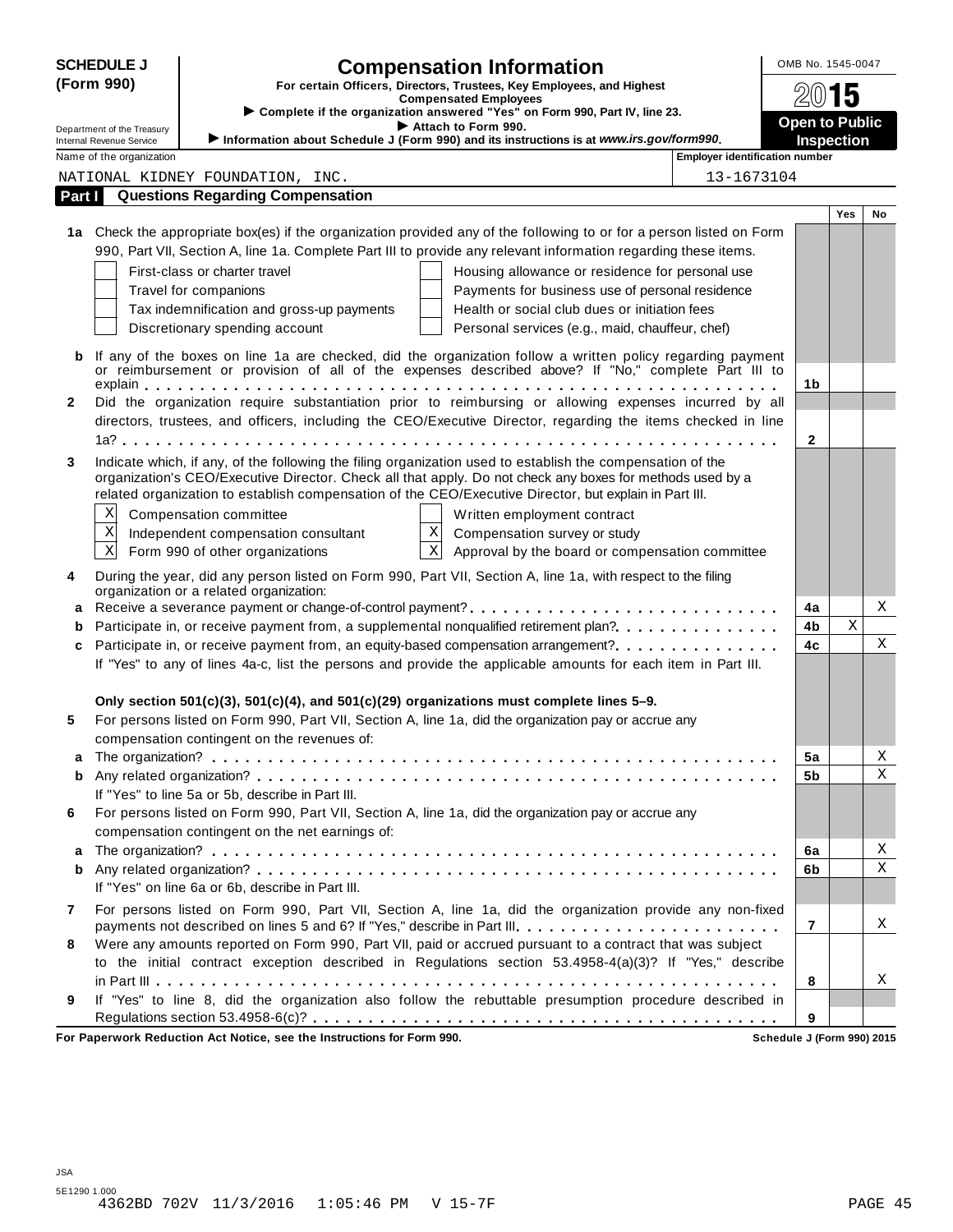Schedule <sup>J</sup> (Form 990) <sup>2015</sup> Page **2**

# **Part II Officers, Directors, Trustees, Key Employees, and Highest Compensated Employees.** Use duplicate copies ifadditional space is needed.

For each individual whose compensation must be reported on Schedule J, report compensation from the organization on row (i) and from related organizations, described in the instructions, on row (ii). Do not list any individuals that are not listed on Form 990, Part VII.

Note: The sum of columns (B)(i)-(iii) for each listed individual must equal the total amount of Form 990, Part VII, Section A, line 1a, applicable column (D) and (E) amounts for that individual.

| (A) Name and Title               |      |                          | (B) Breakdown of W-2 and/or 1099-MISC compensation |                                           | (C) Retirement and             | (D) Nontaxable | (E) Total of columns | (F) Compensation<br>in column (B) reported<br>as deferred on prior<br>Form 990 |  |
|----------------------------------|------|--------------------------|----------------------------------------------------|-------------------------------------------|--------------------------------|----------------|----------------------|--------------------------------------------------------------------------------|--|
|                                  |      | (i) Base<br>compensation | (ii) Bonus & incentive<br>compensation             | (iii) Other<br>reportable<br>compensation | other deferred<br>compensation | benefits       | $(B)(i)-(D)$         |                                                                                |  |
| KEVIN LONGINO (FROM 3/1          | (i)  | 242,308                  | $\mathsf{O}$                                       | 0                                         | $\Omega$                       | 2,289.         | 244,597              | 0.                                                                             |  |
| CHIEF EXECUTIVE OFFICER          | (ii) | $\Omega$                 | 0.                                                 | $\Omega$                                  | $\Omega$                       | $\Omega$ .     | $\Omega$             | 0.                                                                             |  |
| BRUCE SKYER (THRU 5/18/          | (i)  | 373,846                  | $\mathbf{0}$ .                                     | 108,532                                   | 4,077                          | 20,864.        | 507,319.             | 108,532.                                                                       |  |
| 2CHIEF EXECUTIVE OFFICER         | (i)  | $\Omega$                 | $\Omega$                                           | 0                                         | 0                              | 0.             | $\Omega$             | 0.                                                                             |  |
| PETROS A. GREGORIOU              | (i)  | 222,894                  | 8,100.                                             | $\mathbf 0$                               | 6,518                          | 21,256.        | 258,768              | 0.                                                                             |  |
| 3CHIEF FINANCIAL OFFICER         | (ii) | $\Omega$                 | $\Omega$ .                                         | $\mathbf 0$                               | $\Omega$                       | 0.             | 0                    | 0.                                                                             |  |
| KERRY WILLIS                     | (i)  | 235,097                  | 8,900                                              | $\mathbf 0$                               | 14,106                         | 21,094.        | 279,197              | 0.                                                                             |  |
| ASENIOR VP, SCIENTIFIC ACTIVI.   | (ii) | $\mathbf 0$              | 0                                                  | $\Omega$                                  | 0                              | 0.             | $\Omega$             | $0$ .                                                                          |  |
| JOSEPH VASSALOTTI                | (i)  | 191,477                  | 6,200.                                             | 15,328                                    | 0                              | 21,256.        | 234,261              | 0.                                                                             |  |
| CHIEF MEDICAL OFFICER            | (ii) | 0                        | $\Omega$                                           | 0                                         | $\Omega$                       | $\Omega$ .     | $\Omega$ .           | $0$ .                                                                          |  |
| ANTHONY GUCCIARDO                | (i)  | 200,415                  | 7,600.                                             | 0                                         | 10,021                         | 8,815.         | 226,851              | $0$ .                                                                          |  |
| SENIOR VICE PRESIDENT            | (ii) | $\Omega$                 | $\Omega$                                           | 0                                         | $\Omega$                       | 0.             | $\mathbf{0}$ .       | $0$ .                                                                          |  |
| PAUL IRWIN-DUDEK (THRU           | (i)  | 179,062                  | 6,600.                                             | 0                                         | 3,708                          | 15,942.        | 205, 312.            | $0$ .                                                                          |  |
| SENIOR VICE PRESIDENT            | (ii) | $\Omega$                 | $\Omega$ .                                         | 0                                         | $\Omega$                       | 0.             | $\Omega$ .           | $0$ .                                                                          |  |
| KATHRYN PUCCI                    | (i)  | 149,112                  | 4,400.                                             | $\mathsf{O}$                              | 5,964                          | 8,805.         | 168,281              | $\mathsf{0}$ .                                                                 |  |
| 8VICE PRESIDENT                  | (ii) | $\Omega$                 | $\Omega$ .                                         | $\mathbf 0$                               | 0                              | 0.             | $\Omega$             | $0$ .                                                                          |  |
| <b>GARY RENVILLE</b>             | (i)  | 145,378                  | 5,200                                              | $\mathbf 0$                               | 3,115                          | 8,786.         | 162,479              | 0.                                                                             |  |
| QDIVISION PRESIDENT              | (i)  | $\Omega$                 | $\Omega$ .                                         | 0                                         | 0                              | $\Omega$ .     | $\Omega$             | $0$ .                                                                          |  |
| ERIC ALBRECHT                    | (i)  | 183,582                  | 1,100.                                             | 0                                         | 11,015                         | 21,256.        | 216,953              | 0.                                                                             |  |
| 10 <sup>VICE</sup> PRESIDENT     | (ii) | $\Omega$                 | $\Omega$ .                                         | $\mathbf 0$                               | $\Omega$ .                     | $\Omega$ .     | $\Omega$             | $0$ .                                                                          |  |
| TROY ZIMMERMAN                   | (i)  | 179,032                  | 4,400                                              | 0                                         | 10,742                         | 21,094.        | 215,268              | $0$ .                                                                          |  |
| 11 <sup>VICE</sup> PRESIDENT     | (ii) | $\Omega$                 | $\Omega$                                           | $\mathbf 0$                               | $\Omega$                       | 0.             | $\Omega$             | $0$ .                                                                          |  |
| DONNA GIANNONE                   | (i)  | 151,492                  | 4,300                                              | 0                                         | 9,090                          | 8,643.         | 173,525              | 0.                                                                             |  |
| 12 <sup>VICE</sup> PRESIDENT     | (ii) | 0                        | 0.                                                 | $\mathbf 0$                               | 0                              | 0.             | $\Omega$ .           | $0$ .                                                                          |  |
| PAMELA COHEN                     | (i)  | 148,223                  | 0                                                  | 0                                         | 0                              | 8,632.         | 156,855              | $0$ .                                                                          |  |
| 13 <sup>VICE</sup> PRESIDENT     | (ii) | 0                        | $\overline{0}$                                     | 0                                         | $\Omega$                       | 0.             | $\mathbf{0}$ .       | $0$ .                                                                          |  |
| JOANNE SPINK                     | (i)  | 142,212                  | 5,500.                                             | 0                                         | 5,476                          | 8,209          | 161,397              | $0$ .                                                                          |  |
| 14 <sup>DIVISION</sup> PRESIDENT | (ii) | 0                        | 0.                                                 | $\mathbf{0}$                              | 0.                             | 0.             | 0.                   | $0$ .                                                                          |  |
|                                  | (i)  |                          |                                                    |                                           |                                |                |                      |                                                                                |  |
| 15                               | (ii) |                          |                                                    |                                           |                                |                |                      |                                                                                |  |
|                                  | (i)  |                          |                                                    |                                           |                                |                |                      |                                                                                |  |
| 16                               | (ii) |                          |                                                    |                                           |                                |                |                      |                                                                                |  |

**Schedule J (Form 990) 2015**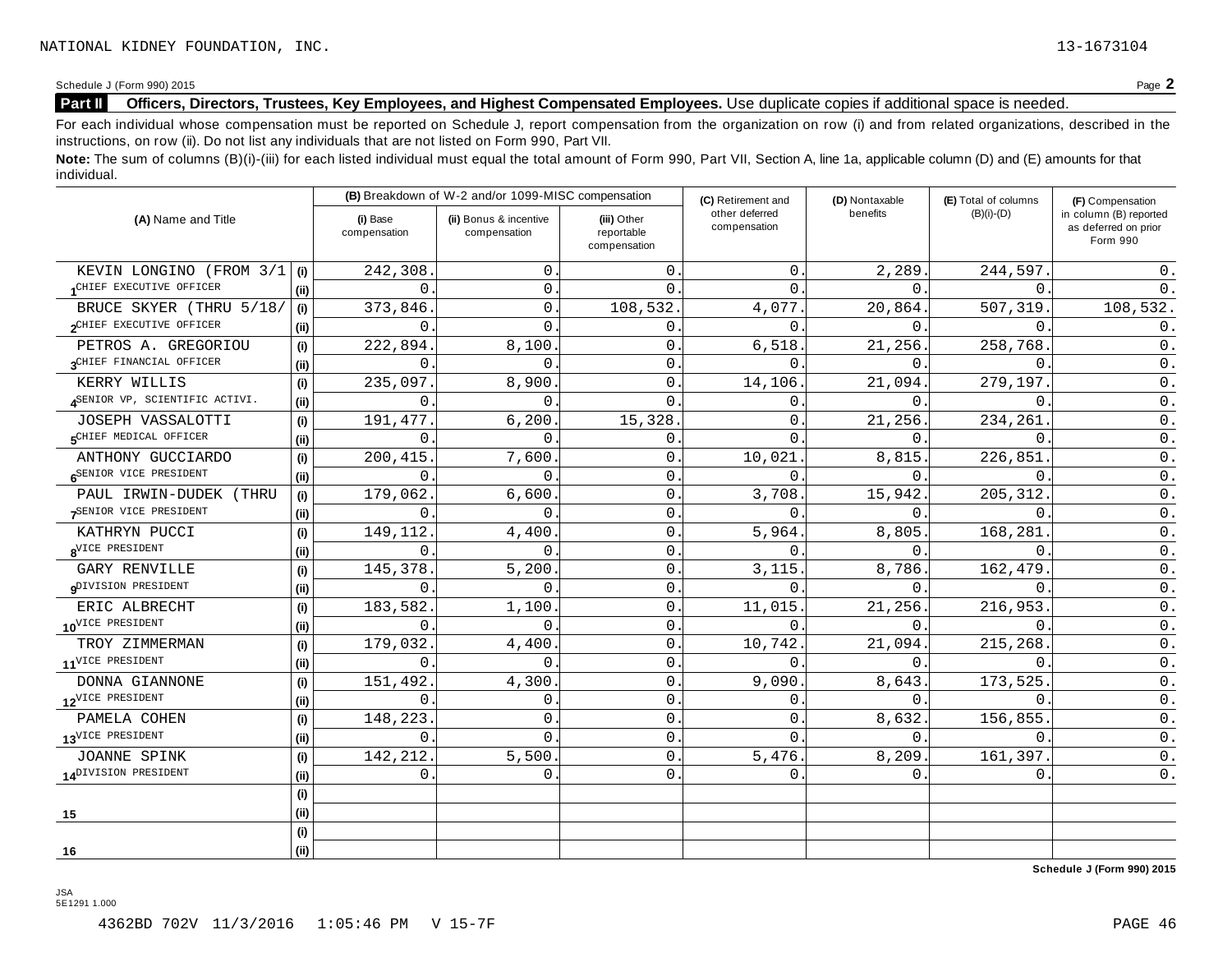#### Schedule J (Form 990) 2015 Page **3**

## **Part III Supplemental Information**

Complete this part to provide the information, explanation, or descriptions required for Part I, lines 1a, 1b, 3, 4a, 4b, 4c, 5a, 5b, 6a, 6b, 7, and 8, and for Part II. Also complete this part for any additional information.

PART I, LINE 4B:

THE ORGANIZATION HAS A SECTION 457(F) SENIOR STAFF FLEXIBLE BENEFIT PLAN

THAT PROVIDES SENIOR MANAGEMENT EMPLOYEES WITH A BENEFIT ALLOWANCE

CONTRIBUTED BY THE ORGANIZATION, WHICH CAN BE USED FOR VARIOUS BENEFIT

OPTIONS, INCLUDING A CAPITAL ACCUMULATION ACCOUNT.

PART I, LINE 4B AND PART II, COLUMN (F):

DURING 2015 BRUCE SKYER CONSTRUCTIVELY RECEIVED DEFERRED COMPENSATION

FROM A 457(B) PLAN UPON HIS SEPARATION FROM SERVICE. THIS AMOUNT IS

REPORTED ON PART II, COLUMN B(III).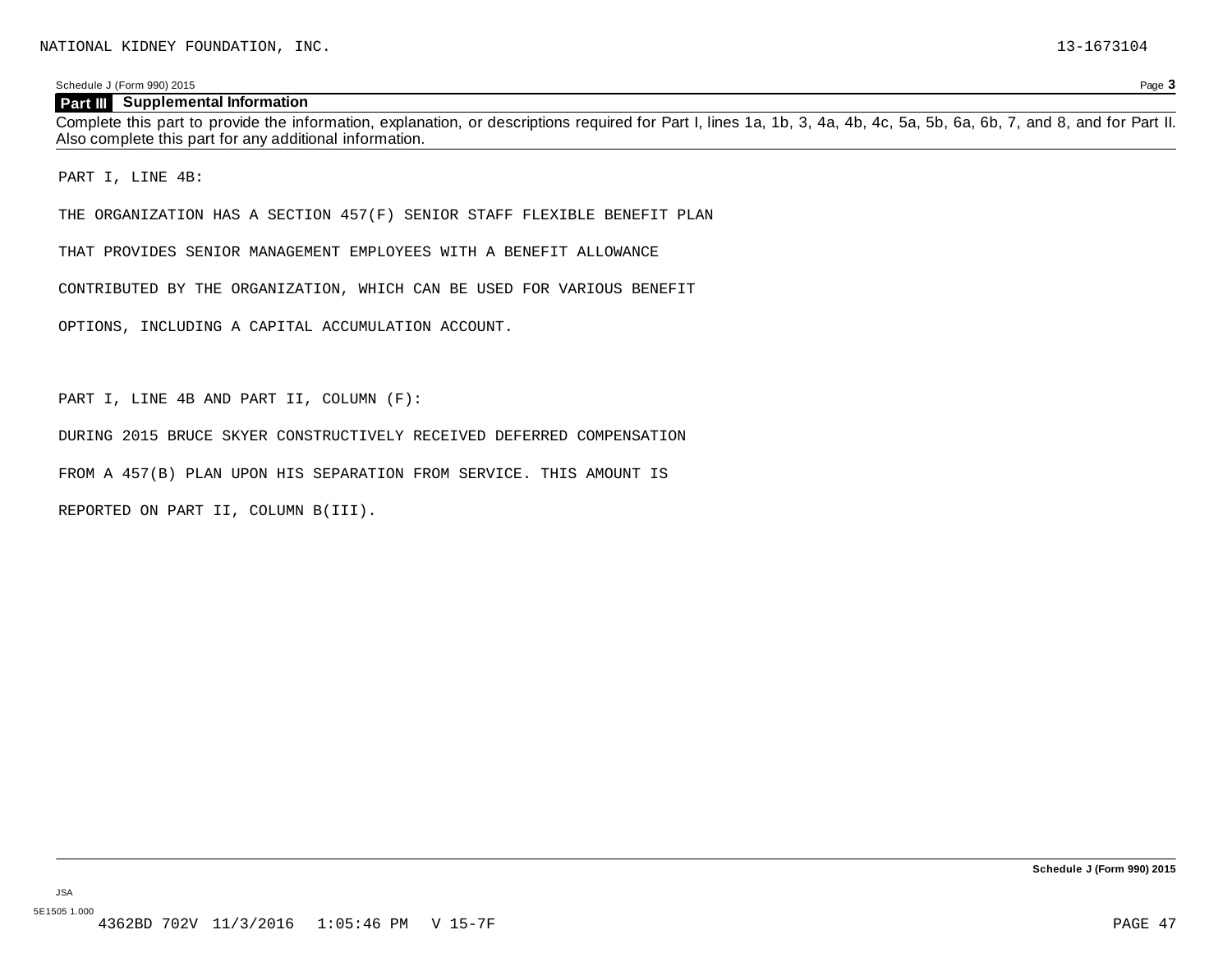# SCHEDULE M
<br> **SCHEDULE** M **SPECIES SPECIES SPECIES SPECIES SPECIES SPECIES SPECIES SPECIES SPECIES Complete** if the organizations answered "Yes" on Form 990, Part IV, lines 29 or 30.

|                            | NUNGSH OONN IDUNUSI                                                                                                                                                                                                                                                                                        |                       |
|----------------------------|------------------------------------------------------------------------------------------------------------------------------------------------------------------------------------------------------------------------------------------------------------------------------------------------------------|-----------------------|
| (Form 990)                 | Complete if the organizations answered "Yes" on Form 990, Part IV, lines 29 or 30.                                                                                                                                                                                                                         | 2015                  |
| Department of the Treasurv | Attach to Form 990.                                                                                                                                                                                                                                                                                        | <b>Open To Public</b> |
|                            | $\mathbf{r}$ , and $\mathbf{r}$ , and $\mathbf{r}$ and $\mathbf{r}$ , $\mathbf{r}$ , $\mathbf{r}$ , $\mathbf{r}$ , $\mathbf{r}$ , $\mathbf{r}$ , $\mathbf{r}$ , $\mathbf{r}$ , $\mathbf{r}$ , $\mathbf{r}$ , $\mathbf{r}$ , $\mathbf{r}$ , $\mathbf{r}$ , $\mathbf{r}$ , $\mathbf{r}$ , $\mathbf{r}$ , $\$ |                       |

**Internal Revenue Service** I<br>Information about Schedule M (Form 990) and its instructions is at *www.irs.gov/form990.* Inspection<br>Name of the organization

**Employer identification number** 

#### **Part 1 Types** of **Property** NATIONAL KIDNEY FOUNDATION, INC. 13-1673104

| <b>Fait</b> L | <b>I</b> ypes or Floperty                                                                                                                                                                                                     |                                            |                                                        |                                                                                    |                                                              |    |
|---------------|-------------------------------------------------------------------------------------------------------------------------------------------------------------------------------------------------------------------------------|--------------------------------------------|--------------------------------------------------------|------------------------------------------------------------------------------------|--------------------------------------------------------------|----|
|               |                                                                                                                                                                                                                               | (a)<br>Check if<br>applicable              | (b)<br>Number of contributions or<br>items contributed | (c)<br>Noncash contribution<br>amounts reported on<br>Form 990, Part VIII, line 1g | (d)<br>Method of determining<br>noncash contribution amounts |    |
| 1             | Art - Works of art.                                                                                                                                                                                                           |                                            |                                                        |                                                                                    |                                                              |    |
| $\mathbf{2}$  | Art - Historical treasures                                                                                                                                                                                                    |                                            |                                                        |                                                                                    |                                                              |    |
| 3             | Art - Fractional interests                                                                                                                                                                                                    |                                            |                                                        |                                                                                    |                                                              |    |
| 4             | Books and publications <b>Solutions</b>                                                                                                                                                                                       |                                            |                                                        |                                                                                    |                                                              |    |
| 5             | Clothing and household                                                                                                                                                                                                        |                                            |                                                        |                                                                                    |                                                              |    |
|               |                                                                                                                                                                                                                               |                                            |                                                        |                                                                                    |                                                              |    |
| 6             | Cars and other vehicles <b>Cars</b>                                                                                                                                                                                           | X                                          | 5,753.                                                 | 2,835,305.                                                                         | MARKET QUOTATION                                             |    |
| 7             | Boats and planes <b>Exercise 2</b>                                                                                                                                                                                            |                                            |                                                        |                                                                                    |                                                              |    |
| 8             | Intellectual property entering the set of the set of the set of the set of the set of the set of the set of the set of the set of the set of the set of the set of the set of the set of the set of the set of the set of the |                                            |                                                        |                                                                                    |                                                              |    |
| 9             | Securities - Publicly traded                                                                                                                                                                                                  | $\mathbf x$                                | 10.                                                    |                                                                                    | 161,164.   MARKET QUOTATION                                  |    |
| 10            | Securities - Closely held stock                                                                                                                                                                                               |                                            |                                                        |                                                                                    |                                                              |    |
| 11            | Securities - Partnership, LLC,                                                                                                                                                                                                |                                            |                                                        |                                                                                    |                                                              |    |
|               |                                                                                                                                                                                                                               |                                            |                                                        |                                                                                    |                                                              |    |
| 12            | Securities - Miscellaneous                                                                                                                                                                                                    |                                            |                                                        |                                                                                    |                                                              |    |
| 13            | Qualified conservation                                                                                                                                                                                                        |                                            |                                                        |                                                                                    |                                                              |    |
|               | contribution - Historic                                                                                                                                                                                                       |                                            |                                                        |                                                                                    |                                                              |    |
|               | structures experience and the structures                                                                                                                                                                                      |                                            |                                                        |                                                                                    |                                                              |    |
| 14            | Qualified conservation                                                                                                                                                                                                        |                                            |                                                        |                                                                                    |                                                              |    |
|               | contribution - Other [19]                                                                                                                                                                                                     |                                            |                                                        |                                                                                    |                                                              |    |
| 15            | Real estate - Residential                                                                                                                                                                                                     |                                            |                                                        |                                                                                    |                                                              |    |
| 16            | Real estate - Commercial                                                                                                                                                                                                      |                                            |                                                        |                                                                                    |                                                              |    |
| 17            | Real estate - Other [19]                                                                                                                                                                                                      |                                            | <u> 1980 - Johann Barbara, martxa a</u>                |                                                                                    |                                                              |    |
| 18            | Collectibles. [                                                                                                                                                                                                               | <b>Contract Contract Contract Contract</b> |                                                        |                                                                                    |                                                              |    |
| 19            |                                                                                                                                                                                                                               |                                            |                                                        |                                                                                    |                                                              |    |
| 20            | Drugs and medical supplies                                                                                                                                                                                                    |                                            |                                                        |                                                                                    |                                                              |    |
| 21            |                                                                                                                                                                                                                               |                                            |                                                        |                                                                                    |                                                              |    |
| 22            | Historical artifacts [1994]                                                                                                                                                                                                   | <b>Contract Contract Contract Contract</b> |                                                        |                                                                                    |                                                              |    |
| 23            | Scientific specimens [                                                                                                                                                                                                        |                                            |                                                        |                                                                                    |                                                              |    |
| 24            | Archeological artifacts                                                                                                                                                                                                       |                                            |                                                        |                                                                                    |                                                              |    |
| 25            |                                                                                                                                                                                                                               |                                            |                                                        |                                                                                    |                                                              |    |
| 26            | Other $\blacktriangleright$ ( $\_\_\_\_\_\_\_\_$ )                                                                                                                                                                            |                                            |                                                        |                                                                                    |                                                              |    |
| 27            | Other $\blacktriangleright$ ( $\_\_\_\_\_\_\_\_$ )                                                                                                                                                                            |                                            |                                                        |                                                                                    |                                                              |    |
| 28            | Other $\blacktriangleright$ ( $\_\_\_\_\_\_\_\_\_$ )                                                                                                                                                                          |                                            |                                                        |                                                                                    |                                                              |    |
| 29            | Number of Forms 8283 received by the organization during the tax year for contributions for                                                                                                                                   |                                            |                                                        |                                                                                    |                                                              |    |
|               | which the organization completed Form 8283, Part IV, Donee Acknowledgement                                                                                                                                                    |                                            |                                                        |                                                                                    | 29                                                           |    |
|               |                                                                                                                                                                                                                               |                                            |                                                        |                                                                                    | Yes                                                          | No |
|               | 30a During the year, did the organization receive by contribution any property reported in Part I, lines 1 through                                                                                                            |                                            |                                                        |                                                                                    |                                                              |    |
|               | 28, that it must hold for at least three years from the date of the initial contribution, and which is not required                                                                                                           |                                            |                                                        |                                                                                    |                                                              |    |
|               |                                                                                                                                                                                                                               |                                            |                                                        |                                                                                    | 30a                                                          | Χ  |
|               | <b>b</b> If "Yes," describe the arrangement in Part II.                                                                                                                                                                       |                                            |                                                        |                                                                                    |                                                              |    |
| 31            | Does the organization have a gift acceptance policy that requires the review of any non-standard                                                                                                                              |                                            |                                                        |                                                                                    | 31                                                           | Χ  |
|               | 32a Does the organization hire or use third parties or related organizations to solicit, process, or sell noncash                                                                                                             |                                            |                                                        |                                                                                    |                                                              |    |
|               |                                                                                                                                                                                                                               |                                            |                                                        |                                                                                    | 32a                                                          | Χ  |
| b             | If "Yes," describe in Part II.                                                                                                                                                                                                |                                            |                                                        |                                                                                    |                                                              |    |
| 33            | If the organization did not report an amount in column (c) for a type of property for which column (a) is checked,                                                                                                            |                                            |                                                        |                                                                                    |                                                              |    |
|               | describe in Part II.                                                                                                                                                                                                          |                                            |                                                        |                                                                                    |                                                              |    |
|               | For Paperwork Reduction Act Notice, see the Instructions for Form 990.                                                                                                                                                        |                                            |                                                        |                                                                                    | Schedule M (Form 990) (2015)                                 |    |

JSA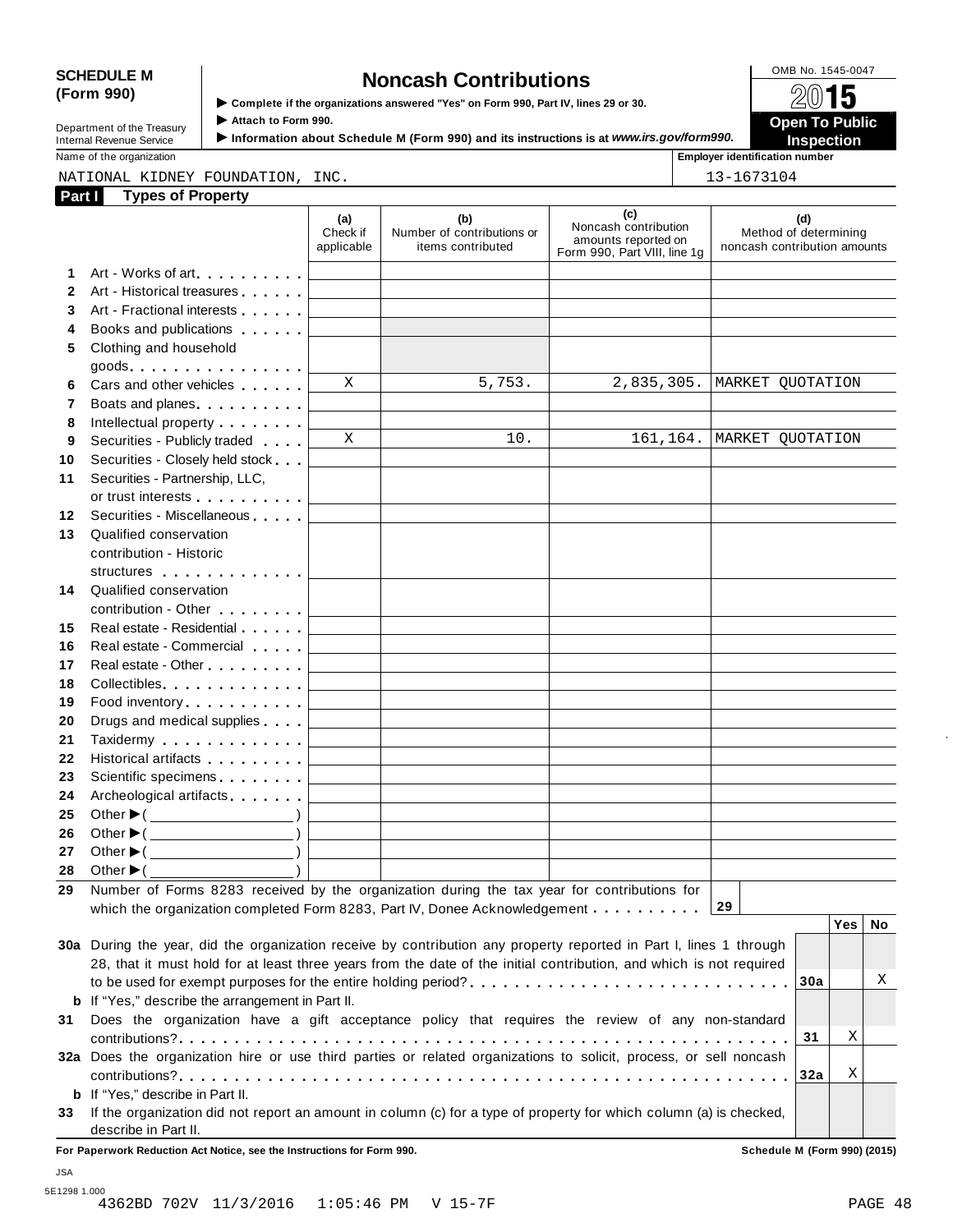**Supplemental Information.** Complete this part to provide the information required by Part I, lines 30b, 32b, and 33, and whether the organization is reporting in Part I, column (b), the number of contributions, the number of items received, or a combination of both. Also complete this part for any additional information. **Part II**

PART I, LINE 32B:

THE ORGANIZATION CONTRACTS WITH INSURANCE AUTO AUCTIONS FOR ADMINISTERING

THE FOUNDATION'S VEHICLE DONATION PROGRAM. THE ORGANIZATION USED THE

NUMBER OF ITEMS CONTRIBUTED FOR CARS AND VEHICLES.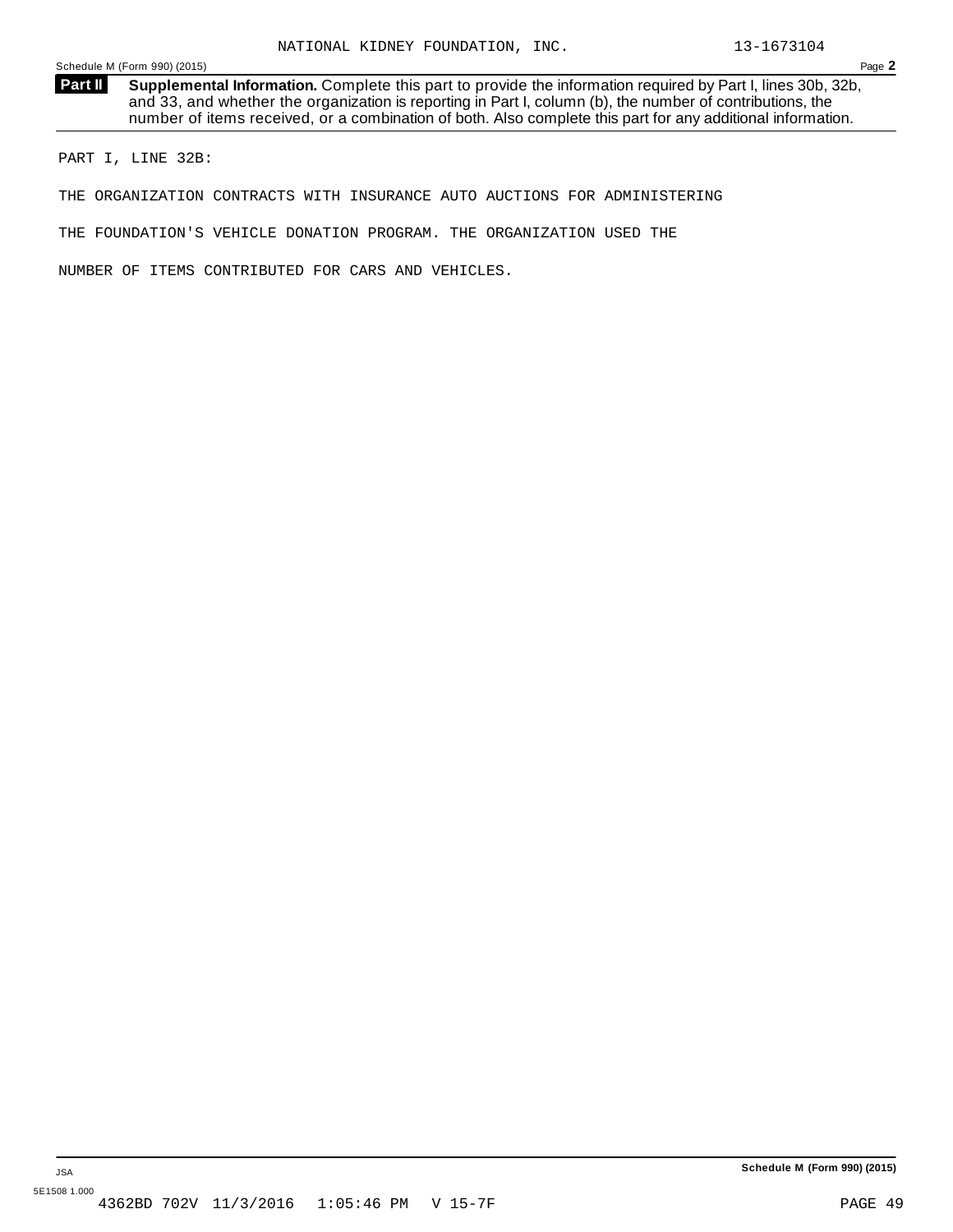**(Form 990 or 990-EZ)**

# **SCHEDULE O** Supplemental Information to Form 990 or 990-EZ  $\frac{100\text{dB No. }1545-0047}{\text{O}}$

**Complete to provide information for responses to specific questions on Form 990 or 990-EZ or to provide any additional information.** Fristen **Attach to Form 1990** or 990-EZ.<br>
Attach to Form 990 or 990-EZ.<br>
Attach to Form 990 or 990-EZ.<br> **Attach to Form 990 or 990-EZ.** Department of the Treasury Internal Revenue Service I



NATIONAL KIDNEY FOUNDATION, INC. 13-1673104

Name of the organization **Employer identification number**

FORM 990, PART III, LINE 4A: PROFESSIONAL EDUCATION - THE ORGANIZATION OFFERS MULTIDISCIPLINARY PROGRAMS FOR ALL HEALTH CARE PRACTITIONERS. THERE ARE NATIONAL MEETINGS OFFERING A WIDE RANGE OF TOPICS AS WELL AS FOCUSED LOCAL/REGIONAL SEMINARS. THE SPRING CLINICAL NEPHROLOGY MEETING HAS GROWN INTO THE NEPHROLOGY COMMUNITY'S PREMIER LEARNING EXPERIENCE WITH OVER 3,000 IN ATTENDANCE. MORE THAN 500 POSTERS WERE PRESENTED.

SINCE 1981, THE ORGANIZATION HAS PUBLISHED PEER-REVIEWED MEDICAL JOURNALS THAT PROVIDE TIMELY INSIGHTS AND INFORMATION ON KIDNEY DISEASE RESEARCH TO THE GLOBAL KIDNEY COMMUNITY. THREE OF THE PRESTIGIOUS MEDICAL JOURNALS PUBLISHED BY THE ORGANIZATION ARE PART OF SCIENCEDIRECT, THE PREMIER WEB DISTRIBUTOR PROFESSIONAL LEVEL SCIENTIFIC AND MEDICAL INFORMATION, WITH MORE THAN 11 MILLION USERS.

THE ORGANIZATION'S "KIDNEY LEARNING SOLUTIONS (KLS)" PROVIDES COMPREHENSIVE EDUCATION IN MULTIPLE FORMATS, INCLUDING PRINT, DIGITAL, VIDEO, APPS, ETC. ABOUT HOW TO PREVENT, TREAT AND MANAGE CHRONIC KIDNEY DISEASE (CKD).

THE GUIDELINES PUBLISHED BY THE FOUNDATION'S KIDNEY DISEASE OUTCOMES QUALITY INITITIATIVE (KDOQI) HAVE BEEN UPDATED TO PROVIDE THE LATEST IN KIDNEY PATIENT MEDICAL TREATMENT.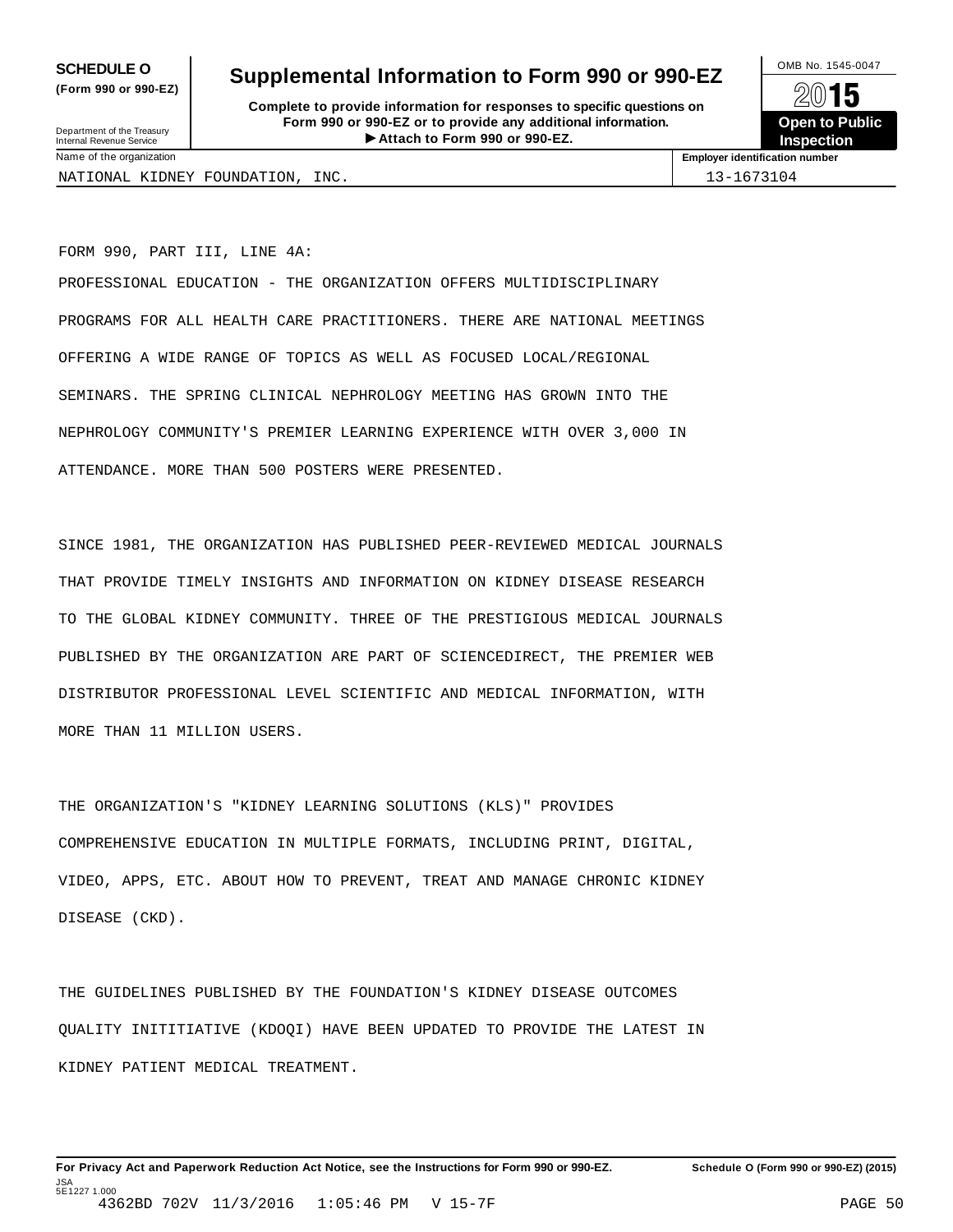| Page $\blacktriangle$<br>Schedule O (Form 990 or 990-EZ) 2015 |                                       |  |  |  |
|---------------------------------------------------------------|---------------------------------------|--|--|--|
| Name of the organization                                      | <b>Employer identification number</b> |  |  |  |
| INC.<br>NATIONAL KIDNEY FOUNDATION.                           | 13-1673104                            |  |  |  |

CKD INTERCEPT IS THE FOUNDATION'S INITIATIVE FOUCUSED ON EDUCATION OF PRIMARY CARE PRACTITIONERS ON IDENTIFICATION OF RISK FACTORS, EARLIER DIAGNOSIS AND MANAGEMENT OF CKD - AIMED AT REDUCING PREVENTABLE KIDNEY DISEASE.

#### FORM 990, PART III, LINE 4B:

COMMUNITY SERVICES AND ASSISTANCE TO AFFILIATES (DEFINED BELOW) - THE ORGANIZATION'S KEEP HEALTHY PROGRAM SCREENS INDIVIDUALS MOST AT RISK OF POTENTIAL MEDICAL CONDITIONS THAT MAY LEAD TO FUTURE KIDNEY DISEASE. IN 2015 THE NATIONAL KIDNEY FOUNDATION CONDUCTED A SERIES OF PROGRAMS DESIGNED TO RAISE AWARENESS AMONG THE GENERAL PUBLIC ABOUT KIDNEYS, RISK FACTORS FOR KIDNEY DISEASE, AND HOW TO PROTECT THE KIDNEYS.

ASSISTANCE IS PROVIDED BY THE ORGANIZATION TO ITS AFFILIATES (DEFINED BELOW). THE ORGANIZATION PROVIDES CONSULTATION, GUIDANCE, TRAINING AND ADVOCACY. SPECIFIC GUIDANCE IS PROVIDED THROUGH EDUCATIONAL PROGRAMS FOR HEALTH CARE PRACTITIONERS AND KIDNEY DISEASE PATIENTS. AFFILIATES ARE KEPT UP TO DATE WITH CURRENT PUBLICATIONS FROM THE ORGANIZATION, BOTH CLINICAL AND NON-CLINICAL.

## IN FY 16:

- KEEP HEALTHY SCREENING PROGRAM: WE CONDUCTED 105 KEEP HEALTHY EVENTS THAT REACHED 9,300 PEOPLE.

- COMMUNITY PREVENTION: WE REACHED 10,000 PEOPLE THROUGH 340 LIVE VERSIONS OF OUR "YOUR KIDNEYS AND YOU PROGRAM", AND 71,500 PEOPLE THROUGH THE ONLINE VIDEO VERSION.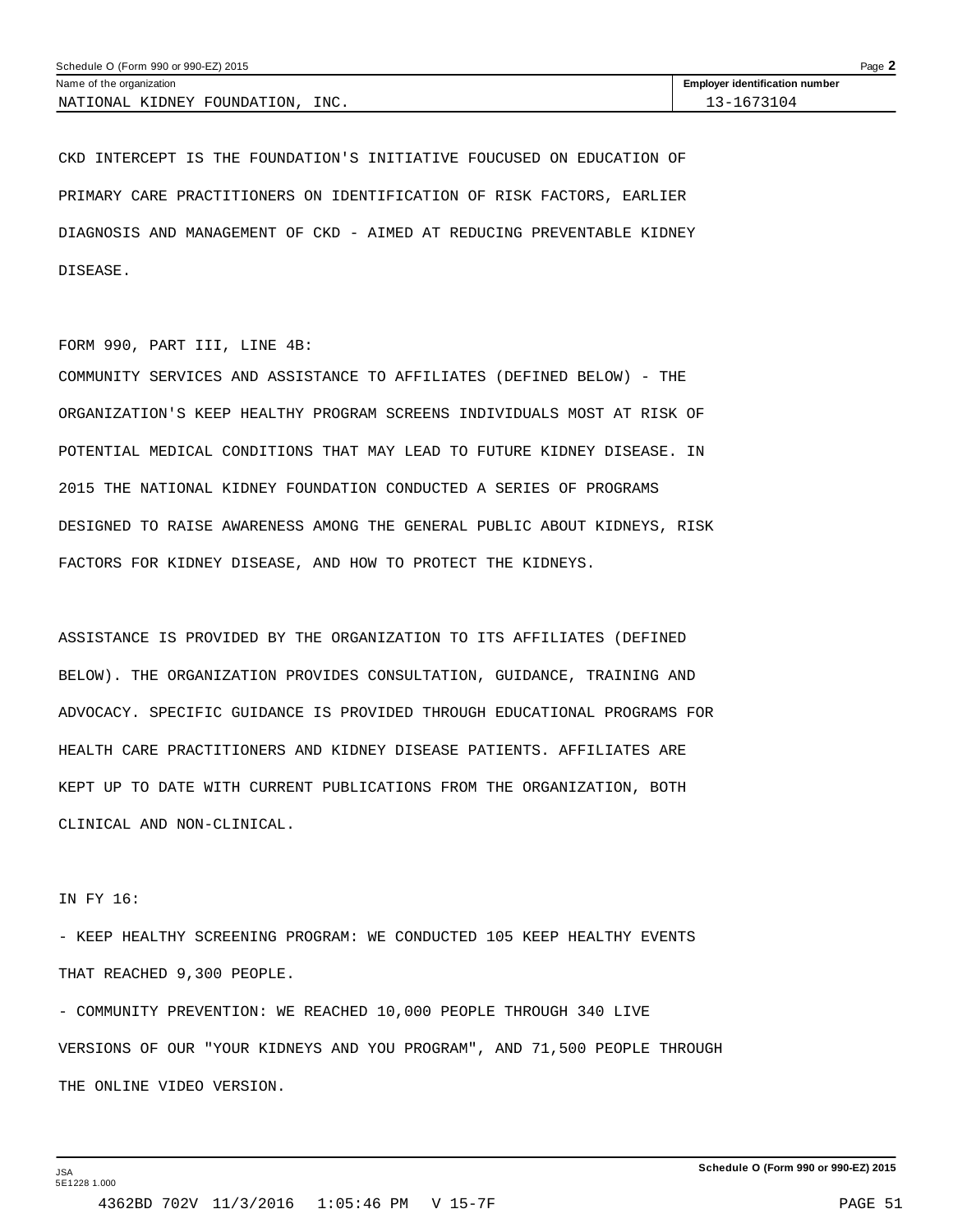NATIONAL KIDNEY FOUNDATION, INC. 13-1673104

"AFFILIATES" - NATIONAL KIDNEY FOUNDATION ("NKF") HAS A CHARTERED NETWORK OF 12 AFFILIATED ORGANIZATIONS ACROSS THE COUNTRY. THE AFFILIATES ARE SEPARATE LEGAL ENTITIES (NOT CONTROLLED BY NKF) WHICH IN TANDEM WITH THE FOUNDATION HELP IMPLEMENT ITS MISSION TO PREVENT KIDNEY AND URINARY TRACT DISEASE, IMPROVE THE HEALTH AND WELL-BEING OF FAMILIES AND INDIVIDUALS AFFECTED BY THESE DISEASE AND INCREASE THE AVAILABILITY OF ALL ORGANS FOR TRANSPLANTATION. NKF AND ITS AFFILIATES HAVE AGREEMENTS UNDER WHICH A PORTION OF CONTRIBUTIONS RECEIVED BY AFFILIATES IS SHARED WITH NKF FOR THE EXPRESS PURPOSE OF FULFILLING ITS MISSION.

### FORM 990, PART III, LINE 4D

1) PUBLIC HEALTH EDUCATION - WITH SEVERAL MILLION VISITORS, THE ORGANIZATION'S WEBSITE, WWW.KIDNEY.ORG, CONTINUED TO EDUCATE AND SERVE AS A RICH RESOURCE ON KIDNEY DISEASE. PATIENTS VISITED THE A-Z HEALTH GUIDE PAGES FOR COMPREHENSIVE DATA ON A VARIETY OF KIDNEY CONDITIONS AND ISSUES, INCLUDING NUTRITION AND TREATMENT OPTIONS. "LOVE YOUR KIDNEYS", THE ORGANIZATION'S MONTHLY E-NEWSLETTER, OFFERED NEWS, KIDNEYHEALTHY RECIPES AND STORIES OF COURAGE TO OVER 200,000 PEOPLE. BREAKING NEWS FROM PRINT, BROADCAST AND ONLINE MEDIA TO TENS OF THOUSANDS OF READERS IS PROVIDED TO THE KIDNEY COMMUNITY. THE ORGANIZATION CONTINUES TO FOCUS ON EDUCATING GROUPS AT HIGH RISK FOR KIDNEY DISEASE WITH INFORMATION AND FREE SCREENINGS HELD IN CHURCHES, SCHOOLS AND COMMUNITY CENTERS IN AFRICAN-AMERICAN AND HISPANIC NEIGHBORHOODS.

EXPENSES: \$3,331,928. GRANTS: \$0. REVENUE: \$57,500.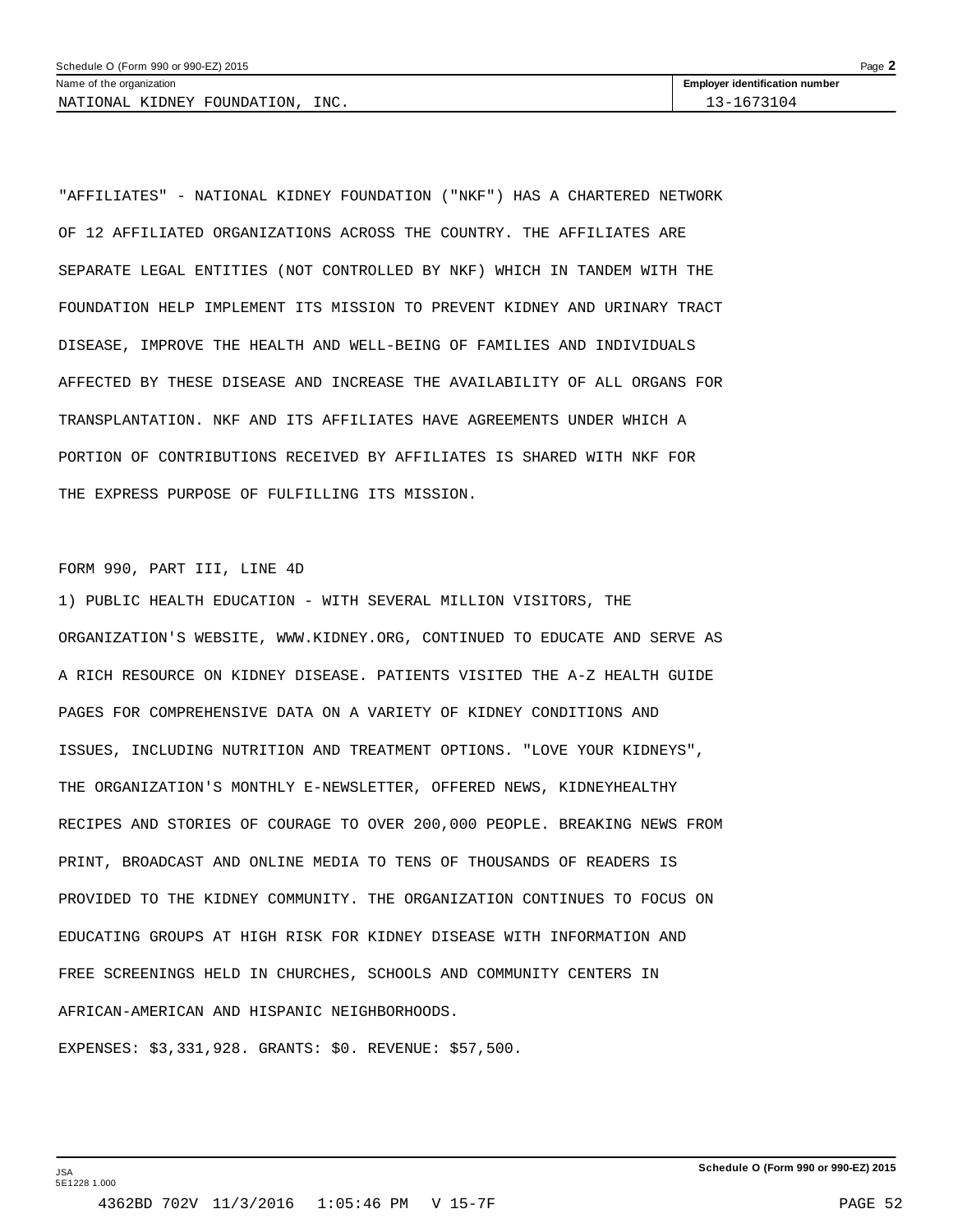| Schedule O (Form 990 or 990-EZ) 2015<br>Page $\blacktriangle$ |                                       |  |  |  |
|---------------------------------------------------------------|---------------------------------------|--|--|--|
| Name of the organization                                      | <b>Employer identification number</b> |  |  |  |
| INC.<br>NATIONAL KIDNEY FOUNDATION.                           | 3-1673104                             |  |  |  |

2) RESEARCH - THE ORGANIZATION AWARDED 5 RESEARCH GRANTS DURING THE FISCAL YEAR 2016. FOUR "YOUNG INVESTIGATORS GRANTS" WERE AWARDED FOR THE FOLLOWING RESEARCH PROGRAMS: DEPICTING GLOMERULAR CELL CROSSTALK IN GLOMERULOSCLERSOSIS, MODELING PKD USING GENOME EDITING IN HUMAN IPS CELLS, SLEEP RESTRICTION AND RENAL FUNCTION, AND DYNAMICS OF H2O2 RELEASE IN SALT-SENSITIVE HYPERTENSION. ADDITIONALLY, ONE "CLINICAL INVESTIGATOR GRANT" WAS AWARDED FOR OLFACTION AND TATSE IN CHRONIC KIDNEY DISEASE. EXPENSES: \$1,292,033. GRANTS: \$584,313. REVENUE: \$694,833.

## FORM 990, PART VI, SECTION B, LINE 11B:

THE ORGANIZATION'S BOARD OF DIRECTORS ASSIGNS THE FINANCE COMMITTEE THE OVERSIGHT RESPONSIBILITY OF THE IRS FORM 990 AND ITS SUPPLEMENTAL SCHEDULES. FORM 990 IS REVIEWED BY THE CHIEF EXECUTIVE OFFICER, CHIEF FINANCIAL OFFICER, AND FINANCE COMMITTEE PRIOR TO FILING. THE FINAL AND SIGNED FORM 990 IS MADE AVAILABLE TO THE BOARD OF DIRECTORS PRIOR TO FILING.

# FORM 990, PART VI, SECTION B, LINE 12C:

TO IDENTIFY CONFLICTS OF INTEREST, OFFICERS, DIRECTORS (GOVERNING BOARD MEMBERS) AND SENIOR STAFF MUST ANNUALLY DISCLOSE ANY POTENTIAL CONFLICTS OF INTEREST. THE ORGANIZATION'S AUDIT COMMITTEE AND THE COMPLIANCE OFFICER MANAGES THE DISCLOSURE AND MONITORING PROCESSES RELATED TO POTENTIAL CONFLICTS OF INTEREST. EACH PERSON ALSO HAS THE RESPONSIBILITY TO REPORT HIS OR HER OWN CONFLICTS OF INTEREST, WHETHER ACTUAL OR PERCEIVED, WHEN SUCH CONFLICTS ARISE DURING A MEETING. AFTER DISCLOSURE OF THE MATERIAL FACTS, THE INDIVIDUAL SHALL LEAVE THE BOARD OR COMMITTEE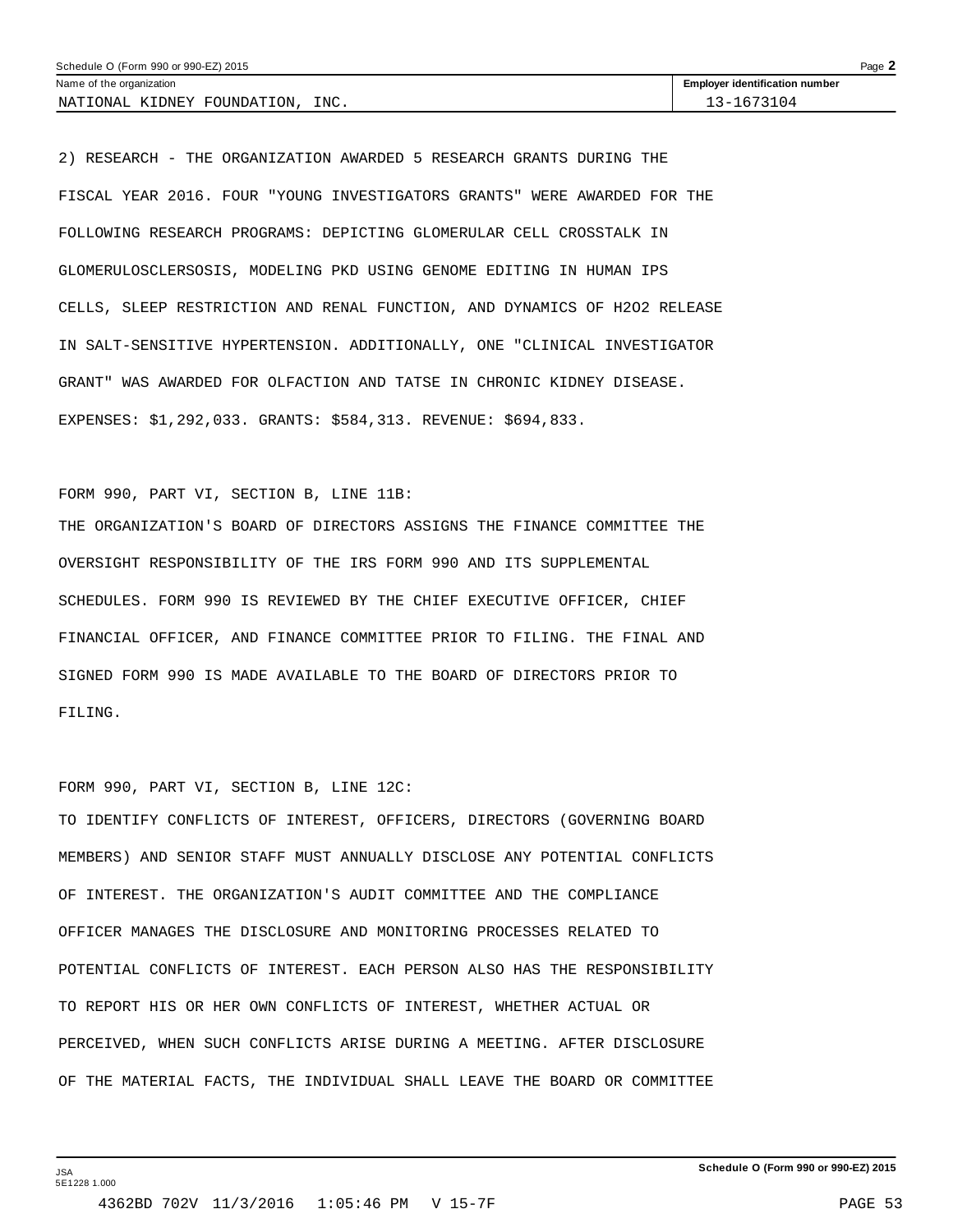| Schedule O (Form 990 or 990-EZ) 2015<br>Page $\angle$ |                                       |  |  |  |
|-------------------------------------------------------|---------------------------------------|--|--|--|
| Name of the organization                              | <b>Employer identification number</b> |  |  |  |
| INC.<br>NATIONAL KIDNEY FOUNDATION.                   | 13-1673104                            |  |  |  |

MEETING WHILE THE POTENTIAL CONFLICT OF INTEREST IS DISCUSSED AND DETERMINED. THE DISCLOSURE, DECISIONS MADE, AND ACTIONS TAKEN ARE DOCUMENTED IN THE MINUTES OF THE MEETING.

FORM 990, PART VI, SECTION B, LINE 15A:

ON MARCH 18, 2015 THE EXECUTIVE COMMITTEE VOTED TO APPOINT KEVIN LONGINO AS PERMANENT CEO AND THE COMPENSATION COMMITTEE (MADE UP OF INDEPENDENT DIRECTORS) DETERMINED THE COMPENSATION BASED ON A BENCHMARK THAT WAS PERFORMED. THE COMPENSATION COMMITTEE INTENDS TO ENGAGE AN INDEPENDENT CONSULTANT TO REVIEW AND EVALUATE COMPENSATION PAID TO THE CEO.

FORM 990, PART VI, SECTION B, LINE 15B:

THE COMPENSATION COMMITTEE IS RESPONSIBLE FOR ESTABLISHING GUIDELINES AND APPROVING COMPENSATION FOR SENIOR MANAGEMENT POSITIONS ON AN ANNUAL BASIS. THE COMPENSATION COMMITTEE USES AN INDEPENDENT CONSULTANT AND COMPENSATION BENCHMARK STUDIES TO DETERMINE COMPENSATION FOR SENIOR MANAGEMENT. THE CHIEF EXECUTIVE OFFICER IS RESPONSIBLE FOR THE INDIVIDUAL PERFORMANCE EVALUATIONS OF SENIOR MANAGEMENT AND DETERMINES MERIT INCREASES AND/OR BONUSES WITHIN GUIDELINES ESTABLISHED BY THE COMPENSATION COMMITTEE.

FORM 990, PART VI, SECTION C, LINE 19:

THE ORGANIZATION MAKES CERTAIN GOVERNING DOCUMENTS AVAILABLE TO THE PUBLIC THROUGH ITS WEBSITE, WWW.KIDNEY.ORG. SUCH DOCUMENTS INCLUDE THE AUDITED FINANCIAL STATEMENTS, ANNUAL REPORTS, CONFLICT OF INTEREST POLICY, IRS DETERMINATION LETTER AND THE MOST RECENT FORM 990. OTHER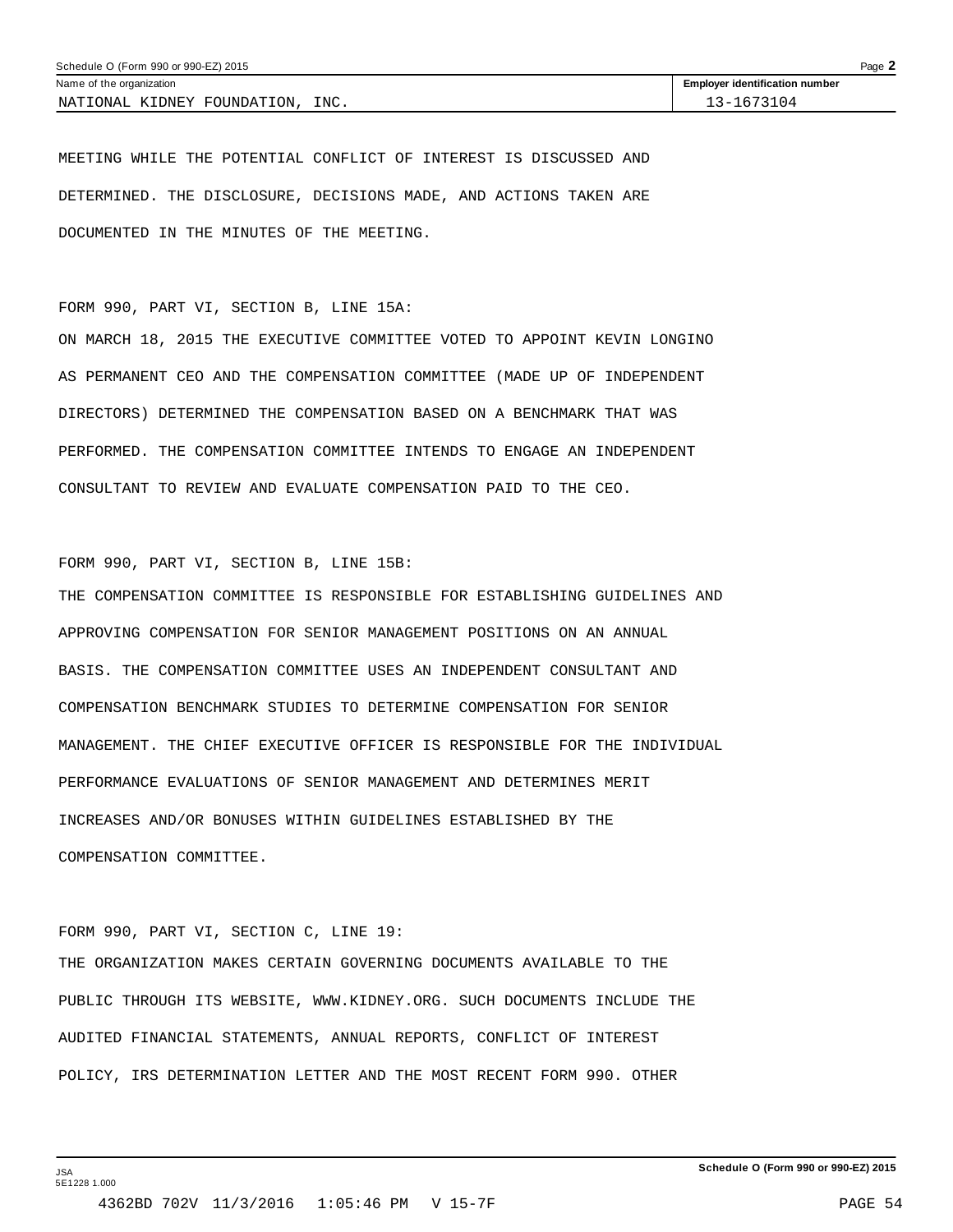<span id="page-53-0"></span>

| Schedule O (Form 990 or 990-EZ) 2015 |                                       |  |  |  |  |
|--------------------------------------|---------------------------------------|--|--|--|--|
| Name of the organization             | <b>Employer identification number</b> |  |  |  |  |
| INC.<br>NATIONAL KIDNEY FOUNDATION,  | 3-1673104                             |  |  |  |  |

GOVERNING DOCUMENTS ARE AVAILABLE UPON REQUEST TO THE COMPLIANCE OFFICER.

FORM 990, PART III, LINE 1 - ORGANIZATION'S MISSION

THE NATIONAL KIDNEY FOUNDATION, INC, A MAJOR VOLUNTARY NONPROFIT HEALTH ORGANIZATION, IS DEDICATED TO PREVENTING KIDNEY AND URINARY TRACT DISEASES, IMPROVING THE HEALTH AND WELL-BEING OF INDIVIDUALS AND FAMILIES AFFECTED BY KIDNEY DISEASE AND INCREASING THE AVAILABILITY OF ALL ORGANS FOR TRANSPLANTATION.

FORM 990, PART VI, LINE 17 - STATES

AL,AK,AZ,AR,CA,CO,CT,DE,

DC,FL,GA,HI,ID,IL,IN,IA,KS,KY,LA,ME,MD,MA,MI,

MN,MS,MO,MT,NE,NV,NH,NJ,NM,NY,NC,ND,OH,OK,OR,PA,

RI,SC,SD,TN,TX,UT,VT,VA,WA,WV,WI,WY

ATTACHMENT 3

| 990, PART VII- COMPENSATION OF THE FIVE HIGHEST PAID IND. CONTRACTORS           |                         |              |
|---------------------------------------------------------------------------------|-------------------------|--------------|
| NAME AND ADDRESS                                                                | DESCRIPTION OF SERVICES | COMPENSATION |
| TUFTS MEDICAL CENTER<br>800 WASHINGTON STREET, BOX 391<br>BOSTON, MA 02111      | RESEARCH                | 760,036.     |
| THE AD AGENCY, INC.<br>19 SURREY COURT<br>COLUMBIA, SC 29212                    | MARKETING               | 334,716.     |
| JOHNS HOPKINS UNIVERSITY<br>12529 COLLECTIONS CENTER DRIVE<br>CHICAGO, IL 60693 | RESEARCH                | 300,000.     |

ATTACHMENT 1

ATTACHMENT 2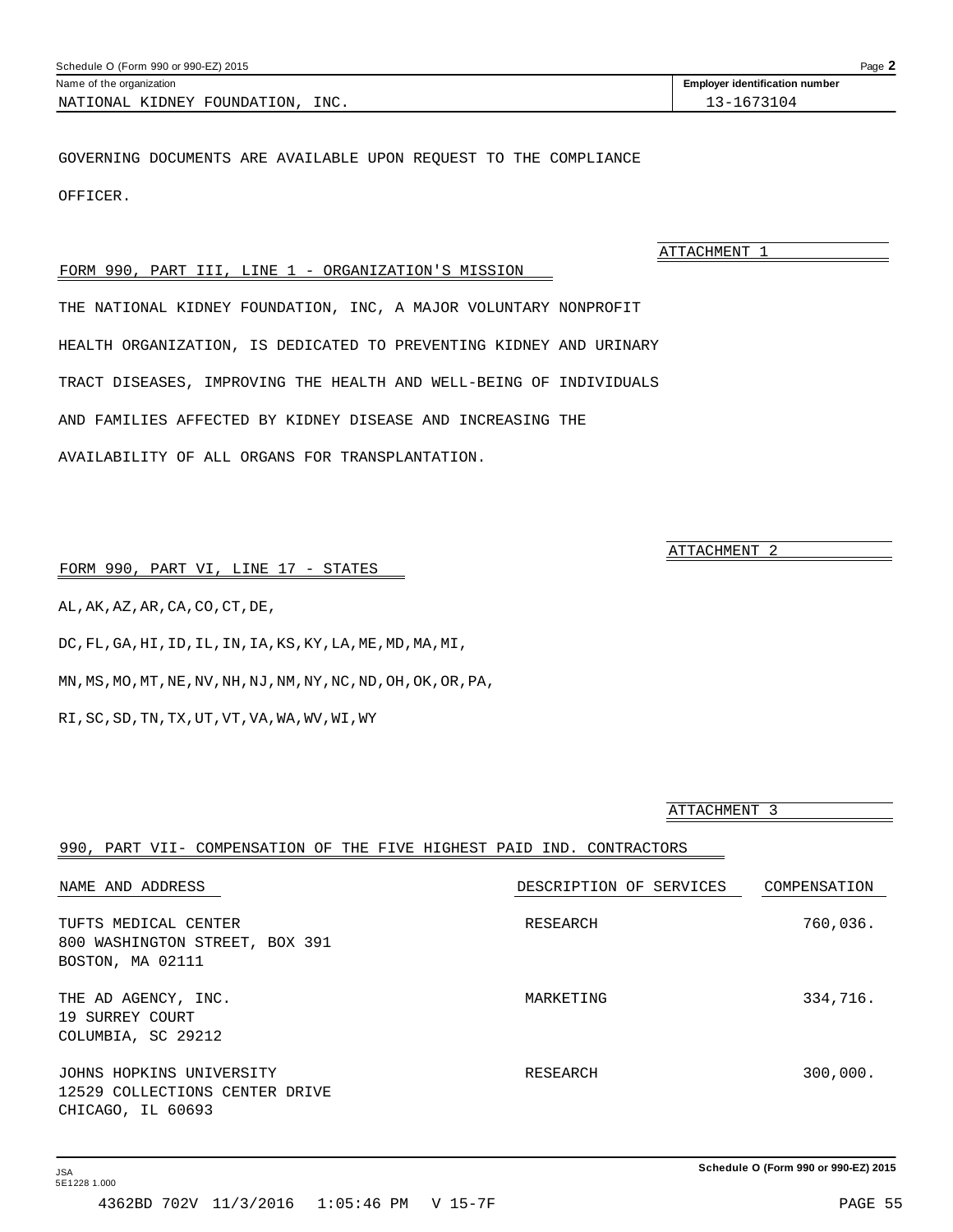# <span id="page-54-0"></span>Schedule O (Form 990 or 990-EZ) 2015 Page **2** Name of the organization **intervalse of the organization intervalse of the organization intervalse of the organization intervalse of the organization intervalse of the organization intervalse of the organization** NATIONAL KIDNEY FOUNDATION, INC. 13-1673104

# 990, PART VII- COMPENSATION OF THE FIVE HIGHEST PAID IND. CONTRACTORS

| NAME AND ADDRESS                                                          | DESCRIPTION OF SERVICES | COMPENSATION |
|---------------------------------------------------------------------------|-------------------------|--------------|
| PURSUANT GROUP<br>5151 BELT LINE ROAD, SUITE 900<br>DALLAS, TX 75254      | CONSULTING              | 226,402.     |
| HELLER CONSULTING<br>1736 FRANKLIN STREET, SUITE 600<br>OAKLAND, CA 94612 | CONSULTING              | 211,410.     |

| FORM 990, PART VIII - EXCLUDED CONTRIBUTIONS |             |
|----------------------------------------------|-------------|
| DESCRIPTION                                  | AMOUNT      |
| NYC KIDNEY WALK                              | 700,544.    |
| NYC GALA                                     | 602,843.    |
| OTHER SPECIAL EVENTS                         | 10,264,714. |
| TOTAL                                        | 11,568,101. |

# FORM 990, PART VIII - FUNDRAISING EVENTS

GROSS DIRECT NET DESCRIPTION INCOME EXPENSES INCOME NYC KIDNEY WALK

| NYC GALA             | 47,500.    | 47,500.    |  |
|----------------------|------------|------------|--|
| OTHER SPECIAL EVENTS | 1,324,662. | 1,324,662. |  |
| TOTALS               | 1,372,162. | 1,372,162. |  |

ATTACHMENT 3 (CONT'D)

ATTACHMENT 4

ATTACHMENT 5

| TMCOME     | EXPENSES   | ΤW |
|------------|------------|----|
|            |            |    |
|            |            |    |
| 47,500.    | 47,500.    |    |
| 1,324,662. | 1,324,662. |    |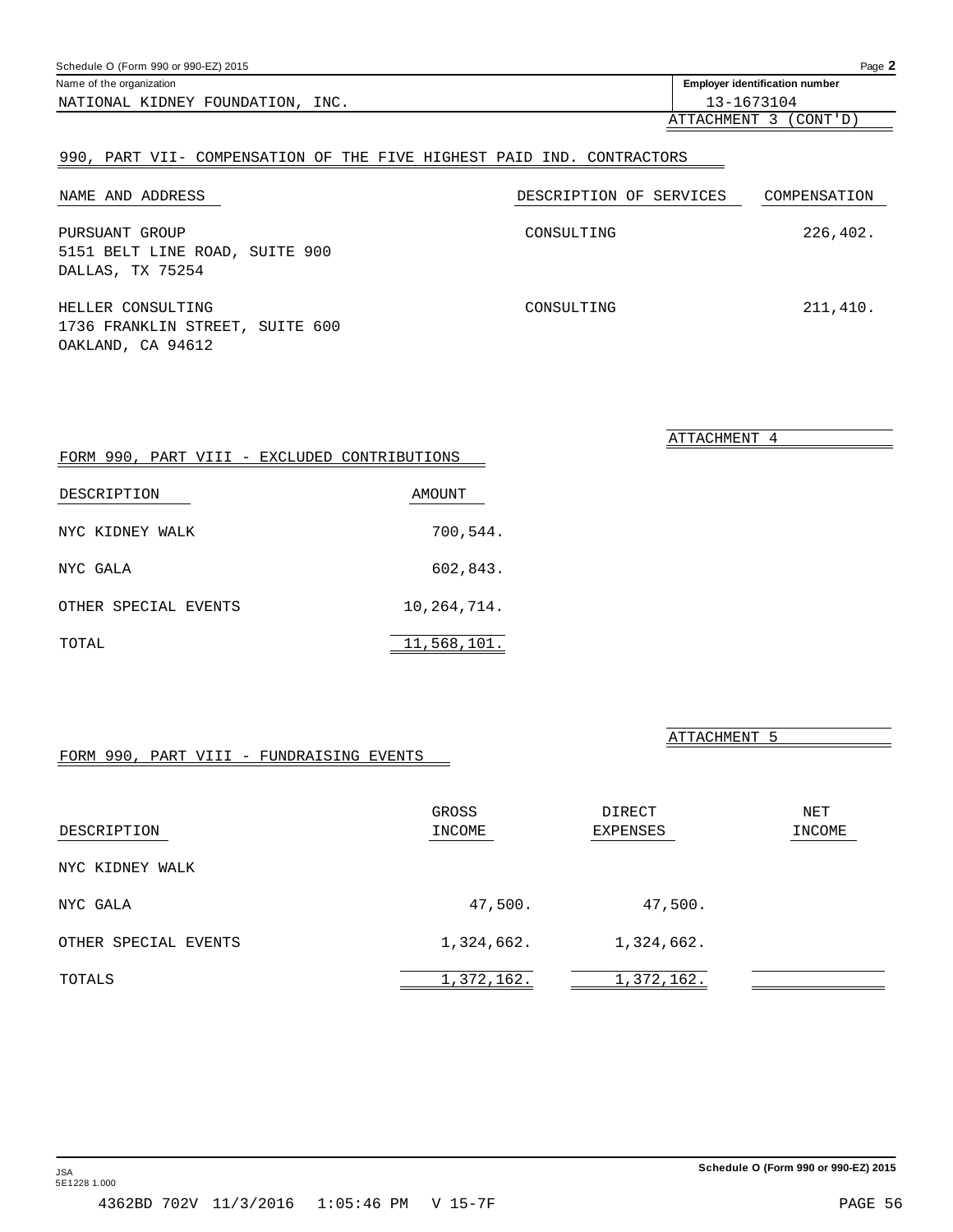<span id="page-55-0"></span>

| Schedule O (Form 990 or 990-EZ) 2015                     | Page 2                                |
|----------------------------------------------------------|---------------------------------------|
| Name of the organization                                 | <b>Employer identification number</b> |
| NATIONAL KIDNEY FOUNDATION, INC.                         | 13-1673104                            |
|                                                          | ATTACHMENT 6                          |
| FORM 990, PART VIII - GROSS SALES AND COST OF GOODS SOLD |                                       |
|                                                          |                                       |
| GROSS SALES LESS RETURNS AND ALLOWANCES                  | 162,690.                              |
|                                                          |                                       |
| INVENTORY AT BEGINNING OF YEAR                           | 95,517.                               |
|                                                          |                                       |
|                                                          | 67,173.                               |
|                                                          |                                       |
|                                                          |                                       |
|                                                          |                                       |
|                                                          |                                       |
|                                                          | 162,690.                              |
|                                                          | 120,631.                              |
|                                                          |                                       |
|                                                          | 42,059.                               |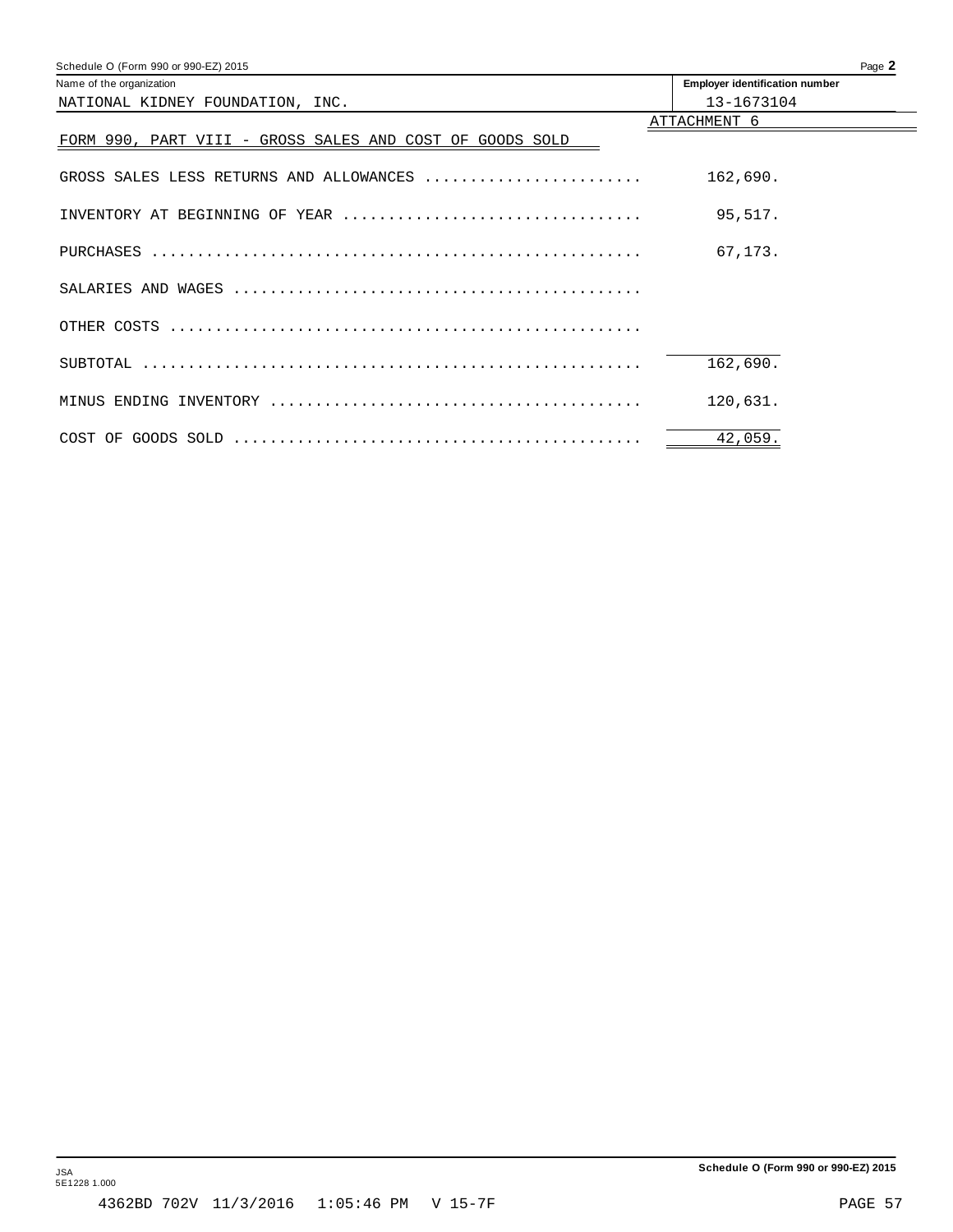# $\begin{array}{r} \text{Form} \begin{array}{c} \textbf{4562} \\ \textbf{90145} \end{array} \end{array}$  **Pepreciation and Amortization**<br>  $\begin{array}{r} \text{Inequality} \end{array}$

I **Attach to your tax return.** À¾µ¹ Department of the Treasury Internal Revenue Service Attachment (99) I**Information about Form <sup>4562</sup> and its separate instructions is at** *www.irs.gov/form4562***.** Sequence No. **<sup>179</sup>** Name(s) shown on return **Identifying number Identifying number Identifying number** 

| NATIONAL KIDNEY FOUNDATION, INC.                                                                                                                                                                                                          |                                                                                                             |                                                      |                  |                              |                  |              | 13-1673104                 |
|-------------------------------------------------------------------------------------------------------------------------------------------------------------------------------------------------------------------------------------------|-------------------------------------------------------------------------------------------------------------|------------------------------------------------------|------------------|------------------------------|------------------|--------------|----------------------------|
| Business or activity to which this form relates                                                                                                                                                                                           |                                                                                                             |                                                      |                  |                              |                  |              |                            |
| GENERAL DEPRECIATION                                                                                                                                                                                                                      |                                                                                                             |                                                      |                  |                              |                  |              |                            |
| Part I                                                                                                                                                                                                                                    | <b>Election To Expense Certain Property Under Section 179</b>                                               |                                                      |                  |                              |                  |              |                            |
|                                                                                                                                                                                                                                           | Note: If you have any listed property, complete Part V before you complete Part I.                          |                                                      |                  |                              |                  |              |                            |
| 1                                                                                                                                                                                                                                         |                                                                                                             |                                                      |                  |                              |                  | 1            |                            |
| Total cost of section 179 property placed in service (see instructions)<br>2                                                                                                                                                              |                                                                                                             |                                                      |                  |                              |                  | $\mathbf{2}$ |                            |
| Threshold cost of section 179 property before reduction in limitation (see instructions)<br>3                                                                                                                                             |                                                                                                             |                                                      |                  |                              |                  | 3            |                            |
| Reduction in limitation. Subtract line 3 from line 2. If zero or less, enter -0-<br>Theory of the response of the response of the response of the response of the 3 from line 2. If $\alpha$ is a response of the response of the re<br>4 |                                                                                                             |                                                      |                  |                              |                  | 4            |                            |
| Dollar limitation for tax year. Subtract line 4 from line 1. If zero or less, enter -0-. If married filing <b>Fact of Line 1. If and the separately, see instructions</b><br>5                                                            |                                                                                                             |                                                      |                  |                              |                  | 5            |                            |
| 6                                                                                                                                                                                                                                         | (a) Description of property                                                                                 |                                                      |                  | (b) Cost (business use only) | (c) Elected cost |              |                            |
|                                                                                                                                                                                                                                           |                                                                                                             |                                                      |                  |                              |                  |              |                            |
|                                                                                                                                                                                                                                           |                                                                                                             |                                                      |                  |                              |                  |              |                            |
| 7 Listed property. Enter the amount from line 29 [10] [10] Listed property. Enter the amount from line 29                                                                                                                                 |                                                                                                             |                                                      |                  | $\overline{7}$               |                  |              |                            |
| Total elected cost of section 179 property. Add amounts in column (c), lines 6 and 7<br>8                                                                                                                                                 |                                                                                                             |                                                      |                  |                              |                  | 8            |                            |
| 9                                                                                                                                                                                                                                         |                                                                                                             |                                                      |                  |                              |                  | 9            |                            |
| 10                                                                                                                                                                                                                                        |                                                                                                             |                                                      |                  |                              |                  | 10           |                            |
| Business income limitation. Enter the smaller of business income (not less than zero) or line 5 (see instructions)<br>11                                                                                                                  |                                                                                                             |                                                      |                  |                              |                  | 11           |                            |
| 12                                                                                                                                                                                                                                        |                                                                                                             |                                                      |                  |                              |                  | 12           |                            |
| Carryover of disallowed deduction to 2016. Add lines 9 and 10, less line 12 . ↓<br>13                                                                                                                                                     |                                                                                                             |                                                      |                  | 13                           |                  |              |                            |
| Note: Do not use Part II or Part III below for listed property. Instead, use Part V.                                                                                                                                                      |                                                                                                             |                                                      |                  |                              |                  |              |                            |
| Part II                                                                                                                                                                                                                                   | Special Depreciation Allowance and Other Depreciation (Do not include listed property.) (See instructions.) |                                                      |                  |                              |                  |              |                            |
| Special depreciation allowance for qualified property (other than listed property) placed in service<br>14                                                                                                                                |                                                                                                             |                                                      |                  |                              |                  |              |                            |
| during the tax year (see instructions) enterpreeding respectively respectively respectively respectively during                                                                                                                           |                                                                                                             |                                                      |                  |                              |                  | 14           |                            |
| 15                                                                                                                                                                                                                                        |                                                                                                             |                                                      |                  |                              |                  | 15           |                            |
| 16                                                                                                                                                                                                                                        |                                                                                                             |                                                      |                  |                              |                  | 16           | 121,526.                   |
| Part III MACRS Depreciation (Do not include listed property.) (See instructions.)                                                                                                                                                         |                                                                                                             |                                                      |                  |                              |                  |              |                            |
|                                                                                                                                                                                                                                           |                                                                                                             |                                                      | <b>Section A</b> |                              |                  |              |                            |
| 17                                                                                                                                                                                                                                        |                                                                                                             |                                                      |                  |                              |                  | 17           |                            |
| If you are electing to group any assets placed in service during the tax year into one or more general<br>18                                                                                                                              |                                                                                                             |                                                      |                  |                              |                  |              |                            |
|                                                                                                                                                                                                                                           | Section B - Assets Placed in Service During 2015 Tax Year Using the General Depreciation System             |                                                      |                  |                              |                  |              |                            |
|                                                                                                                                                                                                                                           | (b) Month and year                                                                                          | (c) Basis for depreciation                           |                  | (d) Recovery                 |                  |              |                            |
| (a) Classification of property                                                                                                                                                                                                            | placed in<br>service                                                                                        | (business/investment use<br>only - see instructions) |                  | period                       | (e) Convention   | (f) Method   | (g) Depreciation deduction |
| 3-year property<br>19a                                                                                                                                                                                                                    |                                                                                                             |                                                      |                  |                              |                  |              |                            |
| <b>b</b> 5-year property                                                                                                                                                                                                                  |                                                                                                             |                                                      |                  |                              |                  |              |                            |
| c 7-year property                                                                                                                                                                                                                         |                                                                                                             |                                                      |                  |                              |                  |              |                            |
|                                                                                                                                                                                                                                           |                                                                                                             |                                                      |                  |                              |                  |              |                            |
| d 10-year property                                                                                                                                                                                                                        |                                                                                                             |                                                      |                  |                              |                  |              |                            |
| e 15-year property                                                                                                                                                                                                                        |                                                                                                             |                                                      |                  |                              |                  |              |                            |
| f 20-year property                                                                                                                                                                                                                        |                                                                                                             |                                                      |                  |                              |                  |              |                            |
| g 25-year property                                                                                                                                                                                                                        |                                                                                                             |                                                      |                  | 25 yrs.                      |                  | S/L          |                            |
| h Residential rental                                                                                                                                                                                                                      |                                                                                                             |                                                      |                  | 27.5 yrs.                    | мм               | S/L          |                            |
| property                                                                                                                                                                                                                                  |                                                                                                             |                                                      |                  | 27.5 yrs.                    | мм               | S/L          |                            |
| i Nonresidential real                                                                                                                                                                                                                     |                                                                                                             |                                                      |                  | 39 yrs.                      | мм               | S/L          |                            |
| property                                                                                                                                                                                                                                  |                                                                                                             |                                                      |                  |                              | MМ               | S/L          |                            |
|                                                                                                                                                                                                                                           | Section C - Assets Placed in Service During 2015 Tax Year Using the Alternative Depreciation System         |                                                      |                  |                              |                  |              |                            |
|                                                                                                                                                                                                                                           |                                                                                                             |                                                      |                  |                              |                  | S/L          |                            |
| $b$ 12-year                                                                                                                                                                                                                               |                                                                                                             |                                                      |                  | 12 yrs.                      |                  | S/L          |                            |
| 20a Class life<br>$c$ 40-year                                                                                                                                                                                                             |                                                                                                             |                                                      |                  | 40 yrs.                      | мм               | S/L          |                            |
| Part IV Summary (See instructions.)                                                                                                                                                                                                       |                                                                                                             |                                                      |                  |                              |                  |              |                            |
| Listed property. Enter amount from line 28                                                                                                                                                                                                | .                                                                                                           |                                                      |                  |                              |                  | 21           |                            |
| 21<br>22 Total. Add amounts from line 12, lines 14 through 17, lines 19 and 20 in column (g), and line 21. Enter here<br>and on the appropriate lines of your return. Partnerships and S corporations - see instructions                  |                                                                                                             |                                                      |                  |                              |                  | 22           | 121,526.                   |

portion of the basis attributable to section 263A costs m m m m m m m m m m m m m m m m m m **<sup>23</sup>**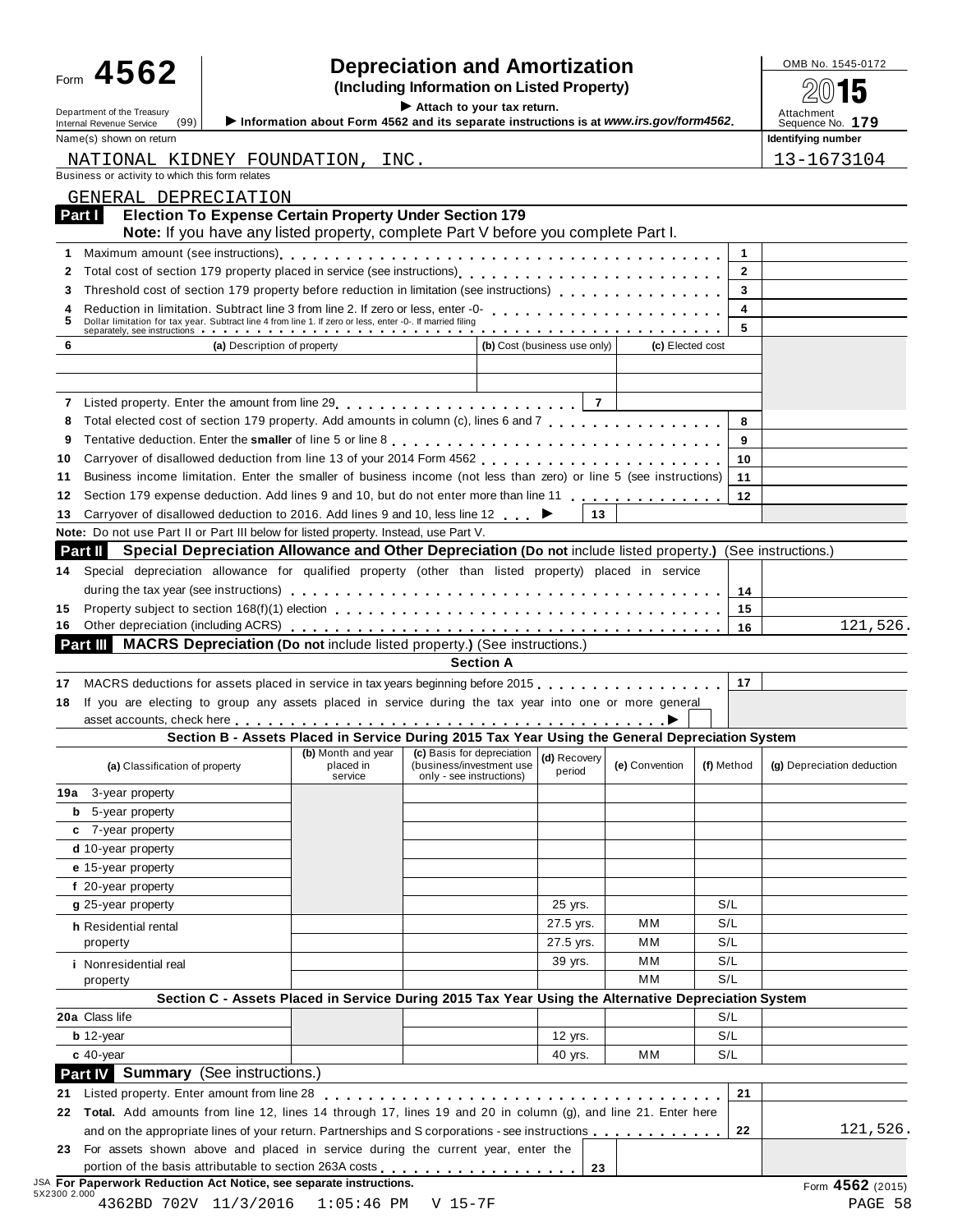|          | Form 4562 (2015)                                                                                                                                                                                                                                                                                                                                    |                                                                                                                                                                                                                     |                                                   |     |                            |     |                                                             |     |                                        |            |                                  |          | 13-1673104                       |                                    | Page 2    |
|----------|-----------------------------------------------------------------------------------------------------------------------------------------------------------------------------------------------------------------------------------------------------------------------------------------------------------------------------------------------------|---------------------------------------------------------------------------------------------------------------------------------------------------------------------------------------------------------------------|---------------------------------------------------|-----|----------------------------|-----|-------------------------------------------------------------|-----|----------------------------------------|------------|----------------------------------|----------|----------------------------------|------------------------------------|-----------|
|          | Part V                                                                                                                                                                                                                                                                                                                                              | Listed Property (Include automobiles, certain other vehicles, certain aircraft, certain computers, and property<br>used for entertainment, recreation, or amusement.)                                               |                                                   |     |                            |     |                                                             |     |                                        |            |                                  |          |                                  |                                    |           |
|          |                                                                                                                                                                                                                                                                                                                                                     | Note: For any vehicle for which you are using the standard mileage rate or deducting lease expense, complete only 24a,<br>24b, columns (a) through (c) of Section A, all of Section B, and Section C if applicable. |                                                   |     |                            |     |                                                             |     |                                        |            |                                  |          |                                  |                                    |           |
|          |                                                                                                                                                                                                                                                                                                                                                     | Section A - Depreciation and Other Information (Caution: See the instructions for limits for passenger automobiles.)                                                                                                |                                                   |     |                            |     |                                                             |     |                                        |            |                                  |          |                                  |                                    |           |
|          | 24a Do you have evidence to support the business/investment use claimed?                                                                                                                                                                                                                                                                            |                                                                                                                                                                                                                     |                                                   |     |                            |     | Yes<br>(e)                                                  | No  | 24b If "Yes," is the evidence written? |            |                                  |          |                                  | Yes                                | No        |
|          | (a)<br>Type of property (list<br>vehicles first)                                                                                                                                                                                                                                                                                                    | (b)<br>Date placed<br>in service                                                                                                                                                                                    | (c)<br>Business/<br>investment use<br>percentage  |     | (d)<br>Cost or other basis |     | Basis for depreciation<br>(business/investment<br>use only) |     | (f)<br>Recovery<br>period              | Convention | (g)<br>Method/                   |          | (h)<br>Depreciation<br>deduction | (i)<br>Elected section 179<br>cost |           |
|          | 25 Special depreciation allowance for qualified listed property placed in service during<br>the tax year and used more than 50% in a qualified business use (see instructions)                                                                                                                                                                      |                                                                                                                                                                                                                     |                                                   |     |                            |     |                                                             |     |                                        |            | 25                               |          |                                  |                                    |           |
| 26       | Property used more than 50% in a qualified business use:                                                                                                                                                                                                                                                                                            |                                                                                                                                                                                                                     |                                                   |     |                            |     |                                                             |     |                                        |            |                                  |          |                                  |                                    |           |
|          |                                                                                                                                                                                                                                                                                                                                                     |                                                                                                                                                                                                                     | ℅                                                 |     |                            |     |                                                             |     |                                        |            |                                  |          |                                  |                                    |           |
|          |                                                                                                                                                                                                                                                                                                                                                     |                                                                                                                                                                                                                     | %                                                 |     |                            |     |                                                             |     |                                        |            |                                  |          |                                  |                                    |           |
|          |                                                                                                                                                                                                                                                                                                                                                     |                                                                                                                                                                                                                     | $\frac{0}{0}$                                     |     |                            |     |                                                             |     |                                        |            |                                  |          |                                  |                                    |           |
|          | 27 Property used 50% or less in a qualified business use:                                                                                                                                                                                                                                                                                           |                                                                                                                                                                                                                     |                                                   |     |                            |     |                                                             |     |                                        |            |                                  |          |                                  |                                    |           |
|          |                                                                                                                                                                                                                                                                                                                                                     |                                                                                                                                                                                                                     | %                                                 |     |                            |     |                                                             |     |                                        | $S/L -$    |                                  |          |                                  |                                    |           |
|          |                                                                                                                                                                                                                                                                                                                                                     |                                                                                                                                                                                                                     | %                                                 |     |                            |     |                                                             |     |                                        | $S/L -$    |                                  |          |                                  |                                    |           |
|          |                                                                                                                                                                                                                                                                                                                                                     |                                                                                                                                                                                                                     | $\frac{0}{0}$                                     |     |                            |     |                                                             |     |                                        | $S/L -$    |                                  |          |                                  |                                    |           |
| 28<br>29 | Add amounts in column (h), lines 25 through 27. Enter here and on line 21, page 1.                                                                                                                                                                                                                                                                  |                                                                                                                                                                                                                     |                                                   |     |                            |     |                                                             |     |                                        |            | 28                               |          |                                  |                                    |           |
|          |                                                                                                                                                                                                                                                                                                                                                     |                                                                                                                                                                                                                     |                                                   |     |                            |     |                                                             |     |                                        |            |                                  |          | 29                               |                                    |           |
|          | Complete this section for vehicles used by a sole proprietor, partner, or other "more than 5% owner," or related person. If you provided vehicles<br>to your employees, first answer the questions in Section C to see if you meet an exception to completing this section for those vehicles.                                                      |                                                                                                                                                                                                                     | <b>Section B - Information on Use of Vehicles</b> |     |                            |     |                                                             |     |                                        |            |                                  |          |                                  |                                    |           |
|          |                                                                                                                                                                                                                                                                                                                                                     |                                                                                                                                                                                                                     |                                                   |     | (a)                        |     | (b)                                                         |     | (c)                                    |            | (d)                              |          | (e)                              |                                    | (f)       |
|          | 30 Total business/investment miles driven during<br>the year (do not include commuting miles)                                                                                                                                                                                                                                                       |                                                                                                                                                                                                                     |                                                   |     | Vehicle 1                  |     | Vehicle 2                                                   |     | Vehicle 3                              |            | Vehicle 4                        |          | Vehicle 5                        | Vehicle 6                          |           |
|          | Total commuting miles driven during the year<br>32 Total<br>other                                                                                                                                                                                                                                                                                   | personal                                                                                                                                                                                                            | (noncommuting)                                    |     |                            |     |                                                             |     |                                        |            |                                  |          |                                  |                                    |           |
|          | miles driven                                                                                                                                                                                                                                                                                                                                        |                                                                                                                                                                                                                     |                                                   |     |                            |     |                                                             |     |                                        |            |                                  |          |                                  |                                    |           |
|          | 33 Total miles driven during the year. Add                                                                                                                                                                                                                                                                                                          |                                                                                                                                                                                                                     |                                                   |     |                            |     |                                                             |     |                                        |            |                                  |          |                                  |                                    |           |
|          | lines 30 through $32$ . The state of the state of the state of the state of the state of the state of the state of the state of the state of the state of the state of the state of the state of the state of the state of th                                                                                                                       |                                                                                                                                                                                                                     |                                                   | Yes | No                         | Yes | No                                                          | Yes | No                                     | Yes        | No                               | Yes      | No                               | Yes                                | <b>No</b> |
|          | 34 Was the vehicle available for personal                                                                                                                                                                                                                                                                                                           |                                                                                                                                                                                                                     |                                                   |     |                            |     |                                                             |     |                                        |            |                                  |          |                                  |                                    |           |
|          | use during off-duty hours?<br>35 Was the vehicle used primarily by a more                                                                                                                                                                                                                                                                           |                                                                                                                                                                                                                     |                                                   |     |                            |     |                                                             |     |                                        |            |                                  |          |                                  |                                    |           |
|          | than 5% owner or related person?                                                                                                                                                                                                                                                                                                                    |                                                                                                                                                                                                                     |                                                   |     |                            |     |                                                             |     |                                        |            |                                  |          |                                  |                                    |           |
|          | 36 Is another vehicle available for personal                                                                                                                                                                                                                                                                                                        |                                                                                                                                                                                                                     |                                                   |     |                            |     |                                                             |     |                                        |            |                                  |          |                                  |                                    |           |
|          |                                                                                                                                                                                                                                                                                                                                                     |                                                                                                                                                                                                                     |                                                   |     |                            |     |                                                             |     |                                        |            |                                  |          |                                  |                                    |           |
|          |                                                                                                                                                                                                                                                                                                                                                     | Section C - Questions for Employers Who Provide Vehicles for Use by Their Employees                                                                                                                                 |                                                   |     |                            |     |                                                             |     |                                        |            |                                  |          |                                  |                                    |           |
|          | Answer these questions to determine if you meet an exception to completing Section B for vehicles used by employees who are not                                                                                                                                                                                                                     |                                                                                                                                                                                                                     |                                                   |     |                            |     |                                                             |     |                                        |            |                                  |          |                                  |                                    |           |
|          | more than 5% owners or related persons (see instructions).                                                                                                                                                                                                                                                                                          |                                                                                                                                                                                                                     |                                                   |     |                            |     |                                                             |     |                                        |            |                                  |          |                                  |                                    |           |
|          | Do you maintain a written policy statement that prohibits all personal use of vehicles, including commuting, by<br>37                                                                                                                                                                                                                               |                                                                                                                                                                                                                     |                                                   |     |                            |     |                                                             |     |                                        |            |                                  |          |                                  | Yes                                | No        |
|          | your employees?<br>38 Do you maintain a written policy statement that prohibits personal use of vehicles, except commuting, by your                                                                                                                                                                                                                 |                                                                                                                                                                                                                     |                                                   |     |                            |     |                                                             |     |                                        |            |                                  |          |                                  |                                    |           |
|          |                                                                                                                                                                                                                                                                                                                                                     |                                                                                                                                                                                                                     |                                                   |     |                            |     |                                                             |     |                                        |            |                                  |          |                                  |                                    |           |
|          | Do you treat all use of vehicles by employees as personal use?<br>ou you treat all use of venicles by employees as personal use?<br>40 Do you provide more than five vehicles to your employees, obtain information from your employees about the                                                                                                   |                                                                                                                                                                                                                     |                                                   |     |                            |     |                                                             |     |                                        |            |                                  |          |                                  |                                    |           |
|          | use of the vehicles, and retain the information received?                                                                                                                                                                                                                                                                                           |                                                                                                                                                                                                                     |                                                   |     |                            |     |                                                             |     |                                        |            |                                  |          |                                  |                                    |           |
|          | use of the vehicles, and retain the information received?<br>41 Do you meet the requirements concerning qualified automobile demonstration use? (See instructions.)<br>41 Do you meet the requirements concerning qualified automobi<br>Note: If your answer to 37, 38, 39, 40, or 41 is "Yes," do not complete Section B for the covered vehicles. |                                                                                                                                                                                                                     |                                                   |     |                            |     |                                                             |     |                                        |            |                                  |          |                                  |                                    |           |
|          | <b>Part VI</b> Amortization                                                                                                                                                                                                                                                                                                                         |                                                                                                                                                                                                                     |                                                   |     |                            |     |                                                             |     |                                        |            |                                  |          |                                  |                                    |           |
|          | (a)<br>Description of costs                                                                                                                                                                                                                                                                                                                         |                                                                                                                                                                                                                     | (b)<br>Date amortization<br>begins                |     |                            | (c) | Amortizable amount                                          |     | (d)<br>Code section                    |            | (e)<br>Amortization<br>period or |          |                                  | (f)<br>Amortization for this year  |           |
|          | 42 Amortization of costs that begins during your 2015 tax year (see instructions):                                                                                                                                                                                                                                                                  |                                                                                                                                                                                                                     |                                                   |     |                            |     |                                                             |     |                                        |            | percentage                       |          |                                  |                                    |           |
|          |                                                                                                                                                                                                                                                                                                                                                     |                                                                                                                                                                                                                     |                                                   |     |                            |     |                                                             |     |                                        |            |                                  |          |                                  |                                    |           |
|          |                                                                                                                                                                                                                                                                                                                                                     |                                                                                                                                                                                                                     |                                                   |     |                            |     |                                                             |     |                                        |            |                                  |          |                                  |                                    |           |
|          |                                                                                                                                                                                                                                                                                                                                                     |                                                                                                                                                                                                                     |                                                   |     |                            |     |                                                             |     |                                        |            |                                  |          |                                  |                                    |           |
|          | Amortization of costs that began before your 2015 tax year<br>Total. Add amounts in column (f). See the instructions for where to report                                                                                                                                                                                                            |                                                                                                                                                                                                                     |                                                   |     |                            |     |                                                             |     |                                        |            |                                  | 43<br>44 |                                  |                                    |           |